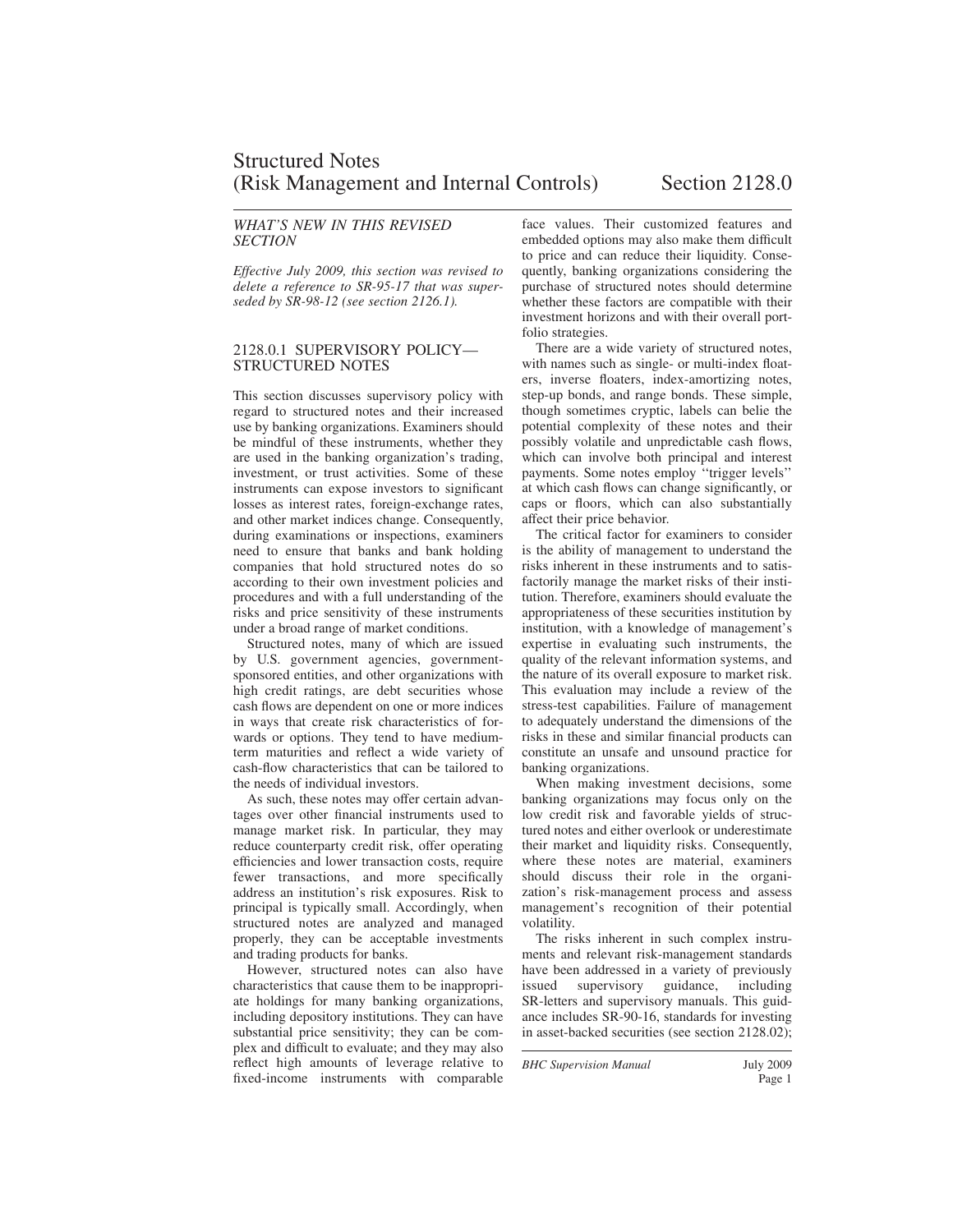SR-93-69 (see section 2125.0) and SR-98-12 (see section 2126.1), examination guidance for reviewing investment securities and end-user derivatives activities and the *Trading and Capital-Markets Activities Manual.* Although these documents may not specifically cite structured notes, they all help to highlight the following important supervisory and risk-management practices that are relevant to these instruments:

- 1. the importance of policies, approved by the board of directors, that address the goals and objectives expected to be achieved with such products and that set limits on the amount of funds that may be committed to them
- 2. the need for management to fully understand the risks these instruments can present,

including their potentially reduced liquidity in secondary markets and the price volatility that any embedded options, leveraging, or other characteristics can create

- 3. the need for adequate information systems and internal controls for managing the risks under changing market conditions
- 4. the importance of clear lines of authority for making investment decisions and for evaluating and managing the institution's securities activities that involve such instruments

For additional information, see SR-97-21 and SR-91-4. See also sections 3010.3 and 4040.1 of the *Trading and Capital-Markets Activities Manual* for more-detailed guidance.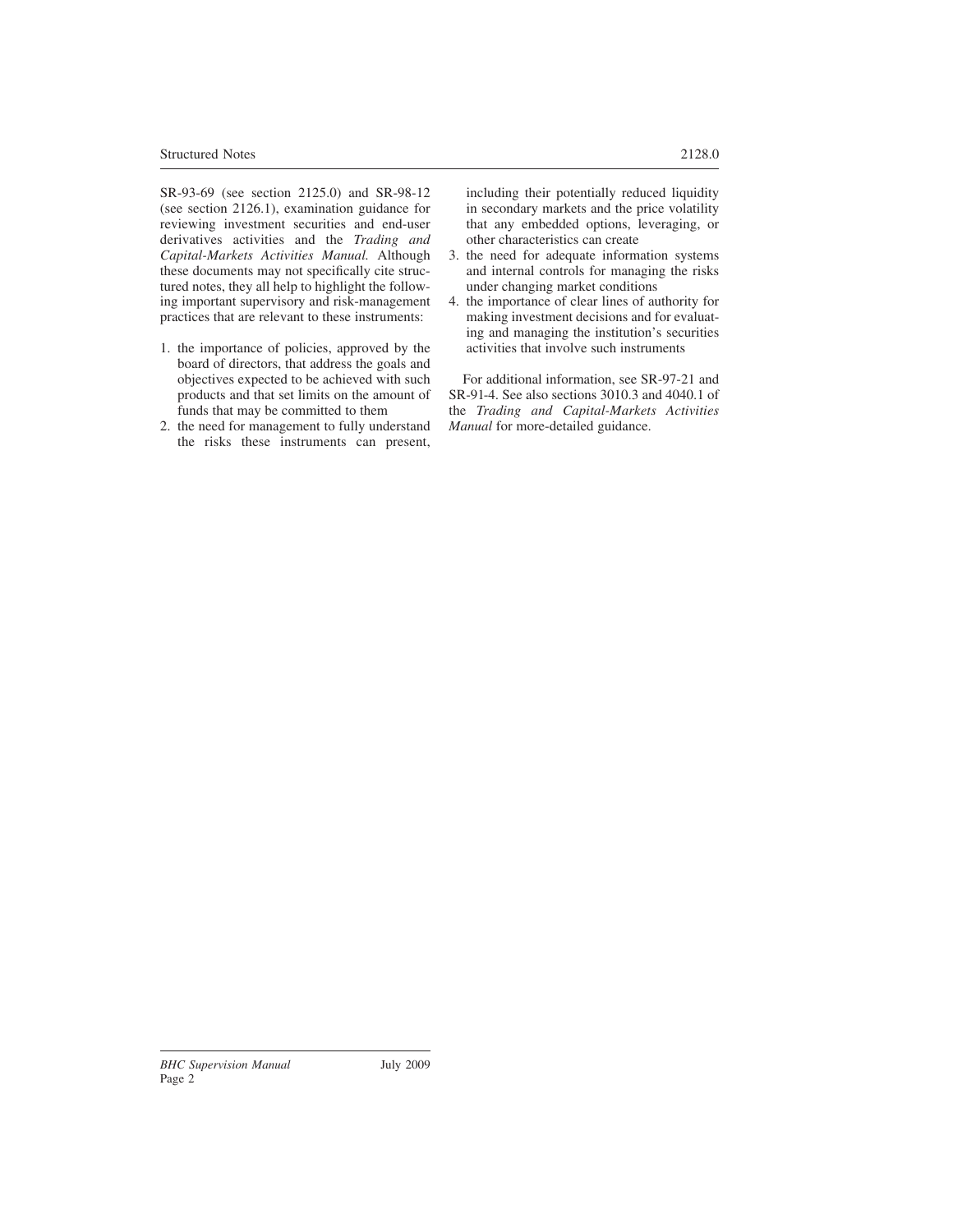Banking organizations have long been involved with asset-backed securities (ABS), both as investors in such securities and as major participants in the securitization process. In recent years, banking organizations have stepped up their involvement by increasing their participation in the long-established market for securities backed by residential mortgage loans and by expanding their securitizing activities to other types of assets, including credit card receivables, automobile loans, boat loans, commercial real estate loans, student loans, nonperforming loans, and lease receivables.

While the objectives of securitization may vary from one depository institution to another, there are essentially five benefits that can be derived from securitization transactions. First, the sale of assets may reduce regulatory costs. The removal of an asset from an institution's books reduces capital requirements and reserve requirements on deposits funding the asset. Second, securitization provides originators with an additional source of funding and liquidity. The process of securitization is basically taking an illiquid asset and converting it into a security with greater marketability. Securitized issues often carry a higher credit rating than that which the banking organization itself could normally obtain and, consequently, may provide a cheaper form of funding. Third, securitization may be used to reduce interest-rate risk by improving the banking organization's asset-liability mix. This is especially true if the banking organization has a large investment in fixed-rate, lowyield assets. Fourth, by removing assets, the banking organization enhances its return on equity and assets. Finally, the ability to sell these securities worldwide diversifies the banking organization's funding base, thereby reducing dependence on local economies.

It is appropriate for banking organizations to engage in securitization activities and to invest in ABS, if they do so prudently. Nonetheless, these activities can significantly affect their overall risk exposure. It is therefore of great importance, particularly given the growth and expansion of such activities, for examiners to be fully informed about the fundamentals of the securitization process, various risks that securitization and investing in ABS can create for banking organizations, and procedures that should be followed in examining banks and inspecting bank holding companies to effectively assess their exposure to risk and their management of that exposure.

To provide examiners with the information and guidance they need on asset securitization, the following guidance was developed for System use. The mechanics of securitization and related accounting issues are discussed, and inspection guidelines, objectives, and procedures are provided.<sup>1</sup>

#### 2128.02.1 OVERVIEW OF ASSET **SECURITIZATION**

Over the past decade, the number of banks and bank holding companies (hereafter referred to as banking organizations) that have issued securities backed by their assets and that have acquired asset-backed securities as investments has increased markedly. The reason for this increase is that securitization activities can yield significant financial and operational benefits for banking organizations.

In its simplest form, asset securitization involves the selling of assets. The process first segregates generally illiquid assets into pools and transforms them into capital-market instruments. The payment of principal and interest on these instruments depends on the cash flows from the assets in the pool that underlies the new securities. The new securities may have denominations, cash flows, and other features that differ from the pooled assets, which make them more attractive to investors.

The federal government encouraged the securitization of residential mortgages. In 1970, the Government National Mortgage Association (Ginnie Mae or GNMA) created the first publicly traded mortgage-backed security. Soon, the Federal National Mortgage Association (Fannie Mae) and the Federal Home Loan Mortgage Corporation (FHLMC or Freddie Mac), both government-sponsored agencies, also developed mortgage-backed securities. The guarantees that these government or government-sponsored entities provide, which assure investors of the payment of principal and interest, have greatly facilitated the securitization of mortgage assets.

<sup>1.</sup> The Federal Reserve System has developed the following three-volume set that contains educational material on the process of asset securitization and provides examination guidelines (see SR-90-16):

<sup>•</sup> An Introduction to Asset Securitization

<sup>•</sup> Accounting Issues Relating to Asset Securitization

<sup>•</sup> Examination Guidelines for Asset Securitization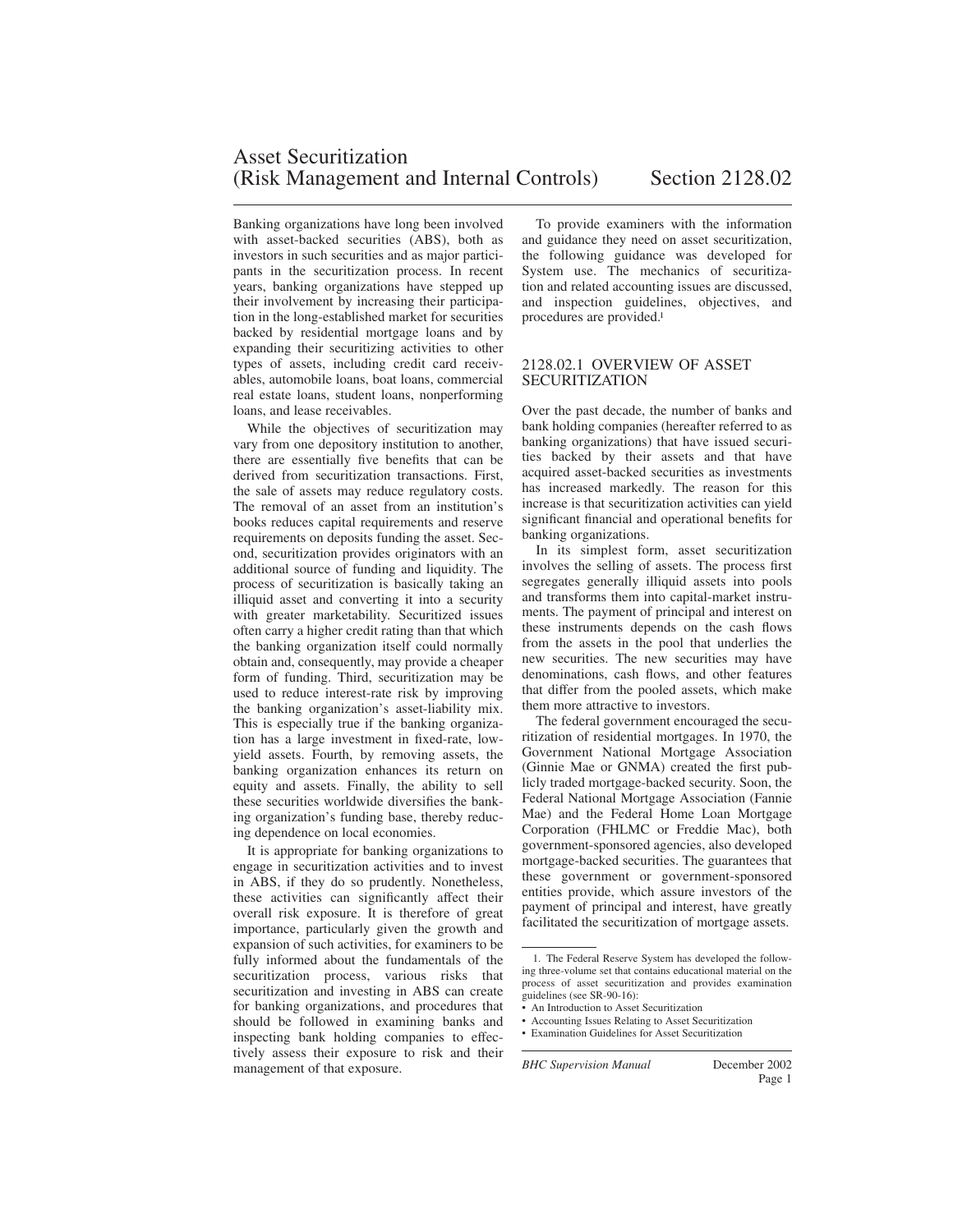# 2128.02.2 SECURITIZATION PROCESS

The asset-securitization process, as depicted in figure 1, begins with the segregation of loans or leases into pools that are relatively homogeneous with respect to credit, maturity, and interest-rate risks. These pools of assets are then transferred to a trust or other entity known as an issuer because it issues the securities or ownership interests that are acquired by investors. These asset-backed securities may take the form of debt, certificates of beneficial ownership, or other instruments. The issuer is typically protected from bankruptcy by various structural and legal arrangements. A sponsor that provides the assets to be securitized owns or otherwise establishes the issuer.

Traditional lending activities are generally funded by deposits or other liabilities, and both the assets and related liabilities are reflected on the balance sheet. Deposit liabilities must generally increase to fund additional loans. In contrast, the securitization process generally does not increase on-balance-sheet liabilities in proportion to the volume of loans or other assets securitized. As discussed more fully below, when banking organizations securitize their assets and these transactions are treated as sales under Statement of Financial Accounting Standards No. 140 (FAS 140), both the assets and the related asset-backed securities (i.e., liabilities) are removed from the balance sheet. The cash proceeds from the securitization transactions are generally used to originate or acquire additional loans or other assets for securitization, and the process is repeated. Thus, for the same volume of loan originations, securitization results in lower assets and liabilities, compared with traditional lending activities.

Each issue of asset-backed securities has a servicer responsible for collecting interest and principal payments on the loans or leases in the underlying pool of assets and for transmitting these funds to investors (or a trustee representing them). A trustee monitors the activities of servicers to ensure that they properly fulfill their role.

An investment banking firm or other organization generally serves as an underwriter for asset-backed securities. In addition, for assetbacked issues that are publicly offered, a credit rating agency will analyze the policies and operations of the originator and servicer, as well as the structure, underlying pool of assets, expected cash flows, and other attributes of such securities. Before assigning a rating to the issue, the rating agency will also assess the extent of loss protection provided to investors by the credit enhancements associated with the issue.



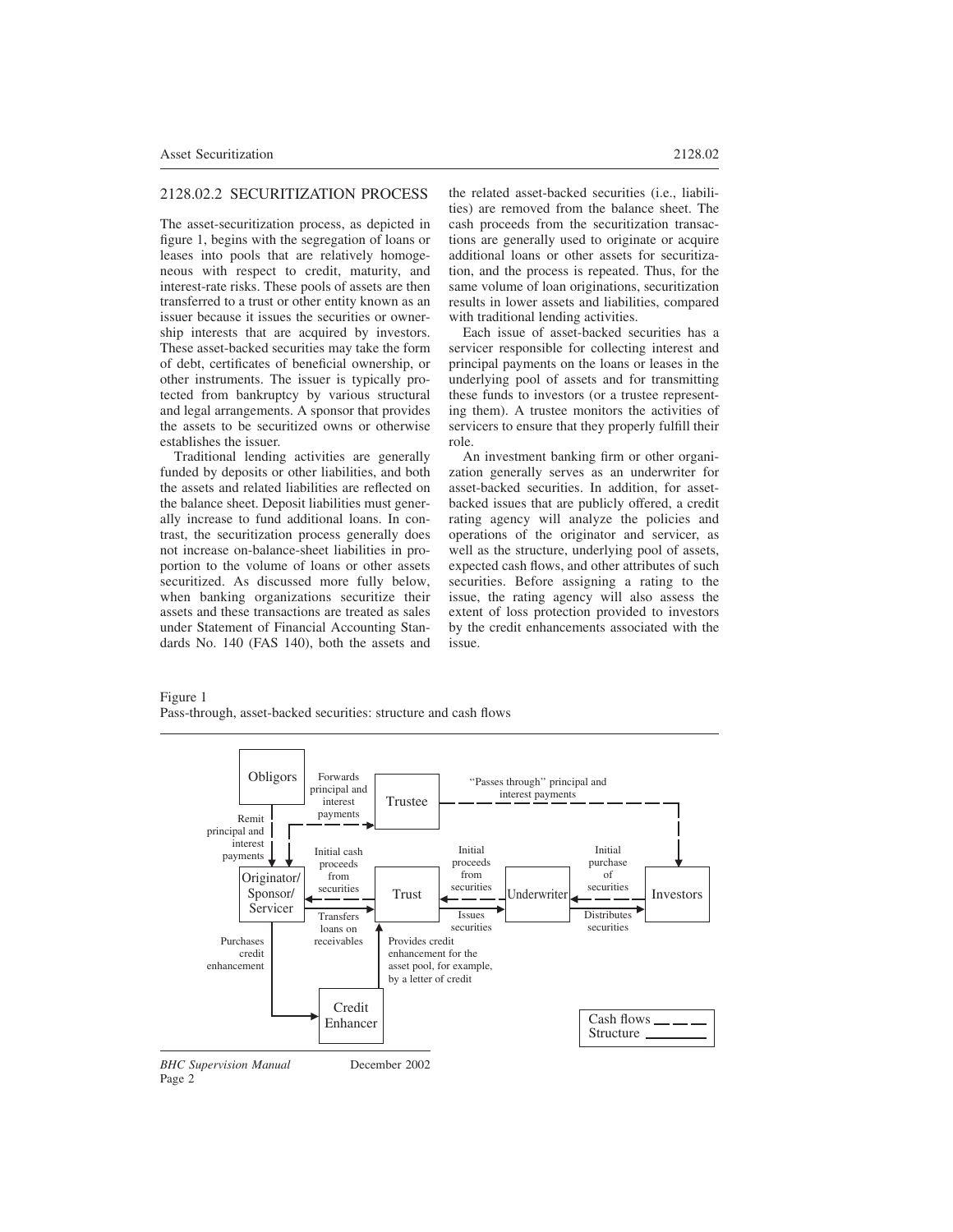The structure of an asset-backed security and the terms of the investors' interest in the collateral can vary widely, depending on the type of collateral, the desires of investors, and the use of credit enhancements. Securitizations typically carve up the risk of credit losses from the underlying assets and distribute it to different parties. The ''first-dollar,'' or most subordinate, loss position is first to absorb losses, and the most senior investor position is last to absorb losses; there may also be one or more loss positions in between (''second-dollar'' loss positions). Each loss position functions as a credit enhancement for the more senior positions in the structure. In other words, when ABS reallocate the risks in the underlying collateral (particularly credit risk), the risks are moved into security tranches that match the desires of investors. For example, senior-subordinated security structures give holders of senior tranches greater credit-risk protection—albeit at lower yields—than holders of subordinated tranches. Under this structure, at least two classes of asset-backed securities, a senior and a junior or subordinated class, are issued in connection with the same pool of collateral. The senior class is structured so that it has a priority claim on the cash flows from the underlying pool of assets. The subordinated class must absorb credit losses on the collateral before losses can be charged to the senior portion. Because the senior class has this priority claim, cash flows from the underlying pool of assets must first satisfy the requirements of the senior class. Only after these requirements have been met will the cash flows be directed to service the subordinated class.

#### 2128.02.3 CREDIT ENHANCEMENT

A guarantor may also be involved to see that investors receive principal and interest payments on a timely basis, even if the servicer does not collect these payments from the obligors. Many issues of mortgage-backed securities are either directly guaranteed by GNMA, a government agency backed by the full faith and credit of the U.S. government, or are guaranteed by Fannie Mae or Freddie Mac, which are government-sponsored agencies that are perceived by the credit markets to have the implicit support of the federal government. Privately issued mortgage-backed securities and other types of asset-backed securities generally depend on some form of credit enhancement provided by the originator or third party to insulate the investor from some or all of any credit losses. Usually, credit enhancement is provided for several multiples of the historical losses experienced on the particular asset backing the security.

One form of credit enhancement is the recourse provision, or guarantee, that requires the originator to cover any losses up to an amount contractually agreed upon. Some assetbacked securities, such as those backed by credit card receivables, typically use a ''spread account,'' which is actually an escrow account. The funds in this account are derived from a portion of the spread between the interest earned on the assets in the underlying pool and the lower interest paid on securities issued by the trust. The amounts that accumulate in the account are used to cover credit losses in the underlying asset pool up to several multiples of historical losses on the particular asset collateralizing the securities.

Overcollateralization, another form of credit enhancement covering a predetermined amount of potential credit losses, occurs when the value of the underlying assets exceeds the face value of the securities. Other forms of credit enhancement include standby letters of credit, collateral or pool insurance, or surety bonds from third parties. The sponsor of the asset securitization may provide a portion of the total credit enhancement internally, as part of the securitization structure, through the use of excess spread accounts, overcollateralization, retained subordinated interests, or other similar on-balancesheet assets. When these or other on-balancesheet internal enhancements are provided, the enhancements are ''residual interests'' and are a form of recourse.<sup>2</sup> Residual interests (or residuals) represent claims on any cash flow after all obligations to investors and any related expenses have been met. Such excess cash flows may arise as a result of overcollateralization or from reinvestment income. Residuals can be retained by sponsors or purchased by investors in the form of securities.

A seller may also arrange for a third party to provide credit enhancement in an asset securitization. If the third-party enhancement is provided by another banking organization, it assumes some portion of the assets' credit risk. All forms of third-party enhancements, that is, all arrangements in which a banking organization assumes credit risk from third-party assets

*BHC Supervision Manual* December 2002

<sup>2.</sup> Under the Federal Reserve's capital adequacy guidelines, purchased credit-enhancing interest-only strips are also considered ''residual interests.''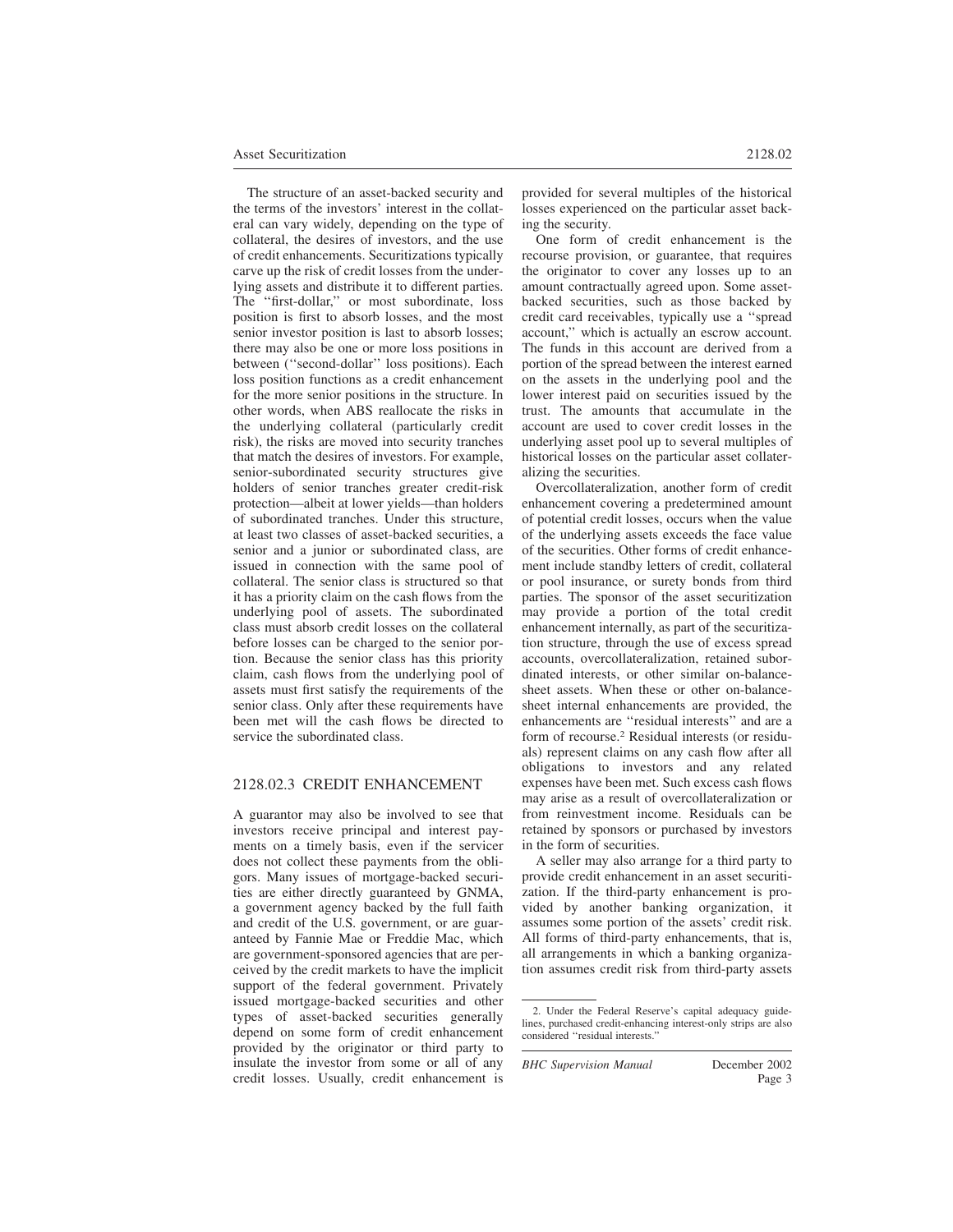or other claims that it has not transferred, are referred to as ''direct-credit substitutes.'' The economic substance of a banking organization's credit risk from providing a direct-credit substitute can be identical to its credit risk from retaining recourse on assets it has transferred. Many asset securitizations use a combination of recourse and third-party enhancements to protect investors from credit risk. When third-party enhancements are not provided, the selling banking organization ordinarily retains virtually all of the credit risk on the assets transferred.

### 2128.02.4 STRUCTURE OF ASSET-BACKED SECURITIES

Asset securitization involves different kinds of capital-market instruments. These instruments may be structured as ''pass-throughs'' or ''paythroughs.'' Under a pass-through structure, the cash flows from the underlying pool of assets are passed through to investors on a pro rata basis. This type of security is typically a singleclass instrument such as a GNMA pass-through. The pay-through structure, with multiple classes, combines the cash flows from the underlying pool of assets and reallocates them to two or more issues of securities that have different cash-flow characteristics and maturities. An example is the collateralized mortgage obligation (CMO), which has a series of bond classes, each with its own specified coupon and stated maturity. In most cases, the assets that make up the CMO collateral pools are pass-through securities. Scheduled principal payments, and any prepayments, from the underlying collateral go first to the earliest maturing class of bonds. This first class of bonds must be retired before the principal cash flows are used to retire the later bond classes. The development of the paythrough structure resulted from the desire to broaden the marketability of these securities to investors who were interested in maturities other than those generally associated with passthrough securities.

Multiple-class asset-backed securities may also be issued as derivative instruments such as ''stripped'' securities. Investors in each class of a stripped security will receive a different portion of the principal and interest cash flows from the underlying pool of assets. In their purest form, stripped securities may be issued as *interest-only (IO) strips*, for which the investor receives 100 percent of the interest from the

*BHC Supervision Manual* December 2002 Page 4

underlying pool of assets, and as *principal-only (PO) strips*, for which the investor receives all of the principal.

In addition to these securities, other types of financial instruments may arise as a result of asset securitization. One such instrument is loanservicing rights that are created when organizations purchase the right to act as servicers for pools of loans. The cost of these purchased servicing rights may be recorded as an intangible asset when certain criteria are met. Another financial instrument, excess-servicing-fee receivables, generally arise when the present value of any additional cash flows from the underlying assets that a servicer expects to receive exceeds standard normal servicing fees.

### 2128.02.5 SUPERVISORY CONSIDERATIONS REGARDING ASSET SECURITIZATION

Although banking organizations clearly benefit from engaging in securitization activities and investing in asset-backed securities, these activities, if not conducted prudently, can increase a banking organization's overall risk profile. For the most part, the risks that banking organizations encounter in the securitization process are identical to those that they face in traditional lending transactions. These involve credit risk, concentration risk, and interest-rate risk including prepayment risk, operational risk, liquidity risk, and funding risk. However, since the securitization process separates the traditional lending function into several limited roles such as originator, servicer, credit enhancer, trustee, and investor, the types of risks that a banking organization will encounter will differ depending on the role it assumes.

Investors who invest in asset-backed securities, like investors who invest directly in the underlying assets, will be exposed to credit risk, that is, the risk that obligors will default on principal and interest payments. Investors are also subject to the risk that the various parties in the securitization structure, for example, the servicer or trustee, will be unable to fulfill their contractual obligations. Moreover, investors may be susceptible to concentrations of risks across various asset-backed security issues through overexposure to an organization performing various roles in the securitization process or as a result of geographic concentrations within the pool of assets providing the cash flows for an individual issue. Also, because the secondary markets for certain asset-backed securities are thin, investors may encounter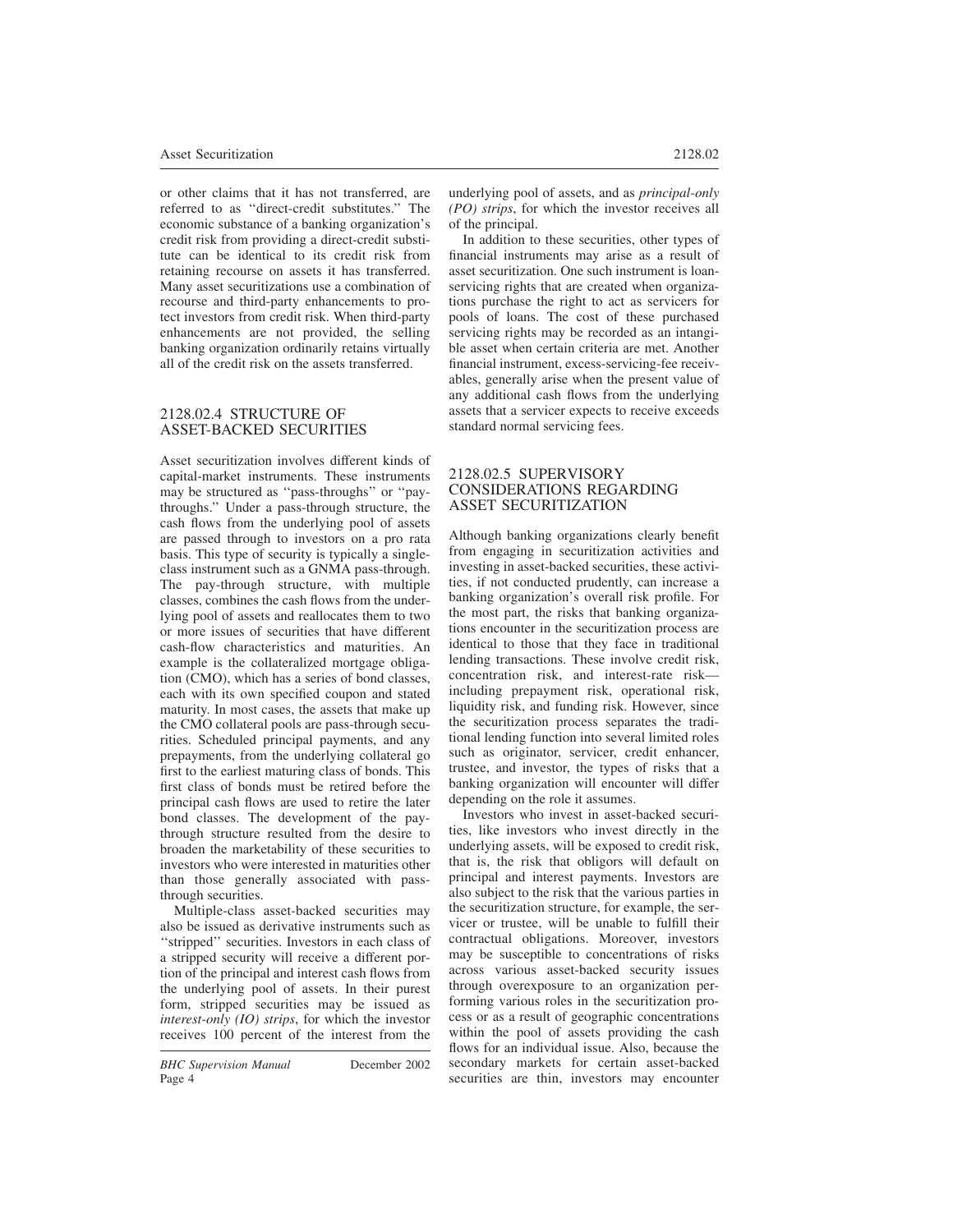greater-than-anticipated difficulties when seeking to sell their securities. Furthermore, certain derivative instruments, such as stripped assetbacked securities and residuals, may be extremely sensitive to interest rates and exhibit a high degree of price volatility. Therefore, these instruments may dramatically affect the risk exposure of investors unless they are used in a properly structured hedging strategy.

Banking organizations that issue asset-backed securities may be subject to pressures to sell only their best assets, thus reducing the quality of their own loan portfolios. On the other hand, some banking organizations may feel pressures to relax their credit standards because they can sell assets with higher risk than they would normally want to retain for their own portfolios.

Banking organizations that service securitization issues must ensure that their policies, operations, and systems will not permit breakdowns that may lead to defaults. Issuers and servicers may face pressures to provide ''moral recourse'' by repurchasing securities backed by loans or leases that they have originated and that have deteriorated and have become nonperforming. Funding risk may also be a problem for issuers when market aberrations do not permit the issuance of asset-backed securities that are in the securitization pipeline.

Asset-securitization transactions are frequently structured to obtain certain accounting treatments, which, in turn, affect reported measures of profitability and capital adequacy. In transferring assets into a pool to serve as collateral for asset-backed securities, a key question is whether the transfer should be treated as a sale of the assets or as a collateralized borrowing, that is, as a financing transaction secured by assets. Sales treatment results in the removal of the assets from the banking organization's balance sheet, thus reducing total assets relative to earnings and capital, and thereby producing higher performance and capital ratios. Treatment of these transactions as financings, however, means that the assets in the pool remain on the balance sheet and are subject to capital requirements and the related liabilities to reserve requirements.<sup>3</sup>

# On April 23, 1998, the FFIEC issued a Statement on Investment Securities and End-User Derivatives Activities, effective May 25, 1998.

The statement was adopted by the Board of Governors and the other federal financial institutions regulatory agencies. It provides guidance on sound practices for managing the risks of investment activities, focusing on sound riskmanagement practices that should be used by state member banks and Edge corporations. The basic principles also apply to bank holding companies, which should manage and control risk exposures on a consolidated basis, giving recognition to the legal distinctions and potential obstacles to cash movements among subsidiaries.

2128.02.6 POLICY STATEMENT ON INVESTMENT SECURITIES AND END-USER DERIVATIVES ACTIVITIES

The statement's principles set forth riskmanagement practices that are relevant to most portfolio-management endeavors. The statement places greater emphasis on a risk-focused approach to supervision. Instruments held for end-user reasons are considered, taking into consideration a variety of factors such as management's ability to manage and measure risk within the institution's holdings and the impact of those holdings on aggregate portfolio risk. (See section 2126.1 and SR-98-12.<sup>4</sup> )

### 2128.02.6.1 Mortgage-Derivative Products

Mortgage-derivative products include instruments such as collateralized mortgage obligations (CMOs), real estate mortgage investment conduits (REMICs), stripped mortgage-backed securities, and CMO and REMIC residuals. Supervisory concerns about these instruments arise from their extreme sensitivity to interest rates and the resulting price volatility. This price volatility is caused in part by the uncertain cash flows that result from changes in the prepayment rates of the underlying mortgages. A banking organization that purchases such high-risk mortgage-derivative securities needs to understand and effectively manage the associated risks. The levels of activity in such products

<sup>3.</sup> Note, however, that the Federal Reserve's Regulation D defines what constitutes a reservable liability of a depository institution. Thus, although a given transaction may qualify as an asset sale for call report purposes, it nevertheless could result in a reservable liability under Regulation D.

<sup>4.</sup> The supervisory policy statement on Investment Securities and End-User Derivatives Activities is in the *Federal Reserve Regulatory Service* at 3–1562.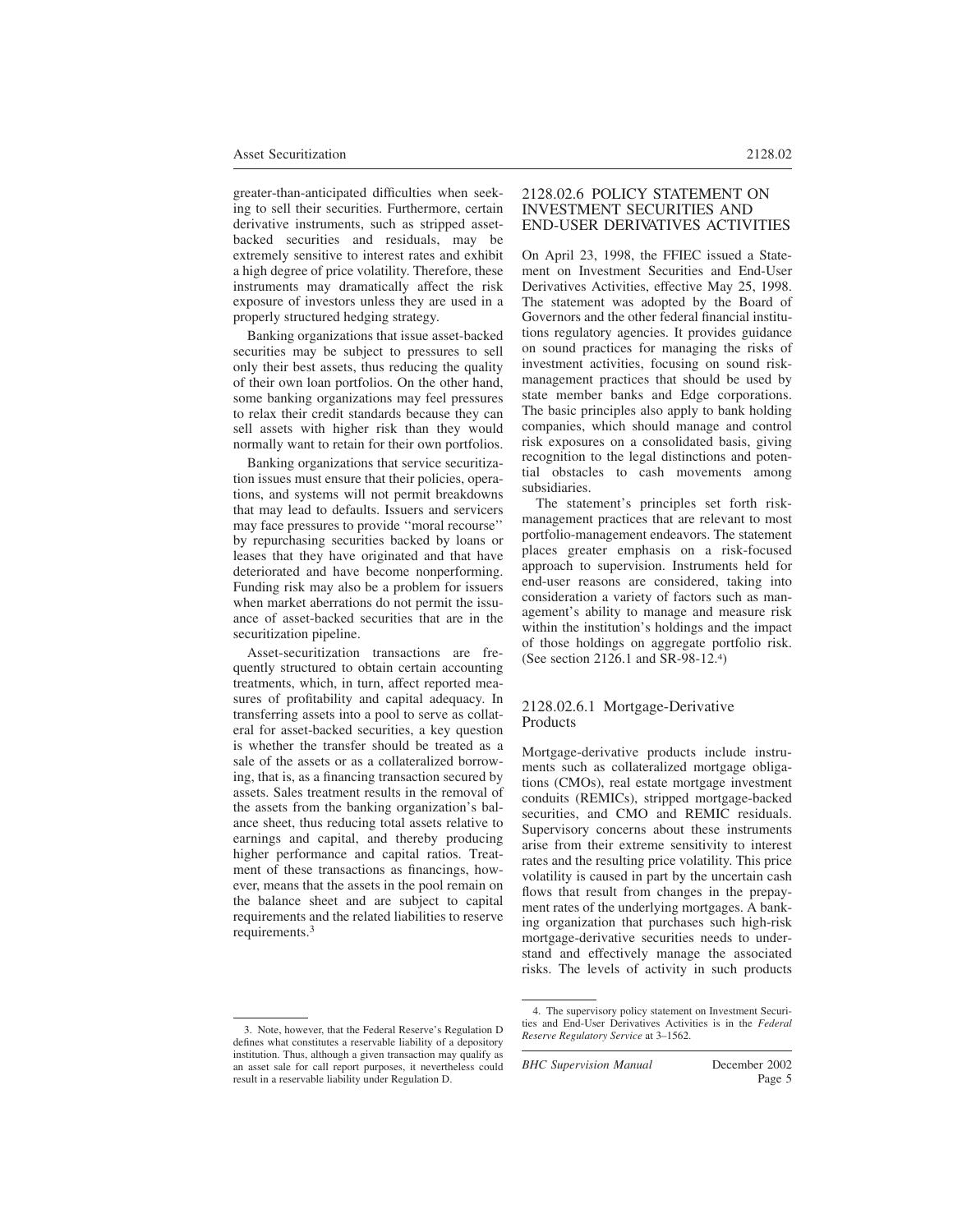should reasonably be related to the banking organization's capital, capacity to absorb losses, and level of in-house management sophistication and expertise. Appropriate managerial and financial controls need to be in place, and the banking organization must analyze, monitor, and prudently adjust its holdings of high-risk mortgage securities in an environment of changing price and maturity expectations.

Before a banking organization takes a position in any high-risk mortgage security, management should conduct an analysis to ensure that the position will reduce the institution's overall interest-rate risk. It should also consider the liquidity and price volatility of these products before their purchase.

CMOs and REMICs were developed in response to investors' concerns about the uncertainty of cash flows associated with the prepayment option of the underlying mortgagor. These securities can be collateralized directly by mortgages, but more often they are collateralized by mortgage-backed securities issued or guaranteed by GNMA, Fannie Mae, or Freddie Mac and held in trust for investors. The cash flow from the underlying mortgages is segmented and paid in accordance with a predetermined priority to investors holding various tranches. By allocating the principal and interest cash flows from the underlying collateral among the separate CMO tranches, different classes of bonds are created, each with its own stated maturity, estimated average life, coupon rate, and prepayment characteristics. It is essential to understand the coupon rates of the underlying mortgages of the CMO or REMIC in order to assess the prepayment sensitivity of the CMO tranches.

Stripped mortgage-backed securities consist of two classes of securities, with each class receiving a different portion of the monthly interest and principal cash flows from the underlying mortgage-backed securities (MBS). A stripped mortgage-backed security, in its purest form, is converted into an interest-only (IO) strip, in which the investor receives all of the interest cash flows and none of the principal. An investor owning a principal-only (PO) strip receives all of the principal cash flows and none of the interest. IOs and POs have highly volatile price characteristics based, in part, on the prepayment variability of the underlying mortgages. Generally, POs increase in value when interest rates decline, in part because prepayments shorten the maturity of mortgages. In

*BHC Supervision Manual* December 2002 Page 6

contrast, IOs and residuals tend to increase in value when interest rates rise because prepayments decline, maturities lengthen, and more interest is collected on the underlying mortgages.

When purchasing an IO, PO, or residual, without offsetting hedges, the investor may be speculating on future interest-rate movements and how these movements will affect the prepayment of the underlying collateral. Furthermore, stripped mortgage-backed securities that do not have a government agency's or a government-sponsored agency's guarantee of principal and interest have an added element of credit risk. The policy statement discusses the appropriateness of these instruments for depository institutions and the prudential measures that a depository institution should take to protect itself from undue risk when investing in them.

Residuals represent claims on any cash flows from a CMO issue or other asset-backed security remaining after the payments to the holders of the other classes have been made and after trust-administration expenses are met. The economic value of a residual is a function of the present value of the anticipated cash flows.

#### 2128.02.7 RISK-BASED CAPITAL PROVISIONS AFFECTING ASSET SECURITIZATION

The risk-based capital framework has three main features that will affect the assetsecuritization activities of banking organizations. First, the framework assigns risk weights to loans, asset-backed securities, and other assets related to securitization. Second, bank holding companies that transfer assets with recourse to the seller as part of the securitization process are required to hold capital against their off-balance-sheet credit exposures. Third, banking organizations that provide credit enhancement to asset-securitization issues through standby letters of credit or by other means will have to hold capital against the related offbalance-sheet credit exposure.

# 2128.02.7.1 Assigning Risk Weights

The risk weights assigned to an asset-backed security depend on the issuer and whether the assets that make up the collateral pool are mortgage-related assets. Asset-backed securities issued by a trust or a single-purpose corporation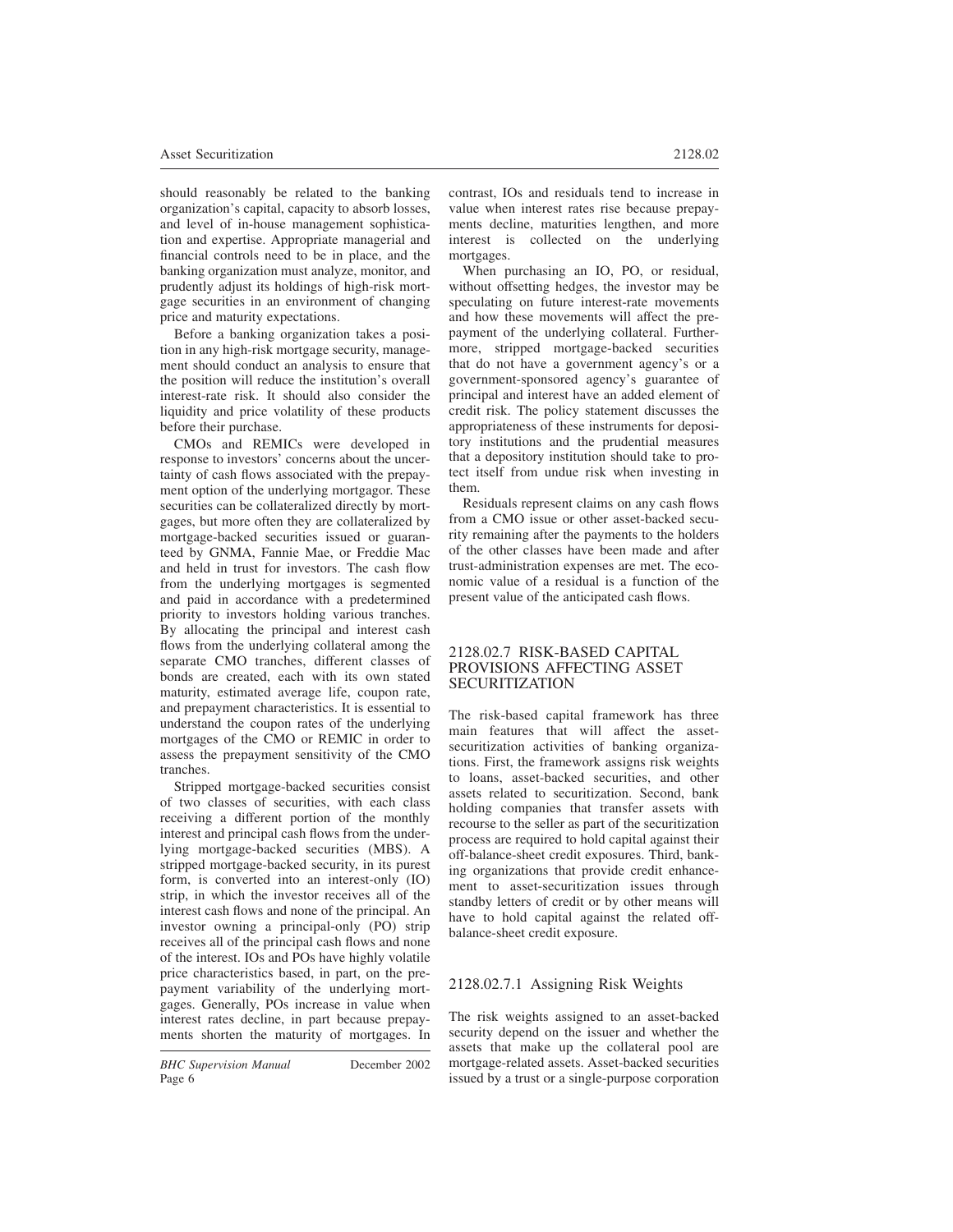and backed by nonmortgage assets are to be assigned a risk weight of 100 percent.

Securities guaranteed by U.S. government agencies and those issued by U.S. government– sponsored agencies are assigned risk weights of 0 and 20 percent, respectively, because of the low degree of credit risk. Accordingly, mortgage pass-through securities guaranteed by GNMA are placed in the risk category of 0 percent. In addition, securities such as participation certificates and CMOs issued by Fannie Mae or Freddie Mac are assigned a 20 percent risk weight.

However, several types of securities issued by Fannie Mae and Freddie Mac are excluded from the lower risk weight and slotted in the 100 percent risk category. Residual interests (for example, CMO residuals) and subordinated classes of pass-through securities or CMOs that absorb more than their pro rata share of loss are assigned to the 100 percent risk-weight category. Furthermore, all stripped mortgage-backed securities, including IOs, POs, and similar instruments, are assigned to the 100 percent risk-weight category because of their extreme price volatility and market risk.

A privately issued, mortgage-backed security that meets the criteria listed below is considered as a direct or indirect holding of the underlying mortgage-related assets and is assigned to the same risk category as those assets (for example, U.S. government agency securities, U.S. government–sponsored agency securities, FHAand VA-guaranteed mortgages, and conventional mortgages). However, under no circumstances will a privately issued mortgage-backed security be assigned to the 0 percent risk category. Therefore, private issues that are backed by GNMA securities will be assigned to the 20 percent risk category as opposed to the 0 percent category appropriate to the underlying GNMA securities. The criteria that a privately issued mortgage-backed security must meet to be assigned the same risk weight as the underlying assets are as follows:

- 1. The underlying assets are held by an independent trustee, and the trustee has a firstpriority, perfected security interest in the underlying assets on behalf of the holders of the security.
- 2. The holder of the security has an undivided pro rata ownership interest in the underlying mortgage assets, or the trust or singlepurpose entity (or conduit) that issues the security has no liabilities unrelated to the issued securities.
- 3. The cash flow from the underlying assets of the security in all cases fully meets the cashflow requirements of the security without undue reliance on any reinvestment income.
- 4. No material reinvestment risk is associated with any funds awaiting distribution to the holders of the security.

Those privately issued mortgage-backed securities that do not meet the above criteria are to be assigned to the 100 percent risk category.

If the underlying pool of mortgage-related assets is composed of more than one type of asset, then the entire class of mortgage-backed securities is assigned to the category appropriate to the highest risk-weighted asset in the asset pool. For example, if the security is backed by a pool consisting of U.S. government–sponsored agency securities (for example, Freddie Mac participation certificates) that qualify for a 20 percent risk weight and conventional mortgage loans that qualify for the 50 percent risk category, then it would receive the 50 percent risk weight.

As previously mentioned, bank holding companies report their activities in accordance with generally accepted accounting principles (GAAP), which permits asset-securitization transactions to be treated as sales when certain criteria are met, even when there is recourse to the seller. With the advent of risk-based capital, bank holding companies are required to hold capital against the off-balance-sheet credit exposure arising from the contingent liability associated with the recourse provisions. This exposure is considered a direct-credit substitute that would be converted at 100 percent to an on-balance-sheet credit-equivalent amount for appropriate risk weighting.

The risk-based capital treatment for asset securitizations, as discussed in detail in section 4060.3, uses, in general, a multilevel, ratingsbased approach (effective January 1, 2002) to assess the capital requirements on recourse obligations, residual interests (except creditenhancing I/O strips), direct-credit substitutes, and senior and subordinated securities in asset securitizations, based on their relative exposure to credit risk. Credit ratings from rating agencies are used to measure relative exposure to credit risk and to determine the associated riskbased capital requirement. The Federal Reserve is relying on these credit ratings to make determinations of credit quality for the regulatory

*BHC Supervision Manual* December 2002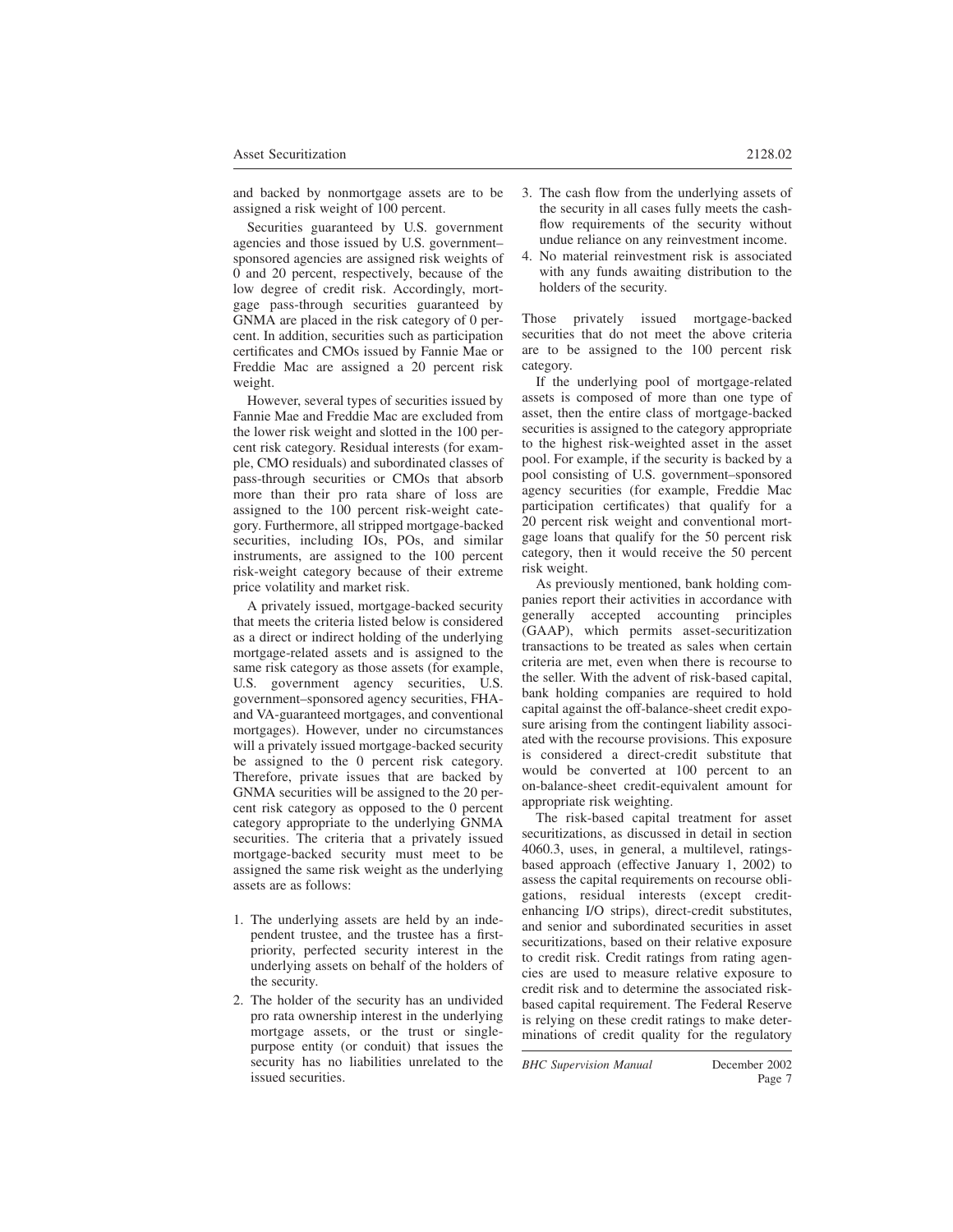treatment for loss positions that represent different gradations of risk, the same as investors and other market participants. Residual interests, however, are subject to (1) a dollar-for-dollar capital charge and (2) a 25 percent of tier 1 capital concentration limit on a subset of residual interests, credit-enhancing I/O strips.

# 2128.02.7.2 Recourse Obligations

For regulatory purposes, recourse is generally defined as an arrangement in which a banking organization retains the risk of credit loss in connection with an asset transfer, if the risk of credit loss exceeds a pro rata share of its claim on the assets. In addition to broad contractual language that may require the seller to support a securitization, recourse can arise from retained interests, retained subordinated security interests, the funding of cash-collateral accounts, or other forms of credit enhancements that place a bank holding company's earnings and capital at risk. These enhancements should generally be aggregated to determine the extent of a bank holding company's support of securitized assets. Although an asset securitization qualifies for sales treatment under GAAP, the underlying assets may still be subject to regulatory riskbased capital requirements. Assets sold with recourse should generally be risk-weighted as if they had not been sold.

# *2128.02.7.2.1 Residuals*

For residuals, the risk-based capital treatment is harmonized with the broader capital treatment for recourse and direct-credit substitutes. The capital treatment matches the use of the ratings to the relative risk of loss in asset securitizations. Highly rated investment-grade positions in securitizations receive a favorable (less than 100 percent) risk weight. Belowinvestment-grade or unrated positions in securitizations receive a less favorable risk weight (generally greater than a 100 percent risk weight). Therefore, if the external rating provided to such a residual interest is investment grade or no more than one category below investment grade, that residual interest is afforded more favorable capital treatment than the dollar-for-dollar capital requirement otherwise required for residuals.

*2128.02.7.2.2 Credit-Equivalent Amounts and Risk Weights of Recourse Obligations and Direct-Credit Substitutes*

The credit-equivalent amount for a recourse obligation or direct-credit substitute is the full amount of the credit-enhanced assets for which the bank holding company directly or indirectly retains or assumes credit risk, multiplied by a 100 percent conversion factor. A bank holding company that extends a partial direct-credit substitute, for example, a financial standby letter of credit that absorbs the first 10 percent of loss on a transaction, must maintain capital against the full amount of the assets being supported.

To determine the bank holding company's risk-weighted assets for an off-balance-sheet recourse obligation, a third-party direct-credit substitute, or a letter of credit, the creditequivalent amount is assigned to the risk category appropriate to the obligor in the underlying transaction, after considering any associated guarantees or collateral. For a direct-credit substitute that is an on-balance-sheet asset, for example, a purchased subordinated security, a bank holding company must calculate riskweighted assets using the amount of the directcredit substitute and the full amount of the assets it supports, that is, all the more senior positions in the structure. This treatment is subject to the low-level-exposure rule discussed below.

If a bank holding company has no claim on a transferred asset, then the retention of any risk of credit loss is recourse. A recourse obligation typically arises when a bank holding company transfers assets and retains an explicit obligation to repurchase the assets or absorb losses because of a default on the payment of principal or interest or because of any other deficiency in the performance of the underlying obligor or some other party. Recourse may also exist implicitly if a bank holding company provides credit enhancement beyond any contractual obligation to support assets it has sold. The following are examples of recourse arrangements:

- 1. credit-enhancing representations and warranties made on the transferred assets
- 2. loan-servicing assets retained under an agreement that requires the bank holding company to be responsible for credit losses associated with the loans being serviced (mortgageservicer cash advances that meet the conditions of section III.B.3.a.viii. of the capital adequacy guidelines (12 CFR 225, appendix A) are not recourse arrangements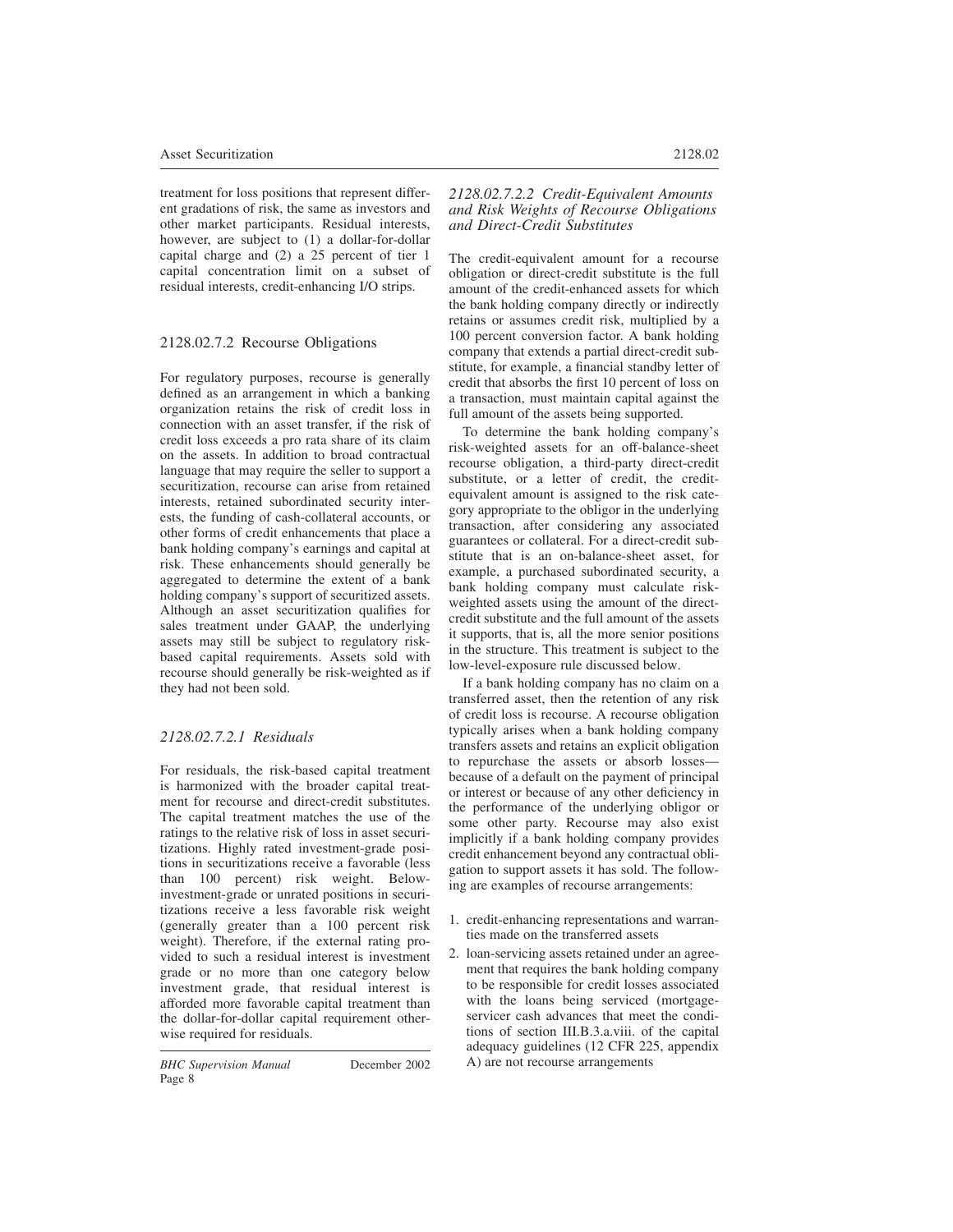- 3. retained subordinated interests that absorb more than their pro rata share of losses from the underlying assets
- 4. assets sold under an agreement to repurchase, if the assets are not already included on the balance sheet
- 5. loan strips sold without contractual recourse when the maturity of the transferred loan is shorter than the maturity of the commitment under which the loan is drawn
- 6. credit derivatives issued that absorb more than the bank holding company's pro rata share of losses from the transferred assets
- 7. clean-up calls that, at inception, are greater than 10 percent of the balance of the original pool of transferred loans (Clean-up calls that are 10 percent or less of the original pool balance and that are exercisable at the option of the bank holding company are not recourse arrangements.)

### *2128.02.7.2.3 Low-Level-Recourse Treatment*

Securitization transactions involving recourse may be eligible for ''low-level-recourse'' treatment. A bank holding company that contractually limits its maximum off-balance-sheet recourse obligation or direct-credit substitute (except credit-enhancing I/O strips) to an amount less than the effective risk-based capital requirement for the enhanced assets is required to hold risk-based capital equal to the maximum contractual exposure,<sup>5</sup> less any recourse liability established in accordance with GAAP. The lowlevel-recourse capital treatment thus applies to transactions accounted for as sales under GAAP. The low-level-exposure rule provides that the dollar amount of risk-based capital required for assets transferred with recourse should not exceed the maximum dollar amount for which a bank holding company is contractually liable, less any recourse liability account established in accordance with GAAP. The limitation does not apply when the bank holding company provides credit enhancement beyond any contractual obligation to support assets it has sold. The lowlevel capital treatment applies to low-levelrecourse transactions involving all types of assets, including commercial loans and residential mortgages.

Low-level-recourse transactions can arise when a bank holding company sells or securitizes assets and uses contractual cash flows, such as spread accounts and I/O strips receivables, as a credit enhancement for the sold or securitized assets. A spread account is an escrow account that a bank holding company typically establishes to absorb losses on receivables it has sold in a securitization, thereby providing credit enhancement to investors in the securities backed by the receivables, for example, credit card receivables. As defined in paragraph 14 of FAS 140, an I/O strip receivable is the contractual right to receive some or all of the interest due on a bond, a mortgage loan, or other interest-bearing financial assets. I/O strips are to be measured at fair value with gains or losses recognized either in earnings (if classified as trading) or a separate component of shareholders' equity (if classified as available-for-sale).

Paragraph 14 of FAS 140 states that I/O strips, retained interests in securitizations, loans, other receivables, or other financial assets that can contractually be prepaid or otherwise settled in such a way that the holder would not recover substantially all of its recorded investment (except for instruments that are within the scope of Statement of Financial Accounting Standards No. 133 (FAS 133), ''Accounting for Derivative Instruments and Hedging Activities'') shall be subsequently measured like investments in debt securities classified as available-for-sale or trading under Statement of Financial Accounting Standards No. 115 (FAS 115), ''Accounting for Certain Investments in Debt and Equity Securities.'' Retained interests that lack objectively verifiable support or that fail to meet the supervisory standards (discussed previously in this section) will be classified as loss and disallowed as assets of the bank holding company for regulatory capital purposes.

# *2128.02.7.2.4 Standby Letters of Credit*

Bank holding companies that issue standby letters of credit as credit enhancements for ABS issues must hold capital against these contingent liabilities under the risk-based capital guidelines. According to the guidelines, financial standby letters of credit are direct-credit substitutes. A direct-credit substitute is an arrangement in which a bank holding company assumes, in form or substance, credit risk associated with an on- or off-balance-sheet credit exposure that it did not previously own (a thirdparty asset), and the risk assumed by the bank

*BHC Supervision Manual* December 2002

<sup>5.</sup> For example, the effective risk-based capital requirement generally would be 4 percent for residential mortgages and 8 percent for commercial loans.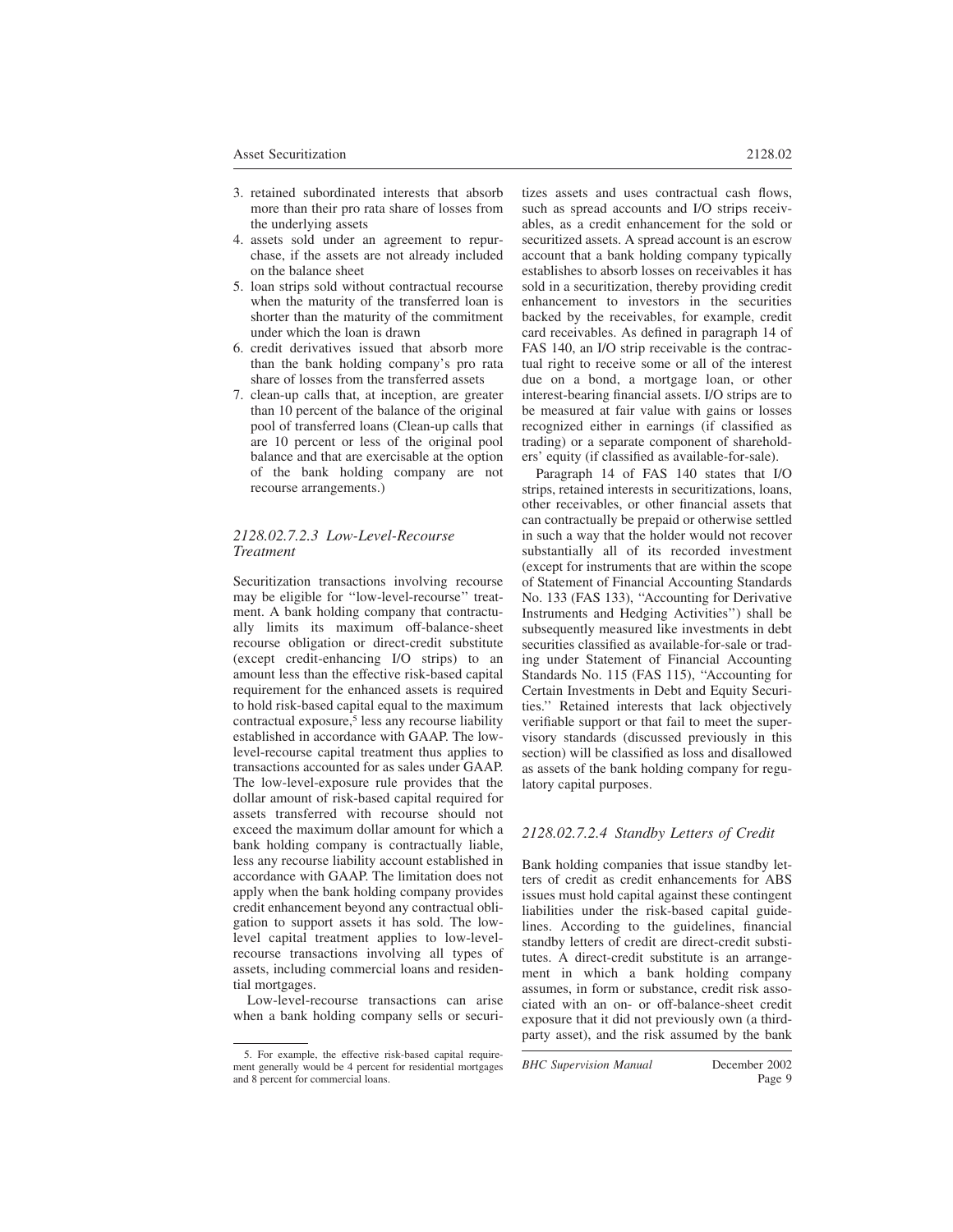holding company exceeds the pro rata share of its interest in the third-party asset. If the bank holding company has no claim on the thirdparty asset, then its assumption of *any* credit risk with respect to the third-party asset is a direct-credit substitute. Direct-credit substitutes are converted in their entirety to creditequivalent amounts. The credit-equivalent amounts are then risk-weighted according to their credit rating, like other direct-credit substitutes, and the risk weight for the corresponding credit rating.

### 2128.02.8 CONCENTRATION LIMITS IMPOSED ON RESIDUAL INTERESTS

The creation of a residual interest (the debit) typically results in an offsetting ''gain on sale'' (the credit), and thus the generation of an asset. Banking organizations that securitize highyielding assets with long durations may create a residual-interest asset value that exceeds the risk-based capital charge that would be in place if it had not sold the assets. Serious problems can arise for those banking organizations that distribute earnings too generously, only to be faced later with a downward valuation and charge-off of part or all of the residual interests.

Under the Federal Reserve's capital adequacy guidelines, there is a dollar-for-dollar capital charge on residual interests and a concentration limit on a subset of residual interests, creditenhancing I/O strips. These strips include any on-balance-sheet assets that represent a contractual right to receive some or all of the interest due on transferred assets, after taking into account trustee and other administrative expenses, interest payments to investors, servicing fees, reimbursements to investors for losses attributable to beneficial interests they hold, and reinvestment income and ancillary revenues (for example, late fees) on the transferred assets. Credit-enhancing I/O strips expose the bank holding company to more than its pro rata share of credit risk and are limited to 25 percent of tier 1 capital, whether they are retained or purchased. Any amount of credit-enhancing I/O strips that exceeds the 25 percent limit will be deducted from tier 1 capital and assets. An example of the concentration calculation required for bank holding companies that hold credit-enhancing I/O strips is described below.

A bank holding company has purchased and retained on its balance sheet credit-enhancing I/O strips with a face amount of \$100, and it has tier 1 capital of \$320 (before any disallowed servicing assets, disallowed purchased creditcard relationships, disallowed credit-enhancing I/O strips, disallowed deferred tax assets, and amounts of nonfinancial equity investments required to be deducted). To determine the amount of credit-enhancing I/O strips that fall within the concentration limit, the bank holding company would multiply the tier 1 capital of \$320 by 25 percent, which is \$80. The amount of credit-enhancing I/O strips that exceeds the concentration limit, in this case \$20, is deducted from tier 1 capital for risk-based and leverage capital calculations and from assets. Creditenhancing I/O strips that are not deducted from tier 1 capital (that is, the remaining \$80 in the above example), along with all other residual interests not subject to the concentration limit, are subject to a dollar-for-dollar capital requirement. Banks are not required to hold capital for more than 100 percent of the amount of the residual interest. Credit-enhancing I/O strips are not aggregated with any servicing assets or purchased credit-card relationships for purposes of calculating the 25 percent concentration limit.

Continuing the above illustration for creditenhancing I/O strips, once a bank holding company deducts the \$20 in disallowed creditenhancing I/O strips, it must hold \$80 in total capital for the \$80 that represents the creditenhancing I/O strips not deducted from tier 1 capital. The \$20 deducted from tier 1 capital, plus the \$80 in total risk-based capital required under the dollar-for-dollar treatment, equals \$100, the face amount of the credit-enhancing I/O strips. Bank holding companies may apply a net-of-tax approach to any credit-enhancing I/O strips that have been deducted from tier 1 capital, as well as to the remaining residual interests subject to the dollar-for-dollar treatment. A bank holding company is permitted, but not required, to net the deferred tax liabilities recorded on its balance sheet, if any, that are associated with the residual interests. This netting of the deferred tax liabilities may result in a bank holding company's holding less than 100 percent capital against residual interests.

Normally, a sponsor will eventually receive any excess cash flow remaining from securitizations after investor interests have been met. As previously stated, residual interests are vulnerable to sudden and sizeable write-downs that can hinder a bank holding company's access to the capital markets; damage its reputation in the marketplace; and, in some cases, threaten its solvency. A bank holding company's board of directors and management are expected to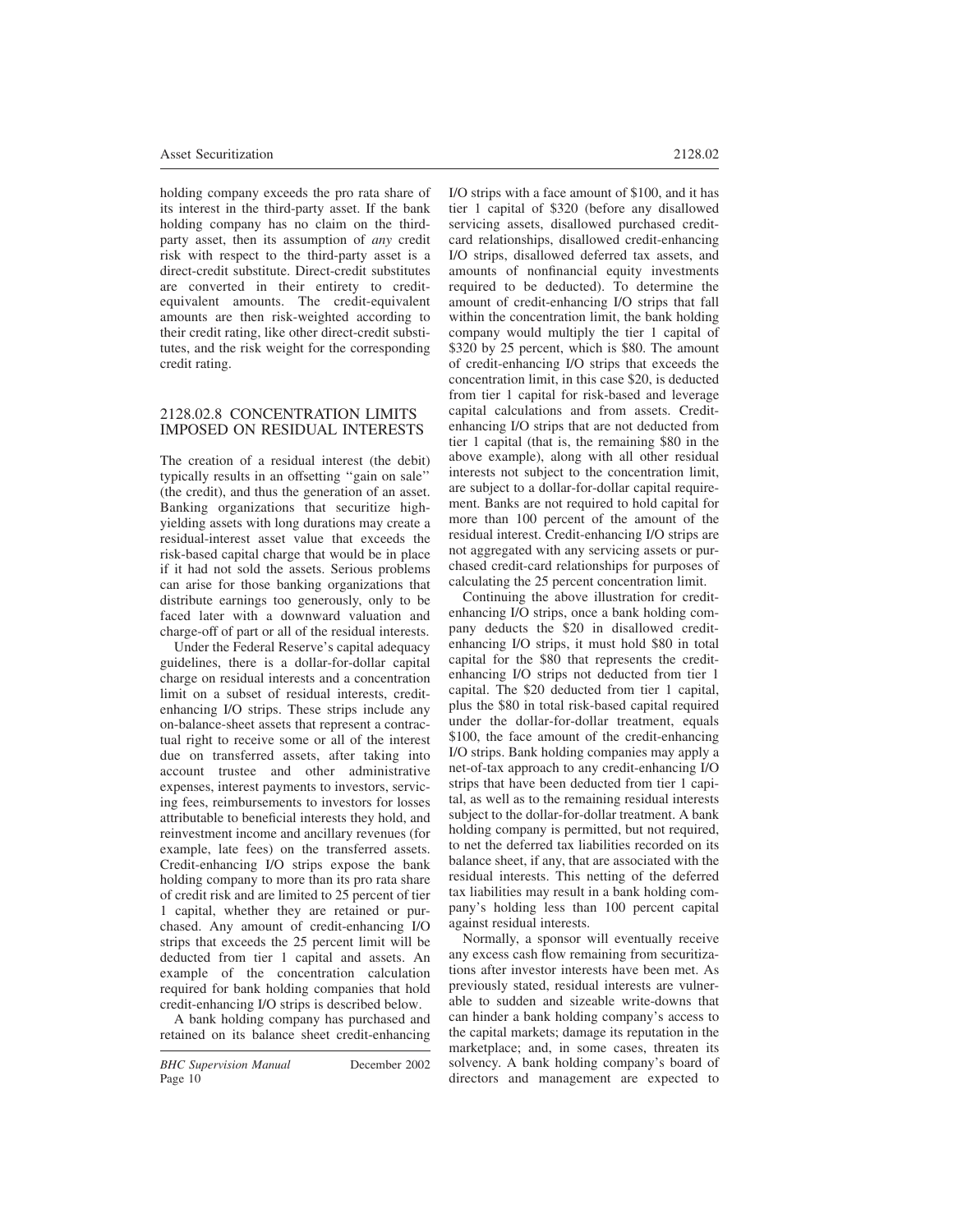develop and implement policies that limit the amount of residual interests that may be carried as a percentage of total equity capital, based on the results of their valuation and modeling processes. Well-constructed internal limits also lessen the incentives for its personnel to engage in activities designed to generate near-term ''paper profits'' that may be at the expense of the bank holding company's long-term financial position and reputation.

# 2128.02.9 INSPECTION OBJECTIVES

- 1. To determine that securitization activities are integrated into the overall strategic objectives of the organization.
- 2. To determine that sources of credit risk are understood, properly analyzed, and managed, without excessive reliance on credit ratings by outside agencies.
- 3. To determine that credit, operational, and other risks are recognized and addressed through appropriate policies, procedures, management reports, and other controls.
- 4. To determine that liquidity and market risks are recognized and that the organization is not excessively dependent on securitization as a substitute for funding or as a source of income.
- 5. To determine that steps have been taken to minimize the potential for conflicts of interest from securitization.
- 6. To determine that possible sources of structural failure in securitization transactions are recognized and that the organization has adopted measures to minimize the impact of such failures if they occur.
- 7. To determine that the organization is aware of the legal risks and uncertainty regarding various aspects of securitization.
- 8. To determine that concentrations of exposure in the underlying asset pools, in the assetbacked securities portfolio, or in the structural elements of securitization transactions are avoided.
- 9. To determine that all sources of risk are evaluated at the inception of each securitization activity and are monitored on an ongoing basis.

# 2128.02.10 INSPECTION PROCEDURES

1. Review the parent company's policies and procedures to ensure that its banking and for all securitization exposure. Procedures should include thorough and independent credit assessment of each loan or pool for which the banking organization has assumed credit risk, followed by periodic credit reviews to monitor performance throughout the life of the exposure. If a banking organization invests in assetbacked securities, determine whether there is sole reliance on conclusions of external rating services when evaluating the securities.

- 2. Determine that rigorous credit standards are applied regardless of the role the organization plays in the securitization process, for example, servicer, credit enhancer, or investor.
- 3. Determine that major policies and procedures, including internal credit-review and -approval procedures and in-house exposure limits, are reviewed periodically and approved by the bank holding company's board of directors.
- 4. Determine that the banking organization uses effective risk-management measures and that those measures are commensurate with the nature and volume of its securitization activities. Verify that the banking organization effectively manages the operational risk associated with credit-enhancing representations and warranties as part of its overall risk-management strategy.
- 5. If the banking organization uses computer software to apply the ratings-based approach to its unrated direct-credit substitutes in asset-backed commercial paper programs, determine that the software produces credit assessments that credibly and reliably correspond with the ratings of traded positions by the rating agencies.
- 6. Determine whether adequate procedures for evaluating the organization's internalcontrol procedures and the financial strength of the other institutions involved in the securitization process are in place.
- 7. Obtain the documentation outlining the remedies available to provide credit enhancement in the event of a default. Both originators and purchasers of securitized assets should have prospectuses on the issue. (Obtaining a copy of the prospectus can be an invaluable source of information

*BHC Supervision Manual* December 2002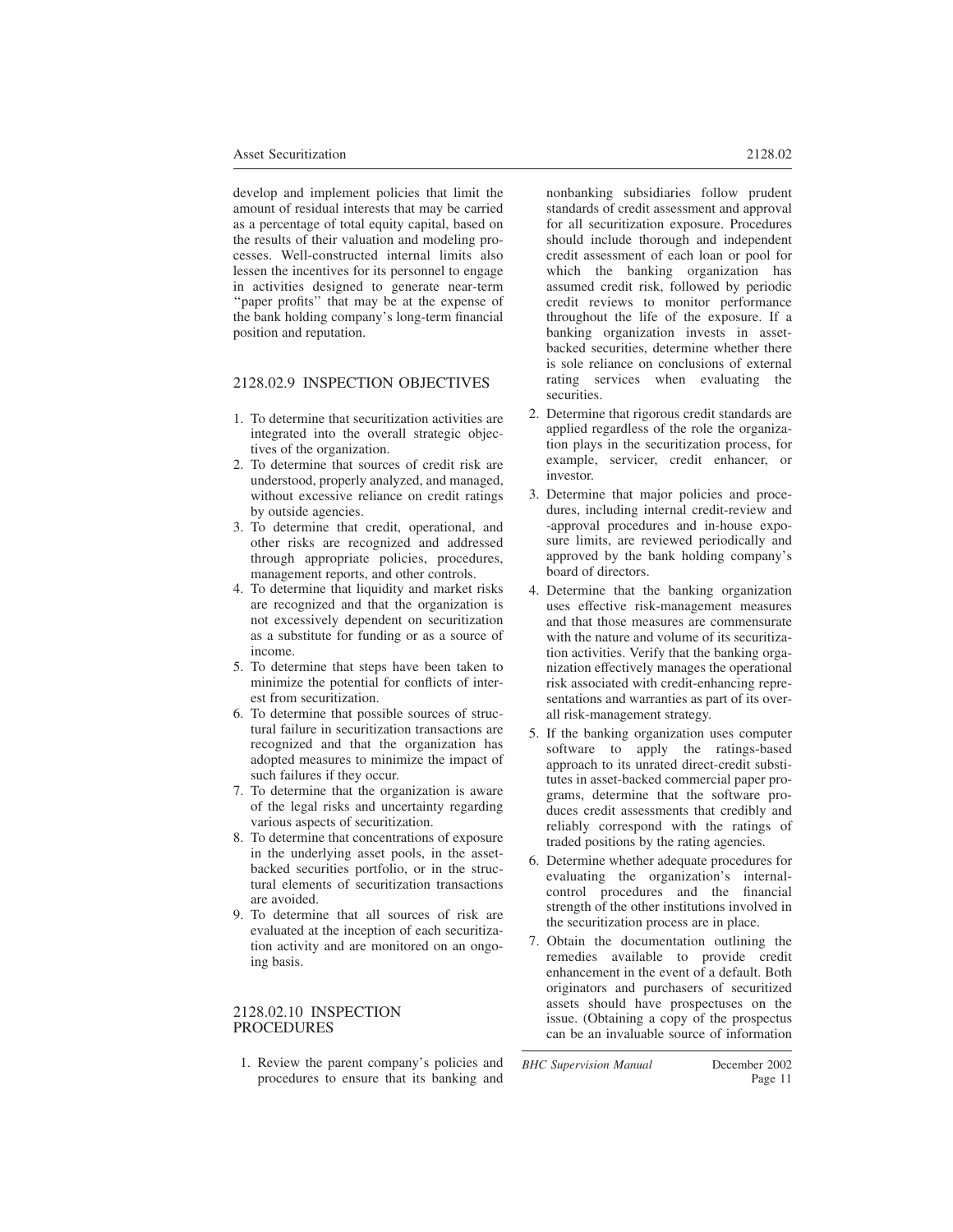on credit enhancement, default provisions, subordination agreements, etc.)

- 8. Ensure that, regardless of the role a banking organization plays in securitization, the documentation for an asset-backed security clearly specifies the limitations of the banking organization's legal responsibility to assume losses.
- 9. Verify whether the banking organization, acting as originator, packager, or underwriter, has written policies addressing the repurchase of assets and other reimbursement to investors in the event that a defaulted package results in losses exceeding any contractual credit enhancement. The repurchase of defaulted assets or pools in contradiction of the underlying agreement in effect sets a standard by which a banking organization could be found legally liable for all ''sold'' assets. Review and report any situations in which the organization has repurchased or otherwise reimbursed investors for poor-quality assets.
- 10. Classify adverse credit risk associated with the securitization of assets when analyzing the adequacy of an organization's capital or reserve levels.
- 11. Aggregate securitization exposures with all loans, extensions of credit, debt and equity securities, legally binding financial guarantees and commitments, and with any other investments involving the same obligor, when determining compliance with internal credit-exposure limits.
- 12. Review securitized assets for industrial or geographic concentrations. Excessive exposures to an industry or region among the underlying assets should be noted in the review of the loan portfolio.
- 13. Ensure that, in addition to policies limiting direct-credit exposure, a banking organization has developed exposure limits with respect to particular originators, credit enhancers, trustees, and servicers.
- 14. Review the policies of the banking organization engaged in underwriting with regard to situations in which it cannot sell underwritten asset-backed securities. Credit review, funding capabilities, and approval limits should allow the banking organization to purchase and hold unsold securities. All potential credit exposure should be within legal lending limits.
- 15. Ensure that internal systems and controls adequately track the performance and con-

dition of internal exposures and adequately monitor the organization's compliance with internal procedures and limits. In addition, adequate audit trails and internal audit coverage should be provided.

- 16. Determine that management information systems provide
	- a. a listing of all securitizations in which the organization is involved;
	- b. a listing of industry and geographic concentration;
	- c. information on total exposure to specific originators, servicers, credit enhancers, trustees, or underwriters;
	- d. information regarding portfolio aging and performance relative to expectations; and
	- e. periodic and timely information to senior management and directors on the organization's involvement in and credit exposure arising from securitization.
- 17. Ensure that internal auditors examine all facets of securitization regularly.
- 18. Review policies and procedures for compliance with applicable state lending limits and federal law, such as section 5136 of the Revised Code. These requirements must be analyzed to determine whether a particular asset-backed security issue is considered a single investment or a loan to each of the creditors underlying the pool. Collateralized mortgage obligations may be exempt from this limitation if they are issued or guaranteed by an agency or instrumentality of the U.S. government.
- 19. Determine whether the underwriting of asset-backed securities of affiliates is
	- a. rated by an unaffiliated, nationally recognized statistical rating organization or
	- b. issued or guaranteed by Fannie Mae, Freddie Mac, or GNMA, or represents interests in such obligations.
- 20. If the parent organization or any of its banking and nonbanking subsidiaries invest in high-risk mortgage-derivative securities, determine whether management effectively manages the associated risks commensurate with the level of activity.
	- a. Determine whether the level of activity is reasonably related to the level of capital, the organization's ability to absorb losses, and the level of in-house management sophistication and expertise.
	- b. Ascertain whether the appropriate managerial and financial controls are required to be in place, and whether the parent organization analyzes, monitors, and prudently adjusts holdings of such high-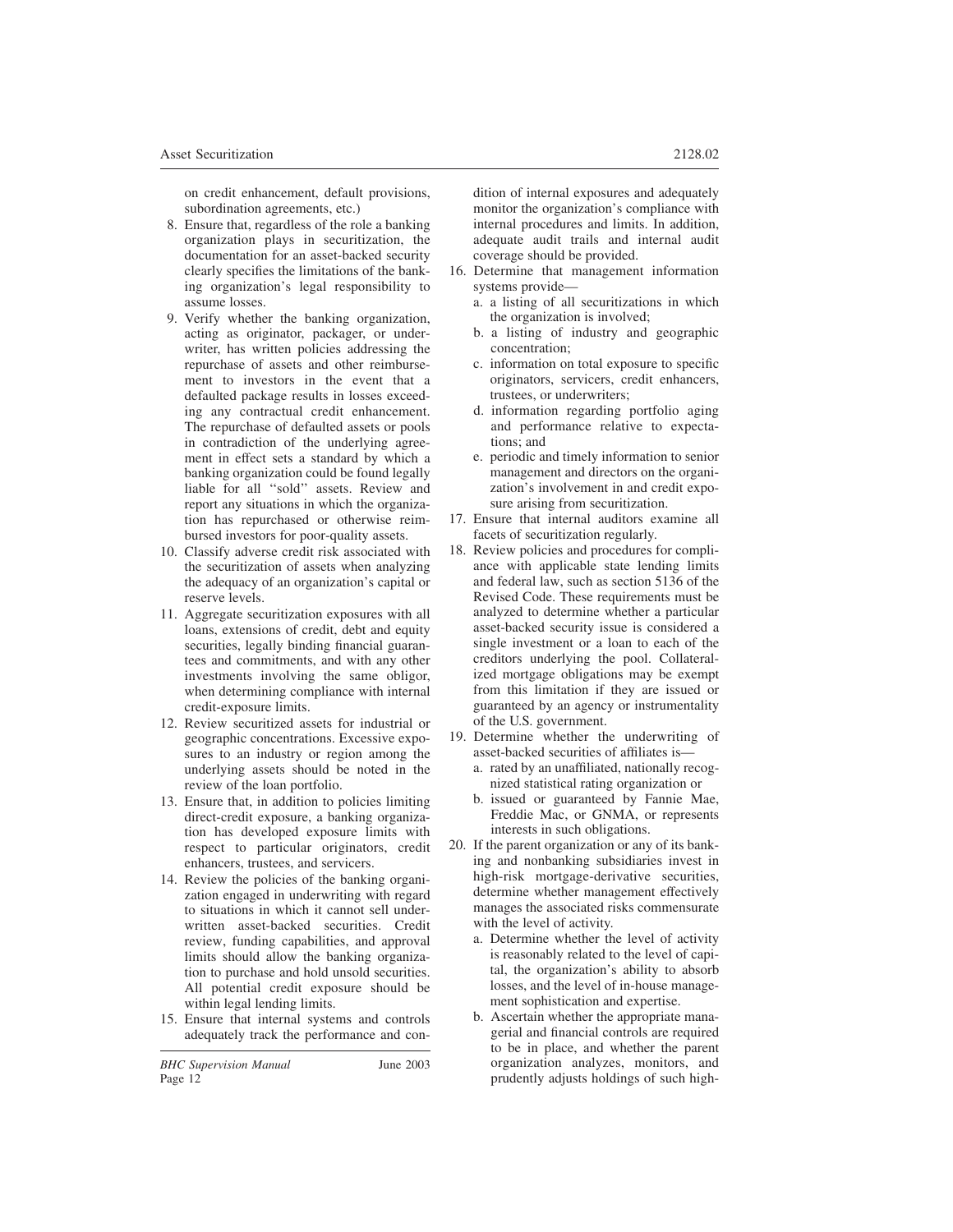risk securities when an environment of changing price and maturity expectations exists. In that regard, determine to what extent the organization considers the liquidity and price volatility of the high-risk mortgage-derivative products before their acquistion.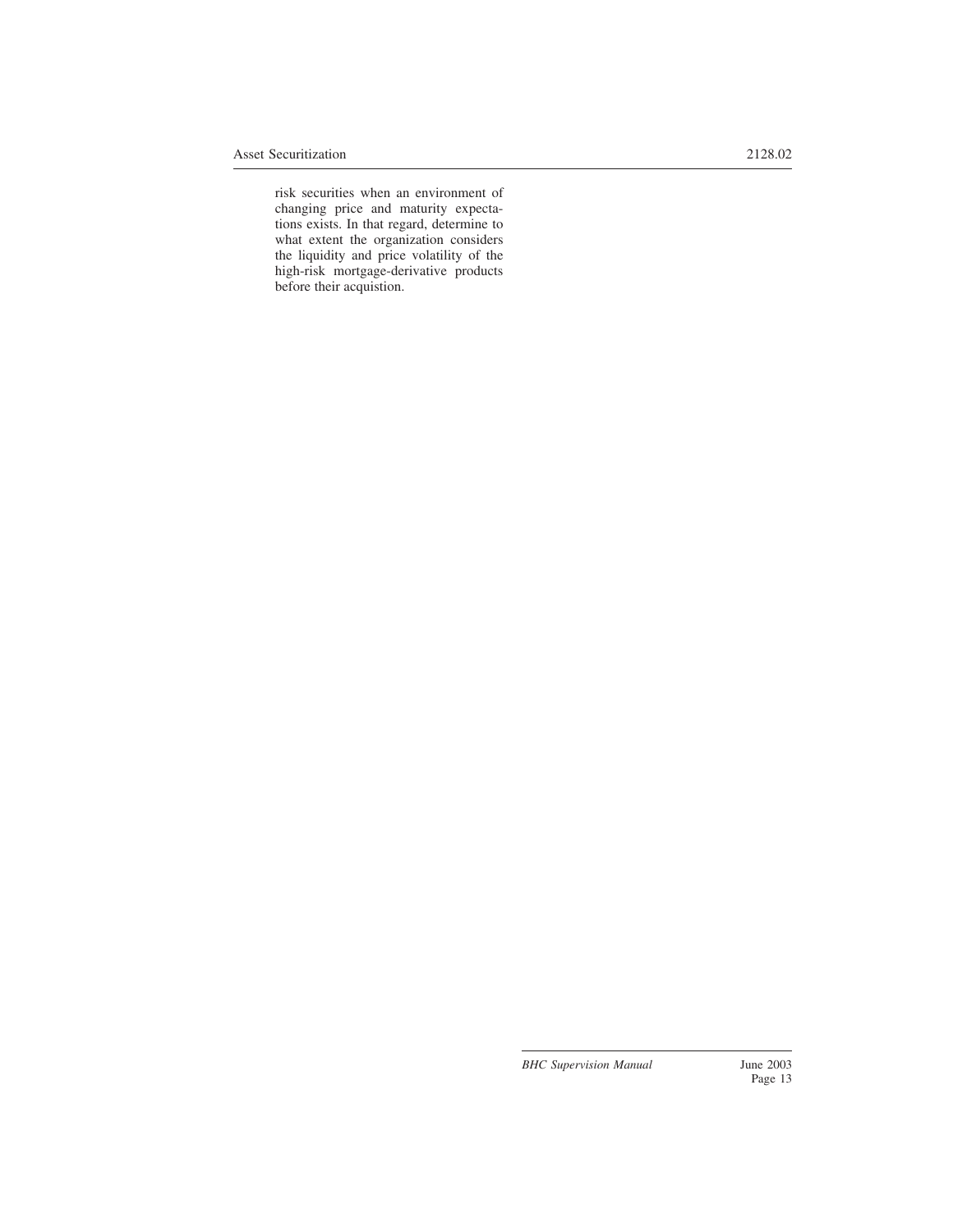#### *WHAT'S NEW IN THIS REVISED SECTION*

*Effective July 2015, section 2128.03.3.3 is revised to delete a footnote reference to SR-05-13 and its attachment, "Interagency Guidance on the Eligibility of Asset-Backed Commercial Paper Program Liquidity Facilities and the Resulting Risk-Based Capital Treatment," which is superseded by SR-15-6, "Interagency Frequently Asked Questions on the Regulatory Capital Rule." Subsection 2128.03.4 is also revised to delete a reference to SR-05-13.*

#### 2128.03.1 CREDIT-SUPPORTED AND ASSET-BACKED COMMERCIAL PAPER AS AN ALTERNATIVE FUNDING SOURCE

The issuance of commercial paper provides an alternative to bank borrowing for large corporations (nonfinancial and financial) and municipalities. Generally, commercial paper issuers are those with high credit ratings. Some corporations with lower credit ratings have been able to issue commercial paper by obtaining credit enhancements<sup>1</sup> (credit support from a firm with a high credit rating) or other high-quality asset collateral (asset-backed commercial paper) to allow them to enter the market as issuers. An example of credit-supported commercial paper is one supported by a letter of credit (LOC), the terms of which specify that the bank issuing the LOC guarantees that the bank will pay off the commercial paper if the issuer fails to pay off the commercial paper upon maturity.<sup>2</sup> A credit enhancement could also consist of a surety bond from an insurance company.

#### 2128.03.2 COMMERCIAL BANK INVOLVEMENT IN CREDIT-ENHANCED AND ASSET-BACKED COMMERCIAL PAPER

A number of commercial banks have become involved in credit-enhanced and asset-backed commercial paper programs. These securitization programs enable banks to help arrange short-term financing support for their customers without having to extend credit directly. This arrangement provides borrowers with an alternative source of funding and allows banks to earn fee income for managing the programs. Fees are earned for providing credit and liquidity enhancements to these programs.

Involvement in credit-enhanced and assetbacked commercial paper programs, however, can have potentially significant implications for organizations' credit- and liquidity-risk exposure. Therefore, examiners need to be fully informed on the fundamentals of these programs, on the risks associated with these programs, and on the examination and inspection procedures for banking organizations engaged in this activity.

Asset-backed commercial paper programs have been in existence since the early 1980s and have grown substantially since then. These programs use a special-purpose entity (SPE) to acquire receivables generally originated either by corporations or sometimes by the advising bank itself.<sup>3</sup> The SPEs, which are owned by third parties,<sup>4</sup> fund their acquisitions of receivables by issuing commercial paper that is to be repaid from the cash flow of the receivables.

Bank involvement in an ABCP program can range from advising the program to advising and providing all of the required credit and liquidity enhancements in support of the SPE's commercial paper. Typically, the advising bank or an affiliate performs a review to determine if the receivables of potential program participants (that is, corporate sellers) are eligible for purchase by the SPE. The scope of the review is similar to that used in structuring securitizations collateralized by credit card receivables or automobile-secured loans.

Once the bank (or its affiliate) determines that a receivables portfolio has an acceptable creditrisk profile, it approves the purchase of the portfolio at a discounted price by the SPE. The bank or its affiliate may also act as the operating agent for the SPE, which entails structuring the sale of receivable pools to the SPE and then

*BHC Supervision Manual* July 2015

<sup>1.</sup> This paper is usually called *credit-supported commercial paper.*

<sup>2.</sup> This arrangement is usually referred to as *LOC paper.*

<sup>3.</sup> To date, the type of receivables that have been included in the programs are trade receivables, installment sales contracts, financing leases, and noncancelable portions of operating leases and credit card receivables.

<sup>4.</sup> Employees of an investment banking firm or some other third party generally own the equity of the SPE. The advising bank can specifically avoid owning the stock if it does not want to raise the issue of whether it must consolidate the SPE for accounting purposes.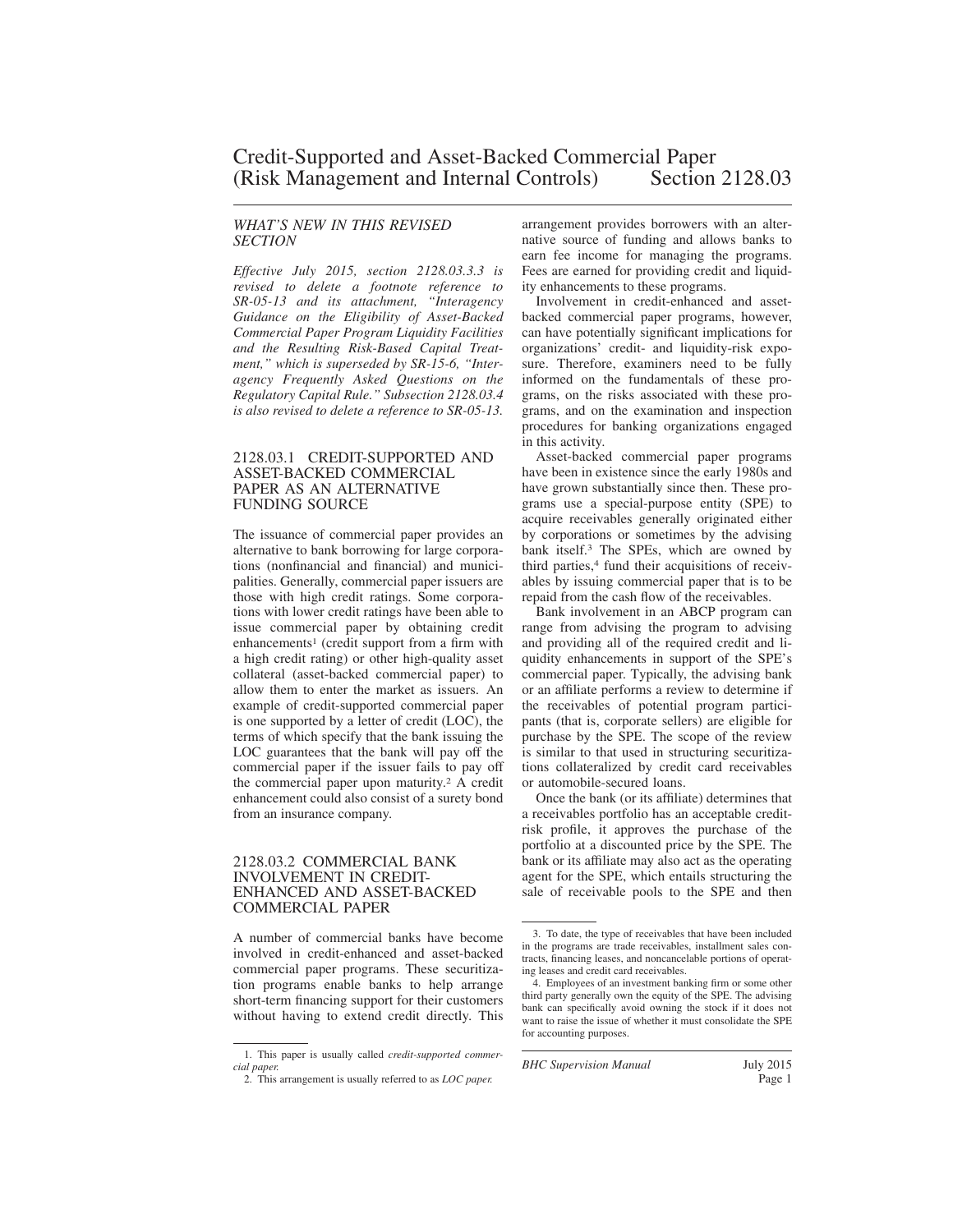overseeing the performance of the pools on an ongoing basis.

The SPE pays for the receivables by issuing commercial paper in an amount equal to the discounted price paid for the receivables. The difference between the face value of the receivables and the discounted price paid provides, as discussed below, the first level of credit protection for the commercial paper. The individual companies selling their receivables traditionally act as the servicer for receivables sold to an SPE; that is, they are responsible for collecting principal and interest payments from the obligors and passing these funds on to the SPE on a periodic basis. The SPE then distributes the proceeds to the holders of the commercial paper.

Asset-backed commercial paper programs typically have several levels of credit enhancement cushioning the commercial paper purchaser from potential loss. As noted above, the first level of loss protection is provided by the difference between the face value of the receivables purchased and the discounted price paid for them, known as ''holdback'' or ''overcollateralization.'' In some cases, the terms of the sale also give the SPE recourse back to the seller if there are defaults on the receivables. The amount of overcollateralization and recourse varies from pool to pool and depends, in part, on the quality of the receivables in the pool and the desired credit rating for the paper to be issued. Usually, the level of credit protection provided by overcollateralization is specified in terms of some multiple of historical loss experience for similar assets.

In addition to overcollateralization and recourse, secondary credit enhancements are also customarily provided. Secondary credit enhancements include letters of credit, surety bonds, or other backup facilities that obligate a third party to purchase pools of receivables from the SPE at a specified price. In addition to credit enhancements, the programs generally have liquidity enhancements to ensure that the SPE can meet maturing-paper obligations.

The rating agencies typically require an SPE's commercial paper to have secondary enhancements aggregating 100 percent of the amount outstanding in order to receive the highest credit rating. These enhancements are generally structured in one of two ways. In the first, a commercial bank enters into a single agreement under which it is unconditionally obligated to provide funding for all or any portion of maturing commercial paper that an SPE cannot pay from other sources. The obligation to fund may be triggered by credit losses, a liquidity shortfall, or both. In the second, two separate agreements that jointly cover 100 percent of an SPE's outstanding commercial paper are established.

The first agreement, typically an irrevocable letter of credit, is primarily intended to absorb credit losses that exceed the first tier of credit enhancement for the commercial paper. The second arrangement is a ''liquidity'' facility that may or may not provide credit support. This second structure will often have a letter of credit equaling 10 percent to 15 percent of outstandings, with the liquidity facility covering the remaining 90 to 85 percent.

### 2128.03.3 RISK-BASED CAPITAL ASSET-BACKED COMMERCIAL PAPER PROGRAM ASSETS

An asset-backed commercial paper (ABCP) program typically is a program through which a banking organization provides funding to its corporate customers by sponsoring and administering a bankruptcy-remote special-purpose entity that purchases asset pools from, or extends loans to, those customers.<sup>5</sup> The asset pools in an ABCP program might include, for example, trade receivables, consumer loans, or asset-backed securities. The ABCP program raises cash to provide funding to the banking organization's customers through the issuance of externally rated commercial paper into the market. Typically, the sponsoring banking organization provides liquidity and credit enhancements to the ABCP program. These enhancements aid the program in obtaining high credit ratings that facilitate the issuance of the commercial paper.<sup>6</sup> (See SR-05-13 and SR-92-11.)

On June 12, 2009, the Financial Accounting Standards Board (FASB) issued Statement of Financial Accounting Standards no. 166, ''Accounting for Transfers of Financial Assets, an Amendment of FASB Statement No. 140'' (FAS 166) and Statement of Financial Account-

<sup>5.</sup> The definition of *ABCP program* generally includes structured investment vehicles (entities that earn a spread by issuing commercial paper and medium-term notes and using the proceeds to purchase highly rated debt securities) and securities arbitrage programs.

<sup>6.</sup> A bank is considered the ''sponsor of an ABCP program'' if it establishes the program; approves the sellers permitted to participate in the program; approves the asset pools to be purchased by the program; or administers the program by monitoring the assets, arranging for debt placement, compiling monthly reports, or ensuring compliance with the program documents and with the program's credit and investment policy.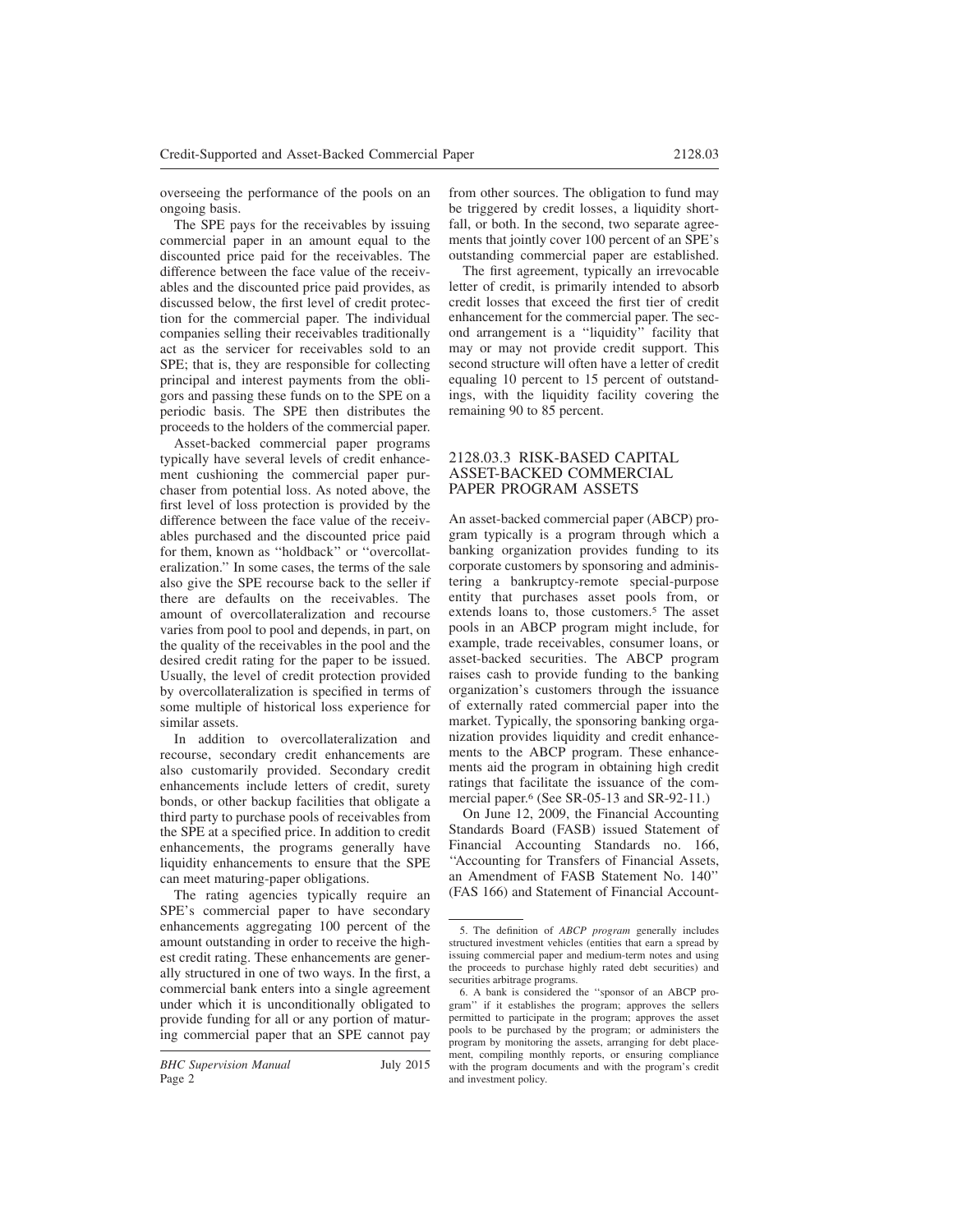ing Standards no. 167, ''Amendments to FASB Interpretation no. 46 (R)'' (FAS 167). FAS 166 and FAS 167 modified the accounting treatment under U.S. generally accepted accounting principles (GAAP) of certain structured financing transactions involving a special purpose entity. Under FAS 167, banking organizations should consolidate assets, liabilities, and equity in certain variable interest entities (VIEs) that were not consolidated under the standards that FAS 166 and FAS 167 replaced, or FIN 46 (January 2003) and FIN 46-R (December 2003).<sup>7</sup> The agencies'<sup>8</sup> risk-based capital and leverage rules require banking organizations to include consolidated assets that are held by VIEs under the leveraged and risk-based capital rules and, therefore, included in their leveraged and riskbased capital ratios. FIN 46-R required the consolidation of many ABCP programs onto the balance sheets of banking organizations. Banking organizations that are required to consolidate ABCP program assets must include all of the program assets (mostly receivables and securities) and liabilities (mainly commercial paper) on their balance sheets for purposes of the Consolidated Financial Statements for Bank Holding Companies (FR Y-9C Report) or the bank Reports of Condition and Income (Call Reports).

An ABCP program is defined as a program that primarily issues (that is, more than 50 percent) externally rated commercial paper backed by assets or other exposures held in a bankruptcy-remote, special-purpose entity. Thus, a banking organization sponsoring a program issuing ABCP must continue to include the program's assets on a consolidated basis in the institution's risk-weighted asset base.

#### 2128.03.3.1 Liquidity Facilities Supporting ABCP

Liquidity facilities supporting ABCP often take the form of commitments to lend to, or to purchase assets from, the ABCP programs in the event that funds are needed to repay maturing commercial paper. Typically, this need for liquidity is due to a timing mismatch between cash collections on the underlying assets in the program and scheduled repayments of the commercial paper issued by the program.

A banking organization that provides liquidity facilities to ABCP is exposed to credit risk regardless of the term of the liquidity facilities. For example, an ABCP program may require a liquidity facility to purchase assets from the program at the first sign of deterioration in the credit quality of an asset pool, thereby removing such assets from the program. In such an event, a draw on the liquidity facility exposes the banking organization to credit risk.

Short-term commitments with an original maturity of one year or less expose banking organizations to a lower degree of credit risk than longer-term commitments. This difference in the degree of credit risk is reflected in the risk-based capital requirement for the different types of exposures through liquidity facilities. The Board's risk-based capital guidelines impose a 10 percent credit-conversion factor on unused portions of eligible short-term liquidity facilities supporting ABCP. A 50 percent creditconversion factor applies to eligible ABCP liquidity facilities having a maturity of greater than one year. To be an eligible ABCP liquidity facility and qualify for the 10 or 50 percent credit-conversion factor, the facility must be subject to an asset-quality test at the time of inception that does not permit funding against (1) assets that are 90 days or more past due, (2) assets that are in default, and (3) assets or exposures that are externally rated below investment grade at the time of funding if the assets or exposures were externally rated at the inception of the facility. However, a liquidity facility may also be an eligible liquidity facility if it funds against assets that are guaranteed—either conditionally or unconditionally—by the U.S. government, U.S. government agencies, or by an OECD central government, regardless of whether the assets are 90 days past due, in default, or externally rated investment grade.

The 10 or 50 percent credit-conversion factor applies regardless of whether the structure issuing the ABCP meets the rule's definition of an ABCP program. For example, a capital charge would apply to an eligible short-term liquidity facility that provides liquidity support to ABCP when the ABCP constitutes less than 50 percent of the securities issued by the program, thus causing the issuing structure not to meet the rule's definition of an ABCP program. If a banking organization (1) does not meet this definition, it must include the program's assets in its risk-weighted asset base or (2) it chooses to include the program's assets in risk-weighted

*BHC Supervision Manual* July 2015

<sup>7.</sup> These standards are now included in the FASB Accounting Standards Codification Topic 810, ''Consolidation.''

<sup>8.</sup> The Board of Governors of the Federal Reserve System, the Federal Deposit Insurance Corporation, the Office of the Comptroller of the Currency, and the Office of Thrift Supervision.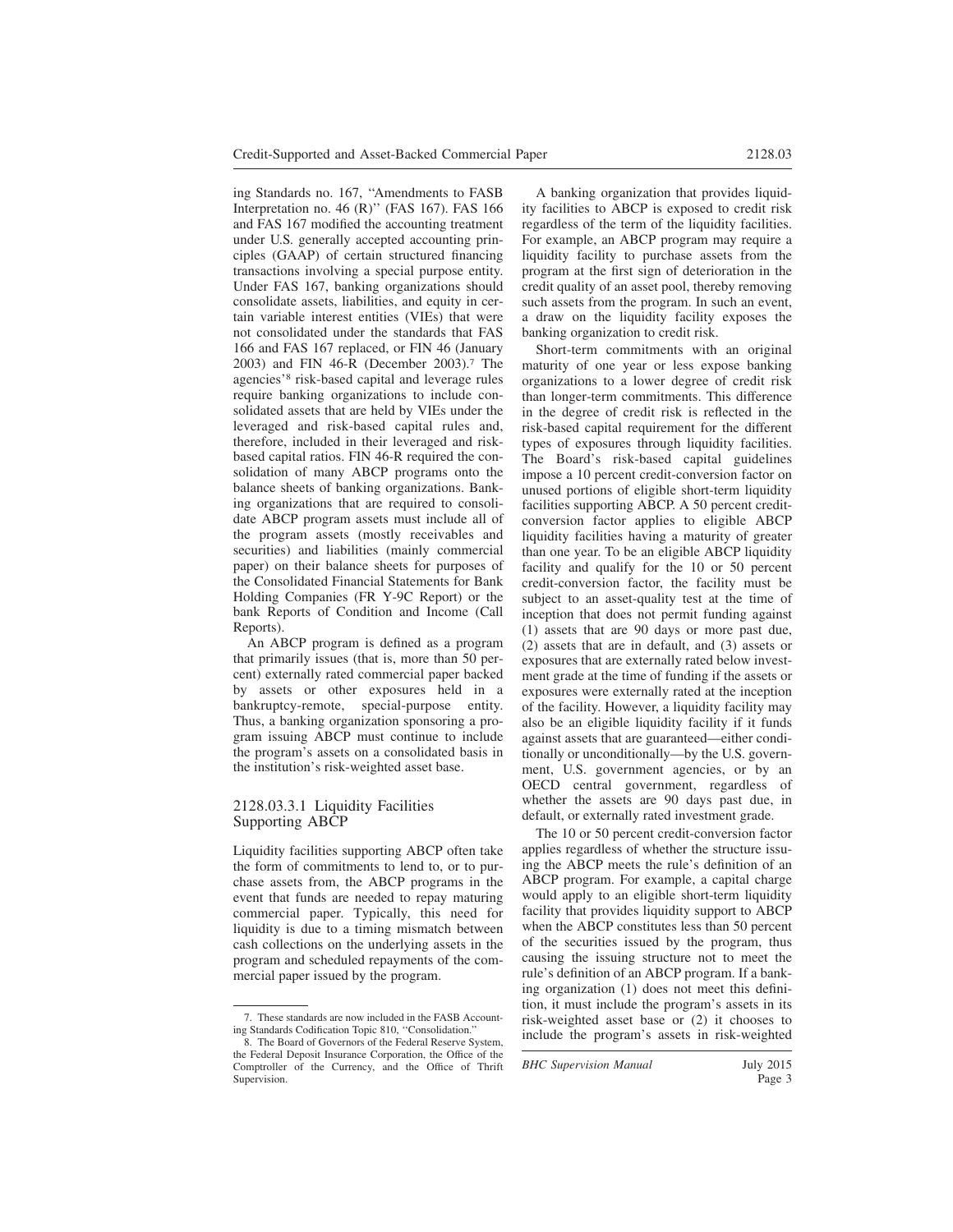assets, then no risk-based capital requirement will be assessed against any liquidity facilities provided by the banking organization that supports the program's ABCP. Ineligible liquidity facilities will be treated as recourse obligations or direct-credit substitutes for the purposes of the Board's risk-based capital guidelines.

The resulting credit-equivalent amount would then be risk-weighted according to the underlying assets or the obligor, after considering any collateral or guarantees, or external credit ratings, if applicable. For example, if an eligible short-term liquidity facility providing liquidity support to ABCP covered an asset-backed security (ABS) externally rated AAA, then the notional amount of the liquidity facility would be converted at 10 percent to an on-balancesheet credit-equivalent amount and assigned to the 20 percent risk-weight category appropriate for AAA-rated ABS.<sup>9</sup>

### 2128.03.3.2 Overlapping Exposures to an ABCP Program

A banking organization may have multiple overlapping exposures to a single ABCP program (for example, both a program-wide credit enhancement and multiple pool-specific liquidity facilities to an ABCP program that is not consolidated for risk-based capital purposes). A banking organization must hold risk-based capital only once against the assets covered by the overlapping exposures. Where the overlapping exposures are subject to different risk-based capital requirements, the banking organization must apply the risk-based capital treatment that results in the highest capital charge to the overlapping portion of the exposures.

For example, assume a banking organization provides a program-wide credit enhancement that would absorb 10 percent of the losses in all of the underlying asset pools in an ABCP program and also provides pool-specific liquidity facilities that cover 100 percent of each of the underlying asset pools. The banking organization would be required to hold capital against 10 percent of the underlying asset pools because it is providing the program-wide credit enhancement. The banking organization would also be required to hold capital against 90 percent of the liquidity facilities it is providing to each of the underlying asset pools. For risk-based capital purposes, the banking organization would not be required to hold capital against any credit enhancements or liquidity facilities that compromise the same program assets.

If different banking organizations have overlapping exposures to an ABCP program, however, each organization must hold capital against the entire maximum amount of its exposure. As a result, while duplication of capital charges will not occur for individual banking organizations, some systemic duplication may occur where multiple banking organizations have overlapping exposures to the same ABCP program.

# 2128.03.3.3 Asset-Quality Test

In order for a liquidity facility, either short- or long-term, that supports ABCP *not* to be considered a recourse obligation or a direct-credit substitute, it must meet the rule's risk-based capital definition of an *eligible ABCP liquidity facility*. An eligible ABCP liquidity facility must meet a reasonable asset-quality test that, among other things, precludes funding assets that are 90 days or more past due or in default. When assets are 90 days or more past due, they typically have deteriorated to the point where there is an extremely high probability of default. Assets that are 90 days past due, for example, often must be placed on nonaccrual status in accordance with the agencies' Uniform Retail Credit Classification and Account Management Policy.<sup>10</sup> Further, they generally must also be classified Substandard under that policy.

In addition to the above, if the assets covered by the liquidity facility are initially externally rated (at the time the facility is provided) the facility can be used to fund only those assets that are externally rated investment grade at the time of funding. The practice of purchasing assets that are externally rated below investment grade out of an ABCP program is considered to be the equivalent of providing credit protection to the commercial paper investors. Thus, liquidity facilities permitting purchases of belowinvestment-grade securities will be considered either recourse obligations or direct-credit substitutes.

However, neither the "90-days-past-due" limitation nor the ''investment grade'' limitation apply to the asset-quality test with respect to assets that are conditionally or unconditionally guaranteed by the U.S. government or its agencies or by another OECD central government.

<sup>9.</sup> See section III.B.3.c. of the guidelines (12 C.F.R. 225, appendix A).

<sup>10.</sup> See 65 *Fed. Reg.* 36904 (June 12, 2000).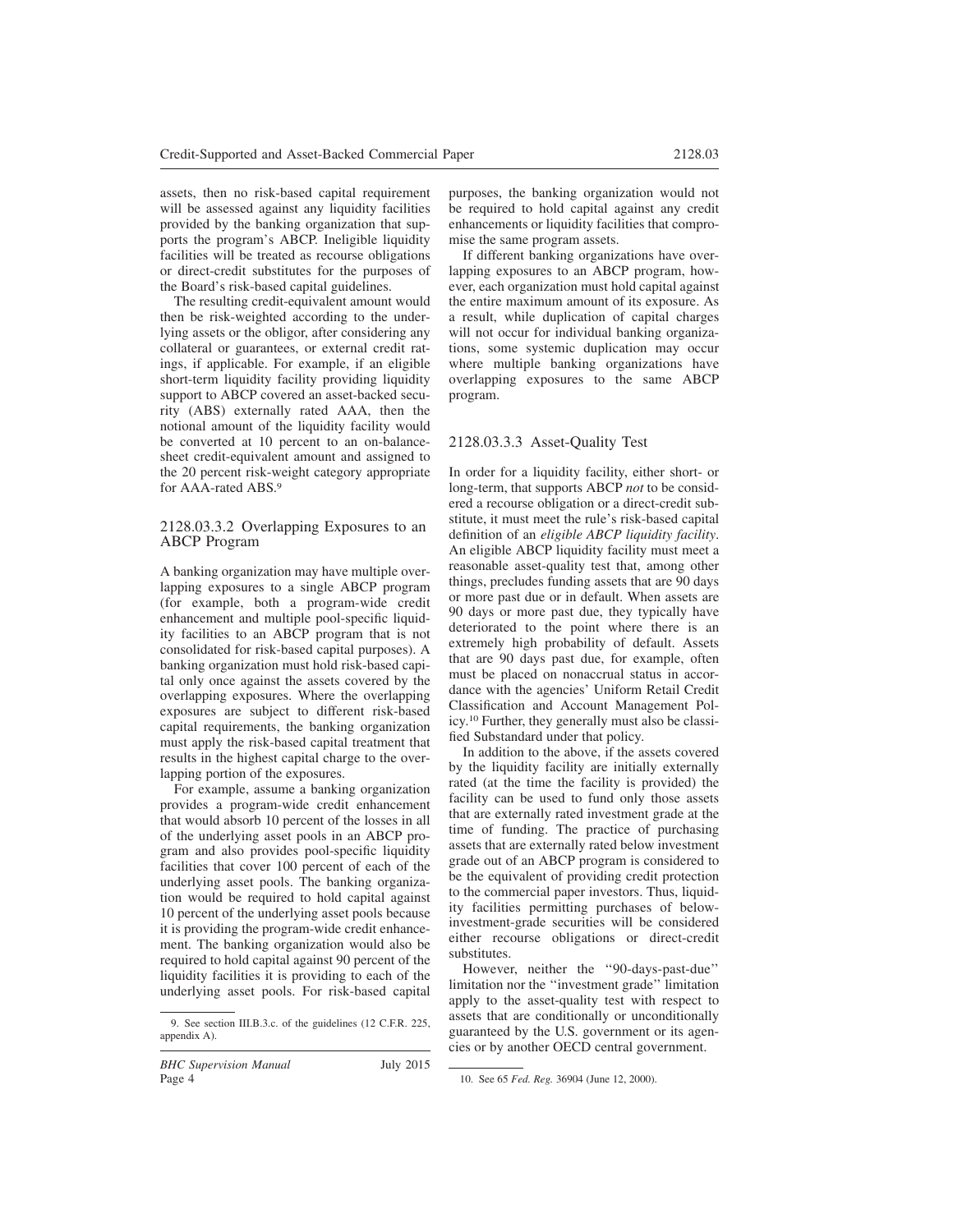An ABCP liquidity facility is considered to be in compliance with the requirement for an asset-quality test if (1) the liquidity provider has access to certain types of acceptable credit enhancements and (2) the notional amount of such credit enhancements available to the liquidity facility provider exceeds the amount of underlying assets that are 90 days or more past due, defaulted, or below investment grade for which the liquidity provider may be obligated to fund under the facility. In this circumstance, the liquidity facility may be considered ''eligible'' for purposes of the risk-based capital rule because the provider of the credit enhancement generally bears the credit risk of the assets that are 90 days or more past due, in default, or below investment grade rather than the banking organization providing liquidity.

The following forms of credit enhancements are generally acceptable for purposes of satisfying the asset quality test:

- ''funded'' credit enhancements that the banking organization may access to cover delinquent, defaulted, or below-investment-grade assets, such as overcollateralization, cash reserves, subordinated securities, and funded spread accounts;
- surety bonds and letters of credit issued by a third party with a nationally recognized statistical rating organization rating of single A or higher that the banking organization may access to cover delinquent, defaulted, or below-investment-grade assets, provided that the surety bond or letter of credit is irrevocable and legally enforceable; and
- one month's worth of excess spread that the banking organization may access to cover delinquent, defaulted, or below-investmentgrade assets if the following conditions are met: (1) excess spread is contractually required to be trapped when it falls below 4.5 percent (measured on an annualized basis) and (2) there is no material adverse change in the banking organization's ABCP underwriting standards. The amount of available excess spread may be calculated as the average of the current month's and the two previous months' excess spread.

Recourse directly to the seller, other than the funded credit enhancements enumerated above, regardless of the seller's external credit rating, is not an acceptable form of credit enhancement for purposes of satisfying the asset quality test. Seller recourse—for example, a seller's agreement to buy back nonperforming or defaulted loans or downgraded securities—may expose the liquidity provider to an increased level of credit risk. A decline in the performance of assets sold to an ABCP conduit may signal impending difficulties for the seller.

If the amount of acceptable credit enhancement associated with the pool of assets is less than the current amount of assets that are 90 days or more past due, in default, or below investment grade that the liquidity facility provider may be obligated to fund against, the liquidity facility should be treated as recourse or a direct credit substitute. The full amount of assets supported by the liquidity facility would be subject to a 100 percent credit conversion factor.<sup>12</sup> The Federal Reserve Board reserves the right to deem an otherwise eligible liquidity facility to be, in substance, a direct credit substitute if a banking organization uses the liquidity facility to provide credit support.

The banking organization is responsible for demonstrating to the Federal Reserve Board whether acceptable credit enhancements cover the 90 days or more past due, defaulted, or below-investment-grade assets that the organization may be obligated to fund against in each seller's asset pool. If the banking organization cannot adequately demonstrate satisfaction of the conditions in the above-referenced interagency guidance, the Federal Reserve Board further reserves the right to determine that a credit enhancement is unacceptable for purposes of the requirement for an asset quality test and, therefore, it may deem the liquidity facility to be ineligible.

# 2128.03.3.4 Market Risk Capital Requirements for ABCP Programs

Any facility held in the trading book whose primary function, in form or in substance, is to provide liquidity to ABCP—even if the facility does not qualify as an eligible ABCP liquidity facility under the rule—will be subject to the banking-book risk-based capital requirements. Specifically, banking organizations are required to convert the notional amount of all tradingbook positions that provide liquidity to ABCP to credit-equivalent amounts by applying the appropriate banking-book credit-conversion factors. For example, the full amount of all eligible

<sup>12.</sup> See 12 CFR 208, appendix A, section III.B.3.b.i.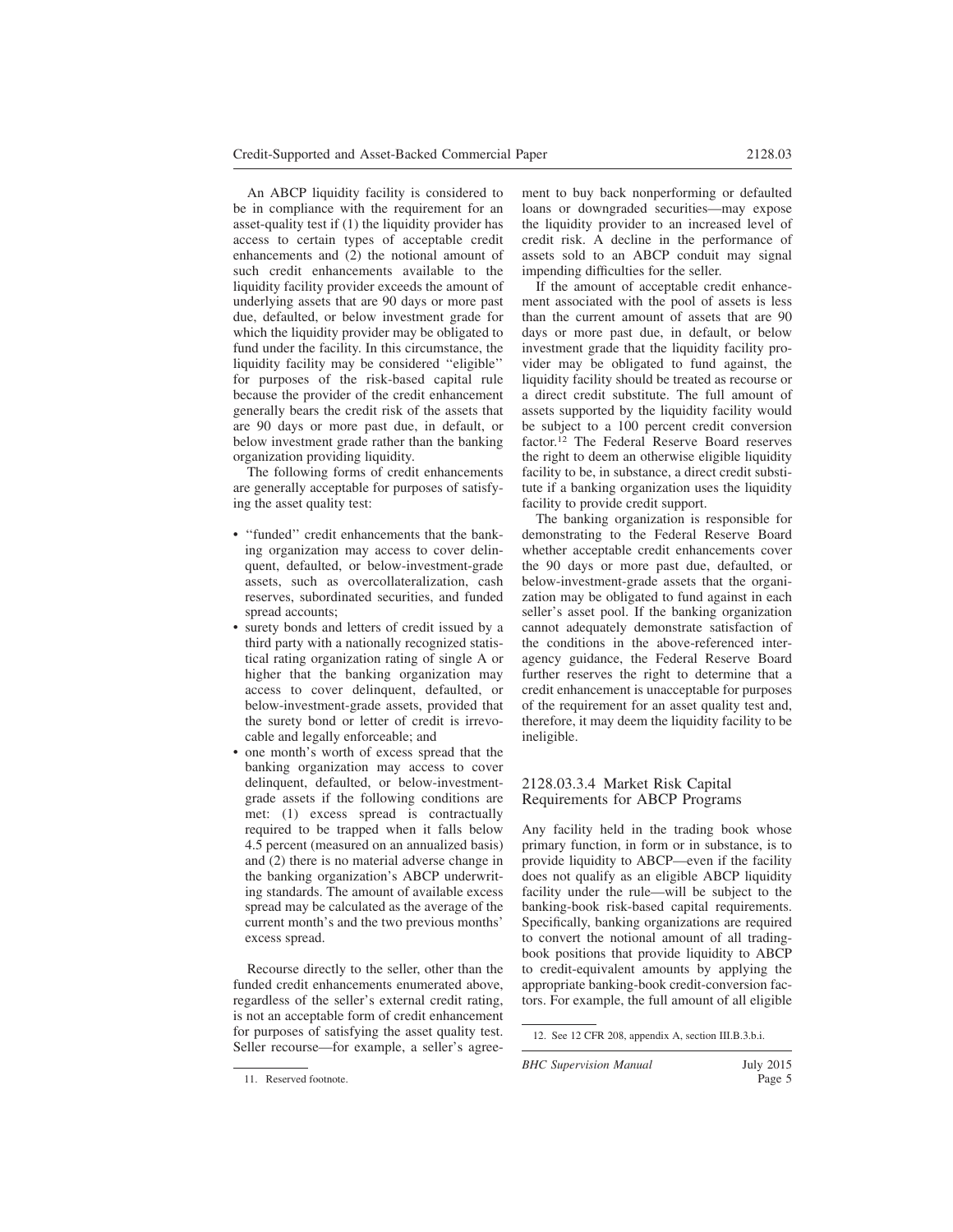ABCP liquidity facilities with an original maturity of one year or less will be subject to a 10 percent conversion factor, regardless of whether the facility is carried in the trading account or the banking book.

#### 2128.03.4 BOARD-OF-DIRECTORS POLICIES PERTAINING TO CREDIT-ENHANCED OR ASSET-BACKED COMMERCIAL PAPER

A banking organization (that is, a bank or a bank holding company) participating in an asset-backed commercial paper program should ensure that such participation is clearly and logically integrated into its overall strategic objectives. Furthermore, management should ensure that the risks associated with the various roles that the institution may play in such programs are fully understood and that safeguards are in place to manage the risks properly.

Appropriate policies, procedures, and controls should be established by a banking organization before it participates in asset-backed commercial paper programs. Significant policies and procedures should be approved and reviewed periodically by the organization's board of directors. These policies and procedures should ensure that the organization follows prudent standards of credit assessment and approval regardless of the role an institution plays in an asset-backed commercial paper program. Such policies and procedures would be applicable to all pools of receivables to be purchased by the SPE as well as to the extension of any credit enhancements and liquidity facilities. Procedures should include an initial, thorough credit assessment of each pool for which the banking organization had assumed credit risk, followed by periodic credit reviews to monitor performance throughout the life of the exposure. Furthermore, the policies and procedures should outline the credit-approval process and establish in-house exposure limits, on a consolidated basis, with respect to particular industries or organizations, that is, companies from which the SPE purchased the receivables as well as the receivable obligors themselves. Controls should include well-developed management information systems and monitoring procedures.

Institutions should analyze the receivables pools underlying the commercial paper as well as the structure of the arrangement. This analysis should include a review of—

- 1. the characteristics, credit quality, and expected performance of the underlying receivables;
- 2. the banking organization's ability to meet its obligations under the securitization arrangement; and
- 3. the ability of the other participants in the arrangement to meet their obligations.

Banking organizations providing credit enhancements and liquidity facilities should conduct a careful analysis of their funding capabilities to ensure that they will be able to meet their obligations under all foreseeable circumstances. The analysis should include a determination of the impact that fulfillment of these obligations would have on their interest-rate risk exposure, asset quality, liquidity position, and capital adequacy.

Examiners should carefully review the assetbacked commercial paper facilities provided by banking organizations to ensure that they are applying, for risk-based capital purposes, the proper conversion factors to their obligations supporting asset-backed commercial paper programs. In addition, examiners should determine whether the previously discussed policies are operative and that institutions are adequately managing their risk exposure. If not appropriate for the open section, a discussion of the size, effectiveness, and risks associated with assetbacked commercial paper programs should be included in the confidential section of the examination or inspection report. See SR-92-11.

# 2128.03.5 INSPECTION OBJECTIVES

- 1. To determine whether the banking organization (that is, a bank or a bank holding company) participating in an asset-backed commercial paper program has included this participation in its overall strategic objectives.
- 2. To determine whether management fully understands the risks associated with the banking organization's involvement in credit-enhancement and asset-backed commercial paper programs and whether appropriate safeguards are in place to properly manage those risks.
- 3. To ascertain that the appropriate policies, procedures, and controls have been established by the banking organization before participating in asset-backed commercial paper programs.
- 4. To verify whether existing managerial and internal controls include well-developed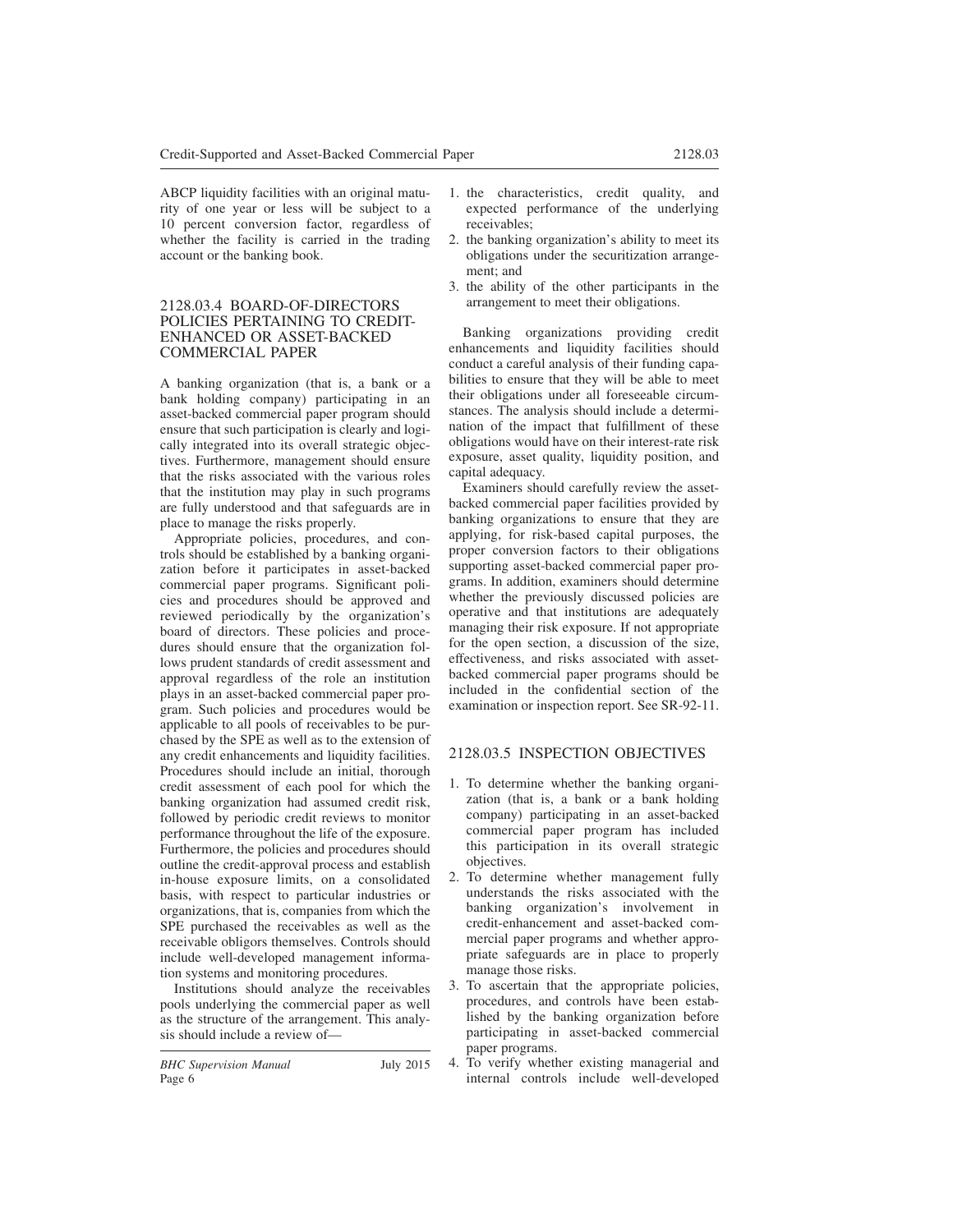management information systems and monitoring procedures.

- 5. To determine whether the banking organization has conducted a careful analysis of its funding capabilities to ensure that it will be able to meet its obligations under all foreseeable circumstances.
- 6. To ensure that all asset-backed securities owned, any assets sold with recourse, retained interests, and variable interest entities (VIEs) (for example, asset-backed commercial paper [ABCP] programs, those that are defined as VIEs under generally accepted accounting principles) are properly accounted for on the banking organization's books and are correctly reported on its regulatory reports.
- 7. To determine that capital is commensurate with, and that there are accurate determinations of the risk weights for, the risk exposures arising from recourse obligations, direct-credit substitutes, asset- and mortgagebacked securities, ABCP programs and ABCP liquidity facilities, and other assetsecuritization transactions.

# 2128.03.6 INSPECTION PROCEDURES

- 1. Review the minutes of board of directors or executive committee meetings. Establish whether the significant policies and procedures for credit-enhanced or asset-backed commercial paper have been approved and reviewed periodically by the organization's board of directors.
	- a. Determine whether the policies are operative and whether institutions are adequately managing their risk exposure.
	- b. Determine whether the policies and procedures are applicable to all pools of receivables to be purchased by the SPE as well as to the extension of any credit enhancements and liquidity facilities.
- 2. Determine if the organization follows prudent standards of credit assessment and approval.
	- a. Ascertain whether the procedures include an initial, thorough credit assessment of each pool for which the organization had assumed credit risk. The initial review should be followed by periodic credit reviews to monitor performance throughout the life of the exposure.
	- b. Determine if the policies and procedures outline the credit-approval process and establish in-house exposure limits, on a consolidated basis, with respect to particu-

lar industries or organizations, that is, companies from which the SPE purchased the receivables as well as the receivable obligors themselves.

- c. Determine whether the organization analyzes the receivables pools underlying the commercial paper as well as analyzes the structure of the arrangement. Does the analysis include a review of—
	- the characteristics, credit quality, and expected performance of the underlying receivables;
	- the ability of the banking organization to meet its obligations under the securitization arrangement; and
	- the ability of the other participants in the arrangement to meet their obligations?
- 3. Review the organization's funding obligations and commitments, and determine whether there is sufficient liquidity to satisfy those funding requirements. Include a determination of the impact that fulfillment of these obligations would have on their interest-rate risk exposure, asset quality, liquidity position, and capital adequacy.
- 4. Review carefully the risk-based capital calculations for ABCP facilities to ensure that they are applying, for risk-based capital purposes, the proper conversion factors to their obligations supporting the asset-backed commercial paper programs.
- 5. Determine if the banking organization consolidates, in accordance with GAAP, the assets of any ABCP program or other such program that it sponsors.
	- a. Determine if the banking organization's ABCP program met the definition of a sponsored ABCP program under the riskbased capital guidelines.
	- b. Verify that the assets of the banking organization's eligible ABCP program and any associated minority interest were included in the banking organization's calculation of its risk-based capital ratios.
	- c. Ascertain whether the liquidity facilities the banking organization extends to the ABCP program satisfy the risk-based capital requirements, including the appropriate asset-quality test, of an eligible ABCP program liquidity facility. (See 12 C.F.R. 225, appendix A, section III.B.3.a.iv.)
	- d. Determine whether the banking organization applied the correct credit-conversion

*BHC Supervision Manual* July 2015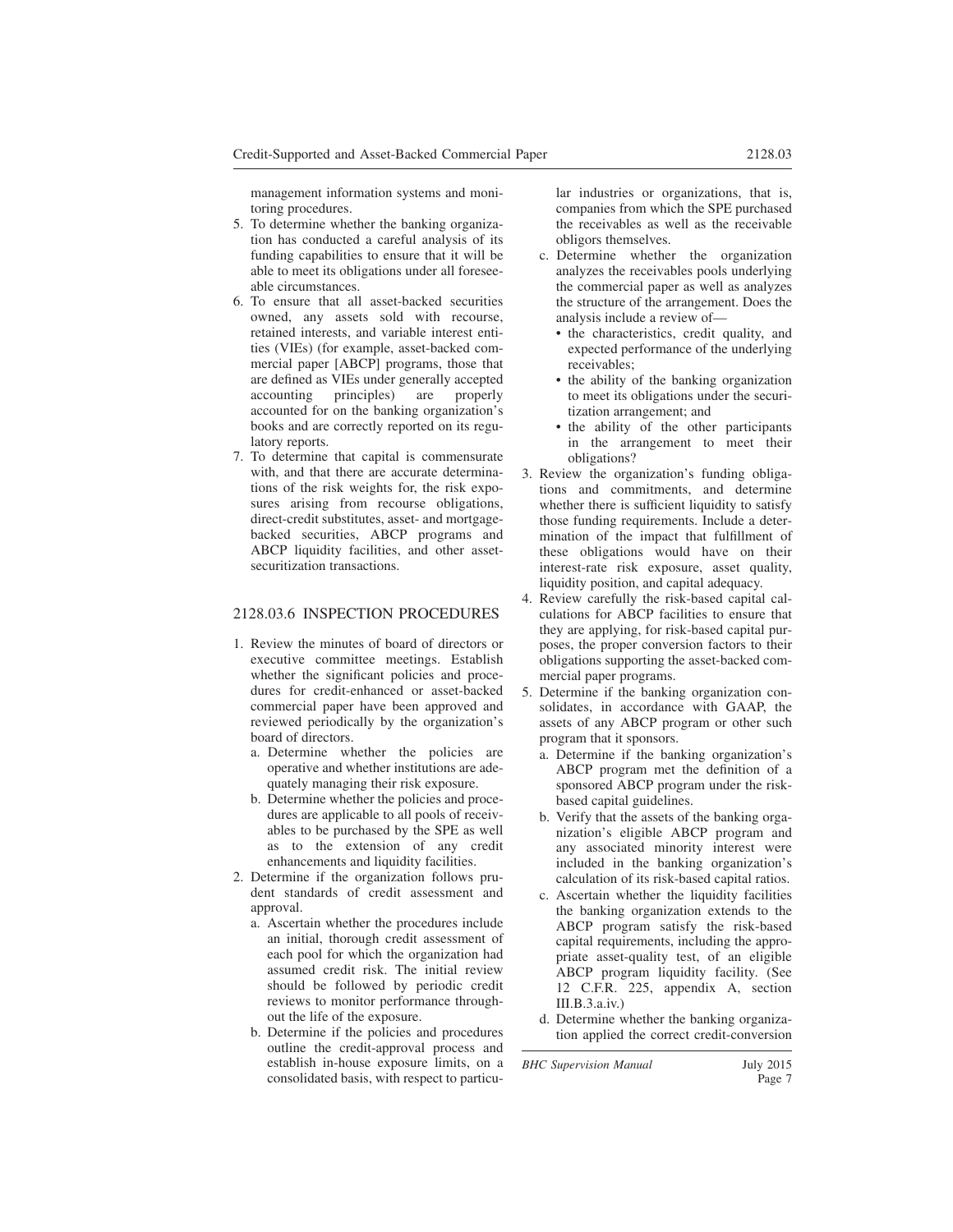factor to the eligible ABCP liquidity facilities when it determined the amount of risk-weighted assets for its risk-based capital ratios. (See 12 C.F.R. 225, appendix A, section III.D.)

- e. Determine if all ineligible ABCP liquidity facilities were treated as either directcredit substitutes or as recourse obligations, as required by the risk-based capital guidelines.
- f. If the banking organization had multiple overlapping exposures, determine if the

banking organization applied the riskbased capital treatment that resulted in the highest capital charge. (See 12 CFR 225, appendix A, section III.B.6.c.)

6. Include in the inspection report a discussion of the size, effectiveness, and risks associated with ABCP programs (include the discussion in the confidential section of the inspection report if not appropriate for the open section).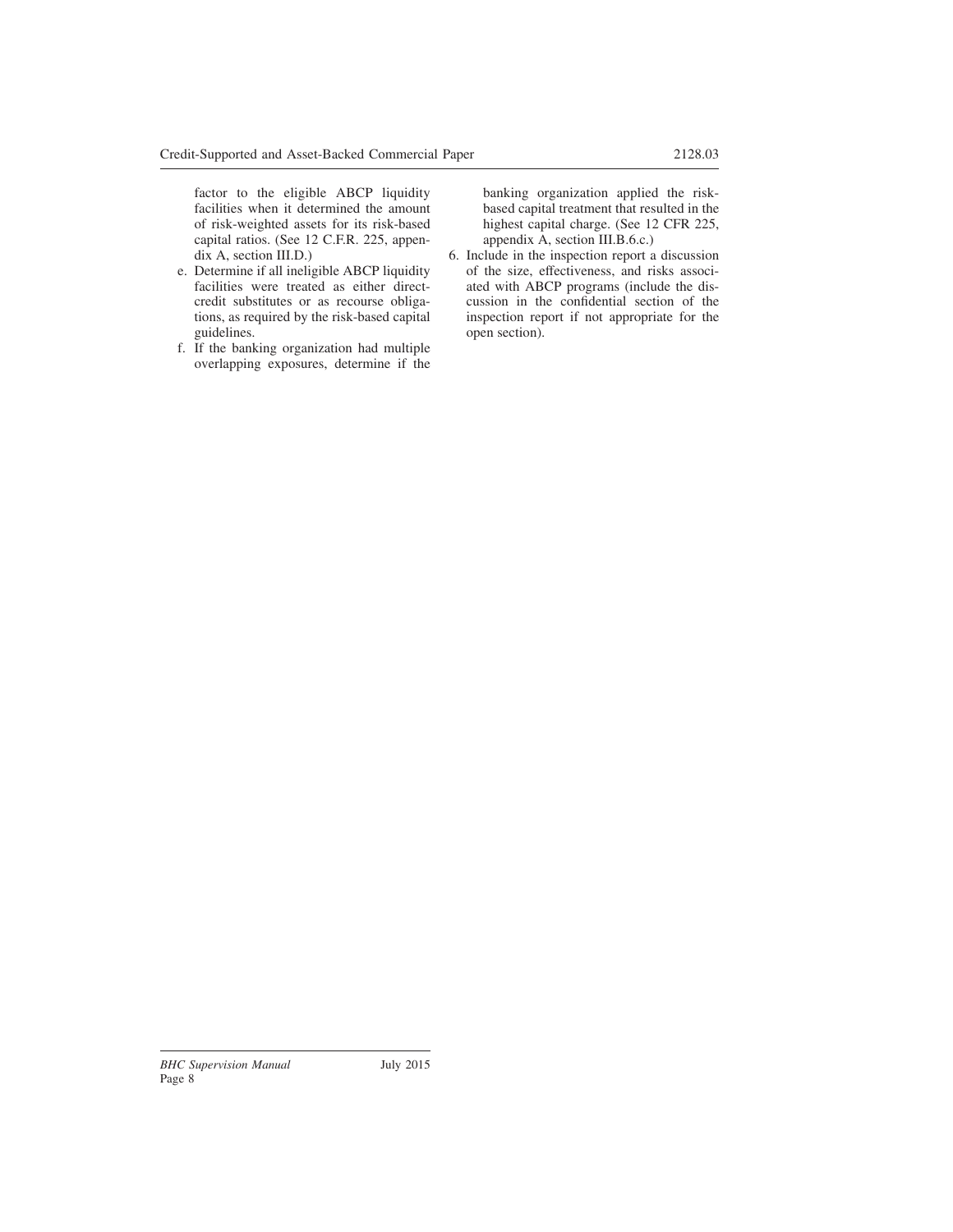Implicit recourse arises when a bank holding company<sup>1</sup> provides credit support to one of more of its securitizations beyond its contractual obligation. Implicit recourse, like contractual recourse, exposes a bank holding company to the risk of loss arising from deterioration in the credit quality of the underlying assets of the securitization. Implicit recourse is of supervisory concern because it demonstrates that the securitizing bank holding company is reassuming risk associated with the securitized assets risk that the bank holding company initially transferred to the marketplace. For risk-based capital purposes, bank holding companies deemed to be providing implicit recourse are generally required to hold capital against the entire outstanding amount of assets sold, as though the assets remained on the bank holding company's books.

Banking organizations have typically provided implicit recourse in situations where the originating banking organization perceived that the failure to provide this support, even though not contractually required, would damage its future access to the asset-backed securities market. An originating bank holding company can provide implicit recourse in a variety of ways. The ultimate determination as to whether implicit recourse exists depends on the facts. The following actions point to a finding of implicit recourse:

- 1. selling assets to a securitization trust or other special-purpose entity (SPE) at a discount from the price specified in the securitization documents, which is typically par value
- 2. purchasing assets from a trust or other SPE at an amount greater than fair value
- 3. exchanging performing assets for nonperforming assets in a trust or other SPE
- 4. funding credit enhancements<sup>2</sup> beyond contractual requirements

By providing implicit recourse, a bank holding company signals to the market that it still holds the risks inherent in the securitized assets, and, in effect, the risks have not been transferred. Accordingly, examiners must be attentive to bank holding companies that provide implicit support, given the risk these actions pose to a bank holding company's financial condition. Increased attention should be given to situations where a bank holding company is more likely to provide implicit support.

Particular attention should be paid to revolving securitizations, such as those used for credit card lines and home equity lines of credit, in which receivables generated by the lines are sold into the securitizations. These securitizations typically provide that, when certain performance criteria hit specified thresholds, no new receivables can be sold into the securitization, and the principal on the bonds issued will begin to pay out. These early-amortization events are intended to protect investors from further deterioration in the underlying asset pool. Once an early-amortization event has occurred, the bank holding company could have difficulties using securitization as a continuing source of funding and, at the same time, have to fund the new receivables generated by the lines of credit on its balance sheet. Thus, bank holding companies have an incentive to avoid early amortization by providing implicit support to the securitization.

Examiners should be alert for securitizations that are approaching early-amortization triggers, such as a decrease in the excess spread<sup>3</sup> below a certain threshold or an increase in delinquencies beyond a certain rate. Providing implicit recourse can pose a degree of risk to a bank holding company's financial condition and to the integrity of its regulatory and public financial statements and reports. Examiners should review securitization documents (for example, pooling and servicing agreements) to ensure that the selling institution limits any post-sale support to that specified in the terms and conditions in the securitization documents. Examiners should also review a sample of receivables transferred between the seller and the trust to ensure that these transfers were conducted in accordance with the contractual terms of the securitization, particularly in cases where the overall credit quality of the securitized loans or receivables has deteriorated. While bank hold-

*BHC Supervision Manual* December 2002

<sup>1.</sup> The reference to implicit-recourse activities of bank holding companies is intended to include all of a bank holding company's domestic and foreign subsidiaries supervised by the Federal Reserve, as well as its federally insured depository institutions and other entities that are subject to this interpretation and guidance of the Federal Financial Institutions Examination Council (FFIEC).

<sup>2.</sup> Credit enhancements include retained subordinated interests, asset-purchase obligations, overcollateralization, cash-collateral accounts, spread accounts, and interest-only strips.

<sup>3.</sup> Excess spread generally is defined as finance-charge collections minus certificate interest, servicing fees, and charge-offs allocated to the series.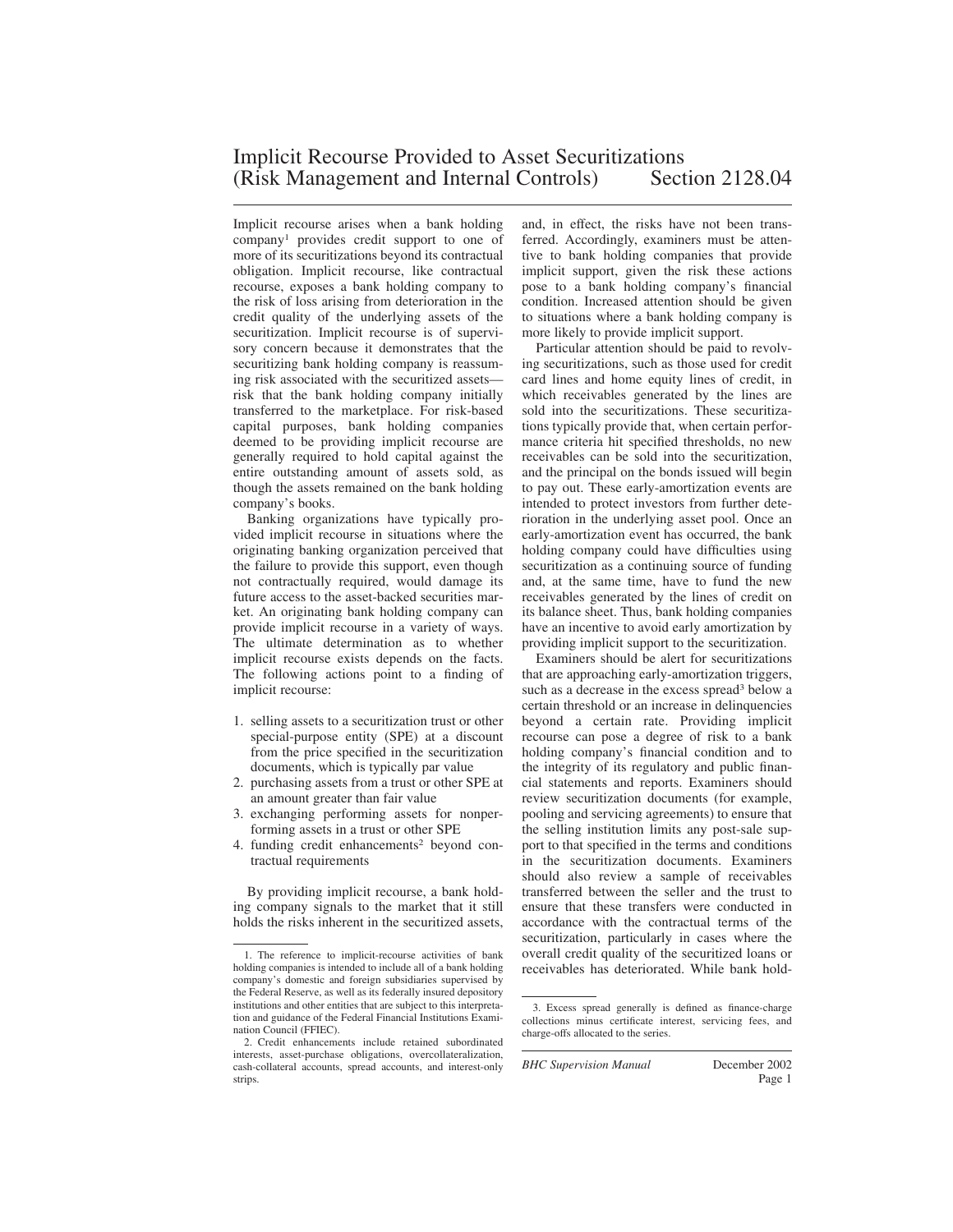ing companies are not prohibited from providing implicit recourse, such support will generally result in higher capital requirements.

Examiners should recommend that prompt supervisory action be taken when implicit recourse is identified. To determine the appropriate action, examiners need to understand the bank holding company's reasons for providing support and the extent of the impact of this support on the bank holding company's earnings and capital. As with contractual recourse, actions involving noncontractual post-sale credit enhancement generally result in the requirement that the bank holding company hold risk-based capital against the entire outstanding amount of the securitized assets. The Federal Reserve may require the bank holding company to bring all assets in existing securitizations back on the balance sheet for risk-based capital purposes, as well as require the bank holding company to increase its minimum capital ratios. The Federal Reserve may prevent a bank holding company from removing assets from its risk-weighted asset base on future transactions until the bank holding company demonstrates its intent and ability to transfer risk to the marketplace. The Federal Reserve may consider other actions to ensure that the risks associated with implicit recourse are adequately reflected in the capital ratios. For example, supervisors may require the bank holding company to deduct residual interests from tier 1 capital as well as hold risk-based capital on the underlying assets. (See SR-02- 15.)

The following examples illustrate post-sale actions that banking organizations may take with respect to assets they have securitized. These examples are intended to provide guidance on whether these actions would be considered implicit recourse for risk-based capital and other supervisory purposes. A key factor in each scenario and analysis is the potential risk of loss a bank holding company's earnings and capital may be exposed to as a result of its actions.

# *Account Removal: Example 1a*

*Facts.* A bank holding company originates and services credit card receivables throughout the country. The bank holding company decides to divest those credit card accounts of customers who reside in specific geographic areas where the bank holding company lacks a significant market presence. To achieve the maximum sales price, the sale must include both the credit card relationships and the receivables. Because many of the credit card receivables are securitized through a master-trust structure, the bank holding company needs to remove the receivables from the trust. The affected receivables are not experiencing any unusual performance problems. In that respect, the charge-off and delinquency ratios for the receivables to be removed from the trust are substantially similar to those for the trust as a whole.

The bank holding company enters into a contract to sell the specified credit card accounts before the receivables are removed from the trust. The terms of the transaction are arm's length, wherein the bank holding company will sell the receivables at market value. The bank holding company separately agrees to purchase the receivables from the trust at this same price. Therefore, no loss is incurred as a result of removing the receivables from the trust. The bank holding company will remove from the trust only those receivables that are due from customers located in the geographic areas where the bank holding company lacks a significant market presence, and it will remove all such receivables from the trust.

*Analysis.* The removal of the above-described receivables from the trust does not constitute implicit recourse for regulatory capital purposes. Supporting factors for this conclusion include the following:

- 1. The bank holding company's earnings and capital are not exposed to actual or potential risk of loss as a result of removing the receivables from the trust.
- 2. There is no indication that the receivables are removed from the trust because of performance concerns.
- 3. The bank holding company is removing the receivables from the trust for a legitimate business purpose other than to systematically improve the quality of the trust's assets. The legitimate business purpose is evidenced by the bank holding company's prearranged, arm's-length sale agreement that facilitates exiting the business in identified geographic locations.

Examiners should review the terms and conditions of the transaction to ensure that the market value of the receivables is documented and well supported before concluding that this transaction does not represent implicit recourse. Examiners should also ensure that the selling bank holding company has not provided the pur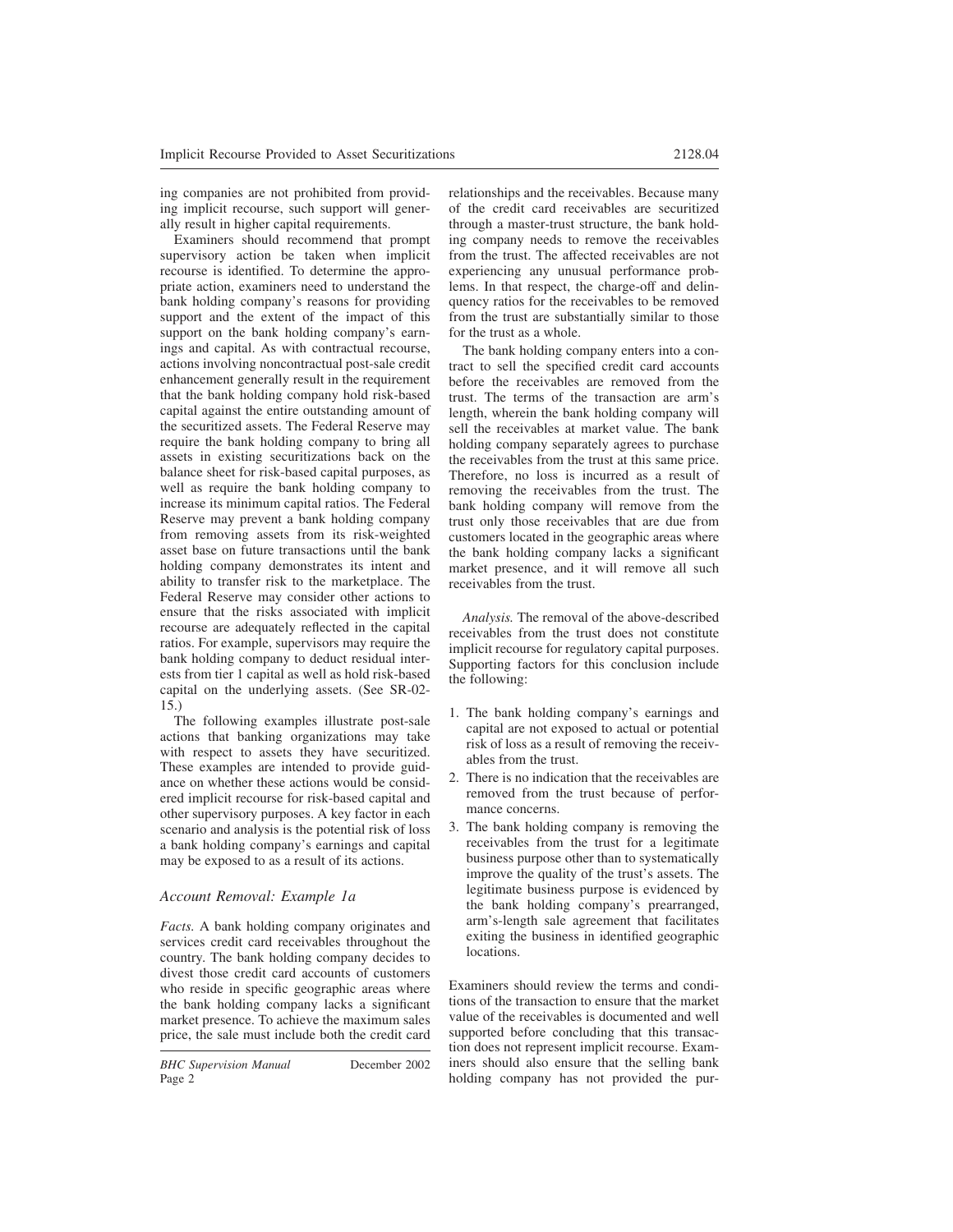chaser with any guarantees or credit enhancements on the sold receivables.

### *Account Removal: Example 1b*

*Facts.* After the establishment of a master trust for a pool of credit card receivables, the receivables in the trust begin to experience adverse performance. A combination of lower-thanexpected yields and higher-than-anticipated charge-offs on the pool causes spreads to compress significantly (although not to zero). The bank holding company's internally generated forecasts indicate that spreads will likely become negative in the near future. Management takes action to support the trust by purchasing the low-quality (delinquent) receivables from the trust at par, although their market value is less than par. The receivables purchased from the trust represent approximately one-third of the trust's total receivables. This action improves the overall performance of the trust and avoids a potential early-amortization event.

*Analysis.* The purchase of low-quality receivables from a trust at par constitutes implicit recourse for regulatory capital purposes. The purchase of low-quality receivables at an abovemarket price exposes the bank holding company's earnings and capital to potential future losses from assets that had previously been sold. Accordingly, the bank holding company is required to hold risk-based capital for the remaining assets in the trust as if they were retained on the balance sheet, as well as hold capital for the assets that were repurchased.

#### *Additions of Future Assets or Receivables: Example 2a*

*Facts.* Months after the issuance of credit card asset-backed securities, charge-offs and delinquencies on the underlying pool of receivables rise dramatically. A rating agency places the securities on watch for a potential rating downgrade. The securitization documents require the bank holding company to transfer new receivables to the securitization trust at par value. However, to maintain the rating on the securities, the bank holding company begins to sell replacement receivables into the trust at a discount from par value.

*Analysis.* The sale of receivables to the trust at a discount constitutes implicit recourse for regulatory capital purposes. The sale of assets at a discount from the price specified in the securitization documents, par value in this example, exposes the bank holding company's earnings and capital to future losses. The bank holding company must hold regulatory capital against the outstanding assets in the trust.

#### *Additions of Future Assets or Receivables: Example 2b*

*Facts.* A bank holding company established a credit card master trust. The receivables from the accounts placed in the trust were, on average, of lesser quality than the receivables from certain affinity accounts retained on the bank holding company's balance sheet. Under the criteria for selecting the receivables to be transferred to the master trust, the bank holding company was prevented from including the better-performing affinity accounts in the initial pool of accounts because the affinityrelationship contract was expiring. The bank holding company and the affinity client subsequently revised the terms of their contract, enabling the affinity accounts to meet the selection criteria and be included in future securitization transactions. Later, rising charge-offs within the pool of receivables held by the trust caused spread compression in the trust. To improve the performance of the assets in the trust, the bank holding company begins to include the betterperforming and now-eligible receivables from the affinity accounts among the receivables sold to the trust. This action improves the trust's performance, including its spread levels and charge-off ratios. However, the replacement assets were sold at par in accordance with the terms of the trust agreement, so no current or future charge to the bank holding company's earnings or capital will result from these asset sales. As another result of this action, the performance of the trust's assets closely tracks the credit card receivables that remain on the bank holding company's balance sheet.

*Analysis.* The actions described above do not constitute implicit recourse for regulatory capital purposes. The bank holding company did not incur any additional risk to earnings or capital after the affinity accounts met the selection criteria for replacement assets and after the associated receivables were among the receivables sold to the trust. The replacement assets were sold at par in accordance with the terms of the

*BHC Supervision Manual* December 2002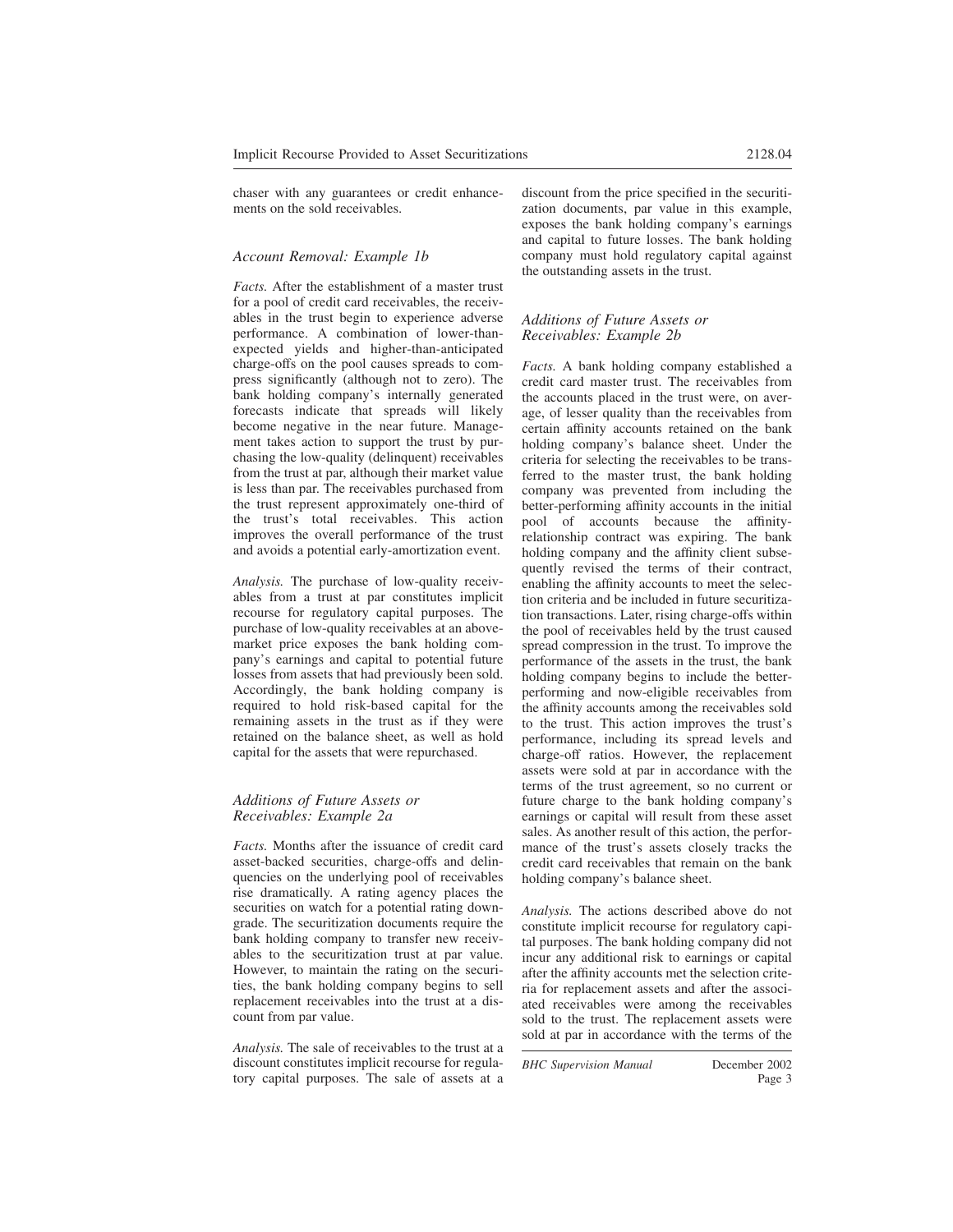trust agreement, so no future charge to earnings or capital will result from these asset sales. The sale of replacement assets into a master-trust structure is part of normal trust management.

In this example, the credit card receivables that remain on the bank holding company's balance sheet closely track the performance of the trust's assets. Nevertheless, examiners should ascertain whether a securitizing bank holding company sells disproportionately higher-quality assets into securitizations while retaining comparatively lower-quality assets on its books. If a bank holding company engages in this practice, examiners should consider its effect on the bank holding company's capital adequacy.

### *Additions of Future Assets or Receivables: Example 2c*

*Facts.* A bank holding company establishes a credit card master trust composed of receivables from accounts that were generally of lower quality than the receivables retained on the bank holding company's balance sheet. The difference in the two portfolios is primarily due to logistical and operational problems that prevent the bank holding company from including certain better-quality affinity accounts in the initial pool from which accounts were selected for securitization. Rising charge-offs and other factors later result in margin compression on the assets in the master trust, which causes some concern in the market regarding the stability of the outstanding asset-backed securities. A rating agency places several tranches of the securities on its watch list for a potential rating downgrade. In response to the margin compression, as part of the bank holding company's contractual obligations, spread accounts are increased for all classes by trapping excess spread in conformance with the terms and conditions of the securitization documents. To stabilize the quality of the receivables in the master trust, as well as to preclude a downgrade, the bank holding company takes several actions beyond its contractual obligations:

1. Affinity accounts are added to the pool of receivables eligible for inclusion in the trust. This change results in improved overall trust performance. However, these receivables are sold to the trust at par value, consistent with the terms of the securitization documents, so

no current or future charge to the bank holding company's earnings or capital will result from these asset sales.

- 2. The charge-off policy for cardholders that have filed for bankruptcy is changed from criteria that were more conservative than industry standards, the applicable Federal Reserve classification policy for bank holding companies, and the FFIEC Uniform Retail Credit Classification and Account Management Policy to criteria that conform to industry standards, the Federal Reserve's standards, and the FFIEC's policy.
- 3. Charged-off receivables held by the trust are sold to a third party. The funds generated by this sale, effectively accelerating the recovery on these receivables, improve the trust's spread performance.

*Analysis.* The actions described above do not constitute implicit recourse for regulatory capital purposes. None of the noncontractual actions result in a loss or expose the bank holding company's earnings or capital to the risk of loss. Because of the margin compression, the bank holding company is obligated to increase the spread accounts in conformance with the terms and conditions of the securitization documents. To the extent this results in an increase in the value of the subordinated spread accounts (residual interests) on the bank holding company's balance sheet, the bank holding company will need to hold additional capital on a dollarfor-dollar basis for the additional credit risk it retains. In contrast, if the bank holding company increased the spread accounts beyond its contractual obligation under the securitization documents, this action would be considered a form of implicit recourse. None of the other actions the bank holding company took would affect its earnings or capital:

- 1. Like other additions to credit card trusts, the additions of receivables from the new affinity accounts were made at par value, in accordance with the securitization documents. Therefore, the additions of receivables from the new affinity accounts would not affect the bank holding company's earnings or capital.
- 2. The trust's policy on the timing of chargeoffs on accounts of cardholders who have filed for bankruptcy was changed to meet the less stringent standards of the industry and those required under the Federal Reserve's policy in order to improve trust performance, at least temporarily. Nonetheless, this would not affect the bank holding company's earnings or capital.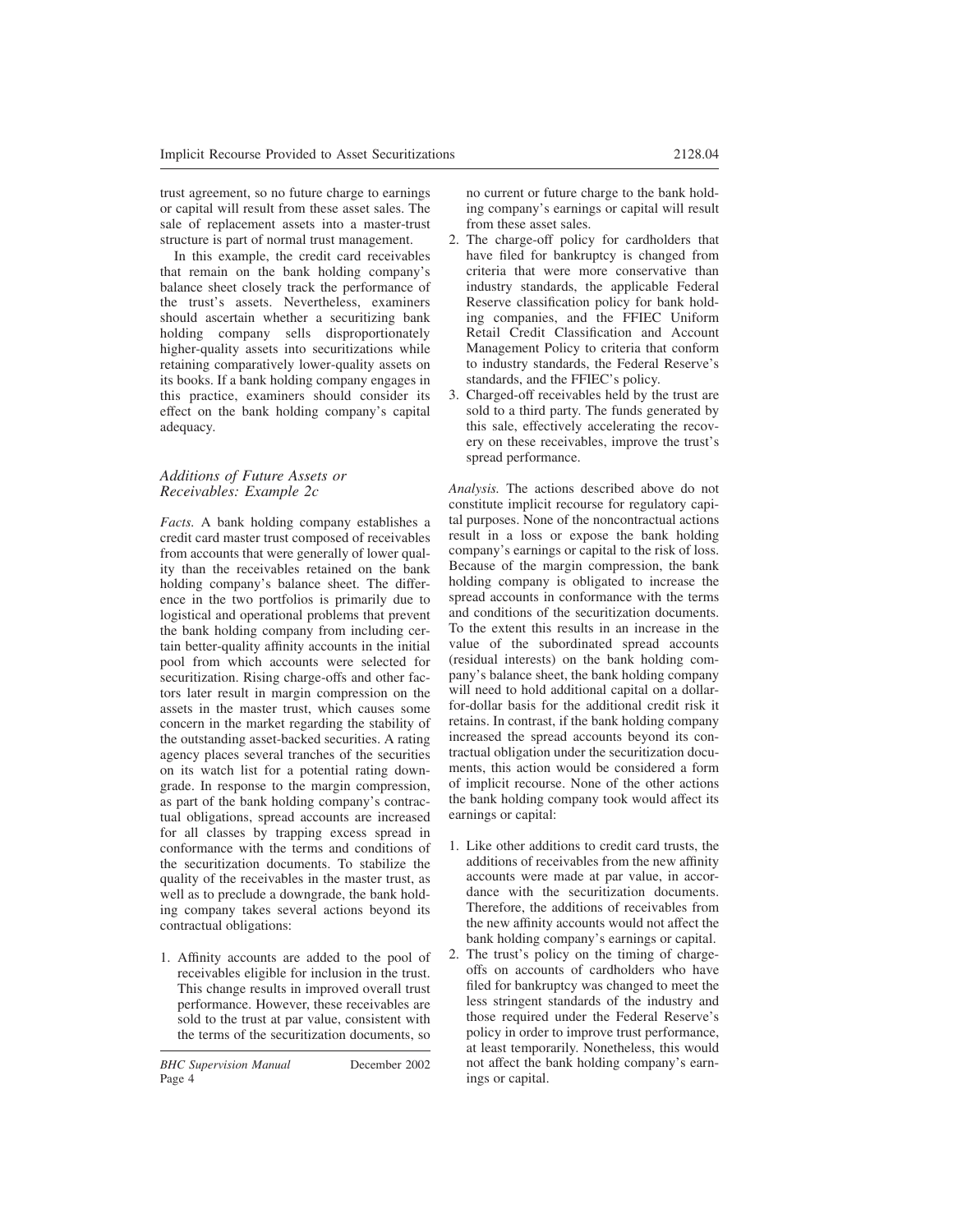3. In accordance with the securitization documents, proceeds from recoveries on chargedoff accounts are the property of the trust. These and other proceeds would continue to be paid out in accordance with the pooling and servicing agreement. No impact on the bank holding company's earnings or capital would result.

### *Modification of Loan-Repayment Terms: Example 3*

*Facts.* In performing the role of servicer for its securitization, a bank holding company is authorized under its pooling and servicing agreement to modify loan-repayment terms when it appears that this action will improve the likelihood of repayment on the loan. These actions are part of the bank holding company's process of working with customers who are delinquent or otherwise experiencing temporary financial difficulties. All of the modifications are consistent with the bank holding company's internal loan policy. However, in modifying the loan terms, the contractual maturity of some loans may be extended beyond the final maturity date of the most junior class of securities sold to investors. When this occurs, the bank holding company repurchases these loans from the securitization trust at par.

*Analysis.* The combination of the loan-term modification for securitized assets and the subsequent repurchase constitutes implicit recourse for regulatory capital purposes. While the modification of loan terms is permitted under the pooling and servicing agreement, the repurchase of modified loans with extended maturities at par exposes the bank holding company's earnings and capital to potential risk of loss.

#### *Servicer's Payment of Deficiency Balances: Example 4*

*Facts.* A wholly owned subsidiary of a bank holding company originates and services a portfolio of home equity loans. After liquidation of the collateral for a defaulted loan, the subsidiary makes the trust whole in terms of principal and interest if the proceeds from the collateral are not sufficient. However, there is no contractual commitment that requires the subsidiary to support the pool in this manner. The payments made to the trust to cover deficient balances on the defaulted loans are not recoverable under the terms of the pooling and servicing agreement.

*Analysis.* The subsidiary's action constitutes implicit recourse to the bank holding company for regulatory capital purposes. This action is considered implicit recourse because it adversely affects the bank holding company's earnings and capital since the bank holding company absorbs losses on the loans resulting from the actions taken by its subsidiary. Further, no mechanism exists to provide for and ensure that the subsidiary will be reimbursed for the payments made to the trust. In addition, examiners will consider any servicer advance a credit enhancement if the servicer is not entitled to full reimbursement<sup>4</sup> or if the reimbursement is sub-

### *Reimbursement of Credit Enhancer's Actual Losses: Example 5*

ordinate to other claims.

*Facts.* A bank holding company sponsoring a securitization arranges for an unrelated third party to provide a first-loss credit enhancement, such as a financial standby letter of credit, that will cover losses up to the first 10 percent of the securitized assets. The bank holding company agrees to pay a fixed amount as an annual premium for this credit enhancement. The third party initially covers actual losses that occur in the underlying asset pool in accordance with its contractual commitment under the letter of credit. Later, the bank holding company agrees not only to pay the credit enhancer the annual premium on the credit enhancement, but also to reimburse the credit enhancer for the losses it absorbed during the preceding year. This reimbursement for actual losses was not originally provided for in the contractual arrangement between the bank holding company and the credit-enhancement provider.

*Analysis.* The bank holding company's subsequent reimbursement of the credit-enhancement provider's losses constitutes implicit recourse because the bank holding company's reimbursement of losses went beyond its contractual obligations. Furthermore, the Federal Reserve would consider any requirement contained in the original credit-enhancement contract that obligates the bank holding company to reim-

<sup>4.</sup> A servicer advance will also be considered a form of credit enhancement if, for any one loan, nonreimbursable advances are not contractually limited to an insignificant amount of that loan's outstanding principal.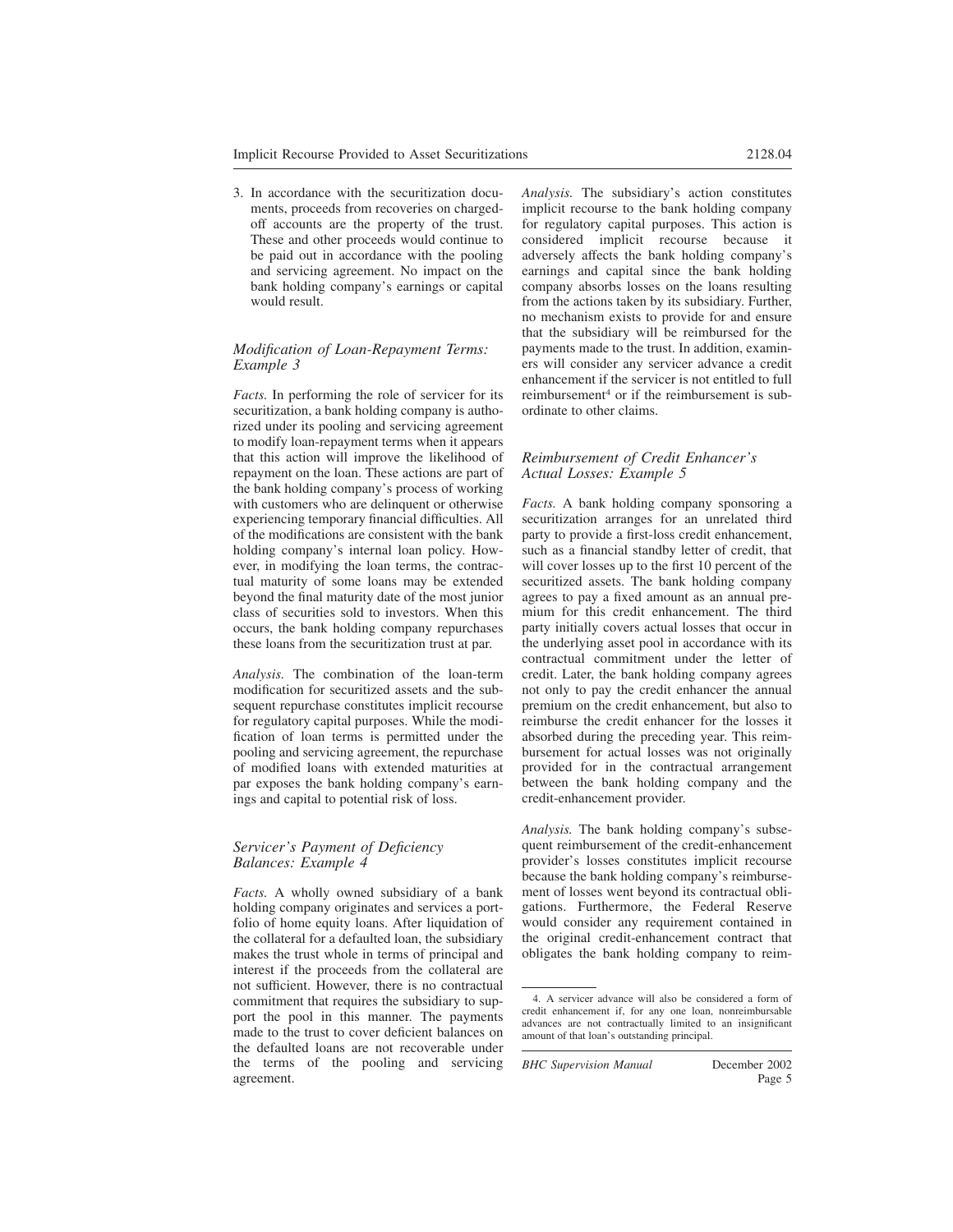burse the credit-enhancement provider for its losses to be a recourse arrangement.

# 2128.04.1 INSPECTION OBJECTIVES

- 1. To identify asset-securitization transactions in which the bank holding company has provided implicit recourse.
- 2. To ascertain whether implicit recourse provided to asset-securitization transactions may be detrimental to the bank holding company's earnings performance, capital adequacy, and financial condition.
- 3. To initiate quick supervisory action, which may include increased minimum-capital requirements, when implicit recourse is identified.

# 2128.04.2 INSPECTION PROCEDURES

- 1. Be attentive to situations in which the bank holding company may have provided implicit support to an asset-securitization transaction.
- 2. Be alert for securitizations that are approaching early-amortization triggers, such as a decrease in the excess spread below a certain threshold or an increase in delinquencies beyond a certain rate.
- 3. Review securitization documents to ensure that the selling institution limits any post-

sale support to that specified in the terms and conditions in the securitization documents.

- 4. Review a sample of receivables transferred between the seller and the trust to ensure that the transfers were conducted in accordance with the contractual terms of the securitization, particularly in cases where the overall credit quality of the securitized loans or receivables has deteriorated.
- 5. Review the terms and conditions of the securitization transactions reviewed to ensure that the market value of the receivables is documented and well supported.
- 6. Ascertain that the selling bank holding company has not provided a purchaser with any guarantees or credit enhancements on the sold receivables.
- 7. Ascertain whether a securitizing bank holding company sells disproportionately higherquality assets into securitizations while retaining comparatively lower-quality assets on its books. Evaluate the effect of this practice on the bank holding company's earnings and capital adequacy.
- 8. Provide appropriate written documentation and recommend that prompt supervisory action be taken when implicit recourse is identified.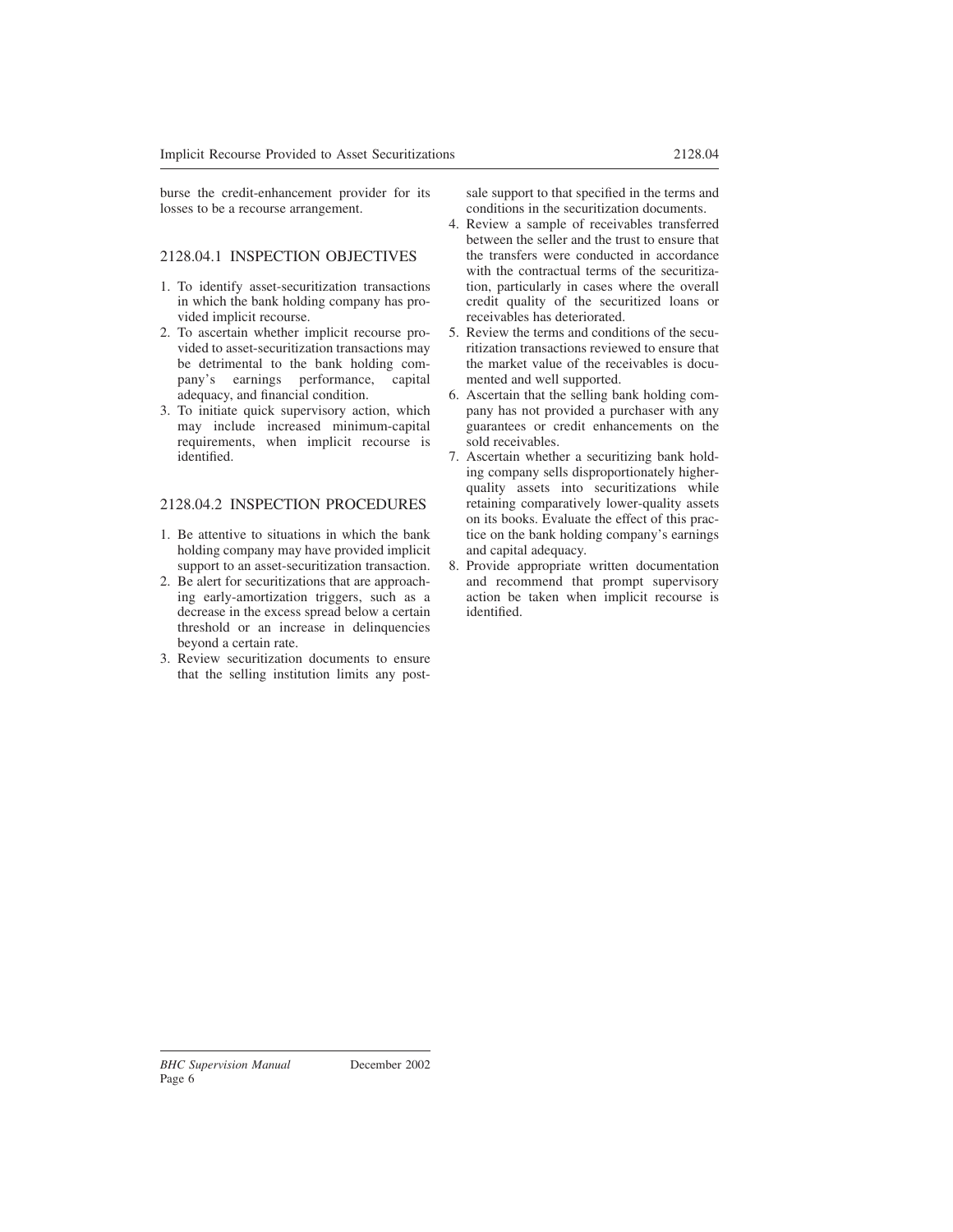A bank holding company's board of directors and senior management are responsible for initiating policies and procedures, and for monitoring processes and internal controls, that will provide reasonable assurance that the bank holding company's contracts and commitments do not include detrimental covenants that affect its safety and soundness. When examiners review a bank holding company's securitization contracts and related documentation, they should be alert to any covenants that use adverse supervisory actions or the breach of supervisory thresholds as triggers for early-amortization events or the transfer of servicing. Examples of such supervisory actions can include a downgrade in the banking organization's RFI/C(D) or CAMELS rating, an enforcement action, or a downgrade in a depository institution's prompt-correctiveaction capital category. The inclusion of supervisory-linked covenants in securitization documents is considered to be an ''unsafe and unsound banking practice'' that undermines the objective of supervisory actions and thresholds. An early amortization or transfer of servicing triggered by such events can create or exacerbate liquidity and earnings problems for a bank holding company that may lead to further deterioration in its financial condition.

Covenants that contain triggers tied, directly or indirectly, to supervisory actions or thresholds can also result in the early amortization of a securitization at a time when the sponsoring organization's ability to access other funding sources is limited. If an early-amortization event occurs, investors may lose confidence in the stability of the sponsoring organization's assetbacked securities, thus limiting its ability to raise new funds through securitization. At the same time, the organization must fund new receivables on the balance sheet, potentially resulting in liquidity problems. Moreover, the existence of a supervisory-linked trigger potentially could inhibit supervisors from taking action intended to address problems at a troubled organization because the action could trigger an event that worsens its condition or causes its failure.

The Federal Reserve is concerned that covenants related to supervisory actions may obligate a bank holding company's management to disclose confidential information, such as RFI/C(D) or CAMELS ratings. Disclosure of such information by a banking organization's directors, officers, employees, attorneys, or independent auditors, without explicit authorization by its primary regulator, violates supervisory information disclosure rules and policies and may result in follow-up supervisory action.

Because of the supervisory concerns about covenants that are linked to supervisory actions, a federal bank interagency advisory was issued on May 23, 2002. (See SR-02-14.) The advisory emphasizes that a banking organization's management and board of directors should ensure that covenants related to supervisory actions or thresholds are not included in securitization documents. Covenants that provide for the early termination of the transaction or compel the transfer of servicing due, directly or indirectly, to the occurrence of a supervisory action or event will be criticized, under appropriate circumstances, as an unsafe and unsound banking practice. The Federal Reserve (and other supervisors) may also take other supervisory actions, such as requiring additional capital or denying capital relief for risk-based capital calculations, regardless of the treatment under generally accepted accounting principles (GAAP).

Examiners should consider the potential impact of such covenants in existing transactions when evaluating both the overall condition of the bank holding company and the specific component ratings of capital, liquidity, and management. Early-amortization triggers will specifically be considered in the context of the bank holding company's overall liquidity position and contingency funding plan. For organizations with limited access to other funding sources or a significant reliance on securitization, the existence of these triggers presents a greater degree of supervisory concern. Any bank holding company that uses securitization as a funding source should have a viable contingency funding plan in the event it can no longer access the securitization market. Examiners should encourage bank holding company management to amend, modify, or remove covenants linked to supervisory actions from existing transactions. Any impediments a bank holding company may have to taking such actions should be documented and discussed with the appropriate supervisory staff of its responsible Reserve Bank.

### 2128.05.1 INSPECTION OBJECTIVES

1. During the review of securitization activities and contracts, to be alert to securitization

*BHC Supervision Manual* July 2005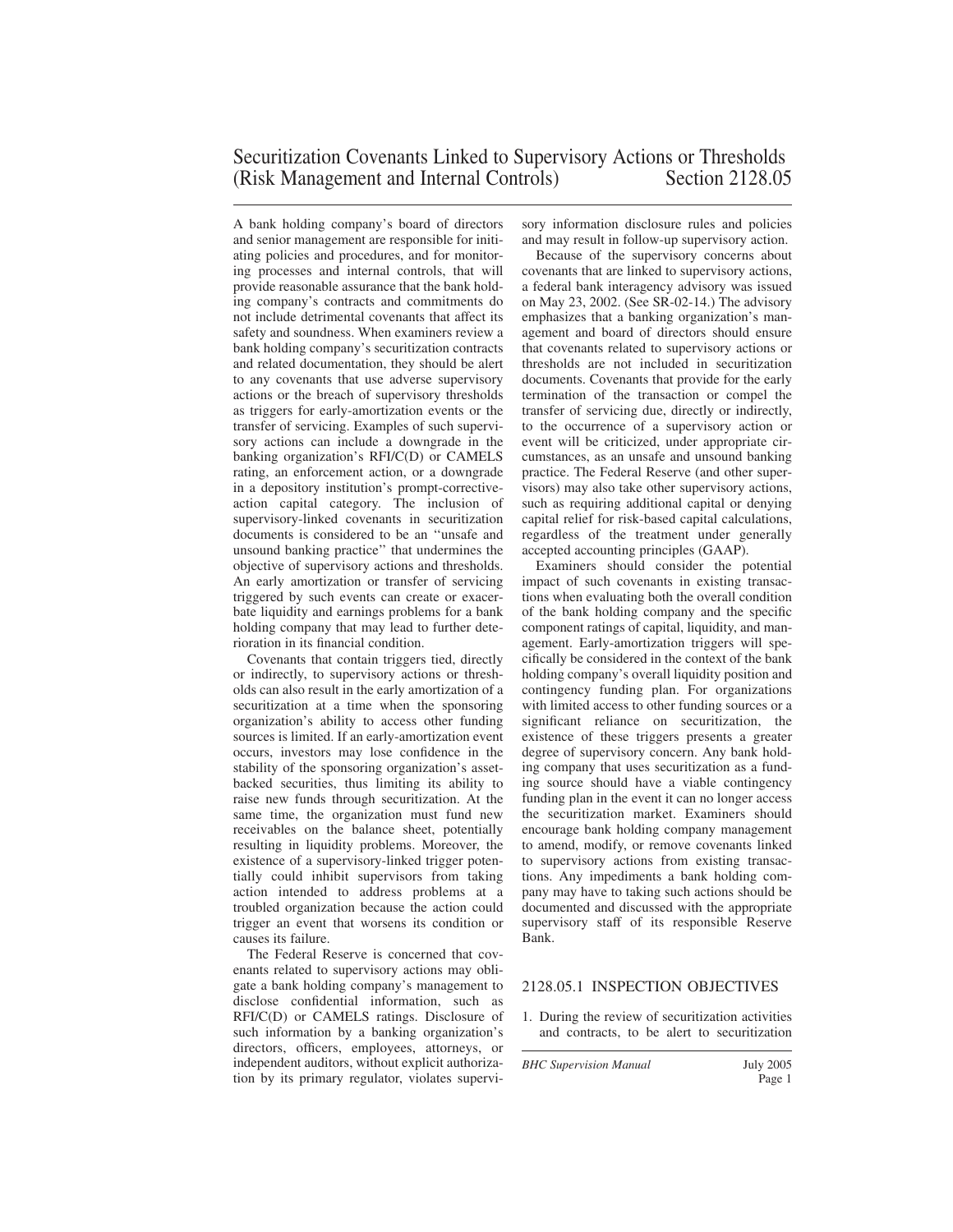documents containing covenants that have triggers tied, directly or indirectly, to supervisory actions or thresholds.

- 2. Under appropriate circumstances, to criticize as an unsafe and unsound banking practice the inclusion of covenants in a securitizationtransaction document when the covenants provide for the early termination of the transaction or compel the transfer of servicing due, directly or indirectly, to the occurrence of a supervisory action or event.
- 3. To determine if the bank holding company has a viable contingency funding plan that it can use if it can no longer access the securitization market.

# 2128.05.2 INSPECTION PROCEDURES

- 1. Review a sample of the bank holding company's securitization contracts and related documentation.
- 2. Evaluate the overall condition of the bank holding company, as well as the specific component ratings of capital, liquidity, and management.
- 3. If the bank holding company uses securitization as a funding source, determine its overall liquidity position and whether it has an adequate and viable contingency funding plan that can be used if the bank holding company can no longer access the securitization market.
- 4. Determine the potential impact of any earlyamortization triggers or transfer of servicing within the asset-securitization contracts (any covenants that use adverse supervisory actions or the crossing of supervisory thresholds as triggers for early-amortization events or the transfer of servicing).
- 5. Encourage bank holding company management to amend, modify, or remove from existing transactions any securitization covenants linked to supervisory actions.
- 6. Report to and consult with Reserve Bank supervisory staff on any impediments the directors and senior management of the bank holding company have to amending, modifying, or removing any such detrimental securitization convenants.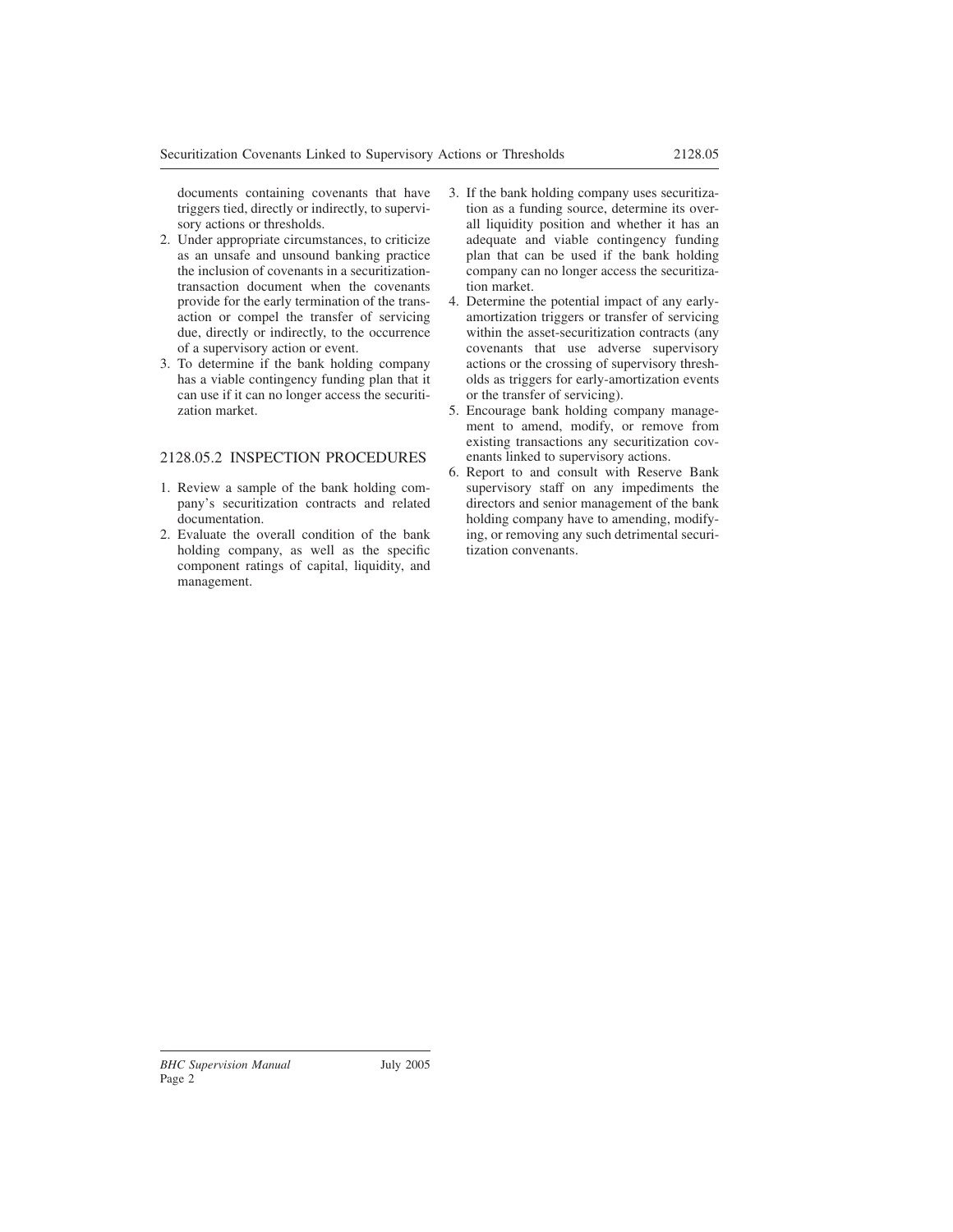### *WHAT'S NEW IN THIS REVISED SECTION*

*This section has been revised to replace, as appropriate, the references to FAS 125 with either FAS 140 or FAS 157. The Financial Accounting Standards Board (FASB), issued in September 2000, FAS 140, "Accounting for Transfers and Servicing of Financial Assets and Extinguishments of Liabilities (a replacement of FAS No. 125)." FAS 157, "Fair Value Measurements," was issued in September 2006 and was made effective on November 15, 2007.*

### 2128.06.05 RETAINED INTERESTS FROM SECURITIZATION ACTIVITIES

Securitization activities present unique and sometimes complex risks that require the attention of senior management and the board of directors. Retained interests from securitization activities, including interest-only strips receivable, arise when a banking organization (BO) keeps an interest in the assets sold to a securitization vehicle that, in turn, issues bonds to investors<sup>1</sup>

The methods and models BOs use to value retained interests and the difficulties in managing exposure to these volatile assets can raise supervisory concerns. Under generally accepted accounting principles (GAAP), a BO recognizes an immediate gain (or loss) on the sale of assets, in part, by recording its retained interest at fair value. The valuation of the retained interest is based on the present value of future cash flows in excess of the amounts needed to service the bonds and cover credit losses and other fees of the securitization vehicle.<sup>2</sup>

Determinations of fair value should be based on reasonable assumptions about factors such as discount rates, projected credit losses, and prepayment rates. Bank supervisors expect retained interests to be supported by verifiable documentation of fair value in accordance with GAAP. In the absence of such support, the retained interests, for regulatory reporting purposes, should not be carried as assets on a BO's books, but should be charged off. Other supervisory concerns include failure to recognize and hold sufficient capital against recourse obligations generated by securitizations, and the absence of an adequate independent audit function.

The supervisory guidance focuses on and incorporates important fundamental concepts of risk-management and risk-focused supervision: active oversight by senior management and the board of directors, the use of effective policies and limits, accurate and independent procedures to measure and assess risk, and the maintenance of strong internal controls.<sup>3</sup> The guidance stresses sound risk-management, modeling, valuation, and disclosure practices for asset securitization; complements previous supervisory guidance issued on this subject; and supple-<br>ments existing policy statements and ments existing policy statements and examination-inspection procedures.<sup>4</sup> Emphasis is placed on the expectation that a BO's securitization-related retained interest must be supported by documentation of the interest's fair value, using reasonable valuation assumptions that can be objectively verified. Retained interests that lack such objectively verifiable support or that fail to meet these supervisory standards will be classified as loss and disallowed for inclusion as assets of the BO for regulatory capital purposes. See SR-99-37 and the more complete text of its referenced interagency guidance on the risk mangement and valuation of retained interests arising from asset securitization activities. See also SR-03-4 and its attachment and section 3071.0.

Examiners will review a BO's valuation of retained interests and the concentration of these assets relative to capital. Consistent with existing supervisory authority, BOs may be required, on a case-by-case basis, to hold additional capital commensurate with their risk exposures.<sup>5</sup> An

<sup>1.</sup> The term ''banking organization'' (BO) refers to any federally supervised banking organization. This includes federally insured, federally chartered financial institutions that are supervised by a federal bank or savings association supervisory authority, as well as bank holding companies and their nonbank subsidiaries.

<sup>2.</sup> See Financial Accounting Standards Board (FASB) Statement of Financial Accounting Standard No. 140 (FAS 140), ''Accounting for Transfers and Servicing of Financial Assets and Extinguishments of Liabilities (a replacement of FASB Statement No. 125).''

<sup>3.</sup> See SR-96-14, ''Risk-Focused Safety-and-Soundness Examinations and Inspections'' (section 2124.0 of this manual), and SR-95-51, ''Rating the Adequacy of Risk-Management Processes and Internal Controls at State Member Banks and Bank Holding Companies'' (section 4070.1 of this manual).

<sup>4.</sup> See SR-97-21, ''Risk Management and Capital Adequacy of Exposures Arising from Secondary-Market Credit Activities,'' and SR-96-30, ''Risk-Based Capital Treatment for Spread Accounts That Provide Credit Enhancement for Securitized Receivables.''

<sup>5.</sup> For instance, a BO has high concentrations of retained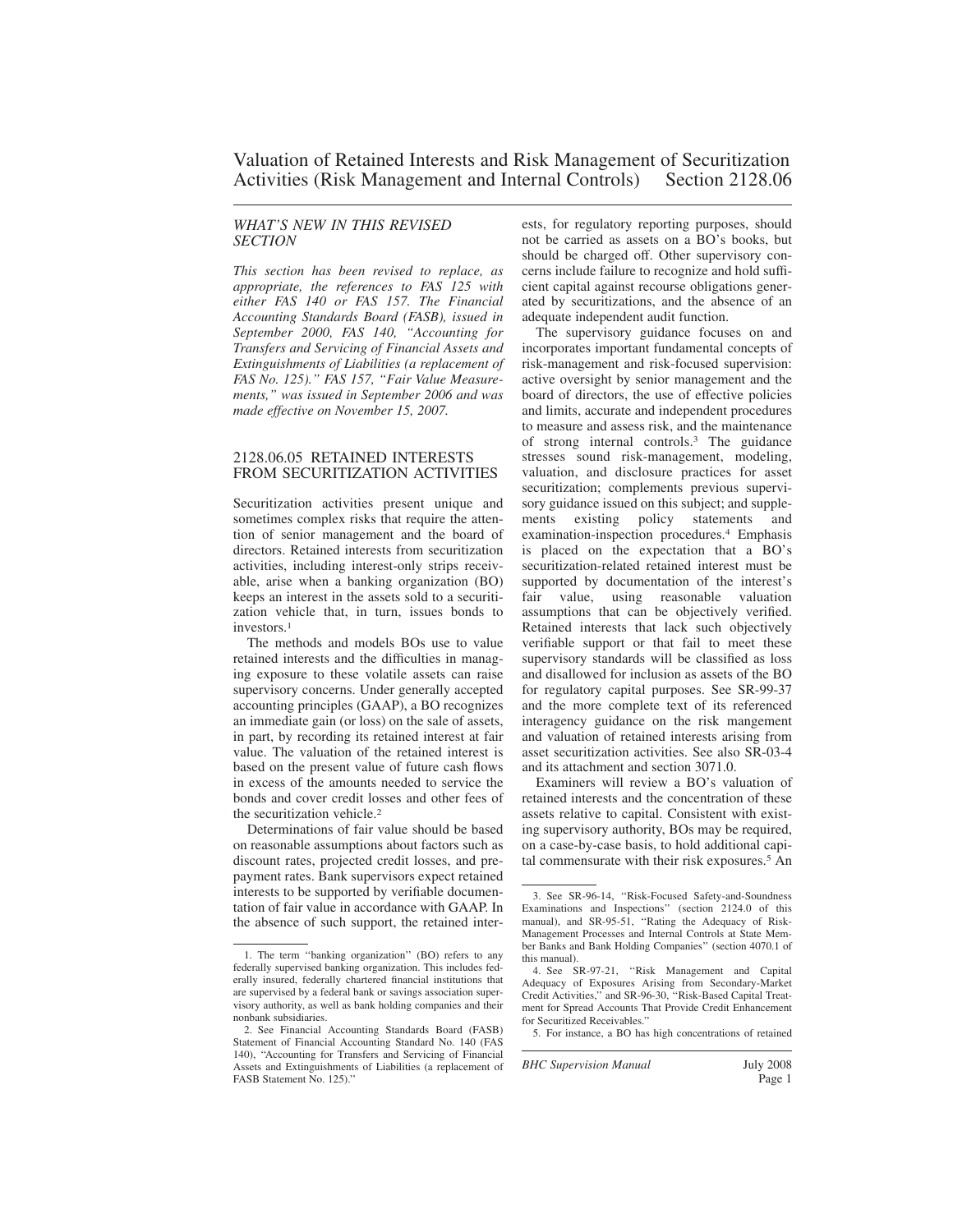excessive dependence on securitizations for dayto-day core funding can present significant liquidity problems during times of market turbulence or if there are difficulties specific to the BO.

# 2128.06.1 ASSET SECURITIZATION

Asset securitization typically involves the transfer of on-balance-sheet assets to a third party or trust. In turn, the third party or trust issues certificates or notes to investors. The cash flow from the transferred assets supports repayment of the certificates or notes. BOs use asset securitization to access alternative funding sources, manage concentrations, improve financialperformance ratios, and more efficiently meet customer needs. Assets typically securitized include credit card receivables, automobile receivable paper, commercial and residential first mortgages, commercial loans, home equity loans, and student loans.

Senior management and directors must have the requisite knowledge of the effect of securitization on the BO's risk profile and must be fully aware of the accounting, legal, and risk-based capital nuances of this activity. BOs must fully and accurately distinguish and measure the risks that are transferred versus those retained, and must adequately manage the retained portion. It is essential that BOs engaging in securitization activities have appropriate front- and back-office staffing, internal and external accounting and legal support, audit or independent review coverage, information systems capacity, and oversight mechanisms to execute, record, and administer these transactions correctly.

Appropriate valuation and modeling methodologies must be used. They must be able to determine the initial and ongoing value of retained interests. Accounting rules provide a method to recognize an immediate gain (or loss) on the sale, in part, through booking a ''retained interest.'' The carrying value, however, of that interest must be fully documented, based on reasonable assumptions, and regularly analyzed for any subsequent impairment in value. The best evidence of fair value is a quoted market price in an active market. When quoted market prices are not available, accounting rules allow fair value to be estimated. This estimate must be

based on the ''best information available in the circumstances.''<sup>6</sup> An estimate of fair value must be supported by reasonable and current assumptions. If a best estimate of fair value is not practicable, the asset is to be recorded at zero in financial and regulatory reports. (See FAS 140, para. 71.)

Unforeseen market events that affect the discount rate or performance of receivables supporting a retained interest can swiftly and dramatically alter its value. Without appropriate internal controls and independent oversight, a BO that securitizes assets may inappropriately generate ''paper profits'' or mask actual losses through flawed loss assumptions, inaccurate prepayment rates, and inappropriate discount rates. Liberal and unsubstantiated assumptions can result in material inaccuracies in financial statements; substantial write-downs of retained interests; and, if retained interests represent an excessive concentration of the sponsoring BO's capital, the BO's demise. BO managers and directors need to ensure the following:

- 1. Independent risk-management processes are in place to monitor securitization-pool performance on an aggregate and individual transaction level. An effective riskmanagement function includes appropriate information systems to monitor securitization activities.
- 2. Appropriate valuation assumptions and modeling methodologies are used to establish, evaluate, and adjust the carrying value of retained interests on a regular and timely basis.
- 3. Audit or internal review staffs periodically review data integrity, model algorithms, key underlying assumptions, and the appropriateness of the valuation and modeling process for the securitized assets the BO retains. The findings of such reviews should be reported directly to the board or an appropriate board committee.
- 4. Accurate and timely risk-based capital calculations are maintained, including recognition and reporting of any recourse obligation resulting from securitization activity.
- 5. Internal limits are in place to govern the maximum amount of retained interests as a percentage of total equity capital.
- 6. A realistic liquidity plan is in place for the

interests relative to its capital or is otherwise at risk from impairment of these assets.

<sup>6.</sup> See FAS 157, ''Fair Value Measurements.''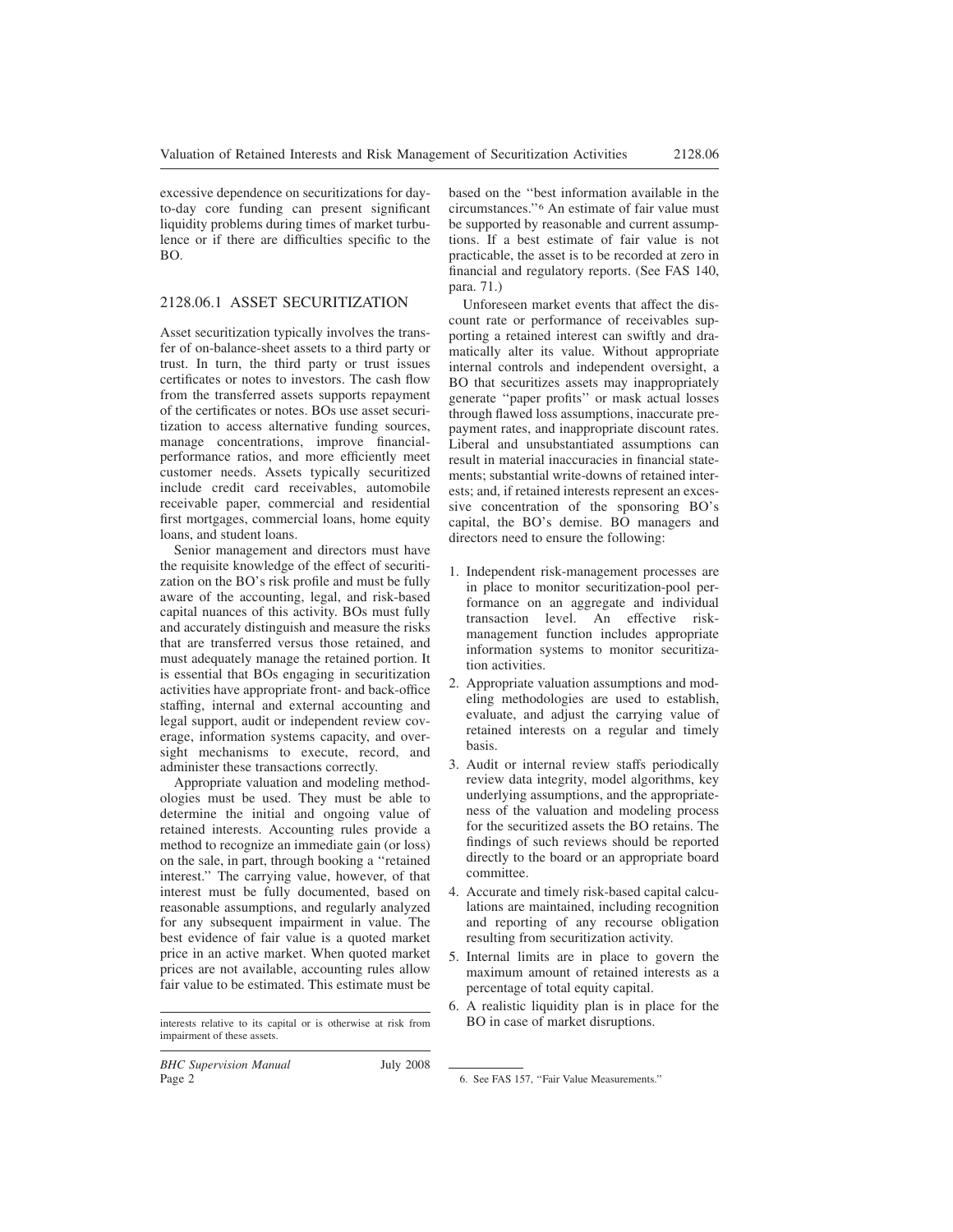### 2128.06.2 INDEPENDENT RISK-MANAGEMENT FUNCTION

BOs engaged in securitizations should have an independent risk-management function commensurate with the complexity and volume of their securitizations and their overall risk exposures. The risk-management function should ensure that securitization policies and operating procedures, including clearly articulated risk limits, are in place and appropriate for the BO's circumstances. A sound asset securitization policy should include or address, at a minimum—

- 1. a written and consistently applied accounting methodology;
- 2. regulatory reporting requirements;
- 3. valuation methods, including FAS 157 valuation assumptions, and procedures to formally approve changes to those assumptions;
- 4. a management reporting process; and
- 5. exposure limits and requirements for both aggregate and individual transaction monitoring.

It is essential that the risk-management function monitor origination, collection, and defaultmanagement practices. This includes regular evaluations of the quality of underwriting, soundness of the appraisal process, effectiveness of collections activities, ability of the default-management staff to resolve severely delinquent loans in a timely and efficient manner, and the appropriateness of loss-recognition practices. Because the securitization of assets can result in the current recognition of *anticipated income*, the risk-management function should pay particular attention to the types, volumes, and risks of assets being originated, transferred, and serviced. Senior management and the risk-management staff must be alert to any pressures on line managers to originate abnormally large volumes or higher-risk assets to sustain ongoing income needs. Such pressures can lead to a compromise of credit-underwriting standards. This may accelerate credit losses in future periods, impair the value of retained interests, and potentially lead to funding problems.

The risk-management function should also ensure that appropriate management information systems (MIS) exist to monitor securitization activities. Reporting and documentation methods must support the initial valuation of retained interests and ongoing impairment analyses of these assets. Pool-performance information will help well-managed BOs ensure, on a qualitative basis, that a sufficient amount of economic capital is being held to cover the various risks inherent in securitization transactions. The absence of quality MIS will hinder management's ability to monitor specific pool performance and securitization activities.

At a minimum, MIS reports should address the following:

- 1. *Securitization summaries for each transaction.* The summary should include relevant transaction terms such as collateral type, facility amount, maturity, creditenhancement and subordination features, financial covenants (termination events and spread-account capture ''triggers''), right of repurchase, and counterparty exposures. Management should ensure that the summaries for each transaction are distributed to all personnel associated with securitization activities.
- 2. *Performance reports by portfolio and specific product type.* Performance factors include gross portfolio yield, default rates and loss severity, delinquencies, prepayments or payments, and excess spread amounts. The reports should reflect the performance of assets, both on an individual-pool basis and total managed assets. These reports should segregate specific products and different marketing campaigns.
- 3. *Vintage analysis for each pool using monthly data.* Vintage analysis will help management understand historical performance trends and their implications for future default rates, prepayments, and delinquencies, and therefore retained interest values. Management can use these reports to compare historical performance trends with underwriting standards, including the use of a validated creditscoring model, to ensure loan pricing is consistent with risk levels. Vintage analysis also helps in the comparison of deal performance at periodic intervals and validates retainedinterest valuation assumptions.
- 4. *Static-pool cash-collection analysis.* A staticpool cash-collection analysis involves reviewing monthly cash receipts relative to the principal balance of the pool to determine the cash yield on the portfolio, comparing the cash yield to the accrual yield, and tracking monthly changes. Management should compare monthly the timing and amount of cash flows received from the trust with those projected as part of the FAS 157 retainedinterest valuation analysis. Some master-trust structures allow excess cash flow to be

*BHC Supervision Manual* January 2016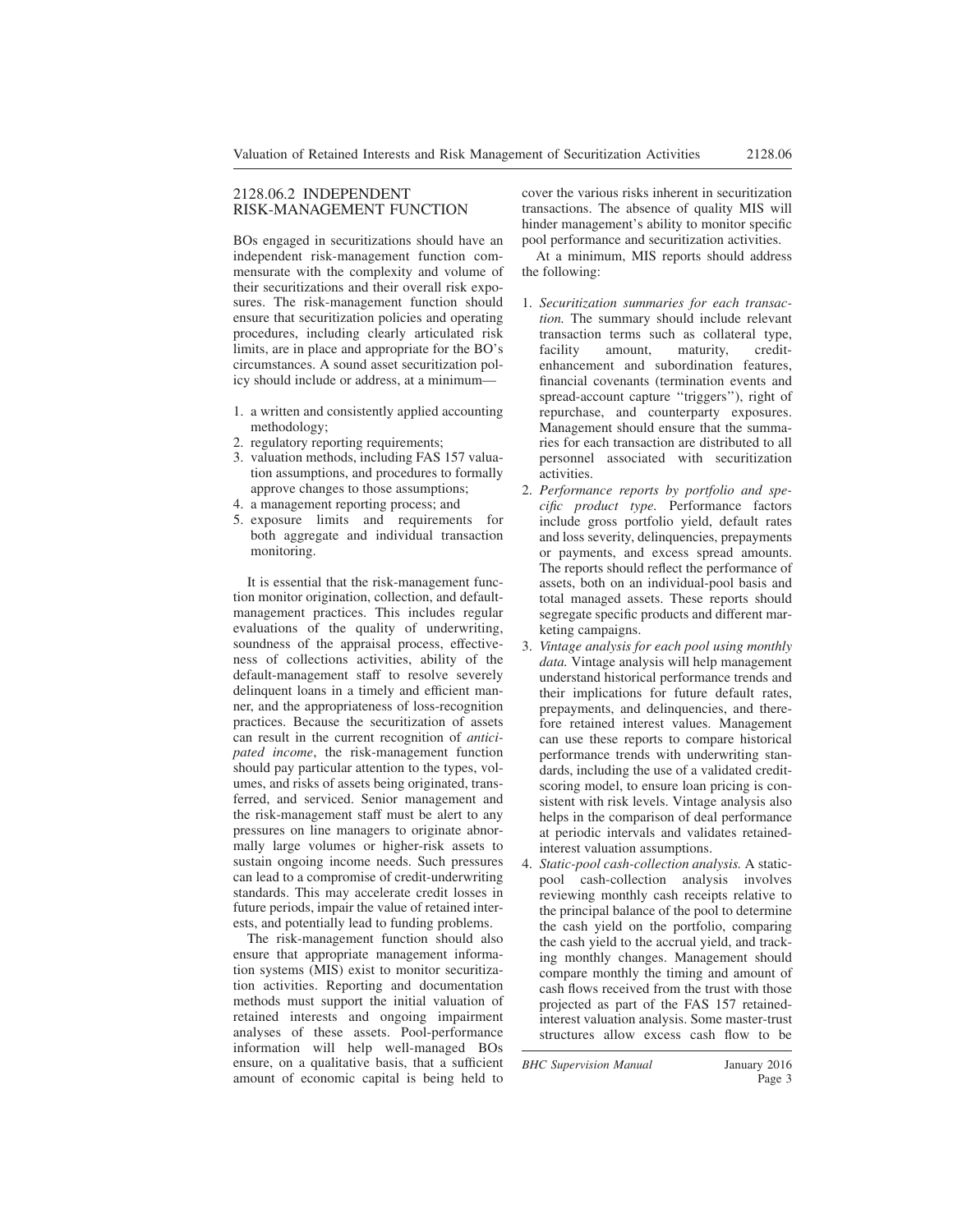shared between series or pools. For revolving-asset trusts with this master-trust structure, management should perform a cash-collection analysis for each master-trust structure. These analyses are essential in assessing the actual performance of the portfolio in terms of default and prepayment rates. If cash receipts are less than those assumed in the original valuation of the retained interest, this analysis will provide management and the board with an early warning of possible problems with collections or extension practices, and impairment of the retained interest.

- 5. *Sensitivity analysis.* A sensitivity analysis measures the effect of changes in default rates, prepayment or payment rates, and discount rates to assist management in establishing and validating the carrying value of the retained interest. Stress tests should be performed at least quarterly. Analyses should consider potential adverse trends and determine "best," "probable," and "worst case" scenarios for each event. Other factors that need to be considered are the impact of increased defaults on collections staffing, the timing of cash flows, spread-account capture triggers, overcollateralization triggers, and early-amortization triggers. An increase in defaults can result in higher-than-expected costs and a delay in cash flows, thus decreasing the value of the retained interests. Management should periodically quantify and document the potential impact to both earnings and capital, and report the results to the board of directors. Management should incorporate this analysis into their overall interest-rate risk measurement system.<sup>7</sup> Examiners will review the BO-conducted analysis and the volatility associated with retained interests when assessing the Sensitivity to Market Risk component rating (the ''S'' in the CAMELS rating system for banks or the "M" for the BHC rating system<sup>8</sup>).
- 6. *Statement of covenant compliance.* Ongoing compliance with deal-performance triggers as defined by the pooling and servicing agreements should be affirmed at least monthly. Performance triggers include early

*BHC Supervision Manual* January 2016 Page 4

amortization, spread capture, changes to overcollateralization requirements, and events that would result in servicer removal.

# 2128.06.3 VALUATION AND MODELING PROCESSES

The method and key assumptions used to value the retained interests and servicing assets or liabilities must be reasonable and fully documented. The key assumptions in all valuation analyses include prepayment or payment rates, default rates, loss-severity factors, and discount rates. BOs are expected to take a logical appropriate approach when developing securitization assumptions and capitalizing future income flows. It is important that management quantifies the assumptions at least quarterly on a pool-by-pool basis and maintains supporting documentation for all changes to the assumptions as part of the valuation. Policies should define the acceptable reasons for changing assumptions and require appropriate management approval.

An exception to this pool-by-pool valuation analysis may be applied to revolving-asset trusts if the master-trust structure allows excess cash flows to be shared between series. In a master trust, each certificate of each series represents an undivided interest in all of the receivables in the trust. Therefore, valuations are appropriate at the master-trust level.

To determine the value of the retained interest at inception, and make appropriate adjustments going forward, the BO must implement a reasonable modeling process to comply with FAS 157. Management is expected to employ appropriate valuation assumptions and projections, and to maintain verifiable objective documentation of the fair value of the retained interest. Senior management is responsible for ensuring that the valuation model accurately reflects the cash flows according to the terms of the securitization's structure. For example, the model should account for any cash collateral or overcollateralization triggers, trust fees, and insurance payments if appropriate. The board and management are accountable for the model builders' possessing the necessary expertise and technical proficiency to perform the modeling process. Senior management should ensure that internal controls are in place to provide for the ongoing integrity of MIS associated with securitization activities.

As part of the modeling process, the riskmanagement function should ensure that periodic validations are performed to reduce vulner-

<sup>7.</sup> The Joint Agency Policy Statement on Interest-Rate Risk (see SR-96-13 and section 2127.0) advises institutions with a high level of exposure to interest-rate risk relative to capital that they will be directed to take corrective action. 8. See sections 4070.0 and 4070.1.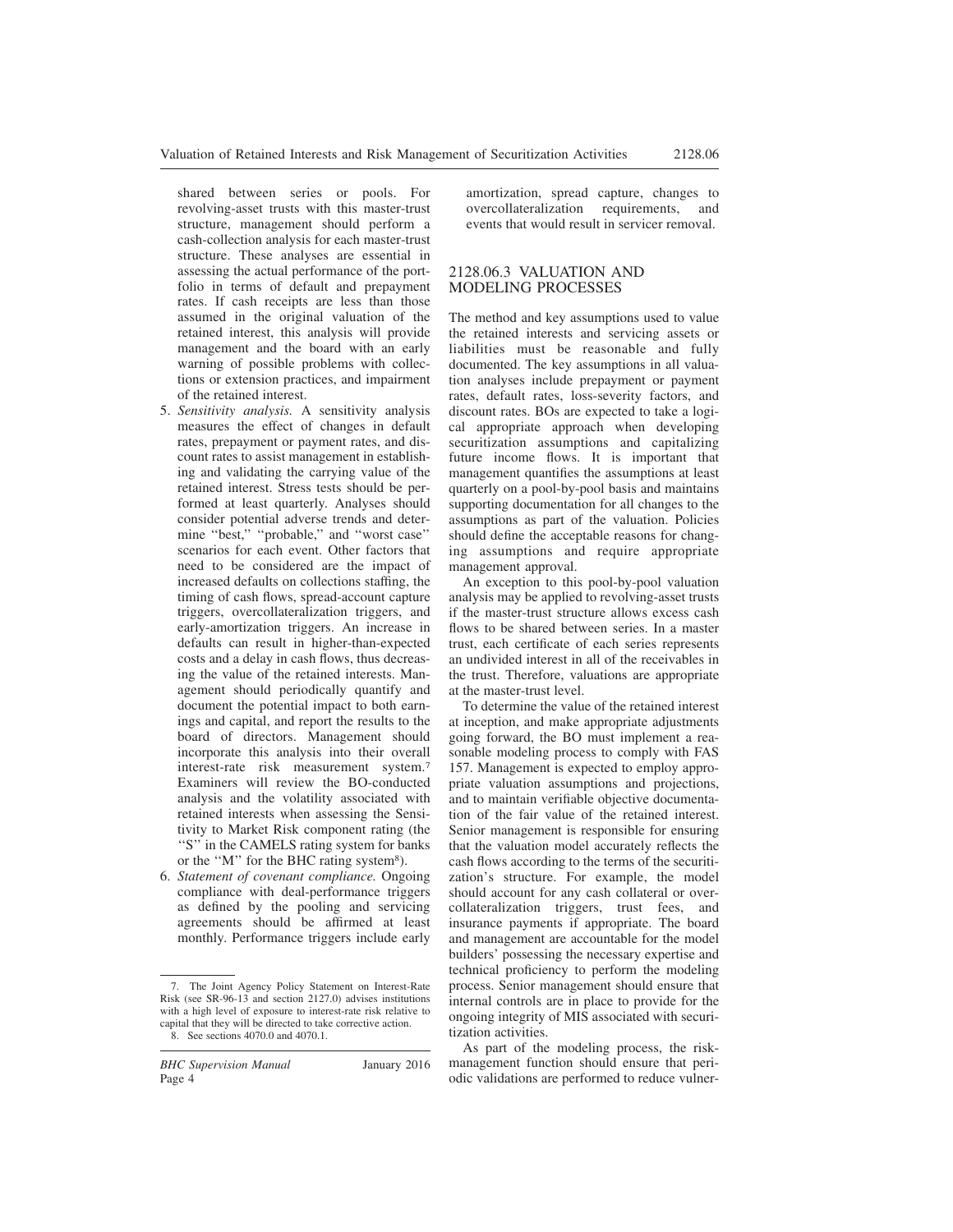ability to model risk. Validation of the model includes testing the internal logic, ensuring empirical support for the model assumptions, and back-testing the models using actual cash flows on a pool-by-pool basis. The validation process should be documented to support conclusions. Senior management should ensure the validation process is independent from line management and from the modeling process. The audit scope should include procedures to ensure that the modeling process and validation mechanisms are both appropriate for the BO's circumstances and executed consistent with its asset securitization policy.

#### 2128.06.4 USE OF OUTSIDE PARTIES

Third parties are often engaged to provide professional guidance and support regarding a BO's securitization activities, transactions, and valuing of retained interests. The use of outside resources does not relieve directors of their oversight responsibility, or relieve senior management of its responsibilities to provide supervision, monitoring, and oversight of securitization activities, particularly the management of the risks associated with retained interests. Management is expected to have the experience, knowledge, and abilities to discharge its duties and understand the nature and extent of the risks retained interests present, and to have the policies and procedures necessary to implement an effective risk-management system to control such risks. Management must have a full understanding of the valuation techniques employed, including the basis and reasonableness of underlying assumptions and projections.

#### 2128.06.5 INTERNAL CONTROLS

Effective internal controls are essential to a BO's management of the risks associated with securitization. When properly designed and consistently enforced, a sound system of internal controls will help management safeguard the BO's resources; ensure that financial information and reports are reliable; and comply with contractual obligations, including securitization covenants. It will also reduce the possibility of significant errors and irregularities, and assist in their timely detection. Internal controls typically (1) limit authorities; (2) safeguard access to and use of records; (3) separate and rotate duties; and (4) ensure both regular and unscheduled reviews, including testing.

Operational and managerial standards have been established for internal control and information systems.<sup>9</sup> A system of internal controls should be maintained that is appropriate to the BO's size and the nature, scope, and risk of its activities.<sup>10</sup>

#### 2128.06.6 AUDIT FUNCTION OR INTERNAL REVIEW

A BO's board of directors is responsible for ensuring that its audit staff or independent review function is competent regarding securitization activities. The audit function should perform periodic reviews of securitization activities, including transaction testing and verification, and report all findings to the board or appropriate board committee. The audit function also may be useful to senior management in identifying and measuring risk related to securitization activities. Principal audit targets should include compliance with securitization policies, operating and accounting procedures (FAS 140), deal covenants, and the accuracy of MIS and regulatory reports. The audit function also should confirm that the BO's regulatory reporting process is designed and managed to facilitate timely and accurate report filing. Furthermore, when a third party services loans, the auditors should perform an independent verification of the existence of the loans to ensure that balances reconcile to internal records.

#### 2128.06.7 REGULATORY REPORTING OF RETAINED INTERESTS

The securitization and subsequent removal of assets from a BO's balance sheet requires additional reporting as part of the regulatory reporting process. Common regulatory reporting errors stemming from securitization activities may include—

*BHC Supervision Manual* January 2016

<sup>9.</sup> See the safety-and-soundness standards for national banks at 12 CFR 30 (OCC), and for savings associations at 12 CFR 570 (OTS).

<sup>10.</sup> BOs that are subject to the requirements of FDIC regulation 12 CFR 363 should include an assessment of the effectiveness of internal controls over their asset securitization activities as part of management's report on the overall effectiveness of the system of internal controls over financial reporting. This assessment implicitly includes the internal controls over financial information that is included in regulatory reports.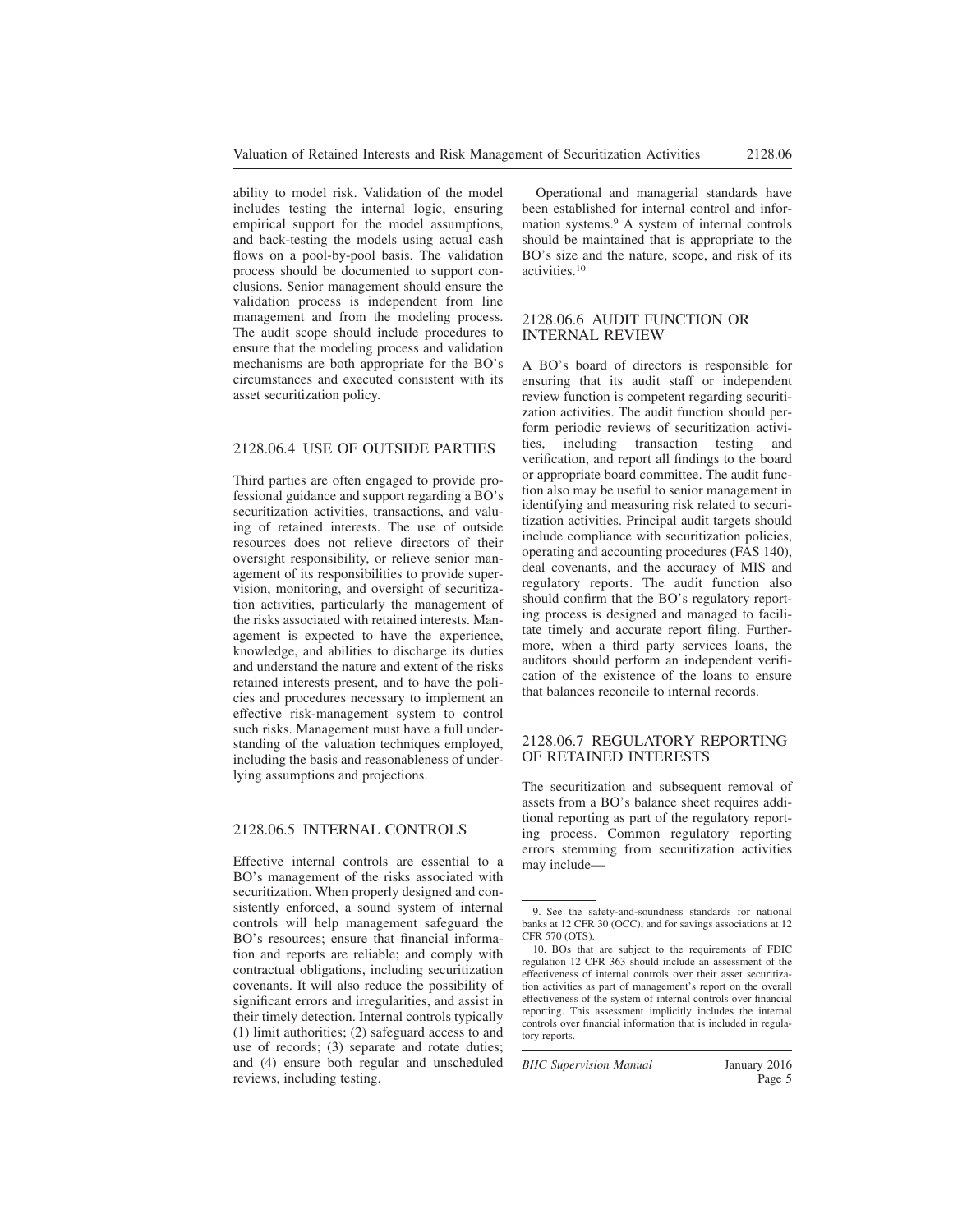- 1. failure to include off-balance-sheet assets subject to recourse treatment when calculating risk-based capital ratios;
- 2. failure to recognize retained interests and retained subordinate security interests as a form of credit enhancement;
- 3. failure to report loans sold with recourse in the appropriate section of the regulatory report; and
- 4. overvaluing retained interests.

A BO's directors and senior management are responsible for the accuracy of its regulatory reports. Because of the complexities associated with securitization accounting and risk-based capital treatment, attention should be directed to ensuring that personnel who prepare these reports maintain current knowledge of reporting rules and associated interpretations. This often will require ongoing support by qualified accounting and legal personnel.

### 2128.06.8 MARKET DISCIPLINE AND DISCLOSURES

Transparency through public disclosure is crucial to effective market discipline and can reinforce supervisory efforts to promote high standards in risk management. Timely and adequate information on the BO's asset securitization activities should be disclosed. The information in the disclosures should be comprehensive; however, the amount of disclosure that is appropriate will depend on the volume of securitizations and complexity of the BO. Well-informed investors, depositors, creditors, and other counterparties can provide a BO with strong incentives for maintaining sound risk-management systems and internal controls. Adequate disclosure allows market participants to better understand the BO's financial condition and apply market discipline, creating incentives to reduce inappropriate risk taking or inadequate riskmanagement practices. Examples of sound disclosures include—

- 1. accounting policies for measuring retained interests, including a discussion of the impact of key assumptions on the recorded value;
- 2. the process and methodology used to adjust the value of retained interests for changes in key assumptions;

*BHC Supervision Manual* January 2016 Page 6

- 3. risk characteristics, both quantitative and qualitative, of the underlying securitized assets;
- 4. the role of retained interests as credit enhancements to special-purpose entities and other securitization vehicles, including a discussion of techniques used for measuring credit risk; and
- 5. sensitivity analyses or stress-testing conducted by the BO, showing the effect of changes in key assumptions on the fair value of retained interests.

#### 2128.06.9 RISK-BASED CAPITAL FOR RECOURSE AND LOW-LEVEL-RECOURSE TRANSACTIONS

For regulatory purposes, recourse is generally defined as an arrangement in which an institution retains the risk of credit loss in connection with an asset transfer, if the risk of credit loss exceeds a pro rata share of its claim on the assets.<sup>11</sup> In addition to broad contractual language that may require the seller to support a securitization, recourse can arise from retained interests, retained subordinated security interests, the funding of cash-collateral accounts, or other forms of credit enhancements that place a BO's earnings and capital at risk. These enhancements should generally be *aggregated* to determine the extent of a BO's support of securitized assets. Although an asset securitization qualifies for sales treatment under GAAP, the underlying assets may still be subject to regulatory risk-based capital requirements. Assets sold with recourse should generally be risk-weighted as if they had not been sold.

Securitization transactions involving recourse may be eligible for ''low-level-recourse'' treatment.<sup>12</sup> Risk-based capital standards provide that the dollar amount of risk-based capital required for assets transferred with recourse should not exceed the maximum dollar amount for which a BO is contractually liable. The low-level-recourse treatment applies to transactions accounted for as sales under GAAP in which a BO contractually limits its recourse exposure to less than the full risk-based capital requirements for the assets transferred. Under the low-level-recourse principle, the BO holds

<sup>11.</sup> See the risk-based capital treatment for sales with recourse at 12 CFR 3, appendix A, section (3)(b)(1)(iii) (OCC), and 12 CFR  $567.6(a)(2)(i)(c)$  (OTS). For a further explanation of recourse, see the glossary of the Call Report instructions, ''Sales of Assets for Risk-Based Capital Purposes.''

<sup>12.</sup> See 60 *Fed. Reg.* 8177, February 13, 1995 (FRB).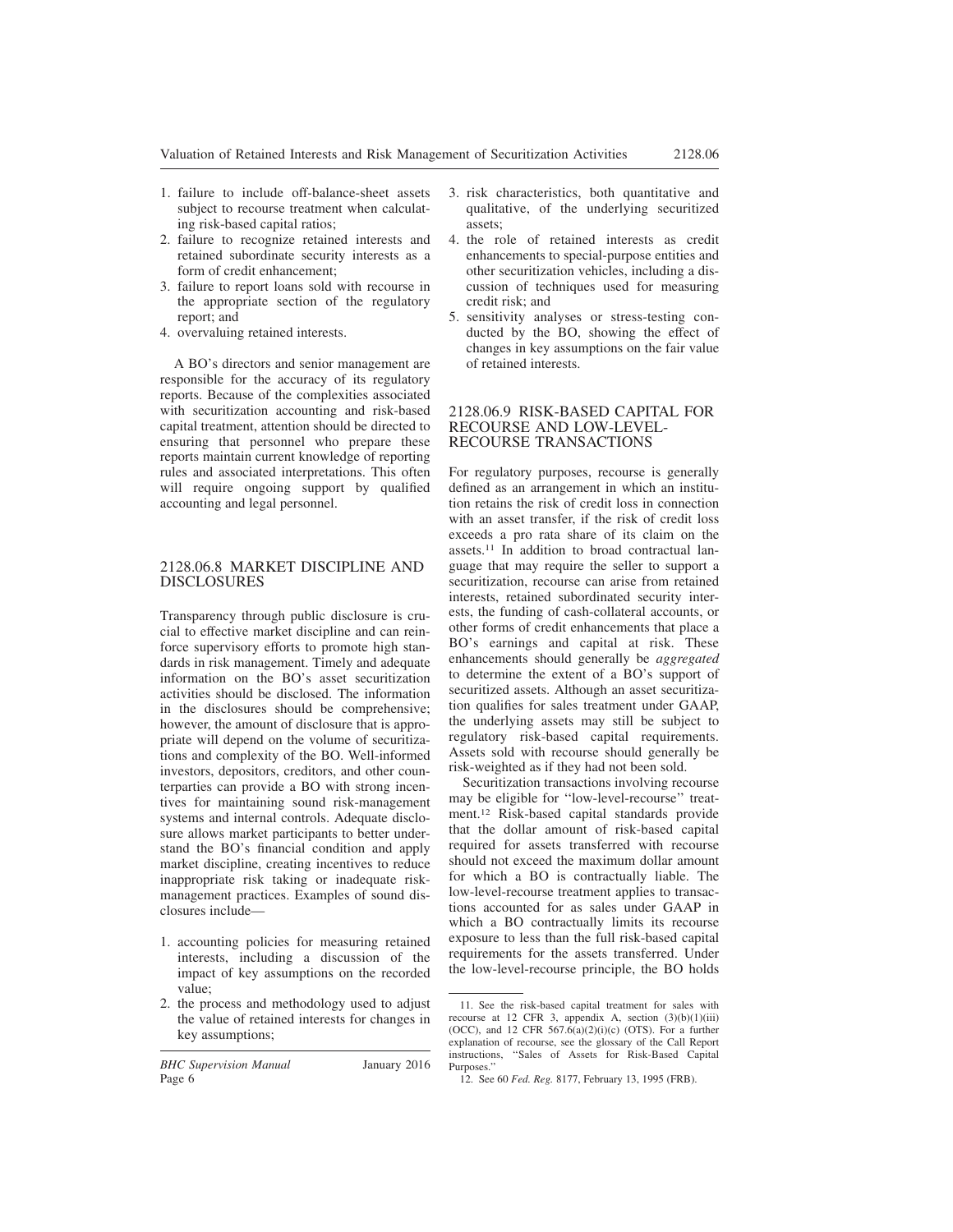capital on approximately a dollar-for-dollar basis up to the amount of the aggregate credit enhancements.

If a BO does not contractually limit the maximum amount of its recourse obligation, or if the amount of credit enhancement is greater than the risk-based capital requirement that would exist if the assets were not sold, the low-levelrecourse treatment does not apply. Instead, the BO must hold risk-based capital against the securitized assets as if those assets had not been sold. Retained interests that lack objectively verifiable support or that fail to meet the supervisory standards set forth in this section will be classified as loss and disallowed as assets of the BO for regulatory capital purposes.

#### 2128.06.10 CONCENTRATION LIMITS IMPOSED ON RETAINED INTERESTS

The creation of a retained interest asset (the debit) typically also results in an offsetting ''gain on sale'' (the credit). BOs that securitize high-yielding assets with long durations may create a retained-interest asset value that exceeds the risk-based capital charge that would be in place if it had not sold the assets (under the existing risk-based capital guidelines, capital is not required for the amount over 8 percent of the securitized assets). Serious problems can arise for those BOs that distribute contrived earnings only later to be faced with a downward valuation and charge-off of part or all of the retained interests.

As an example, a BO could sell \$100 in subprime home-equity loans and book a retained interest of \$20 using innapropriate valuation assumptions. Under the current capital rules, the BO is required to hold approximately \$8 in capital. This \$8 is the current capital requirement if the loans were never removed from the balance sheet (8 percent of  $$100 = $8$ ). However, the institution is still exposed to substantially all the credit risk, plus the additional risk to earnings and capital from the volatility of the retained interest. If the value of the retained interest decreases to \$10 due to the inappropriate assumptions or changes in market conditions, the \$8 in capital is insufficient to cover the entire loss.

Normally, the sponsor will eventually receive any excess cash flow remaining from securitizations after investor interests have been met. However, recent experience has shown that retained interests are vulnerable to sudden and sizeable write-downs that can hinder a BO's access to the capital markets; damage its reputation in the marketplace; and, in some cases, threaten its solvency. A BO's board of directors and management is expected to develop and implement policies that limit the amount of retained interests that may be carried as a percentage of total equity capital, based on the results of their valuation and modeling processes. Well-constructed internal limits also lessen the incentives for a BO's personnel to engage in activities designed to generate nearterm ''paper profits'' that may be at the expense of its long-term financial position and reputation.

#### 2128.06.11 INSPECTION OBJECTIVES

- 1. To determine whether the BO's retained interests from asset securitization are properly documented, valued, and accounted for.
- 2. To verify that the amount of those retained interests not supported by adequate documentation has been charged off for regulatory reporting purposes and that the involved assets are not used for risk-based calculation purposes.
- 3. To ascertain the existence of sound risk modeling, management information systems (MIS), and disclosure practices for asset securitization.
- 4. To obtain assurances that the board of directors and management oversee sound policies and internal controls concerning the recording and valuation of retained interests derived from asset securitization activities.
- 5. To determine if liquidity problems may arise as the result of an overdependence on asset securitization activities for day-to-day core funding.
- 6. To determine that sufficient capital is held commensurate with the risk exposures arising from recourse obligations generated by asset securitizations.
- 7. To determine whether there is an independent audit function that is capable of evaluating retained interests involving asset securitization activities.

#### 2128.06.12 INSPECTION PROCEDURES

1. Determine the existence of independent riskmanagement processes and MIS, and whether they are being used to monitor

*BHC Supervision Manual* January 2016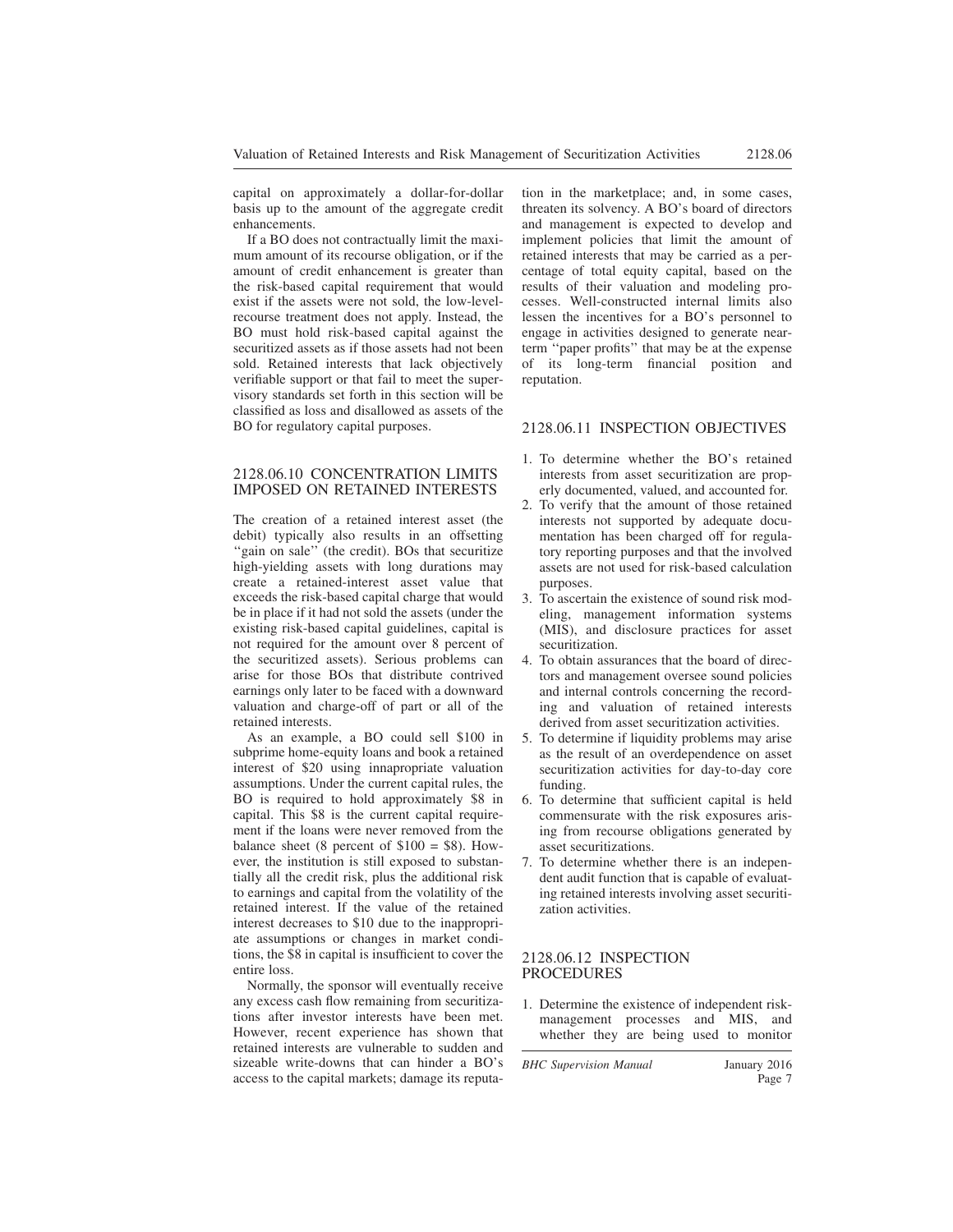securitization-pool performance on an aggregate and individual transaction level.

- 2. Review the MIS reports and determine whether the reports provide
	- a. securitization summaries for each transaction;
	- b. performance reports by portfolio and specific product type;
	- c. vintage analysis for each pool using monthly data;
	- d. static-pool cash-collection analysis;
	- e. sensitivity analysis; and
	- f. a statement of covenant compliance.
- 3. Review the BO's valuation assumptions and modeling methodologies, and determine if they are appropriate and are being used to establish, evaluate, and adjust the carrying value of retained interests on a regular and timely basis.
- 4. Determine if audit or internal review staffs periodically review data integrity, model algorithms, key underlying assumptions, and the appropriateness of the valuation and modeling process for the securitized assets that the BO retains.
- 5. Review the risk-based capital calculations, and determine if they include recognition

and reporting of any recourse obligation resulting from securitization activities.

- 6. Ascertain that internal limits govern the amount of retained interests held as a percentage of total equity capital.
- 7. Establish that an adequate liquidity contingency plan is in place and that it will be used in the event of market disruptions. Determine further whether liquidity problems may arise as the result of an overdependence on asset securitization activities for day-to-day core funding.
- 8. Determine whether consistent, conservative accounting practices are in place that satisfy the reporting requirements of regulatory supervisors, GAAP reporting requirements, and valuation assumptions and methods. Ascertain that adequate disclosures of asset securitization activities are made commensurate with the volume of securitizations and the complexities of the BO.
- 9. Establish that risk-exposure limits and requirements exist and are adhered to on an aggregate and individual transaction basis.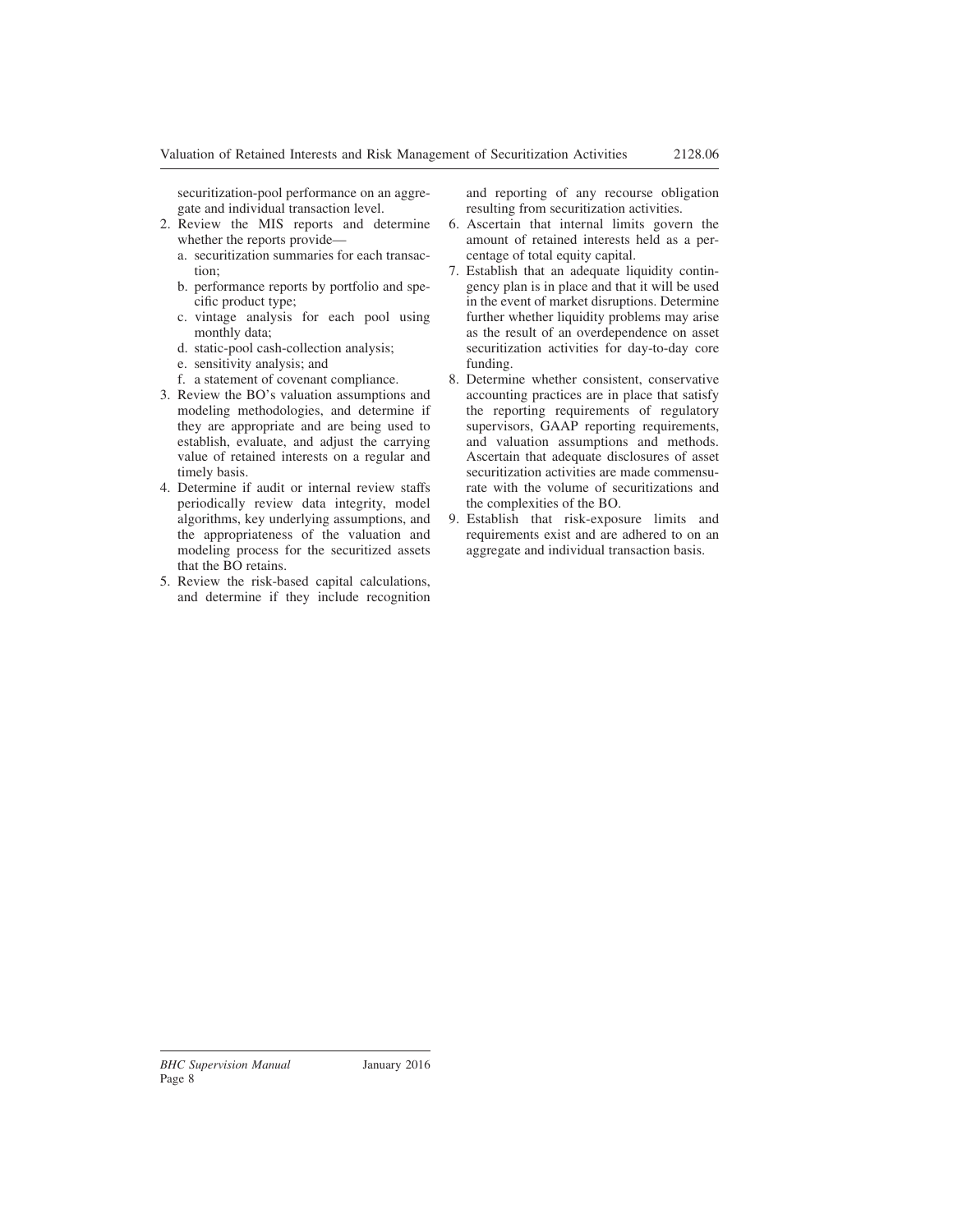Subprime lending presents unique and significantly greater risk to banking organizations  $(BOs)$  associated with the activity,<sup>1</sup> raising issues about how well they are prepared to manage and control those risks. Subprimelending institutions need strong riskmanagement practices and internal controls, as well as board-approved policies and procedures that appropriately identify, measure, monitor, and control all associated risks. BOs considering or engaging in this type of lending should recognize the additional risks inherent in this activity and determine if these risks are acceptable and controllable, given their organization's financial condition, asset size, level of capital support, and staff size.

In response to concerns about subprime lending, the statement Interagency Guidance on Subprime Lending was issued on March 1, 1999.<sup>2</sup> The statement's objective is to increase awareness among examiners and financial institutions of some of the pitfalls and hazards of this type of lending. (See SR-99-06.) Additional interagency examination guidance was issued on January 31, 2001, to further strengthen the supervision of certain institutions, primarily those institutions having subprime-lending programs with an aggregate credit exposure equaling or exceeding 25 percent of their tier 1 capital.<sup>3</sup> (See SR-01-04.) The aggregate credit exposure includes principal outstanding and committed, accrued and unpaid interest, and any retained residual interests<sup>4</sup> relating to securitized subprime loans. The Federal Reserve may also apply the additional guidelines to certain smaller subprime portfolios, such as those experiencing rapid growth or adverse performance trends, those administered by inexperienced management, and those with inadequate or weak controls. The subprime-lending policy statements are directed primarily to insured depository institutions and their subsidiaries. As such, the guidance applies to bank holding companies with regard to their oversight and supervision of insured depository institutions. Bank holding companies should also consider the statements' guidance as they supervise the lending activities of their nonbanking subsidiaries. Bank holding company examiners should consider this guidance in conjunction with the loan-administration and lending-standards inspection guidance in section 2010.2 and with the guidance for asset securitization in section 2128.02. The interagency subprime-lending policy statements are described below.

#### 2128.08.1 INTERAGENCY GUIDANCE ON SUBPRIME LENDING

Insured depository institutions traditionally avoided lending to customers with poor credit histories because of the higher risk of default and resulting loan losses. However, some lenders<sup>5</sup> extend their risk-selection standards to attract lower-credit-quality accounts. Moreover, previous turmoil in the equity and asset-backed securities markets has caused some nonbank subprime specialists to exit the market, which created increased opportunities for financial institutions to enter, or expand their participation in, the subprime-lending business

The term ''subprime lending'' is defined for this statement as extending credit to borrowers who exhibit characteristics indicating a significantly higher risk of default than traditional bank lending customers.<sup>6</sup> Subprime borrowers represent a broad spectrum of debtors, ranging from those who have repayment problems because of an adverse event, such as job loss or medical emergency, to those who persistently mismanage their finances and debt obligations. Subprime borrowers typically have weakened credit histories that include payment delinquencies and possibly more severe problems, such as charge-offs, judgments, and bankruptcies. They

<sup>1.</sup> The term ''banking organizations'' refers to bank holding companies and their banking and nonbanking subsidiaries.

<sup>2.</sup> The statement was adopted and issued by the Board of Governors of the Federal Reserve System, the Federal Deposit Insurance Corporation, the Office of the Comptroller of the Currency, and the Office of Thrift Supervision.

<sup>3.</sup> The March 1999 and January 2001 subprime-lending interagency guidance is consolidated within this section. To focus on the supervisory guidance that applies primarily to institutions having subprime-lending programs equaling or exceeding 25 percent of tier 1 capital, see the January 2001 release specifically. The March 1999 interagency supervisory guidance applies to all institutions that engage in subprime lending.

<sup>4.</sup> Residual interests are on-balance-sheet assets that represent interests (including beneficial interests) in transferred financial assets retained by a seller (or transferor) after a securitization or other transfer of financial assets. They are structured to absorb more than a pro rata share of credit loss related to the transferred assets through subordination provisions or other credit-enhancement techniques.

<sup>5.</sup> The terms ''lenders,'' ''financial institutions,'' and ''institutions'' refer to insured depository institutions and their subsidiaries.

<sup>6.</sup> For purposes of this statement, loans to customers who are not subprime borrowers are referred to as ''prime.''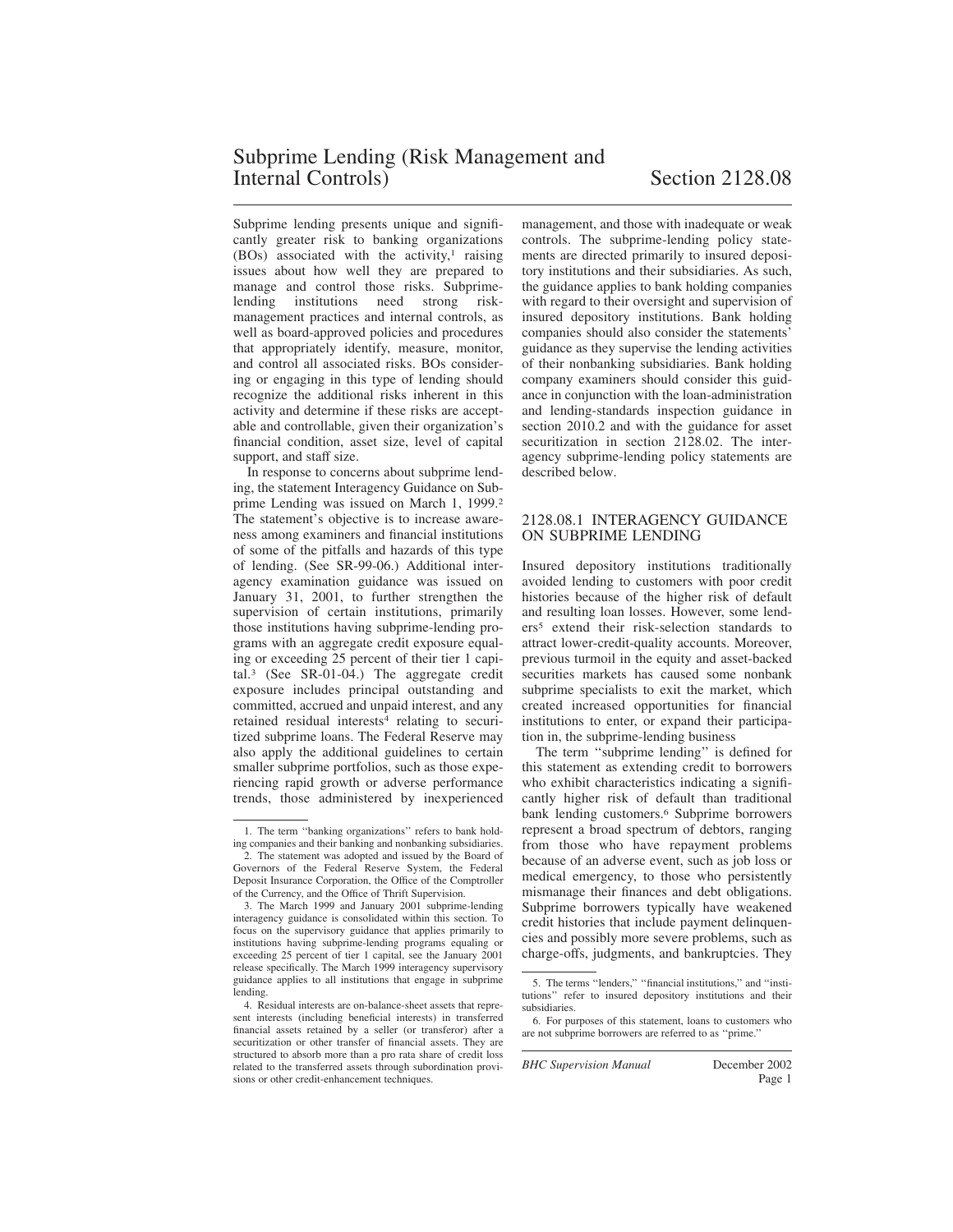may also display reduced repayment capacity as measured by credit scores, debt-to-income ratios, or other criteria that may encompass borrowers with incomplete credit histories. Generally, subprime borrowers will display a range of one or more credit-risk characteristics, such as—

- 1. two or more 30-day delinquencies in the last 12 months, or one or more 60-day delinquencies in the last 24 months;
- 2. judgment, foreclosure, repossession, or charge-off in the prior 24 months;
- 3. bankruptcy in the last five years;
- 4. relatively high default probability as evidenced by, for example, a credit bureau risk score (FICO) of 660 or below (depending on the product or collateral), or by other bureau or proprietary scores with an equivalent default-probability likelihood; or
- 5. debt-service-to-income ratio of 50 percent or greater, or an otherwise limited ability to cover family living expenses after deducting total monthly debt-service requirements from monthly income.

Subprime loans are loans to borrowers displaying one or more of these characteristics at the time of origination or purchase.

This guidance applies to direct extensions of credit; the purchase of subprime loans from other lenders, including delinquent or creditimpaired loans purchased at a discount; the purchase of subprime automobile or other financing ''paper'' from lenders or dealers; and the purchase of loan companies that originate subprime loans. Subprime lending does not include loans to borrowers who have had minor, temporary credit difficulties but are now current. Also, the subprime-lending guidance does not generally apply to prime loans that develop credit problems after acquisition; loans initially extended in subprime programs that are later upgraded, as a result of their performance, to programs targeted to prime borrowers; and community development loans as defined in the Community Reinvestment Act (CRA) regulations that may have some higher risk characteristics, but are otherwise mitigated by guarantees from government programs, private credit enhancements, or other appropriate risk-mitigation techniques.

Subprime loans command higher interest rates and loan fees than those offered to standard-risk borrowers. Subprime loans can be profitable, provided the price charged by the lender is sufficient to cover higher loan-loss rates and overhead costs related to underwriting, servicing, and collecting the loans. The ability to securitize and sell subprime portfolios at a profit while retaining the servicing rights has made subprime lending attractive to a larger number of institutions, further increasing the number of subprime lenders and loans. Some financial institutions have experienced losses attributable to ill-advised or poorly structured subprime-lending programs. The losses have attracted greater supervisory attention to subprime lending and the ability of an insured depository institution to manage the unique risks associated with this activity.

Institutions should recognize the additional risks inherent in subprime lending and determine if these risks are acceptable and controllable given the institution's staff, financial condition, size, and level of capital support. Institutions that engage in a small volume of subprime lending should have systems in place commensurate with their level of risk.

# 2128.08.1.1 Risk Management

The following items are essential components of a well-structured risk-management program for subprime lenders:

1. *Planning and strategy.* Before engaging in subprime lending, the board and management should ensure that proposed activities are consistent with the institution's overall business strategy and risk tolerances, and that all involved parties have properly acknowledged and addressed critical business risk issues. These issues include the costs associated with attracting and retaining qualified personnel, investments in the technology necessary to manage a more complex portfolio, a clear solicitation and origination strategy that allows for after-the-fact assessment of underwriting performance, and the establishment of appropriate feedback and control systems. The risk-assessment process should extend beyond credit risk and appropriately incorporate operating, compliance, and legal risks. Finally, the planning process should set clear objectives for performance, including the identification and segmentation of target markets or customers, as well as set performance expectations and benchmarks for each segment and the portfolio as a whole. Institutions establishing a subprimelending program should proceed slowly and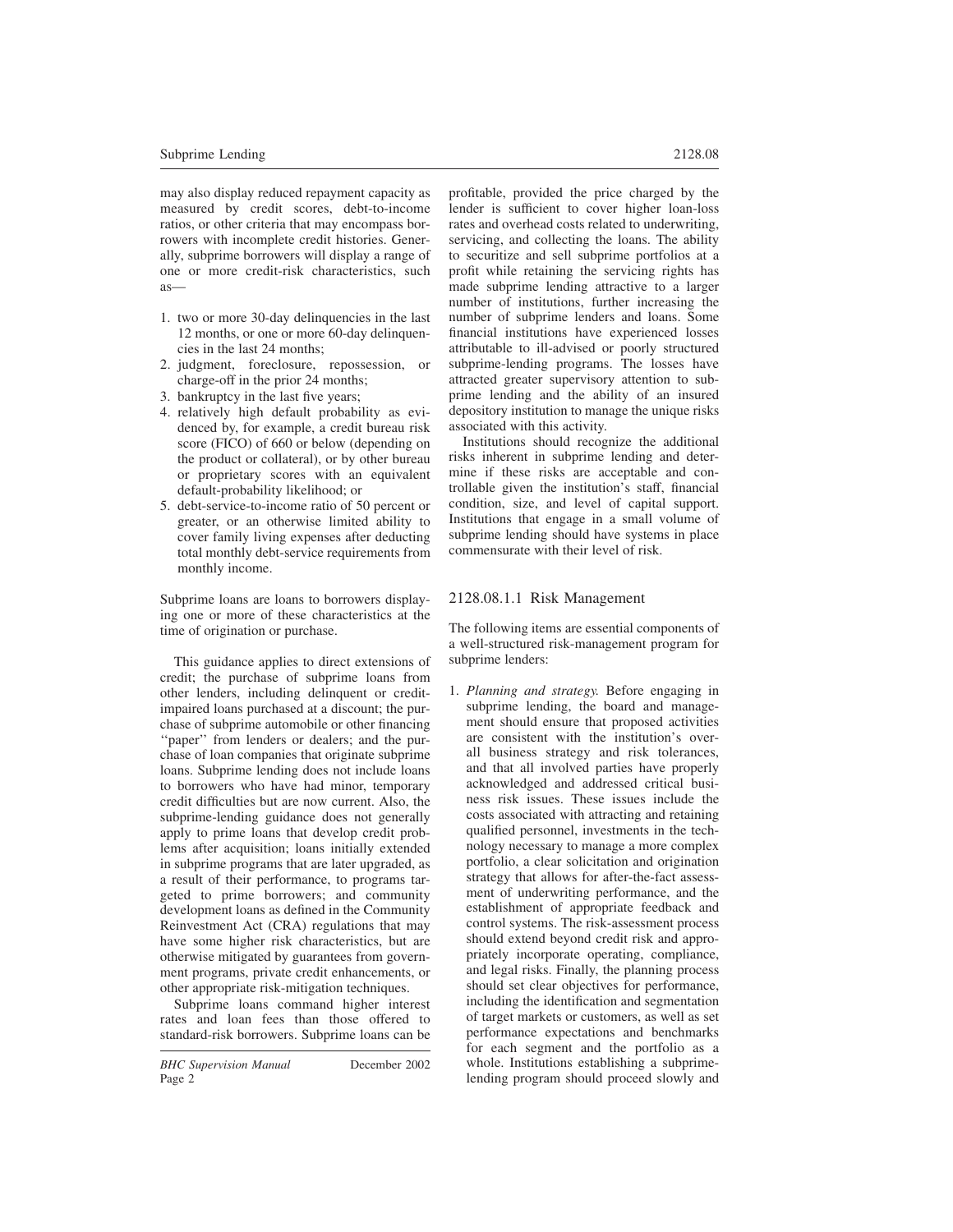cautiously into this activity to minimize the impact of unforeseen personnel, technology, or internal-control problems and to determine if favorable initial profitability estimates are realistic and sustainable.

- 2. *Staff expertise*. Subprime lending requires specialized knowledge and skills that many financial institutions may not possess. Marketing, account-origination, and collections strategies and techniques often differ from those employed for prime credit; thus, it may not be sufficient to have the same lending staff responsible for both subprime loans and other loans. Additionally, servicing and collecting subprime loans can be very labor intensive. If necessary, the institution should implement programs to train staff. The board should ensure that staff possess sufficient expertise to appropriately manage the risks in subprime lending and that staffing levels are adequate for the planned volume of subprime activity. The experience, or seasoning, of staff and loans should be taken into account as performance is assessed over time.
- 3. *Lending policy*. A subprime-lending policy should be appropriate to the size and complexity of the institution's operations and should clearly state the goals of the subprime-lending program. While not exhaustive, the following lending standards should be addressed in any subprime-lending policy:
	- a. types of products offered as well as those that are not authorized
	- b. portfolio targets and limits for each credit grade or class
	- c. lending and investment authority clearly stated for individual officers, supervisors, and loan committees
	- d. a framework for pricing decisions and profitability analysis that considers all costs associated with the loan, including origination costs, administrative or servicing costs, expected charge-offs, and capital
	- e. evaluation of collateral and appraisal standards
	- f. well-defined and specific underwriting parameters (that is, acceptable loan term, debt-to-income ratios, and loan-tocollateral-value ratios for each credit grade and a minimum acceptable credit score) that are consistent with any applicable supervisory guidelines <sup>7</sup>
- g. procedures for separate tracking and monitoring of loans approved as exceptions to stated policy guidelines
- h. credit-file documentation requirements, such as applications, offering sheets, loan and collateral documents, financial statements, credit reports, and credit memoranda to support the loan decision
- i. a correspondent/broker/dealer approval process, including measures to ensure that loans originated through this process meet the institution's lending standards

If the institution elects to use credit scoring (including applications scoring) for approvals or pricing, the scoring model should be based on a development population that captures the behavioral and credit characteristics of the subprime population targeted for the products offered. Because of the significant variance in characteristics between the subprime and prime populations, institutions should not rely on models developed solely for products offered to prime borrowers. Further, the model should be reviewed frequently and updated as necessary to ensure that assumptions remain valid.

4. *Purchase evaluation*. As they evaluate expected profits, institutions that purchase subprime loans from other lenders or dealers must give due consideration to the cost of servicing these assets and to the loan losses that may be experienced. For instance, some lenders who sell subprime loans charge borrowers high up-front fees, which are usually financed into the loan. This provides an incentive for originators to produce a high volume of loans with little emphasis on quality, to the detriment of a potential purchaser. Further, subprime loans, especially those purchased from outside the institution's lending area, are at special risk for fraud or misrepresentation (that is, the quality of the loan may be less than the loan documents indicate).

Institutions should perform a thorough due-diligence review before committing to purchase subprime loans. Institutions should not accept loans from originators that do not meet their underwriting criteria, and they should regularly review loans offered to ensure that loans purchased continue to meet

<sup>7.</sup> Extensions of credit secured by real estate, whether the credit is subprime or otherwise, are subject to the Interagency

Guidelines for Real Estate Lending Policies, which establish supervisory loan-to-value (LTV) limits on various types of real estate loans and impose limits on an institution's aggregate investment in loans that exceed the supervisory LTV limits. (See 12 C.F.R. 208, appendix C.)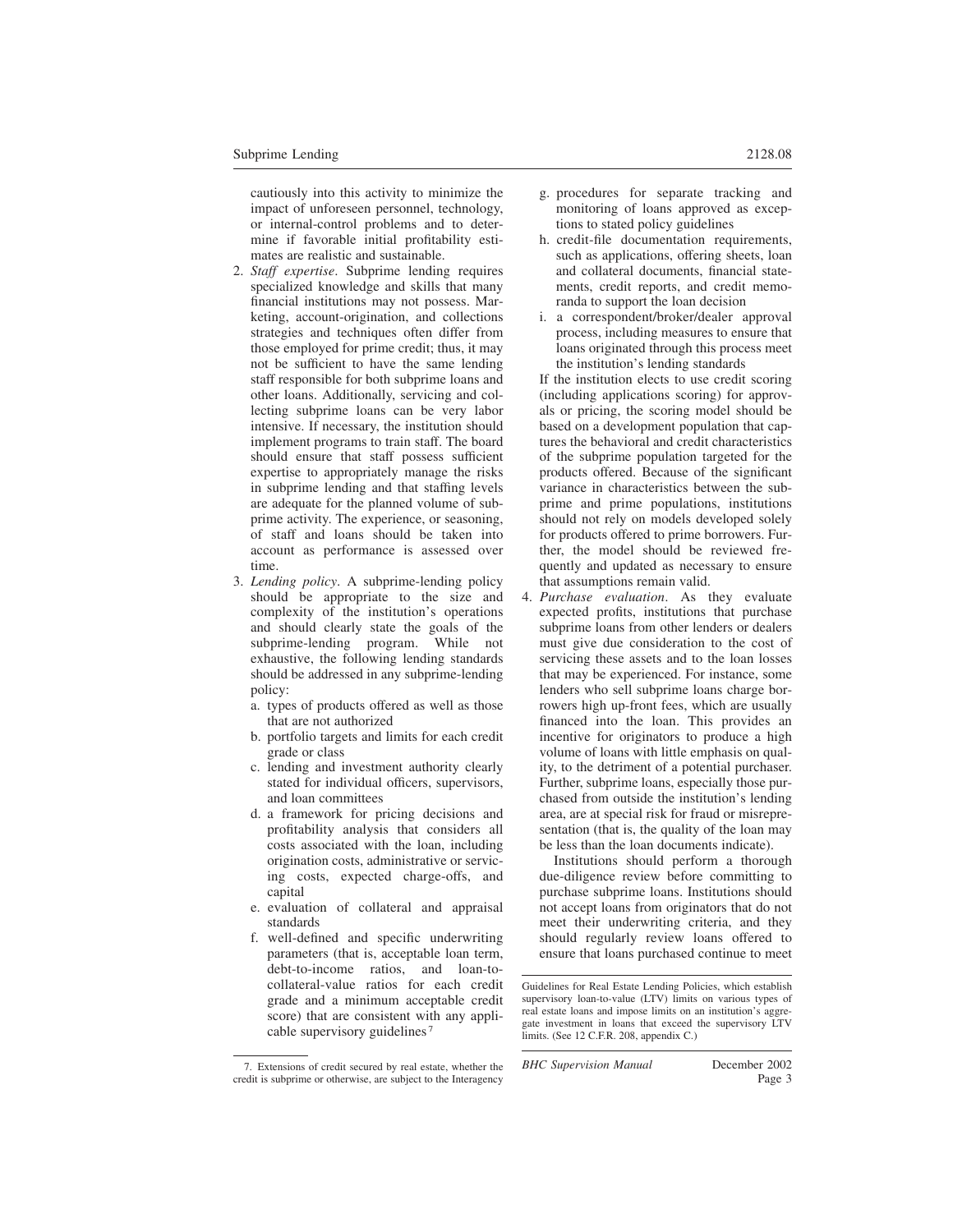those criteria. Deterioration in the quality of purchased loans or in the portfolio's actual performance versus expectations requires a thorough reevaluation of the lenders or dealers who originated or sold the loans, as well as a reevaluation of the institution's criteria for underwriting loans and selecting dealers and lenders. Any such deterioration may also highlight the need to modify or terminate the correspondent relationship or to adjust underwriting and dealer or lender selection criteria.<br>Loan-administration procedures. After

- 5. *Loan-administration procedures*. After the loan is made or purchased, loanadministration procedures should provide for the diligent monitoring of loan performance and establish sound collection efforts. To minimize loan losses, successful subprime lenders have historically employed stronger collection efforts, such as calling delinquent borrowers frequently, investing in technology (for example, using automatic dialing for follow-up telephone calls on delinquent accounts), assigning more experienced collection personnel to seriously delinquent accounts, moving quickly to foreclose or repossess collateral, and allowing few loan extensions. This aspect of subprime lending is very labor intensive but critical to the program's success. To a large extent, the cost of such efforts can be a tradeoff with future loss expectations, when an institution analyzes the profitability of subprime lending and assesses its appetite to expand or continue this line of business. Subprime-loanadministration procedures should be in writing and at a minimum should detail
	- a. billing and statement procedures;
	- b. collection procedures;
	- c. content, format, and frequency of management reports;
	- d. asset-classification criteria;
	- e. methodology to evaluate the adequacy of the allowance for loan and lease losses (ALLL);
	- f. criteria for allowing loan extensions, deferrals, and re-agings;
	- g. foreclosure and repossession policies and procedures; and
	- h. loss-recognition policies and procedures.
- 6. *Loan review and monitoring*. Once an institution books the loans, designated staff must perform an ongoing analysis of subprime loans, not only on an aggregate basis but also for subportfolios. Information systems should be in place to segment and stratify the

to restore performance to acceptable levels. When evaluating actual performance against expectations, it is particularly important that management review credit scoring, pricing, and ALLL-adequacy models. Models driven by the volume and severity of historical losses experienced during an economic expansion may have little relevance in an economic slowdown, particularly in the subprime market. Management should ensure that models used to estimate credit losses or to set pricing allow for fluctuations in the economic cycle and are adjusted to account for other unexpected events.

teristics of loans that do not meet expectations and make changes in their underwriting policies and loan-administration procedures

7. *Consumer protection*. Institutions that originate or purchase subprime loans must take special care to avoid violating fair lending and consumer protection laws and regulations. Higher fees and interest rates combined with compensation incentives can foster predatory pricing or discriminatory "steering" of borrowers to subprime products for reasons other than the borrower's underlying creditworthiness. An adequate compliance-management program must identify, monitor, and control the consumer protection hazards associated with subprime lending.

Subprime mortgage lending may trigger the special protections of the Home Ownership and Equity Protection Act of 1994, subtitle B of title I of the Riegle Community Development and Regulatory Improvement Act of 1994. This act amended the Truth in Lending Act to provide certain consumer protections in transactions involving a class of nonpurchase, closed-end home mortgage loans. Institutions engaging in this type of lending must also be thoroughly familiar with the obligations set forth in Regulation Z (12 C.F.R. 226.32), Regulation X, and the Real Estate Settlement Procedures Act (RESPA) (12 U.S.C. 2601) and should adopt policies and implement practices that ensure compliance.

The Equal Credit Opportunity Act makes it unlawful for a creditor to discriminate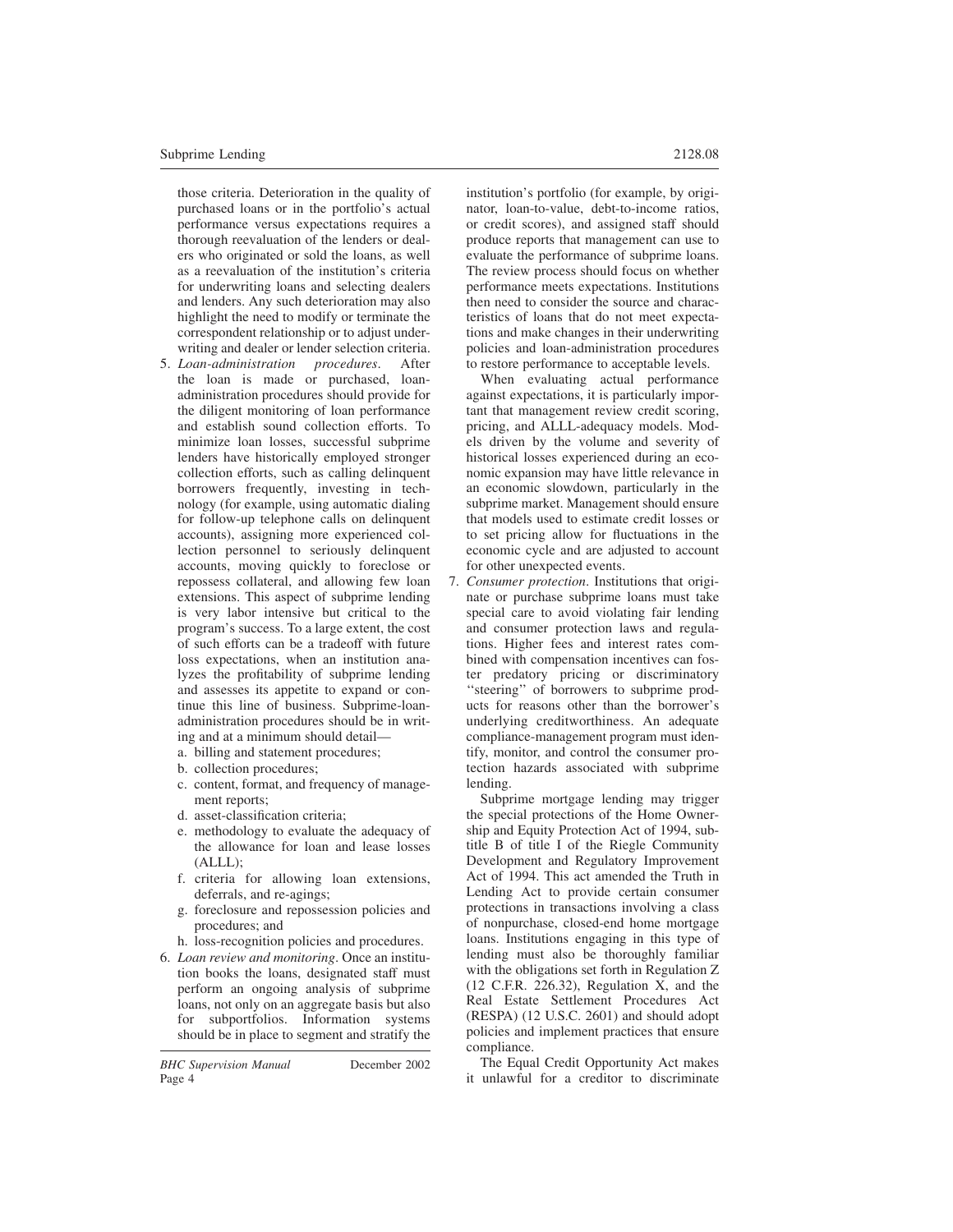against an applicant on a prohibited basis regarding any aspect of a credit transaction. Similarly, the Fair Housing Act prohibits discrimination in connection with residential real estate–related transactions. Loan officers and brokers must treat all similarly situated applicants equally and without regard to any prohibited-basis characteristic (for example, race, sex, or age). This is especially important with respect to how loan officers or brokers assist customers in preparing their applications or otherwise help them to qualify for loan approval.

8. *Securitization and sale*. To increase their loan-production and -servicing income, some subprime lenders originate loans and then securitize and sell them in the asset-backed securities market. Strong demand from investors and favorable accounting rules often allow securitization pools to be sold at a gain, providing further incentive for lenders to expand their subprime-lending program. However, the securitization of subprime loans carries inherent risks, including interim credit risk and liquidity risk, that are potentially greater than those for securitizing prime loans. Accounting for the sale of subprime pools requires assumptions that can be difficult to quantify, and erroneous assumptions could lead to the significant overstatement of an institution's assets. Moreover, the practice of providing support and substituting performing loans for nonperforming loans to maintain the desired level of performance on securitized pools has the effect of masking credit-quality problems.

Institutions should recognize the volatility of the secondary market for subprime loans and the significant liquidity risk incurred when originating a large volume of loans intended for securitization and sale. Investors can quickly lose their appetite for risk in an economic downturn or when financial markets become volatile. As a result, institutions that have originated, but have not yet sold, pools of subprime loans may be forced to sell the pools at deep discounts. If an institution lacks adequate personnel, risk-management procedures, or capital support to hold subprime loans originally intended for sale, these loans may strain an institution's liquidity, asset quality, earnings, and capital. Consequently, institutions actively involved in the securitization and sale of subprime loans should develop a contingency plan that addresses back-up purchasers of the securities or the attendant servicing functions, alternate funding sources, and measures for raising additional capital.

Institutions should refer to the Statement of Financial Accounting Standards No. 140 (FAS 140), ''Accounting for Transfers and Servicing of Financial Assets and Extinguishments of Liabilities,'' for guidance on accounting for these transactions. If a securitization transaction meets FAS 140 sale or servicing criteria, the seller must recognize any gain or loss on the sale of the pool immediately and carry any retained interests in the assets sold (including servicing rights/ obligations and interest-only strips) at fair value. Management should ensure that the key assumptions used to value these retained interests are reasonable and well supported, both for the initial valuation and for subsequent quarterly revaluations. In particular, management should consider the appropriate discount rates, credit-loss rates, and prepayment rates associated with subprime pools when valuing these assets. Since the relative importance of each assumption varies with the underlying characteristics of the product types, management should segment securitized assets by specific pool, as well as by predominant risk and cash-flow characteristics, when making the underlying valuation assumptions. In all cases, however, institutions should take a conservative approach when developing securitization assumptions and capitalizing expected future income from subprime lending pools. Institutions should also consult with their auditors as necessary to ensure their accounting for securitizations is accurate.

- 9. *Reevaluation*. Institutions should periodically evaluate whether the subprime-lending program has met profitability, risk, and performance goals. Whenever the program falls short of original objectives, an analysis should be performed to determine the cause, and the program should be modified appropriately. If the program falls far short of the institution's expectations, management should consider terminating it. Questions that management and the board need to ask may include the following:
	- a. Have cost and profit projections been met?
	- b. Have projected loss estimates been accurate?
	- c. Has the institution been called upon to provide support to enhance the quality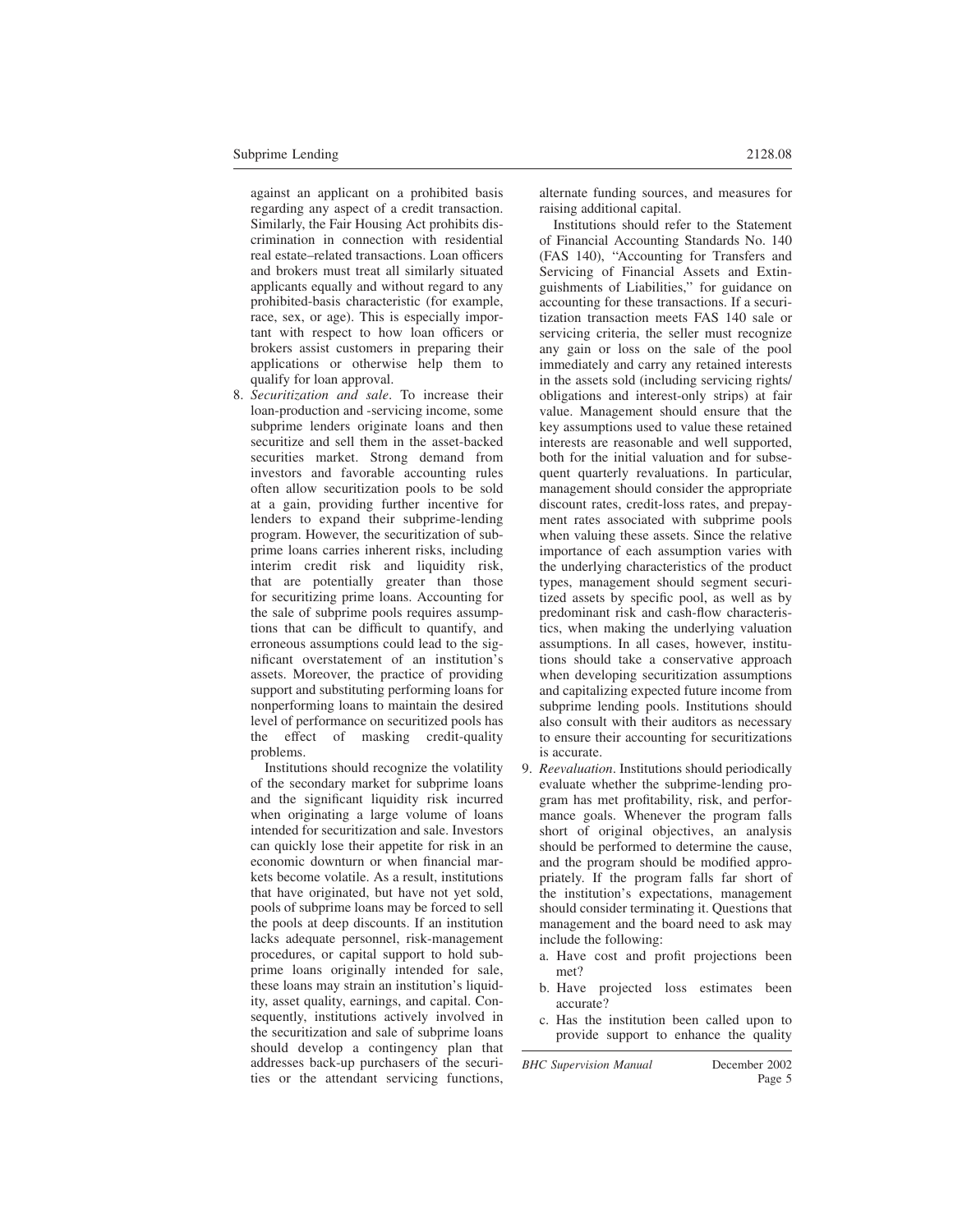and performance of loan pools it has securitized?

- d. Were the risks inherent in subprime lending properly identified, measured, monitored, and controlled?
- e. Has the program met the credit needs of the community that it was designed to address?

# 2128.08.1.2 Examination Review and Analysis

The following supervisory guidance (up to the inspection objectives) applies only to the examination of a bank holding company's federally insured subsidiary banks that have subprimelending programs equaling or exceeding 25 percent of tier 1 capital and to those insured banks that have other designated subprime programs referenced in SR-01-4.

The heightened risk levels and potential volatility in delinquency and loss rates posed by subprime-lending programs warrant examiners' increased ongoing attention. The risks inherent in subprime-lending programs call for frequent reviews. There are generally two levels of review appropriate for subprime activities:

- 1. *Portfolio-level reviews* include assessments of underwriting standards, marketing practices, pricing, management information and control systems (quality control, audit and loan review, vendor management, compliance), portfolio performance, and the appropriate application of regulatory and internal allowance and capital policies.
- 2. *Transaction-level testing* includes the testing of individual loans for compliance with underwriting and loan-administration guidelines; the appropriate treatment of loans under delinquency, re-aging, and cure programs; and the appropriate application of regulatory and internal allowance and capital policies.

Examiners should perform a portfolio-level review and some transaction testing at each institution engaged in subprime lending, during each regularly scheduled examination cycle. The Federal Reserve will perform regular offsite supervisory monitoring and may require subprime lenders to supply supplementary information about their subprime portfolios between examinations. The examiner's findings from transaction-level testing and portfolio-level reviews should be incorporated into the conclusions about overall asset quality, the adequacy of the ALLL and capital, and the adequacy of portfolio risk-management practices.

# *2128.08.1.2.1 Transaction-Level Testing*

Subprime-loan portfolios contain elevated risks, and actual subprime-lending practices often can deviate from stated policy and procedural guidance. Therefore, examiners should supplement the portfolio-level examination procedures with transaction-level testing to determine whether—

- 1. individual loans adhere to existing policy, underwriting, risk-selection, and pricing standards;
- 2. individual loans and portfolios are classified in accordance with the subprime-lending guidelines described in this section, or in other Federal Reserve credit-extending supervisory guidance;
- 3. management, board, and regulatory reporting is accurate and timely;
- 4. existing loans conform to specified accountmanagement standards (such as over-limits, line increases, reductions, cancellations, re-scoring, or collections);
- 5. key risk controls and control processes are adequate and functioning as intended;
- 6. roll rates and other loss-forecasting methods used to determine ALLL levels are accurate and reliable; and
- 7. lending practices exist that may appear unsafe, unsound, or abusive and unfair.

# 2128.08.1.3 Adequacy of the ALLL

Examiners should assess the adequacy of the ALLL to ensure that the portion allocated to the subprime portfolio is sufficient to absorb estimated credit losses for this portfolio. Consistent with interagency policy,<sup>8</sup> the term "estimated credit losses'' means an estimate of the amount that is not likely to be collected; that is, net charge-offs that are likely to be realized given the facts and circumstances as of the evaluation date.<sup>9</sup> These estimated losses should meet the

<sup>8.</sup> The Interagency Policy Statement on the Allowance for Loan and Lease Losses was issued December 21, 1993, and the ALLL methodologies and documentation standards were issued July 2, 2001.

<sup>9.</sup> Estimates of credit losses should include accrued interest and other accrued fees (for example, uncollected credit card fees or uncollected late fees) that have been added to the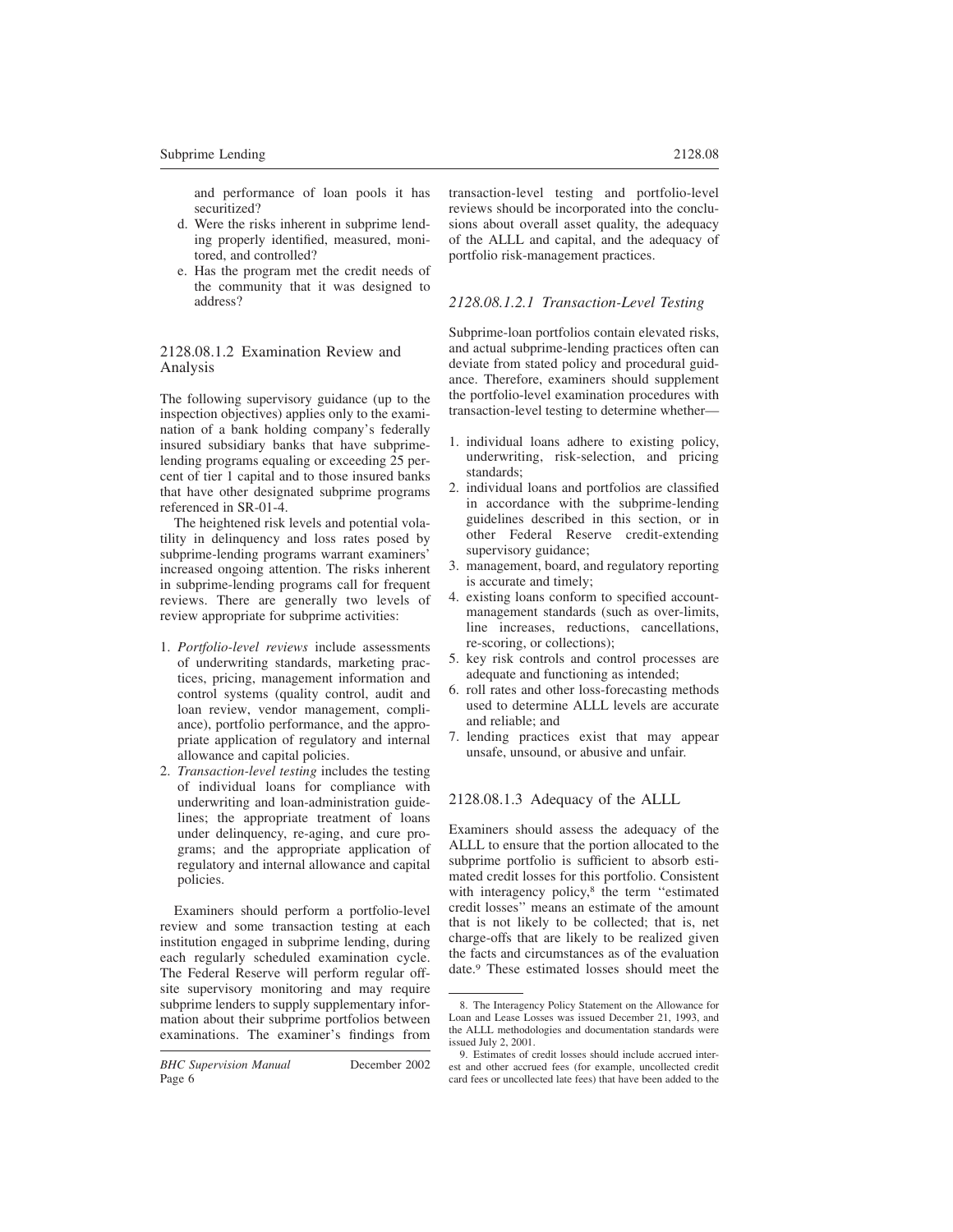criteria for accrual of loss contingency, as set forth under generally accepted accounting principles (GAAP), consistent with supervisory ALLL policy.

#### *2128.08.1.3.1 New Entrants to the Business*

In some instances, an institution (for example, a newly chartered institution or an existing institution entering the subprime-lending business) may not have sufficient previous loss experience to estimate an allowance for subprime-lending activities. In such cases, industry statistics or another institution's loss data for similar loans may be a better starting point to determine the ALLL than the institution's own data for developing loss rates. When an institution uses loss rates developed from industry statistics or from other institutions to determine its ALLL, it should demonstrate and document that the attributes of the loans in its portfolio or portfolio segment are similar to those in the other institution's (or industry's) portfolio.

#### *2128.08.1.3.2 Pools of Subprime Loans—Not Classified*

The ALLL required for subprime loans should be sufficient to absorb at least all estimated credit losses on outstanding balances over the current operating cycle, typically 12 months. The board of directors and management are expected to ensure that the institution's process for determining an adequate level for the ALLL is based on a comprehensive and adequately documented analysis of all significant factors. The consideration factors should include historical loss experience, ratio analysis, peer-group analysis, and other quantitative analysis as a basis for the reasonableness of the ALLL. To the extent that the historical net charge-off rate is used to estimate expected credit losses, it should be adjusted for changes in trends, conditions, and other relevant factors, including business volume, underwriting, risk selection, account-management practices, and current economic or business conditions that may alter such experience. The allowance should represent a prudent, conservative estimate of losses that allows a reasonable margin for imprecision. Institutions should clearly document loss estimates and the allowance methodology in writing. This documentation should describe the analytical process used, including—

- 1. portfolio-segmentation methods applied;
- 2. loss-forecasting techniques and assumptions employed;
- 3. definitions of terms used in ratios and model computations;
- 4. relevance of the baseline loss information used;
- 5. rationale for adjustments to historical experience; and
- 6. a reconciliation of forecasted loss rates to actual loss rates, with significant variances explained.

## 2128.08.1.4 Classification Guidelines for Subprime Lending

Well-managed subprime lenders should recognize the heightened loss characteristics in their portfolios and internally classify their delinquent accounts well before the time frames outlined in the retail classification policy issued by the Federal Financial Institutions Examination Council (FFIEC) on June 12, 2000. Examiners should classify subprime loans and portfolios in accordance with the guidelines in this section and other applicable Federal Reserve supervisory guidelines. Classified loans are loans that are not protected adequately by the current sound worth and paying capacity of the borrower or the collateral pledged. As such, full liquidation of the debt may be in jeopardy. Pools of classified subprime loans (to include, at a minimum, all loans past due 90 days or more) should be reviewed for impairment, and an adequate allowance should be established consistent with existing interagency policy.

#### *2128.08.1.4.1 Individual Loans*

Examiners should not automatically classify or place loans in special mention merely because they are subprime. Rather, classifications should

loan balances and, as a result, that are reported as part of the institution's loans on the balance sheet. An institution may include these types of estimated losses in either the ALLL or a separate valuation allowance, which would be netted against the aggregated loan balance for regulatory reporting purposes. When accrued interest and other accrued fees are not added to the loan balances and are not reported as part of loans on the balance sheet, the collectibility of these accrued amounts should nevertheless be evaluated to ensure that the institution's income is not overstated.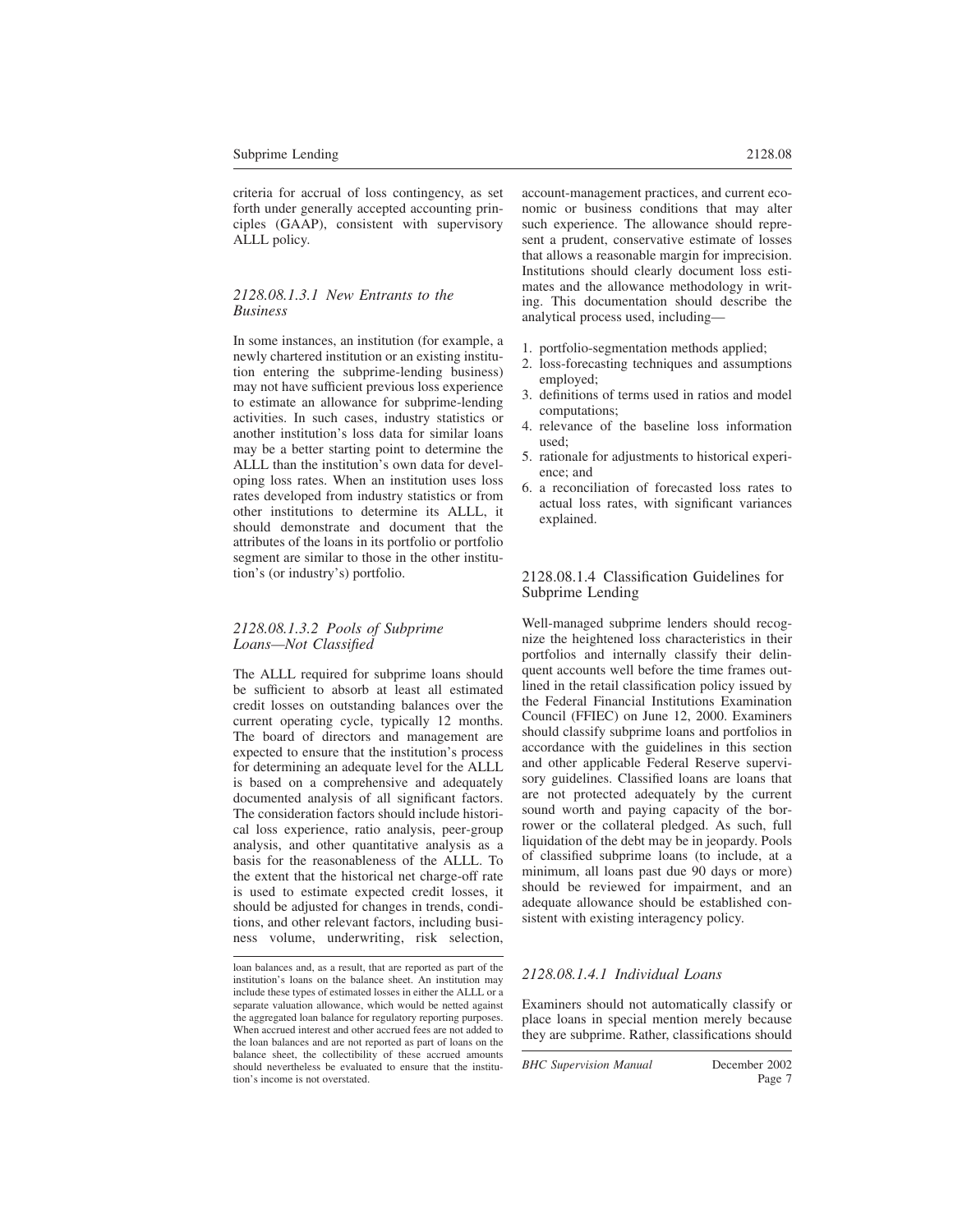reflect the borrower's capacity and willingness to repay and the adequacy of collateral pledged. Loans to borrowers that do not have the capacity to service their loans generally will be classified substandard. When repayment capacity is insufficient to support the orderly liquidation of the debt, and the collateral pledged is insufficient to mitigate risk of loss, then a more severe classification and nonaccrual is warranted. Subprime loans that are past due 90 days or more should be classified at least substandard based on a reasonable presumption that their past-due status indicates an inadequate capacity or unwillingness to repay. A more stringent classification approach may be appropriate based on the historical loss experience of a particular institution. Classification of other subprime loans as doubtful or loss will be based on examiners' analysis of the borrower's capacity to repay, and on the quality of institution underwriting and account-management practices as evidenced in the loan file or by other documentation.

In some cases, the repayment of principal, interest, and fees on some subprime loans may be overly dependent on collateral pledged. This occurs when the risk of default is so high that an abundance of collateral is taken to mitigate risk of loss in the event of default. From a safetyand-soundness perspective, institutions should be discouraged from lending solely on the basis of collateral pledged. Such loans will generally be classified substandard. Further, when the borrower does not demonstrate the capacity to service the loan from sources other than collateral pledged, the loan may be placed on nonaccrual.

# *2128.08.1.4.2 Portfolios*

When the portfolio review or loan sample indicates serious concerns with credit-risk selection practices, underwriting standards, or loan quality, examiners should consider classifying or criticizing the entire portfolio or segments of the portfolio. Such a decision may be appropriate in cases where risk is inordinately high or delinquency reports reflect performance problems. Some subprime-lending portfolios may pose very high risk. These may include portfolios of unsecured loans or secured, high loan-to-value loans to borrowers who clearly exhibit inadequate capacity to repay the debt in a reasonable time frame. Most such portfolios should be classified at least substandard.

Cure programs, including such practices as re-aging, extensions, renewals, rewrites, or other types of account restructuring, are subject to the standards outlined in the retail classification policy. In accordance with that policy, cure programs should be used only when the institution has substantiated the customer's renewed willingness and ability to repay. Examiners will expect institutions to maintain documentation supporting their analysis of the customer's renewed ability and willingness to repay the loan at the time it is extended, renewed, or deferred. When the institution cannot demonstrate both the willingness and ability of the customer to repay, the loan should not be renewed, extended, deferred, or rewritten, and the loan should be moved back to its pre-cure delinquency status. Documentation should include one or more of the following:

- 1. a new verification of employment
- 2. a recomputed debt-to-income ratio indicating sufficient improvement in the borrower's financial condition to support orderly repayment
- 3. a refreshed credit score or updated bureau report
- 4. a file memo evidencing discussion with the customer

When documentation of the customer's renewed willingness and ability to repay the loan is absent or deficient, management practices should be criticized.

## 2128.08.1.6 Predatory or Abusive Lending Practices

The term ''subprime'' is often misused to refer to certain predatory or abusive lending practices. Lending practices can be designed to responsibly provide service to customers and enhance credit access for borrowers with special credit needs. Subprime lending that is appropriately underwritten, priced, and administered can serve these goals.

Some forms of subprime lending may be abusive or predatory, however. Lending practices may be designed to transfer wealth from the borrower to the lender or loan originator without a commensurate exchange of value. This is sometimes accomplished when the lender structures a loan to a borrower who has little or no ability to repay the loan from sources other than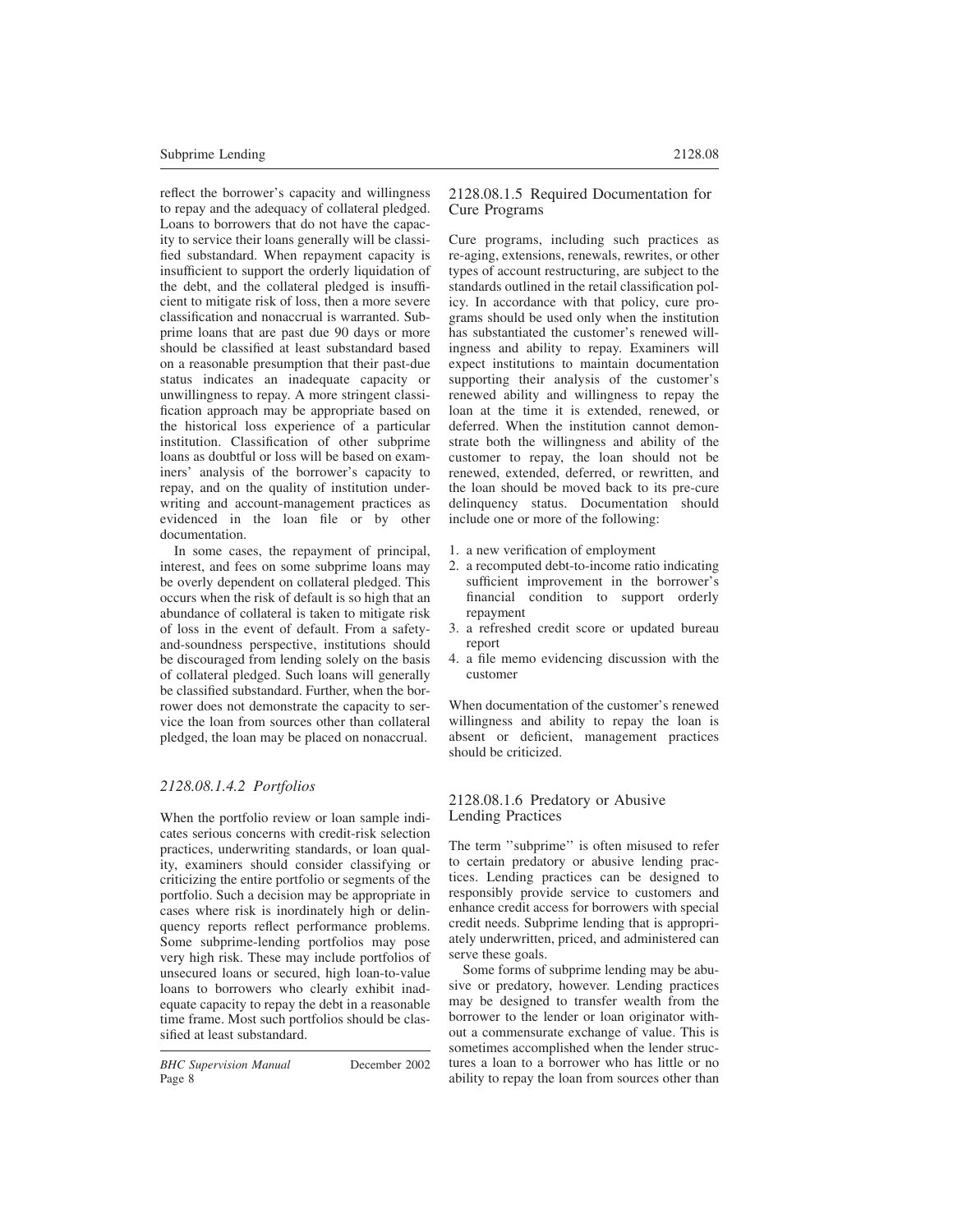the collateral pledged. When default occurs, the lender forecloses or otherwise takes possession of the borrower's property (generally the borrower's home or automobile). In other cases, the lender may use the threat of foreclosure or repossession to induce duress on the borrower for payment. Typically, predatory lending involves at least one, and perhaps all three, of the following elements:

- 1. making unaffordable loans based on the assets of the borrower rather than on the borrower's ability to repay an obligation
- 2. inducing a borrower to refinance a loan repeatedly in order to charge high points and fees each time the loan is refinanced (that is, ''loan flipping'')
- 3. engaging in fraud or deception to conceal the true nature of the loan obligation or ancillary products from an unsuspecting or unsophisticated borrower

Loans to borrowers who do not demonstrate the capacity to repay the loan, as structured, from sources other than the collateral pledged are generally considered unsafe and unsound. Such lending practices should be criticized in the examination report as imprudent. Further, examiners should refer any loans with the aforementioned characteristics to Federal Reserve consumer compliance/fair lending specialists for additional review.

# 2128.08.1.7 Capitalization

The Federal Reserve's minimum capital requirements generally apply to portfolios that exhibit substantially lower risk profiles than those that exist in subprime-loan programs. Therefore, these requirements may not be sufficient to reflect the risks associated with subprime portfolios.

Subprime-lending activities can present a greater-than-normal risk for financial institutions and the deposit insurance funds; therefore, the level of capital institutions need to support this activity should be commensurate with the additional risks incurred. Each subprime lender is responsible for quantifying the amount of capital needed to offset the additional risk in subprime-lending activities and for fully documenting the methodology and analysis supporting the amount specified.

The amount of additional capital necessary will vary according to the volume and type of subprime activities conducted and the adequacy of the institution's risk-management program. An institution's overall capital adequacy will be evaluated on a case-by-case basis through on-site examinations and off-site monitoring procedures, considering, among other factors, the institution's own documented analysis of the capital needed to support subprime lending. Institutions that are determined to have insufficient capital must correct the deficiency within a reasonable time frame or be subject to supervisory action. In light of the higher risks associated with this type of lending, higher minimumcapital requirements may be imposed on institutions engaging in subprime lending.

The sophistication of this analysis should be commensurate with the size, concentration level, and relative risk of the institution's subprimelending activities and should consider the following elements:

- 1. portfolio-growth rates
- 2. trends in the level and volatility of expected losses
- 3. the level of subprime-loan losses incurred over one or more economic downturns, if such data or analyses are available
- 4. the impact of planned underwriting or marketing changes on the credit characteristics of the portfolio, including the relative levels of risk of default, loss in the event of default, and the level of classified assets
- 5. any deterioration in the average credit quality over time due to adverse selection or retention
- 6. the amount, quality, and liquidity of collateral securing the individual loans
- 7. any asset, income, or funding-source concentrations
- 8. the degree of concentration of subprime credits
- 9. the extent to which current capitalization consists of residual assets or other potentially volatile components
- 10. the degree of legal or reputation risk associated with the subprime business lines pursued
- 11. the amount of capital necessary to support the institution's other risks and activities

Given the higher risk inherent in subprimelending programs, examiners should reasonably expect, as a starting point, that an institution would hold capital against such portfolios in an amount that *is one and one-half to three times greater* than what is appropriate for nonsubprime assets of a similar type. Refinements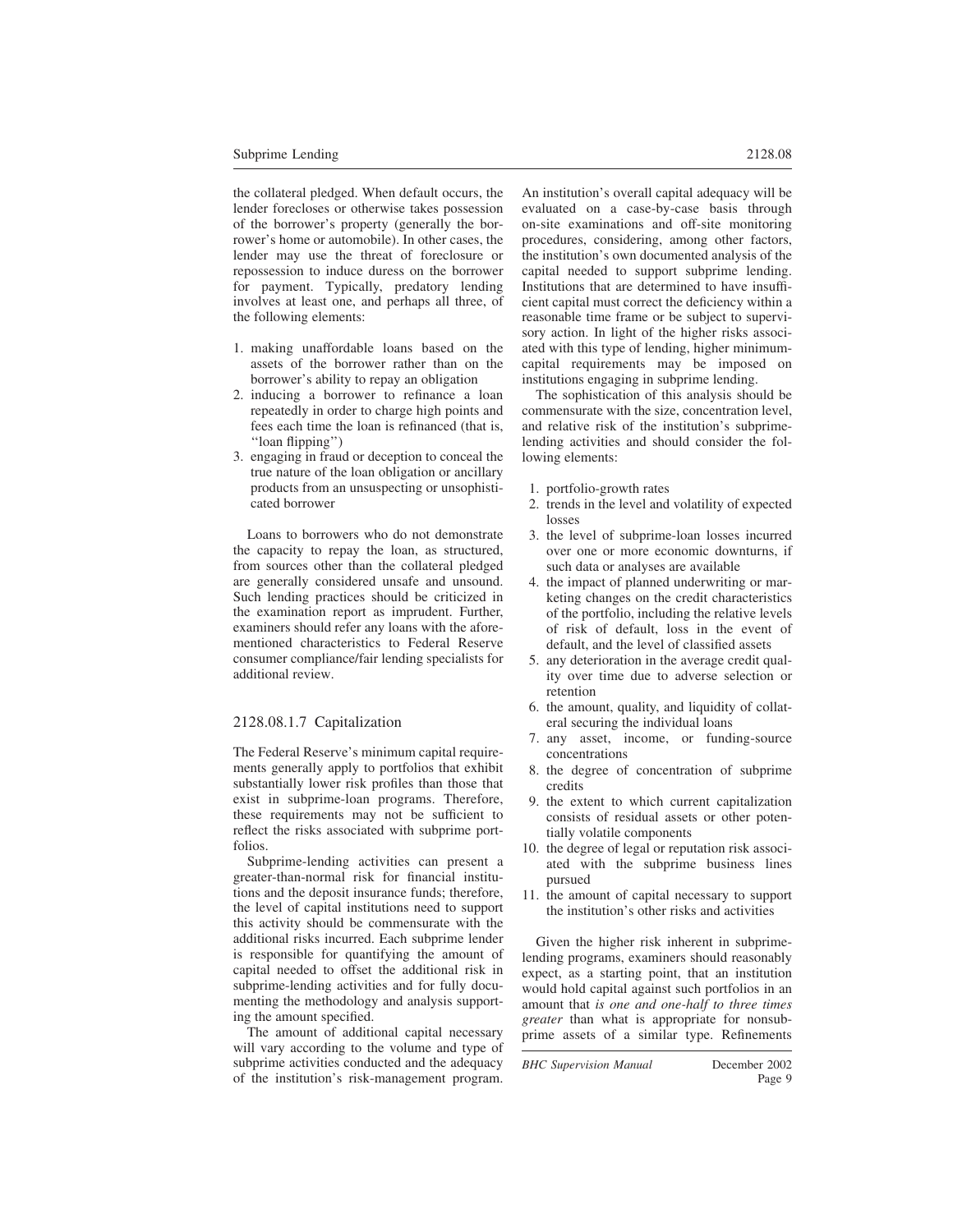should depend on the factors analyzed above, with particular emphasis on the trends in the level and volatility of loss rates, and on the amount, quality, and liquidity of collateral securing the loans. Institutions should have capital ratios that are well above the averages for their traditional peer groups or other similarly situated institutions that are not engaged in subprime lending.

Some subprime asset pools warrant increased supervisory scrutiny and monitoring, but not necessarily additional capital. For example, well-secured loans to borrowers who are slightly below what is considered prime quality may entail minimal additional risks compared with prime loans, and they may not require additional capital if adequate controls are in place to address the additional risks. On the other hand, institutions that underwrite higher-risk subprime pools, such as unsecured loans or high loan-tovalue second mortgages, may need significantly higher levels of capital, perhaps as high as 100 percent of the loans outstanding, depending on the level and volatility of risk.

# *2128.08.1.7.1 Stress Testing*

An institution's capital adequacy analysis should include stress testing as a tool for estimating unexpected losses in its subprimelending pools. Institutions should project the performance of their subprime-loan pools under conservative stress-test scenarios, including an estimation of the portfolio's susceptibility to deteriorating economic, market, and business conditions. Portfolio stress testing should include ''shock'' testing of basic assumptions, such as delinquency rates, loss rates, and recovery rates on collateral. Stress tests should also consider other potentially adverse scenarios, such as changing attrition or prepayment rates; changing utilization rates for revolving products; changes in credit score distribution; and changes in the capital-market demand for whole loans or asset-backed securities supported by subprime loans. These are representative examples; actual factors will vary by product, market segment, and the size and complexity of the portfolio relative to the institution's overall operations. Whether stress tests are performed manually, or through automated modeling techniques, it is expected that—

- 1. the process is clearly documented, rational, and easily understood by the institution's board and senior management;
- 2. the inputs are reliable and relate directly to the subject portfolios (for example, baseline loss history or default probabilities should reflect each segment of the institution's portfolio and not just a blend of prime and subprime borrowers);
- 3. assumptions are well documented and conservative; and
- 4. any models are subject to a comprehensive validation process.

The results of the stress-test exercises should be a documented factor in the analysis and determination of capital adequacy for the subprime portfolios.

Institutions that engage in subprime-lending programs without adequate procedures to estimate and document the level of capital necessary to support their activities should be criticized. Where capital is deemed inadequate to support the risk in subprime-lending activities, examiners should consult with their Reserve Bank supervisory official to determine the appropriate course of action. Such actions may include requiring additional capital in accordance with the Federal Reserve's capital adequacy rules or requiring the institution to submit an acceptable capital plan in accordance with safety-and-soundness guidelines.

#### 2128.08.1.8 Subprime-Lending Examiner Responsibilities

Using the interagency guidance and any supplemental Federal Reserve guidelines, examiners should assess carefully management's ability to administer the higher risk in subprime portfolios. The examiner should judge management's ability to manage the risk involved in the subprime-lending program, in particular, the quality of the risk-management and control processes in place, and more importantly, the extent to which management is adhering to those processes. When examiners determine that riskmanagement practices are deficient, they should criticize management and initiate corrective action. Such actions may include formal or informal enforcement actions or a plan to achieve adequate capitalization. When a primary supervisor determines that an institution's risk-management practices are materially deficient, the primary supervisor may instruct the institution to discontinue its subprime-lending programs.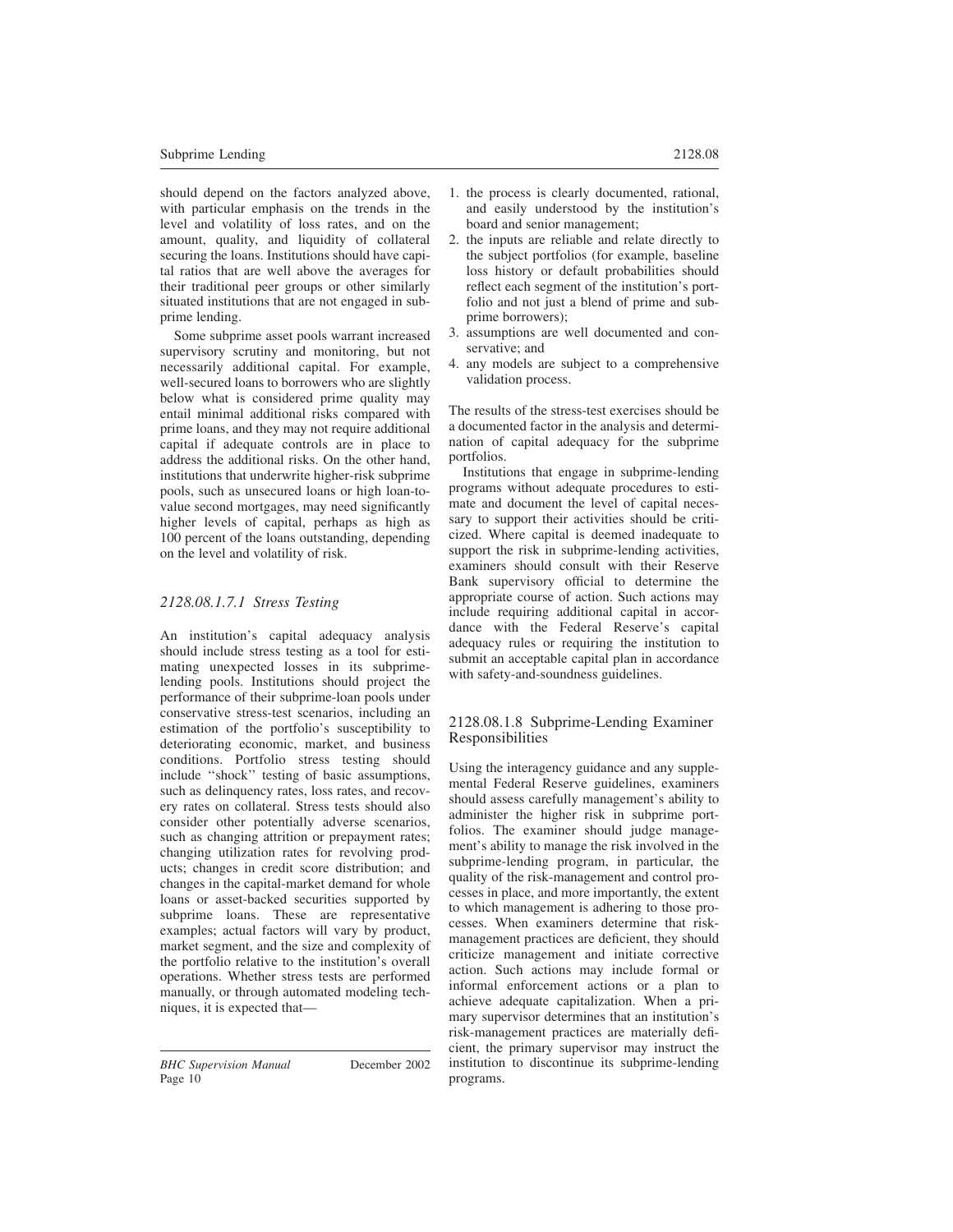2128.08.1.9 Appendix—Questions and Answers for Examiners Regarding the Expanded Guidance for Subprime-Lending Programs

To assist examiners who review subprimelending activities, the following questions and answers were developed to provide additional guidance on the expanded interagency guidance that was issued on January 31, 2001.

#### *2128.08.1.9.1 Applicability of the Guidance*

*Question 1: Does the guidance apply to all institutions?*

No. The guidance will not affect the vast majority of insured institutions engaged in traditional consumer lending. The guidance applies to institutions that systematically target the subprime market through programs that employ tailored marketing, underwriting standards, and risk selection.

The guidance does not address traditional consumer lending that has historically been the mainstay of community banking. It does not apply to institutions extending credit to subprime borrowers as part of their standard community-lending process, or making loans to subprime borrowers as an occasional exception to a prime-lending program, even if the aggregate of these loans totals more than 25 percent of tier 1 capital. Such institutions continue to be subject to the normal supervisory process.

Institutions engaging in subprime-lending programs generally have knowingly and purposefully focused on the subprime-lending markets through planned business strategies, tailored products, and explicit borrower targeting. In instances where significant exposures to subprime borrowers are identified, examiners should consider the institution's marketing program, loan products, pricing, underwriting standards and practices, and portfolio performance to determine if the institution has a program that warrants the supervision and safeguards outlined in the guidance.

*Question 2: Does the guidance apply when an institution offers a product that attracts a disproportionate number of subprime borrowers, but which the institution does not explicitly identify as subprime?*

A subprime program commonly features products specifically tailored to borrowers with weakened credit histories. Such products often differ substantially in pricing and terms from products offered to prime borrowers, and they usually have separate and distinctly different underwriting standards. An institution offering a product that attracts a disproportionate number of borrowers with weakened credit histories likely has a subprime program whether or not the activity is called a subprime program. The guidance will apply to these programs when the resultant aggregate credit exposure is at least 25 percent of the institution's tier 1 capital.

Institutions with significant programs are expected to have the necessary risk-management and internal-control systems in place to properly identify, measure, monitor, and control the inherent risks in their subprime portfolios. Risk management and controls for these programs typically involve enhanced performance monitoring, intensive collection activities, and other loss-mitigation strategies. If an institution systematically targets the subprime market but does not segregate these loans from its prime portfolio, it is doubtful that the institution has the necessary risk-management and control systems in place to safely engage in the activity.

# *2128.08.1.9.2 Subprime Characteristics*

*Question 3: Why does the Expanded Guidance for Subprime Lending Programs use a credit bureau risk score (FICO) of 660 as a cutoff point for subprime lending?*

The guidance does not use credit scores, or any other single risk factor, as a definitive cutoff point for subprime lending. The characteristics listed are not explicit, bright-line definitions. The range of credit characteristics used to describe subprime borrowers is intended to help examiners identify lenders that are engaged in subprime-lending programs. These characteristics describe borrowers with varying, but significantly higher, probabilities of default than prime borrowers. The guidance states that ''this list is illustrative rather than exhaustive and is not meant to define specific parameters for all borrowers.''

A credit bureau score of 660 (FICO) is used only as an example to illustrate a credit score that generally indicates a higher default probability. The guidance indicates the probability of default, as evidenced by the credit score, will vary by product and collateral. The subprime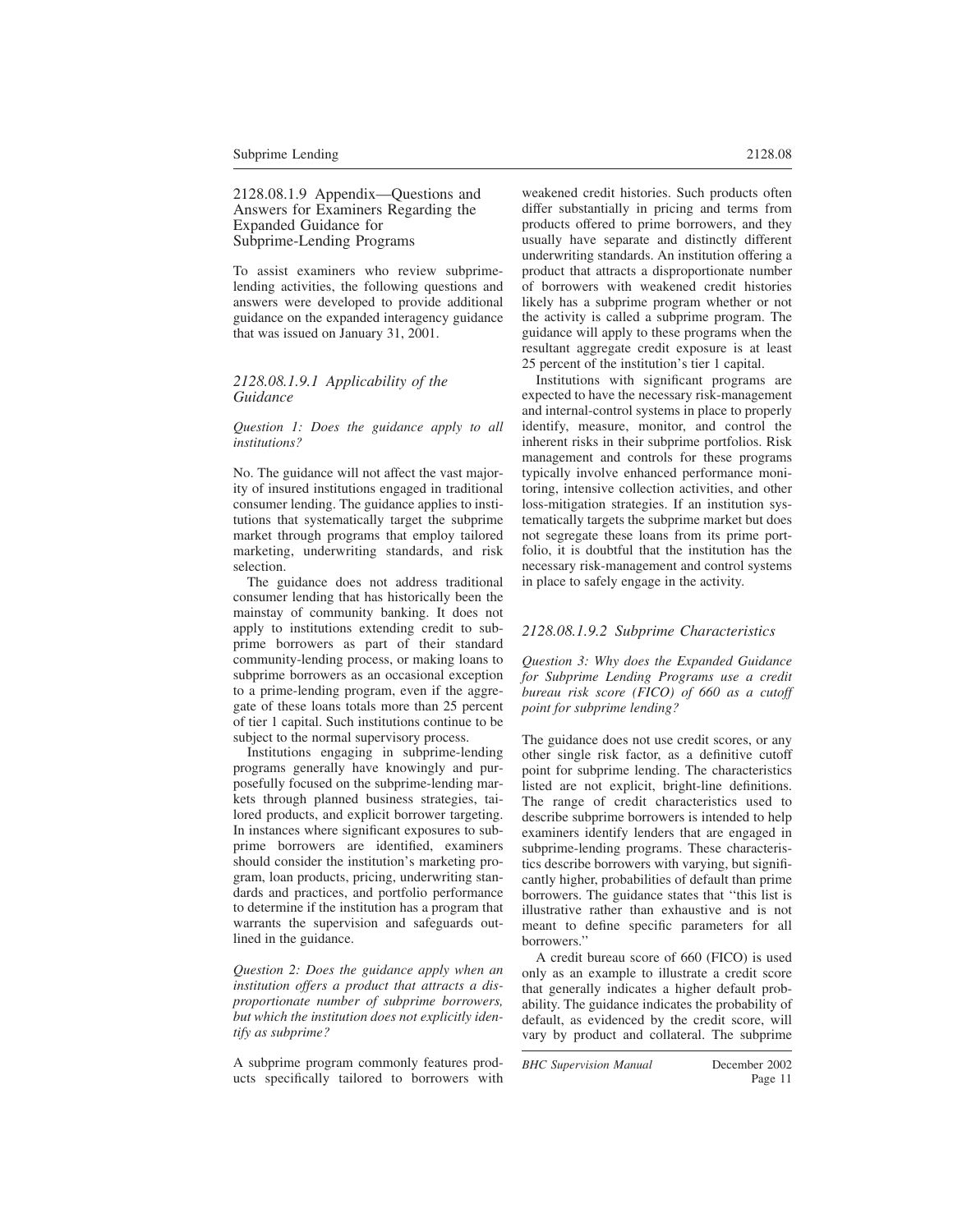guidance lists several characteristics that denote a higher probability of default. Examiners are directed to use these characteristics as a starting point to expand their review of lending programs targeting subprime borrowers in accordance with risk-focused examination procedures. The severity of risk may vary significantly for the different characteristics listed, as well as for the type and quality of collateral. Examiners should take this into consideration when reviewing the portfolio and determining the adequacy of loan-loss reserves and capital.

The characteristics used in the guidance are well recognized in the investment and lending industries. A number of public debt rating agencies and financial institutions, including the government-sponsored enterprises (GSEs), use similar credit characteristics to differentiate risk among borrowers. Specific examples include the following:

- 1. Fitch defines a subprime borrower as ''...one with a credit profile worse than that of a prime A quality borrower, whose credit report would typically reveal no recent mortgage delinquencies and whose credit profile would yield a credit score in the range above 680.'' Fitch's mortgage credit grade matrix lists the following credit-history elements for A- the highest subprime grade: one 30-day delinquency in the last 12 months on a mortgage debt; one 30-day delinquency in the last 24 months on installment debt, or two 30-day delinquencies in the last 24 months on revolving debt; bankruptcy in past five years; chargeoff or judgments exceeding \$500 in the past 24 months; and/or a debt-to-income ratio of 45 percent.<sup>10</sup>
- 2. Standard & Poor's subprime-mortgage underwriting guidelines define subprime Acharacteristics as two or more 30-day delinquencies on mortgage and consumer credit, one 60-day delinquency on consumer credit, debt-to-income ratio of 45 percent, and no bankruptcy in the past five years. Standard & Poor's also ''...considers subprime borrowers to have a FICO credit score of 659 or below.''<sup>11</sup>
- 3. Standard & Poor's has classified nonprime B auto securitization pools as having occa-

*BHC Supervision Manual* December 2002 Page 12

sional delinquencies and minor charge-offs on revolving debt, static pool net losses of 3.1 percent to 7.5 percent, and FICO credit scores ranging from 620–679.<sup>12</sup>

4. Freddie Mac has used the FICO score of 660 or below to designate higher-risk borrowers requiring more comprehensive review. Freddie Mac views a score in the 620–660 range as an indication that the ''borrower's willingness to repay debt as agreed is uncertain.'' FICO scores below 620 are placed in the ''cautious-review category,'' and Freddie Mac considers scores below 620 "as a strong indication that the borrower's credit reputation is not acceptable...''<sup>13</sup>

## *2128.08.1.9.3 Capital Guidance*

*Question 4: If an institution is engaged in subprime lending as described by the guidance, does the 1.5-to-3-times capital described in the guidance automatically apply?*

No. The expanded interagency guidance on subprime lending is flexible examination guidance; the capital range does not automatically apply because the guidance is not a capital rule or regulation. Rather, the guidance describes an expectation that subprime lenders hold sufficient loan-loss reserves and capital to offset the additional risks that may exist in subprime activities. The agencies expect institutions to have methodologies and analyses in place to support and document the level of reserves and capital needed for the additional risks assumed. The higher the risk, the more reserves and capital needed to support the activity. Institutions with lower-risk subprime portfolios may not need additional reserves and capital. In addition, examiners are reminded that subprime lending is only one element in the evaluation of the institution's overall capital adequacy. If the analysis shows that the institution has adequate capital for all its assets and activities, including subprime lending, there is no additional capital requirement arising from the guidance.

Examiners are instructed not to unilaterally require additional reserves and capital based on the guidance. Any determination made by an examiner that an institution's reserves or capital are deficient will be discussed with the institu-

<sup>10.</sup> Fitch IBCA, Duff & Phelps, ''Rating U.S. Residential Subprime Mortgage Securities,'' March 16, 2001: 2.

<sup>11.</sup> Standard & Poor's, ''U.S. Residential Subprime Mortgage Criteria,'' Structured Finance, 1999: 12, 169.

<sup>12.</sup> Standard & Poor's, ''Auto Loan Criteria and Market Overview 1998,'' Structured Finance Ratings Asset-Backed Securities, 6.

<sup>13.</sup> Freddie Mac, Single-Family Seller/Servicer Guide, chapter 37, section 37.6, ''Using FICO Scores in Underwriting,'' March 7, 2001.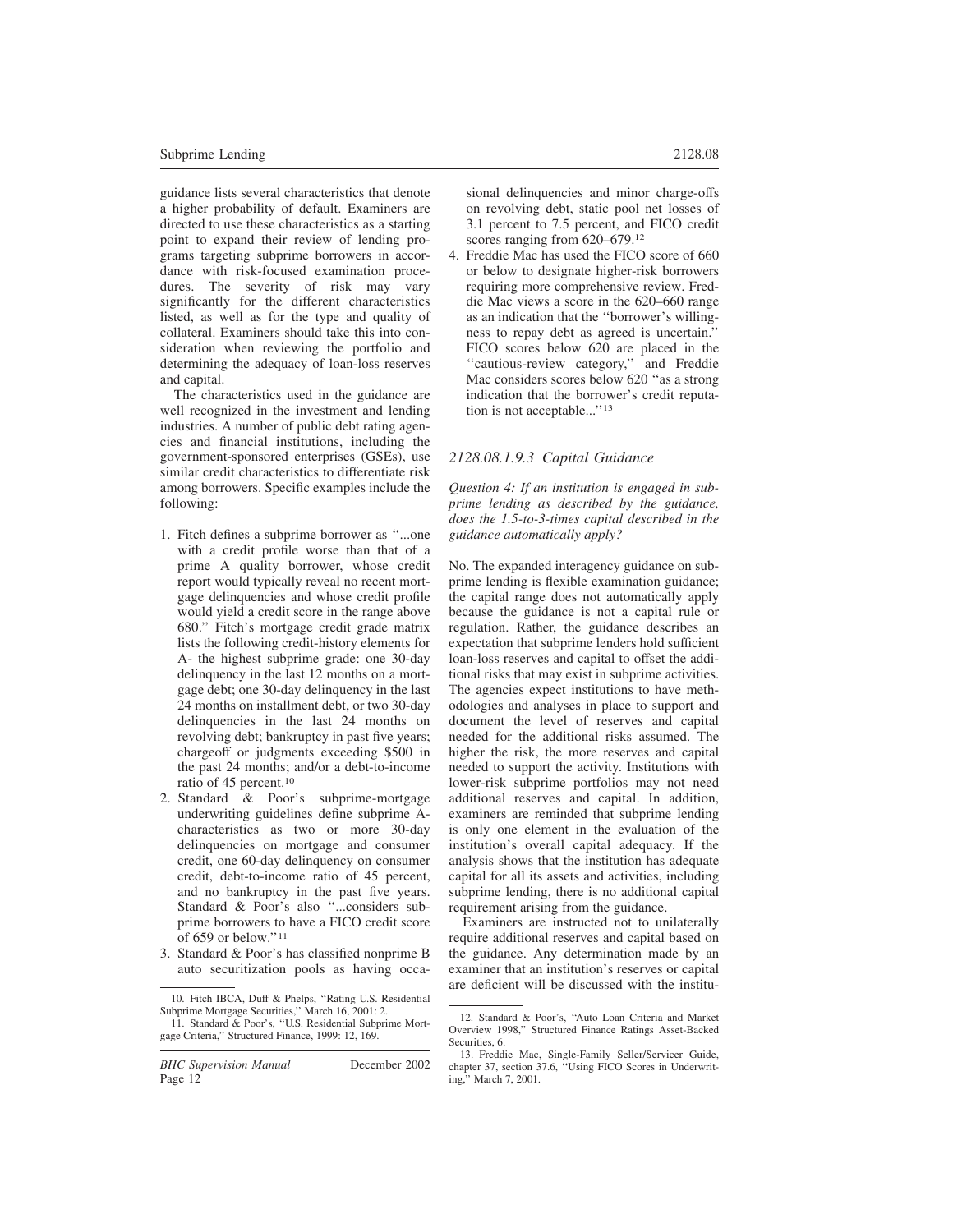tion's management and with each agency's appropriate supervisory office before a final decision is made.

*Question 5: Are the regulatory expectations for higher capital levels consistent with capital levels supporting subprime assets outside the insured banking industry?*

Yes. The regulatory expectations of higher capital maintenance are consistent with expectations in the capital markets. The 1.5-to-3-timescapital multiple is risk based, for example, the level of additional capital varies by relative loan quality and is applied only to the subprime portfolio, not the institution's entire asset structure. This is consistent with the financial marketplace's assessment of relative risk in subprime assets outside the banking industry. For example, the amount of credit enhancement required for subprime securitization structures varies according to the level and volatility of perceived credit risk in the underlying assets. In addition, publicly traded subprime-finance companies (that are not currently suffering from adverse ratings) maintain equity-capital-to-managedasset ratios that are 1.5 to as much as 6 times (depending on loan type and relative quality) those of finance companies that do not specialize in subprime loans.

# 2128.08.2 INSPECTION OBJECTIVES

- 1. To assess and evaluate the extent of subprime-lending activities; whether management has adequately planned for these activities; and whether management has developed and maintains board-approved policies and procedures, systems, and internal controls that identify, measure, monitor, and control the additional risks in a manner that is commensurate with the risks associated with the subprime-lending program.
- 2. To conduct portfolio-level reviews and transaction-level testing of the subprimelending activities, assessing the quality and performance of the subprime-loan portfolios and subprime-lending program, including its profitability, delinquency, and potential and actual loss experience.
- 3. To assess the adequacy of the ALLL for the subprime-loan portfolio.

# 2128.08.3 INSPECTION PROCEDURES

1. Determine whether the subprime-lending activities are consistent with the bank hold

- 2. Assess whether the bank holding company has the financial capacity, including capital adequacy, to conduct the high-risk activity of subprime lending safely, without any undue concentrations of credit.
- 3. Ascertain if management has committed the necessary resources, including, in particular, technology and skilled personnel, to manage and control the risks associated with the volume and complexity of the bank holding company's subprime-lending programs.
- 4. Determine whether the bank holding company's contingency plans (including those of its banking and nonbanking subsidiaries) are adequate to address alternative funding sources, including back-up purchasers of any subprime loan–backed securities issued by the bank holding company or of the attendant servicing functions, and methods of raising additional capital during an economic downturn or when financial markets become volatile.
- 5. Determine if management has established adequate lending standards that are appropriate for the size and complexity of the bank holding company's operations, including those of its subsidiaries, and if management is maintaining proper controls over the program. (See in section 2128.08.1.1 for the lending standards that should be included in the subprime-loan program.)
- 6. Incorporate the results of the loanadministration portfolio-level and transaction-level testing reviews into the conclusions about overall asset quality, the adequacy of the ALLL and capital, and the adequacy of portfolio risk-management practices.
- 7. Review securitization transactions for compliance with FAS 140 and this guidance, including whether the bank holding company and its subsidiaries have provided any support to maintain the credit quality of loan pools they have securitized.
- 8. Evaluate the ALLL and regulatory capital allocated to support subprime-lending programs, including whether the total protection for subprime-asset programs and the levels for each component are adequate.
- 9. Ascertain that a sound risk-management program exists that includes the ability of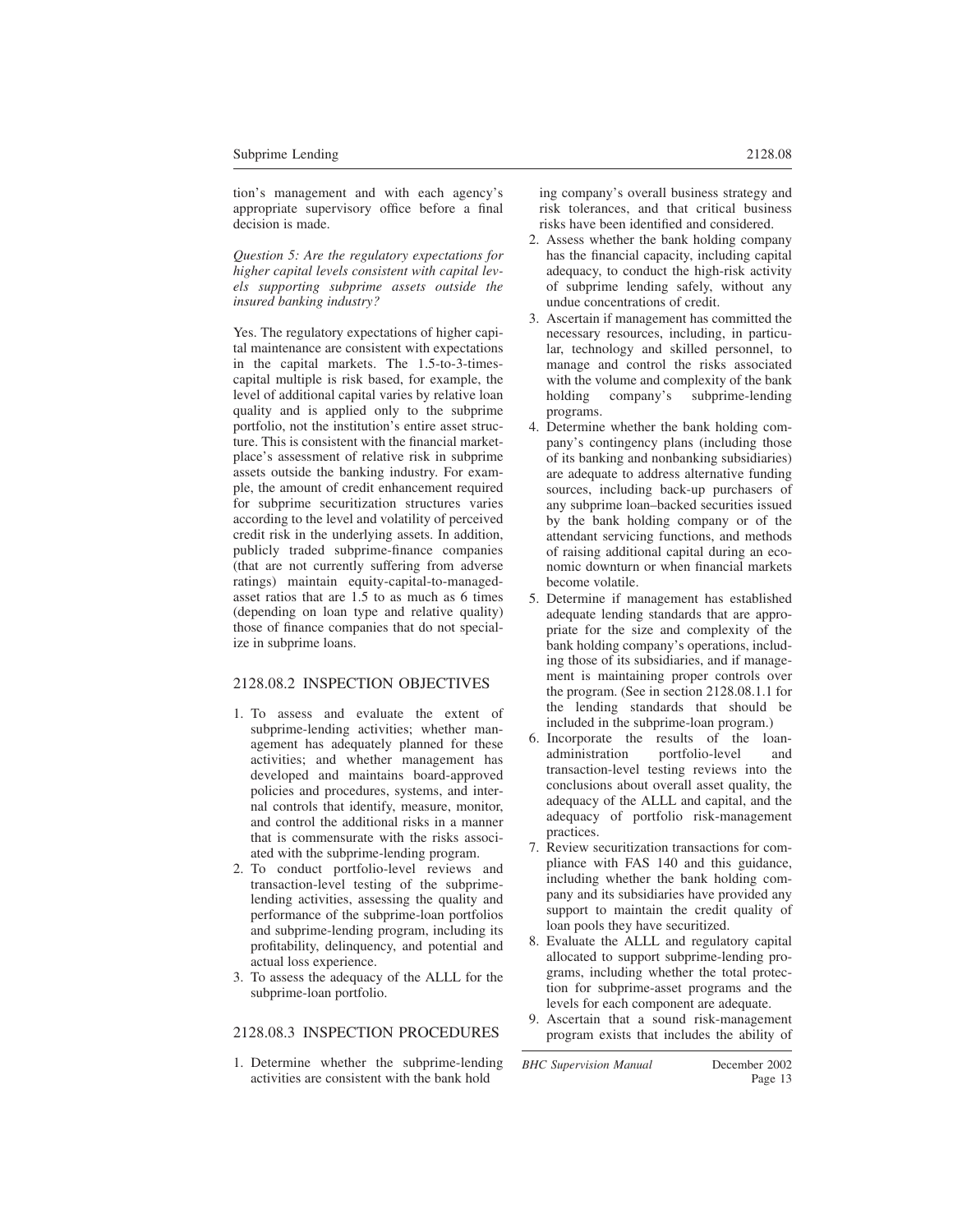management to determine and quantify appropriate levels for each component of the program.

- 10. Evaluate the bank holding company's documented analysis of the capital needed to support its subprime-lending activities. Ascertain whether the capital levels are risk sensitive, that is, does allocated capital reflect the level and variability of loss estimates within reasonably conservative parameters? Determine if there is a direct link between the expected loss rates used to determine the required ALLL and the unexpected loss estimates used to determine capital. Document and reference the bank holding company's overall subprime capital evaluation in the inspection comments and conclusions regarding capital adequacy.
- 11. Analyze the performance of the subprimelending program, including its profitability, delinquency, and loss experience.
- 12. Consider management's response to adverse performance trends, such as higherthan-expected prepayments, delinquencies, charge-offs, customer complaints, and expenses.
- 13. Determine if the bank holding company's subprime-lending program effectively manages the credit, market, liquidity, reputational, operational, and legal risks associated with subprime-lending operations.
- 14. Classify loans of the parent bank holding company and its nonbank subsidiaries according to the following criteria:

a. Classify as substandard loans to borrow-

ers that do not have the capacity to service their loans.

- b. Classify as at least substandard subprime loans that are 90 days or more past due based on a reasonable presumption that their past-due status indicates an inadequate capacity or unwillingness to repay.
- c. Consider classifying or criticizing the entire portfolio or segments of the portfolio when the portfolio review or loan sample indicates serious concerns with credit-risk-selection practices, underwriting standards, or loan quality.
- d. Classify as substandard high-risk unsecured loan portfolios or secured high loan-to-value loans to borrowers who clearly exhibit inadequate capacity to repay the debt in a reasonable time frame.
- 15. Report as unsafe and unsound imprudent loans to borrowers who do not demonstrate the capacity to repay the loan, as structured, from sources other than the pledged collateral.
- 16. Carefully assess the ability of the parent bank holding company's board of directors and management to oversee and administer the higher risk in subprime portfolios, including those of its nonbank subsidiaries. If risk-management practices are deficient, criticize management and reach specific agreements with the board of directors and senior management to initiate corrective action.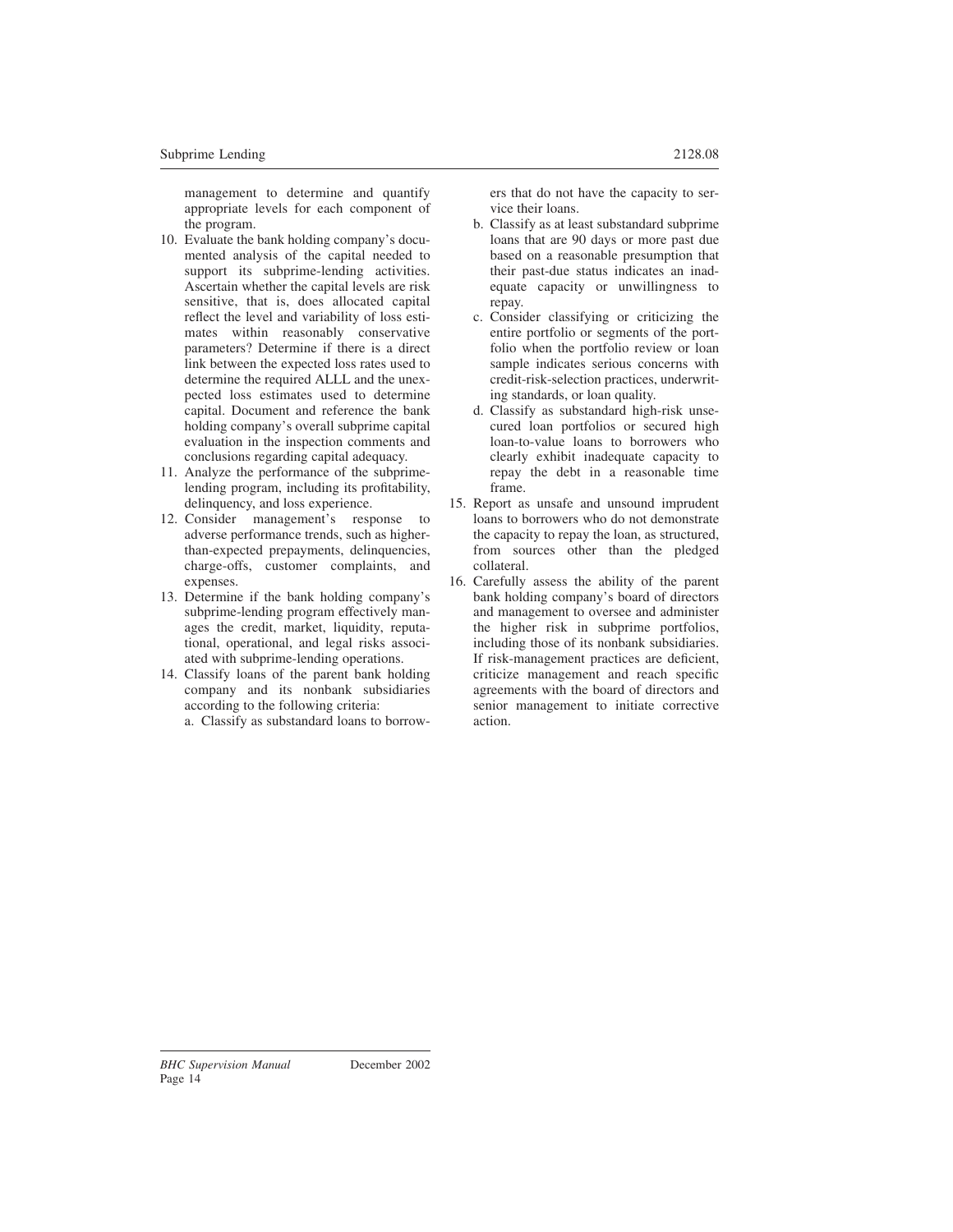When a financial institution participates in a complex structured finance transaction (CSFT), it bears the usual market, credit, and operational risks associated with the transaction.<sup>1</sup> In some circumstances, a financial institution may also face heightened legal or reputational risks due to its involvement in a CSFT. For example, a financial institution may face heightened legal or reputational risks if a customer's regulatory, tax, or accounting treatment for a CSFT, or disclosures to investors concerning the CSFT in the customer's public filings or financial statements, do not comply with applicable laws, regulations, or accounting principles.

The agencies have long expected financial institutions to develop and maintain robust control infrastructures that enable them to identify, evaluate, and address the risks associated with their business activities.<sup>2</sup> Financial institutions must also conduct their activities in accordance with applicable statutes and regulations. Therefore, financial institutions engaged in CSFTs are expected to have policies and procedures that are designed to allow the institution to effectively manage and address the full range of risks associated with its CSFT activities, including the elevated legal or reputational risks that may arise in connection with certain CSFTs. The agencies continue to believe that this is important.

This section sets forth the Interagency Statement on Sound Practices Concerning Elevated-Risk Complex Structured Finance Activities, issued January 11, 2007. The supervisory guidance addresses risk-management principles that should assist institutions to identify, evaluate, and manage the heightened legal and reputational risks that may arise from their involvement in CSFTs. The guidance is focused on those CSFTs that may present heightened levels of legal or reputational risk to the institution and are defined as ''elevated-risk CSFTs.'' Such transactions are typically conducted by a limited

number of large financial institutions.<sup>3</sup> (See SR-07-05 and 72 *Fed. Reg.* 1,372, January 11, 2007.)

#### 2128.09.1 INTERAGENCY STATEMENT ON SOUND PRACTICES CONCERNING ELEVATED-RISK COMPLEX STRUCTURED FINANCE ACTIVITIES

Financial markets have grown rapidly over the past decade, and innovations in financial instruments have facilitated the structuring of cash flows and allocation of risk among creditors, borrowers, and investors in more efficient ways.

Financial derivatives for market and credit risk, asset-backed securities with customized cash-flow features, specialized financial conduits that manage pools of assets, and other types of structured finance transactions serve important business purposes, such as diversifying risks, allocating cash flows, and reducing cost of capital. As a result, structured finance transactions have become an essential part of U.S. and international capital markets. Financial institutions have played and continue to play an active and important role in the development of structured finance products and markets, including the market for the more complex variations of structured finance products.

When a financial institution participates in a complex structured finance transaction (CSFT), it bears the usual market, credit, and operational risks associated with the transaction. In some circumstances, a financial institution may also face heightened legal or reputational risks due to its involvement in a CSFT. For example, in some circumstances, a financial institution may face heightened legal or reputational risk if a customer's regulatory, tax, or accounting treatment for a CSFT, or disclosures to investors concerning the CSFT in the customer's public filings or financial statements, do not comply with applicable laws, regulations, or accounting principles. Indeed, in some instances, CSFTs have been used to misrepresent a customer's financial condition to investors, regulatory authorities, and others. In these situations, investors have been harmed and financial institutions

<sup>1.</sup> The term *financial institutions* is not limited to federally insured depository institutions. It refers broadly to bank holding companies (other than foreign banks), national banks, state banks, federal and state savings associations, savings and loan holding companies, U.S. branches and agencies of foreign banks, and SEC-registered broker-dealers and investment advisors.

<sup>2.</sup> The agencies are the Board of Governors of the Federal Reserve System (FRB), the Office of the Comptroller of the Currency (OCC), the Federal Deposit Insurance Corporation (FDIC), the Office of Thrift Supervision (OTS), and the Securities and Exchange Commission (SEC).

<sup>3.</sup> The statement will not affect or apply to the vast majority of financial institutions, including most small institutions.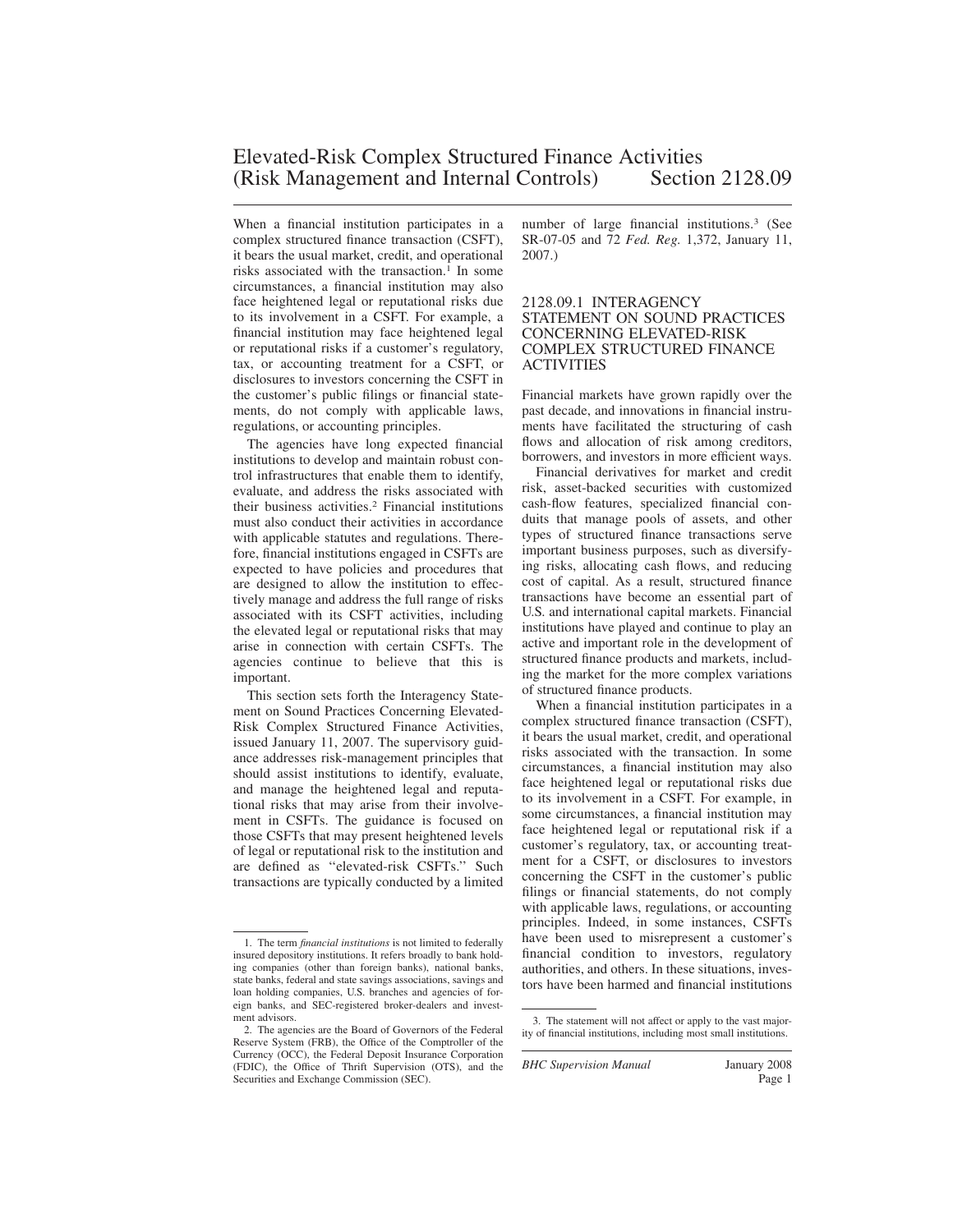have incurred significant legal and reputational exposure. In addition to legal risk, reputational risk poses a significant threat to financial institutions because the nature of their business requires them to maintain the confidence of customers, creditors, and the general marketplace.

The agencies have long expected financial institutions to develop and maintain robust control infrastructures that enable them to identify, evaluate, and address the risks associated with their business activities. Financial institutions must also conduct their activities in accordance with applicable statutes and regulations.

#### 2128.09.2 SCOPE AND PURPOSE OF STATEMENT

This statement was issued to describe the types of risk-management principles that the agencies believe may help a financial institution to identify CSFTs that may pose heightened legal or reputational risks to the institution and to evaluate, manage, and address these risks within the institution's internal control framework.<sup>4</sup>

Structured finance transactions encompass a broad array of products with varying levels of complexity. Most structured finance transactions, such as standard public mortgage-backed securities transactions, public securitizations of retail credit cards, asset-backed commercial paper conduit transactions, and hedging-type transactions involving ''plain vanilla'' derivatives and collateralized loan obligations, are familiar to participants in the financial markets, and these vehicles have a well-established track record. These transactions typically would not be considered CSFTs for the purpose of this statement.

Because this statement focuses on sound practices related to CSFTs that may create heightened legal or reputational risks transactions that typically are conducted by a limited number of large financial institutions—it

*BHC Supervision Manual* January 2008 Page 2

will not affect or apply to the vast majority of financial institutions, including most small institutions. As in all cases, a financial institution should tailor its internal controls so that they are appropriate in light of the nature, scope, complexity, and risks of its activities. Thus, for example, an institution that is actively involved in structuring and offering CSFTs that may create heightened legal or reputational risk for the institution should have a more formalized and detailed control framework than an institution that participates in these types of transactions less frequently. The internal controls and procedures discussed in this statement are not all inclusive, and, in appropriate circumstances, an institution may find that other controls, policies, or procedures are appropriate in light of its particular CSFT activities.

Because many of the core elements of an effective control infrastructure are the same regardless of the business line involved, this statement draws heavily on controls and procedures that the agencies previously have found to be effective in assisting a financial institution to manage and control risks and identifies ways in which these controls and procedures can be effectively applied to elevated-risk CSFTs. Although this statement highlights some of the most significant risks associated with elevatedrisk CSFTs, it is not intended to present a full exposition of all risks associated with these transactions. Financial institutions are encouraged to refer to other supervisory guidance prepared by the agencies for further information concerning market, credit, operational, legal, and reputational risks, as well as internal audit and other appropriate internal controls.

This statement does not create any private rights of action and does not alter or expand the legal duties and obligations that a financial institution may have to a customer, its shareholders, or other third parties under applicable law. At the same time, adherence to the principles discussed in this statement would not necessarily insulate a financial institution from regulatory action or any liability the institution may have to third parties under applicable law.

#### 2128.09.3 IDENTIFICATION AND REVIEW OF ELEVATED-RISK COMPLEX STRUCTURED FINANCE TRANSACTIONS

A financial institution that engages in CSFTs should maintain a set of formal, written, firmwide policies and procedures that are designed to allow the institution to identify, evaluate,

<sup>4.</sup> As used in this statement, the term *financial institution* or *institution* refers to state member banks and bank holding companies (other than foreign banking organizations) in the case of the FRB, national banks in the case of the OCC, federal and state savings associations and savings and loan holding companies in the case of the OTS, state nonmember banks in the case of the FDIC, and registered broker-dealers and investment advisors in the case of the SEC. The U.S. branches and agencies of foreign banks supervised by the FRB, the OCC, and the FDIC also are considered to be financial institutions for purposes of this statement.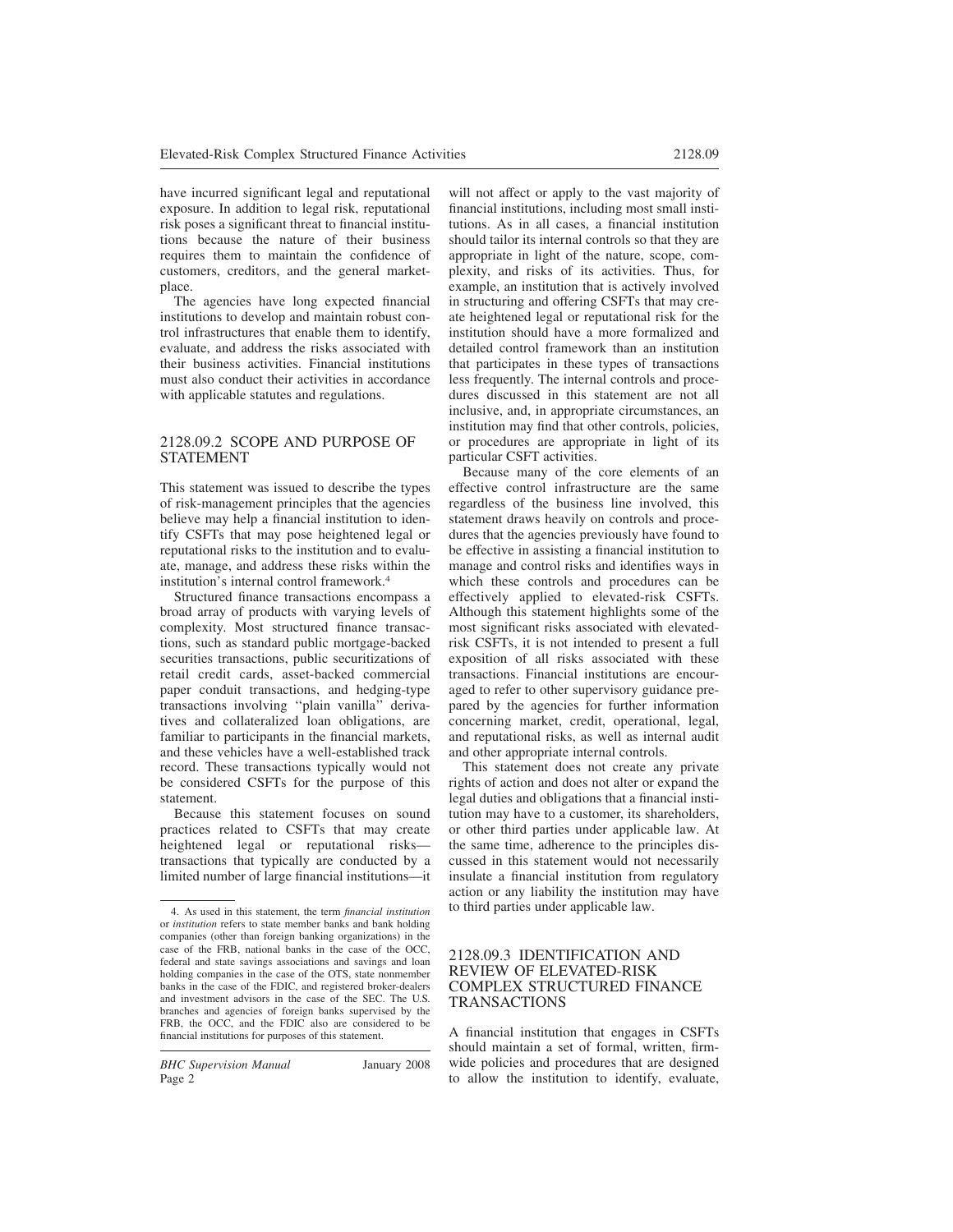assess, document, and control the full range of credit, market, operational, legal, and reputational risks associated with these transactions. These policies may be developed specifically for CSFTs or included in the set of broader policies governing the institution generally. A financial institution operating in foreign jurisdictions may tailor its policies and procedures as appropriate to account for, and comply with, the applicable laws, regulations, and standards of those jurisdictions.<sup>5</sup>

Financial institution's policies and procedures should establish a clear framework for the review and approval of individual CSFTs. These policies and procedures should set forth the responsibilities of the personnel involved in the origination, structuring, trading, review, approval, documentation, verification, and execution of CSFTs. Financial institutions may find it helpful to incorporate the review of new CSFTs into their existing new product policies. In this regard, a financial institution should define what constitutes a ''new'' complex structured finance product and establish a control process for the approval of such new products. In determining whether a CSFT is new, a financial institution may consider a variety of factors, including whether it contains structural or pricing variations from existing products; whether the product is targeted at a new class of customers; whether it is designed to address a new need of customers; whether it raises significant new legal, compliance, or regulatory issues; and whether it or the manner in which it would be offered would materially deviate from standard market practices. An institution's policies should require new complex structured finance products to receive the approval of all relevant control areas that are independent of the profit center before the product is offered to customers.

### 2128.09.3.1 Identifying Elevated-Risk CSFTs

As part of its transaction and new product approval controls, a financial institution should establish and maintain policies, procedures, and systems to identify elevated-risk CSFTs.

Because of the potential risks they present to the institution, transactions or new products identified as elevated-risk CSFTs should be subject to heightened reviews during the institution's transaction or new product approval processes. Examples of transactions that an institution may determine warrant this additional scrutiny are those that (either individually or collectively) appear to the institution during the ordinary course of its transaction approval or new product approval process to—

- 1. lack economic substance or business purpose;
- 2. be designed or used primarily for questionable accounting, regulatory, or tax objectives, particularly when the transactions are executed at year end or at the end of a reporting period for the customer;
- 3. raise concerns that the client will report or disclose the transaction in its public filings or financial statements in a manner that is materially misleading or inconsistent with the substance of the transaction or applicable regulatory or accounting requirements;
- 4. involve circular transfers of risk (either between the financial institution and the customer or between the customer and other related parties) that lack economic substance or business purpose;
- 5. involve oral or undocumented agreements that, when taken into account, would have a material impact on the regulatory, tax, or accounting treatment of the related transaction, or the client's disclosure obligations;<sup>6</sup>
- 6. have material economic terms that are inconsistent with market norms (for example, deep ''in the money'' options or historic rate rollovers); or
- 7. provide the financial institution with compensation that appears substantially disproportionate to the services provided or investment made by the financial institution or to the credit, market, or operational risk assumed by the institution.

The examples listed previously are provided for illustrative purposes only, and the policies and procedures established by financial institu-

*BHC Supervision Manual* January 2008

<sup>5.</sup> In the case of U.S. branches and agencies of foreign banks, these policies, including management, review, and approval requirements, should be coordinated with the foreign bank's group-wide policies developed in accordance with the rules of the foreign bank's home country supervisor and should be consistent with the foreign bank's overall corporate and management structure as well as its framework for risk management and internal controls.

<sup>6.</sup> This item is not intended to include traditional, nonbinding ''comfort'' letters or assurances provided to financial institutions in the loan process where, for example, the parent of a loan customer states that the customer (that is, the parent's subsidiary) is an integral and important part of the parent's operations.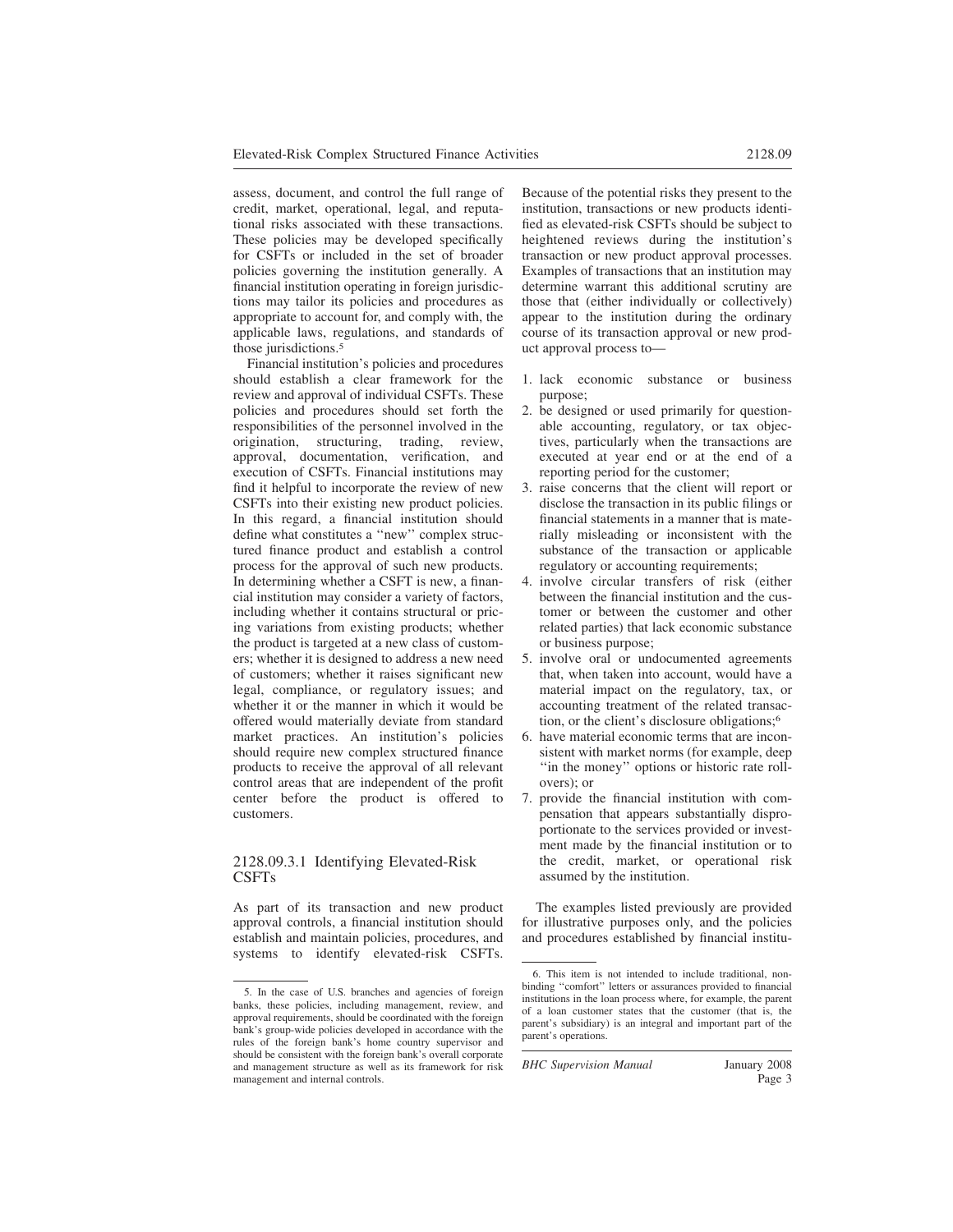tions may differ in how they seek to identify elevated-risk CSFTs. The goal of each institution's policies and procedures, however, should remain the same: to identify those CSFTs that warrant additional scrutiny in the transaction or new product approval process due to concerns regarding legal or reputational risks.

Financial institutions that structure or market, act as an advisor to a customer regarding, or otherwise play a substantial role in a transaction may have more information concerning the customer's business purpose for the transaction and any special accounting, tax, or financial disclosure issues raised by the transaction than institutions that play a more limited role. Thus, the ability of a financial institution to identify the risks associated with an elevated-risk CSFT may differ depending on its role.

#### 2128.09.3.2 Due-Diligence, Approval, and Documentation Process for Elevated-Risk CSFTs

Having developed a process to identify elevated-risk CSFTs, a financial institution should implement policies and procedures to conduct a heightened level of due diligence for these transactions. The financial institution should design these policies and procedures to allow personnel at an appropriate level to understand and evaluate the potential legal or reputational risks presented by the transaction to the institution and to manage and address any heightened legal or reputational risks ultimately found to exist with the transaction.

# *2128.09.3.2.1 Due Diligence*

If a CSFT is identified as an elevated-risk CSFT, the institution should carefully evaluate and take appropriate steps to address the risks presented by the transaction with a particular focus on those issues identified as potentially creating heightened levels of legal or reputational risk for the institution. In general, a financial institution should conduct the level and amount of due diligence for an elevated-risk CSFT that is commensurate with the level of risks identified. A financial institution that structures or markets an elevated-risk CSFT to a customer, or that acts as an advisor to a customer or investors concerning an elevated-risk CSFT, may have additional responsibilities under the federal securities laws, the Internal Revenue Code, state fiduciary laws or other laws or regulations and, thus, may have greater legal and reputational risk exposure with respect to an elevated-risk CSFT than a financial institution that acts only as a counterparty for the transaction. Accordingly, a financial institution may need to exercise a higher degree of care in conducting its due diligence when the institution structures or markets an elevated-risk CSFT or acts as an advisor concerning such a transaction than when the institution plays a more limited role in the transaction.

To appropriately understand and evaluate the potential legal and reputational risks associated with an elevated-risk CSFT that a financial institution has identified, the institution may find it useful or necessary to obtain additional information from the customer or to obtain specialized advice from qualified in-house or outside accounting, tax, legal, or other professionals. As with any transaction, an institution should obtain satisfactory responses to its material questions and concerns prior to consummation of a transaction.<sup>7</sup>

In conducting its due diligence for an elevated-risk CSFT, a financial institution should independently analyze the potential risks to the institution from both the transaction and the institution's overall relationship with the customer. Institutions should not conclude that a transaction identified as being an elevated-risk CSFT involves minimal or manageable risks solely because another financial institution will participate in the transaction or because of the size or sophistication of the customer or counterparty. Moreover, a financial institution should carefully consider whether it would be appropriate to rely on opinions or analyses prepared by or for the customer concerning any significant accounting, tax, or legal issues associated with an elevated-risk CSFT.

# *2128.09.3.2.2 Approval Process*

A financial institution's policies and procedures should provide that CSFTs identified as having elevated legal or reputational risk are reviewed and approved by appropriate levels of control and management personnel. The designated approval process for such CSFTs should include representatives from the relevant business line(s) and/or client management, as well as from appropriate control areas that are indepen-

<sup>7.</sup> Of course, financial institutions also should ensure that their own accounting for transactions complies with applicable accounting standards, consistently applied.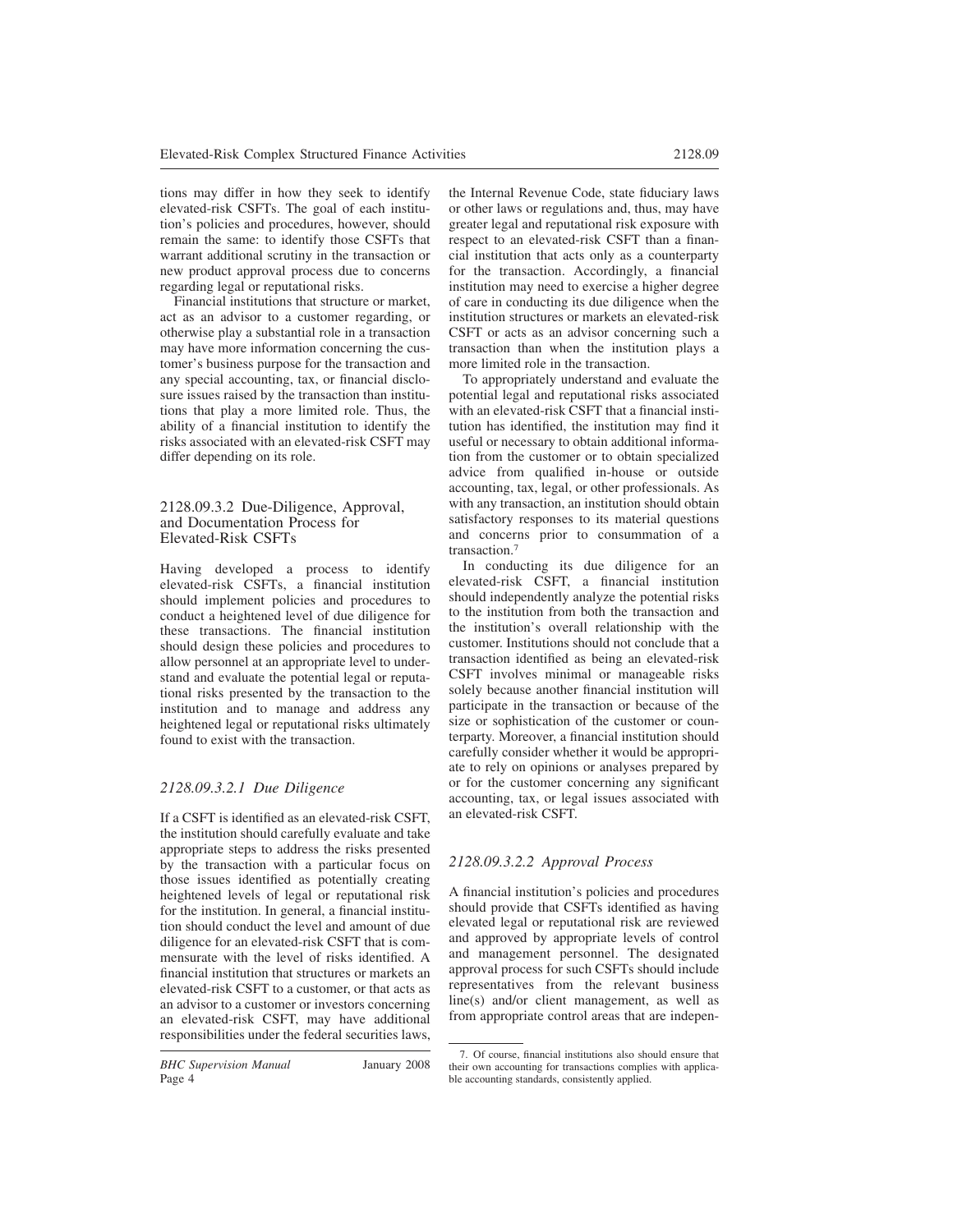dent of the business line(s) involved in the transaction. The personnel responsible for approving an elevated-risk CSFT on behalf of a financial institution should have sufficient experience, training, and stature within the organization to evaluate the legal and reputational risks, as well as the credit, market, and operational risks to the institution.

The institution's control framework should have procedures to deliver the necessary or appropriate information to the personnel responsible for reviewing or approving an elevatedrisk CSFT to allow them to properly perform their duties. Such information may include, for example, the material terms of the transaction, a summary of the institution's relationship with the customer, and a discussion of the significant legal, reputational, credit, market, and operational risks presented by the transaction.

Some institutions have established a senior management committee that is designed to involve experienced business executives and senior representatives from all of the relevant control functions within the financial institution (including such groups as independent risk management, tax, accounting, policy, legal, compliance, and financial control) in the oversight and approval of those elevated-risk CSFTs that are identified by the institution's personnel as requiring senior management review and approval due to the potential risks associated with the transactions. While this type of management committee may not be appropriate for all financial institutions, a financial institution should establish processes that assist the institution in consistently managing the review and approval of elevated-risk CSFTs on a firmwide basis.<sup>8</sup>

If, after evaluating an elevated-risk CSFT, the financial institution determines that its participation in the CSFT would create significant legal or reputational risks for the institution, the institution should take appropriate steps to address those risks. Such actions may include declining to participate in the transaction or conditioning its participation upon the receipt of representations or assurances from the customer that reasonably address the heightened legal or reputational risks presented by the transaction. Any representations or assurances provided by a customer should be obtained before a transaction is executed and be received from, or approved by, an appropriate level of the customer's management. A financial institution should decline to participate in an elevated-risk CSFT if, after conducting appropriate due diligence and taking appropriate steps to address the risks from the transaction, the institution determines that the transaction presents unacceptable risk to the institution or would result in a violation of applicable laws, regulations, or accounting principles.

#### *2128.09.3.2.3 Documentation*

The documentation that financial institutions use to support CSFTs is often highly customized for individual transactions and negotiated with the customer. Careful generation, collection, and retention of documents associated with elevatedrisk CSFTs are important control mechanisms that may help an institution monitor and manage the legal, reputational, operational, market, and credit risks associated with the transactions. In addition, sound documentation practices may help reduce unwarranted exposure to the financial institution's reputation.

A financial institution should create and collect sufficient documentation to allow the institution to—

- 1. Document the material terms of the transaction,
- 2. Enforce the material obligations of the counterparties,
- 3. Confirm that the institution has provided the customer any disclosures concerning the transaction that the institution is otherwise required to provide, and
- 4. Verify that the institution's policies and procedures are being followed and allow the internal audit function to monitor compliance with those policies and procedures.

When an institution's policies and procedures require an elevated-risk CSFT to be submitted for approval to senior management, the institution should maintain the transaction-related documentation provided to senior management as well as other documentation, such as minutes of the relevant senior management committee, that reflect senior management's approval (or disapproval) of the transaction, any conditions imposed by senior management, and the factors considered in taking such action. The institution should retain documents created for elevated-8. The control processes that a financial institution estab-<br>risk CSFTs in accordance with its record reten-

*BHC Supervision Manual* January 2008

lishes for CSFTs should take account of, and be consistent with, any informational barriers established by the institution to manage potential conflicts of interest, insider trading, or other concerns.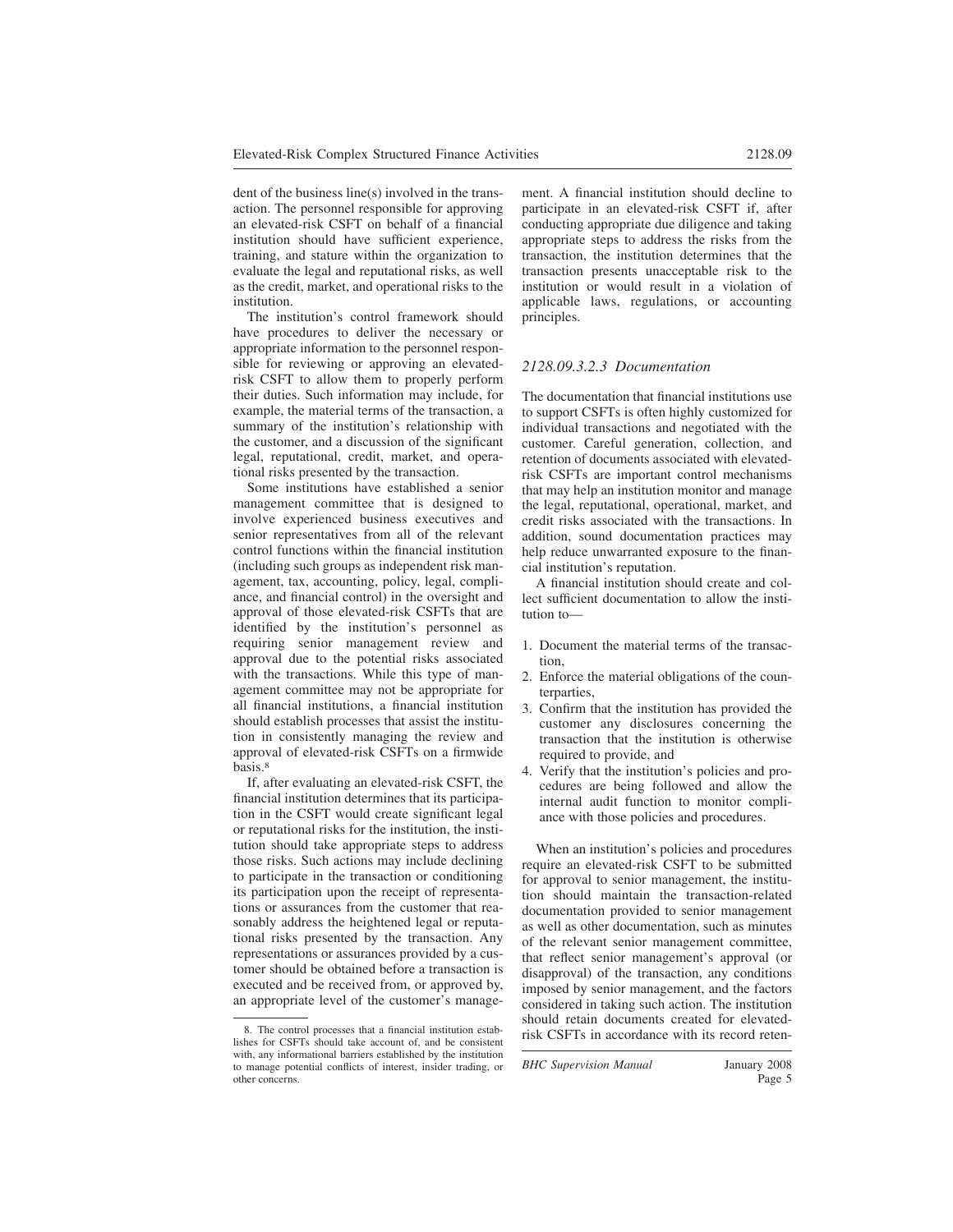tion policies and procedures as well as applicable statutes and regulations.

#### 2128.09.3.3 Other Risk-Management Principles for Elevated-Risk CSFTs

#### *2128.09.3.3.1 General Business Ethics*

The board and senior management of a financial institution also should establish a ''tone at the top'' through both actions and formalized policies that sends a strong message throughout the financial institution about the importance of compliance with the law and overall good business ethics. The board and senior management should strive to create a firm-wide corporate culture that is sensitive to ethical or legal issues as well as the potential risks to the financial institution that may arise from unethical or illegal behavior. This kind of culture coupled with appropriate procedures should reinforce business-line ownership of risk identification, and encourage personnel to move ethical or legal concerns regarding elevated-risk CSFTs to appropriate levels of management. In appropriate circumstances, financial institutions may also need to consider implementing mechanisms to protect personnel by permitting the confidential disclosure of concerns.<sup>9</sup> As in other areas of financial institution management, compensation and incentive plans should be structured, in the context of elevated-risk CSFTs, so that they provide personnel with appropriate incentives to have due regard for the legal, ethical, and reputational risk interests of the institution.

#### *2128.09.3.3.2 Reporting*

A financial institution's policies and procedures should provide for the appropriate levels of management and the board of directors to receive sufficient information and reports concerning the institution's elevated-risk CSFTs to perform their oversight functions.

#### *2128.09.3.3.3 Monitoring Compliance with Internal Policies and Procedures*

The events of recent years evidence the need for an effective oversight and review program for elevated-risk CSFTs. A financial institution's program should provide for periodic independent reviews of its CSFT activities to verify and monitor that its policies and controls relating to elevated-risk CSFTs are being implemented effectively and that elevated-risk CSFTs are accurately identified and received proper approvals. These independent reviews should be performed by appropriately qualified audit, compliance, or other personnel in a manner consistent with the institution's overall framework for compliance monitoring, which should include consideration of issues such as the independence of reviewing personnel from the business line. Such monitoring may include more frequent assessments of the risk arising from elevated-risk CSFTs, both individually and within the context of the overall customer relationship, and the results of this monitoring should be provided to an appropriate level of management in the financial institution.

#### *2128.09.3.3.4 Audit*

The internal audit department of any financial institution is integral to its defense against fraud, unauthorized risk taking, and damage to the financial institution's reputation. The internal audit department of a financial institution should regularly audit the financial institution's adherence to its own control procedures relating to elevated-risk CSFTs, and further assess the adequacy of its policies and procedures related to elevated-risk CSFTs. Internal audit should periodically validate that business lines and individual employees are complying with the financial institution's standards for elevated-risk CSFTs and appropriately identifying any exceptions. This validation should include transaction testing for elevated-risk CSFTs.

#### *2128.09.3.3.5 Training*

An institution should identify relevant personnel who may need specialized training regarding CSFTs to be able to effectively perform their oversight and review responsibilities. Appropriate training on the financial institution's policies and procedures for handling elevated-risk CSFTs is critical. Financial institution personnel involved in CSFTs should be familiar with the

<sup>9.</sup> The agencies note that the Sarbanes-Oxley Act of 2002 requires companies listed on a national securities exchange or inter-dealer quotation system of a national securities association to establish procedures that enable employees to submit concerns regarding questionable accounting or auditing matters on a confidential, anonymous basis. (See 15 U.S.C. 78j-1(m).)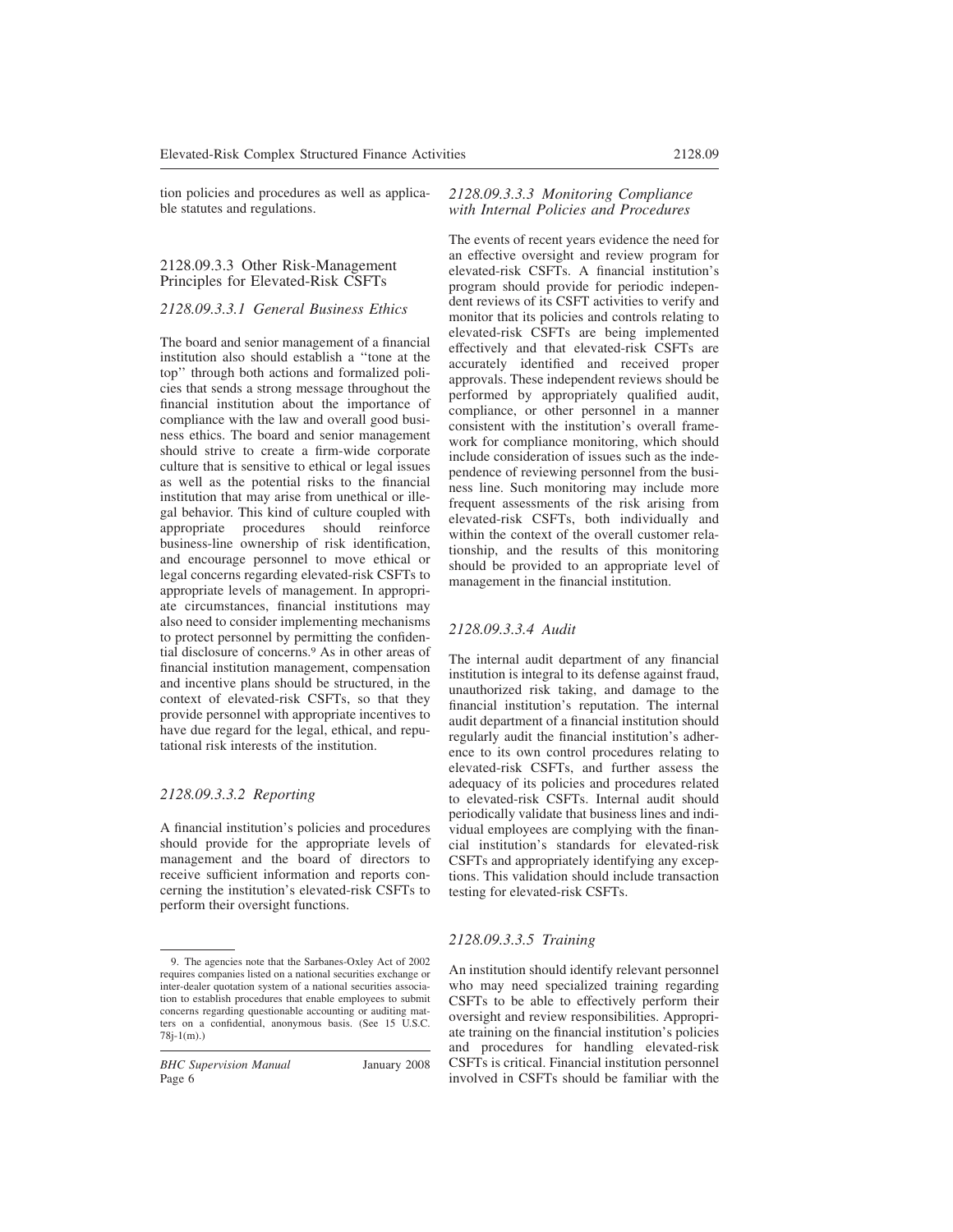institution's policies and procedures concerning elevated-risk CSFTs, including the processes established by the institution for identification and approval of elevated-risk CSFTs and new complex structured finance products and for the elevation of concerns regarding transactions or products to appropriate levels of management. Financial institution personnel involved in CSFTs should be trained to identify and properly handle elevated-risk CSFTs that may result in a violation of law.

### 2128.09.4 CONCLUSION

Structured finance products have become an essential and important part of the U.S. and international capital markets, and financial institutions have played an important role in the development of structured finance markets. In some instances, however, CSFTs have been used to misrepresent a customer's financial condition to investors and others, and financial institutions involved in these transactions have sustained significant legal and reputational harm. In light of the potential legal and reputational risks associated with CSFTs, a financial institution should have effective risk-management and internal control systems that are designed to allow the institution to identify elevated-risk CSFTs; to evaluate, manage, and address the risks arising from such transactions; and to conduct those activities in compliance with applicable law.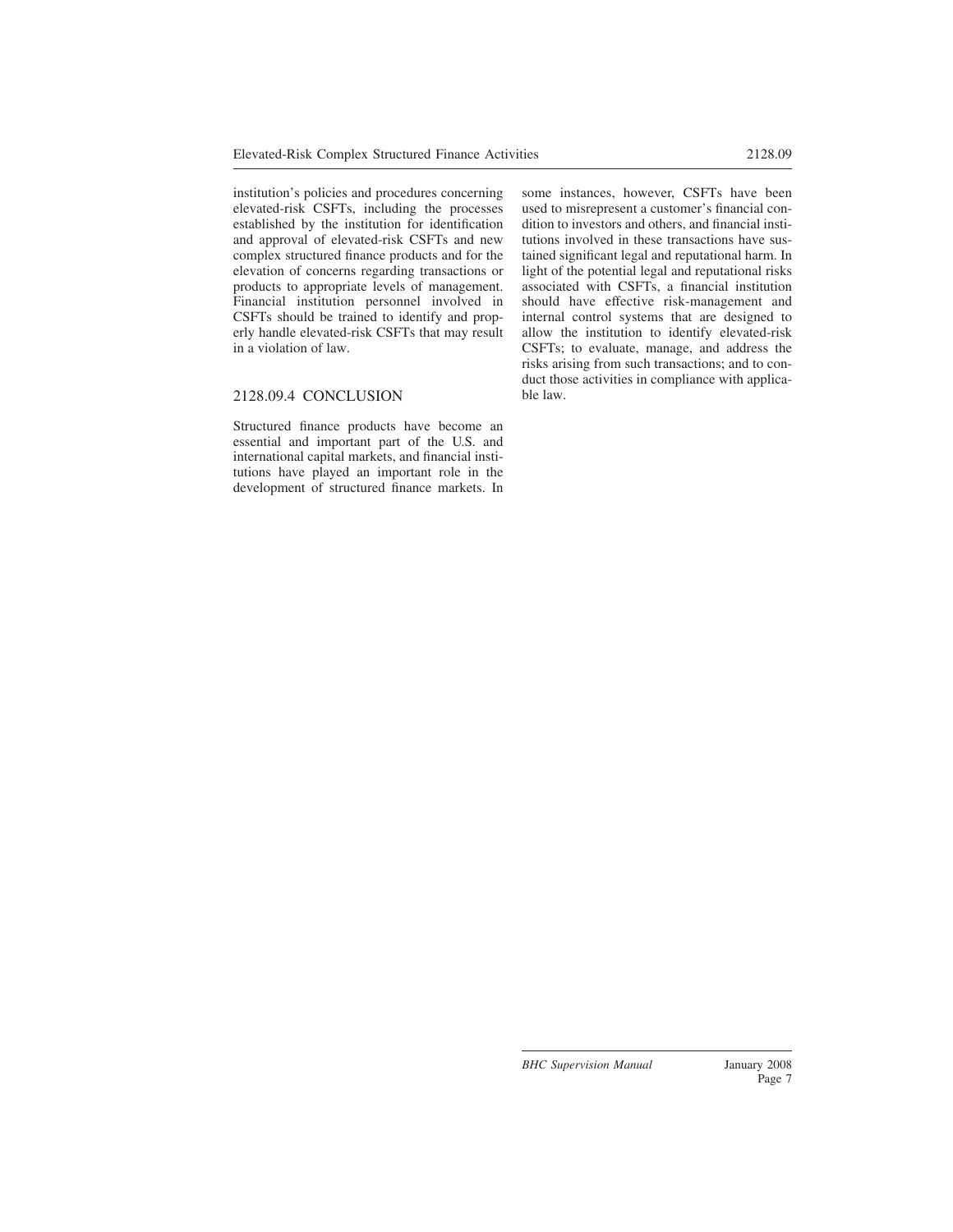# Credit Derivatives (Risk Management and Internal Controls) Section 2129.0

Banking organizations must establish and maintain sound risk-management policies and procedures and effective internal controls over their use of credit derivatives. Credit derivatives are off-balance-sheet financial instruments that are used to assume or lay off credit risk on loans and other assets, some only to a limited extent. They allow one party (the beneficiary) to transfer the credit risk of a ''reference asset,'' which it often actually owns, to another party (the guarantor).<sup>1</sup> This arrangement allows the guarantor party to assume the credit risk associated with the reference asset without directly purchasing it. Unlike traditional guarantee arrangements, credit-derivative transactions often are documented using master agreements developed by the International Swaps and Derivatives Association (ISDA) that are similar to those governing swaps or options. Since credit derivatives are privately negotiated financial contracts, they expose the user to credit risk as well as liquidity risk (thin secondary market for credit derivatives), operational risk (instruments used for speculation rather than hedging), counterparty risk (default), and legal risk (the contracts may be deemed illegal).

Banking organizations use credit-derivative instruments either as end-users, purchasing credit protection from or providing credit protection to third parties, or as dealers intermediating such protection. Credit derivatives are used to manage overall credit-risk exposure. A banking organization may use credit derivatives to mitigate its concentration to a particular borrower or industry without severing the customer relationship. In addition, organizations that are approaching established in-house limits on counterparty credit exposure could continue to originate loans to a particular industry, using credit derivatives to transfer the credit risk to a third party.

Banking organizations may also use credit derivatives to diversify their portfolios by assuming the associated credit exposures and revenue returns to different borrowers or industries without actually purchasing the underlying

assets. Nonbank companies may serve as counterparties to credit-derivative transactions with banks to gain access to the commercial bank loan market. Such entities may not lend or may not have the facilities or staff to adequately administer a loan portfolio.

Under some credit-derivative arrangements, a beneficiary may pay a fee to the guarantor in exchange for a guarantee against any loss that may occur, usually in excess of a prespecified amount, if the reference asset defaults (a ''credit-default swap''). Alternatively, the beneficiary may pay the total return on a reference asset, including any appreciation in the asset's price, to a guarantor in exchange for a spread over funding costs plus any depreciation in the value of the reference asset (a ''total-rate-ofreturn swap'').

Credit derivatives and their market are likely to take on various forms, such as the market for put options on specific corporate bonds or loans. While the payoffs of these puts are expressed in terms of a strike price, rather than a default event, if the strike price is sufficiently high, credit risk effectively could be transferred from the buyer of the put to the writer of the put. See SR-96-17.

### 2129.0.1 SUPERVISORY AND EXAMINER GUIDANCE

In reviewing credit derivatives, examiners should consider the credit risk associated with the reference asset as the primary risk, as they do for loan participations or guarantees. A banking organization providing credit protection through a credit derivative may be as exposed to the credit risk of the reference asset as it would be if the asset were on its own balance sheet. Thus, for supervisory purposes, the exposure generally should be treated as if it were a letter of credit or other off-balance-sheet guarantee.<sup>2</sup> This treatment would apply, for example, in determining a banking organization's overall credit exposure to a borrower for purposes of evaluating concentrations of credit. The overall exposure should include exposure it assumes 1. For purposes of this supervisory guidance, when the

beneficiary owns the reference asset, it will be referred to as the ''underlying'' asset. However, in some cases, the reference asset and the underlying asset are not the same. For example, the credit-derivative contract may reference the performance of an ABC Company bond, while the beneficiary banking organization may actually own an ABC Company loan. The use of the term ''guarantor'' does not necessarily refer to a guarantor involving a suretyship contract. The transferred risk can be in a primary liability of the acquiring party that assumes the credit risk.

<sup>2.</sup> Credit derivatives that are based on a broad-based index, such as the Lehman Brothers Bond Index or the S&P 500 stock index, could be treated for capital and other supervisory purposes as a derivative contract. This determination should be made on a case-by-case basis.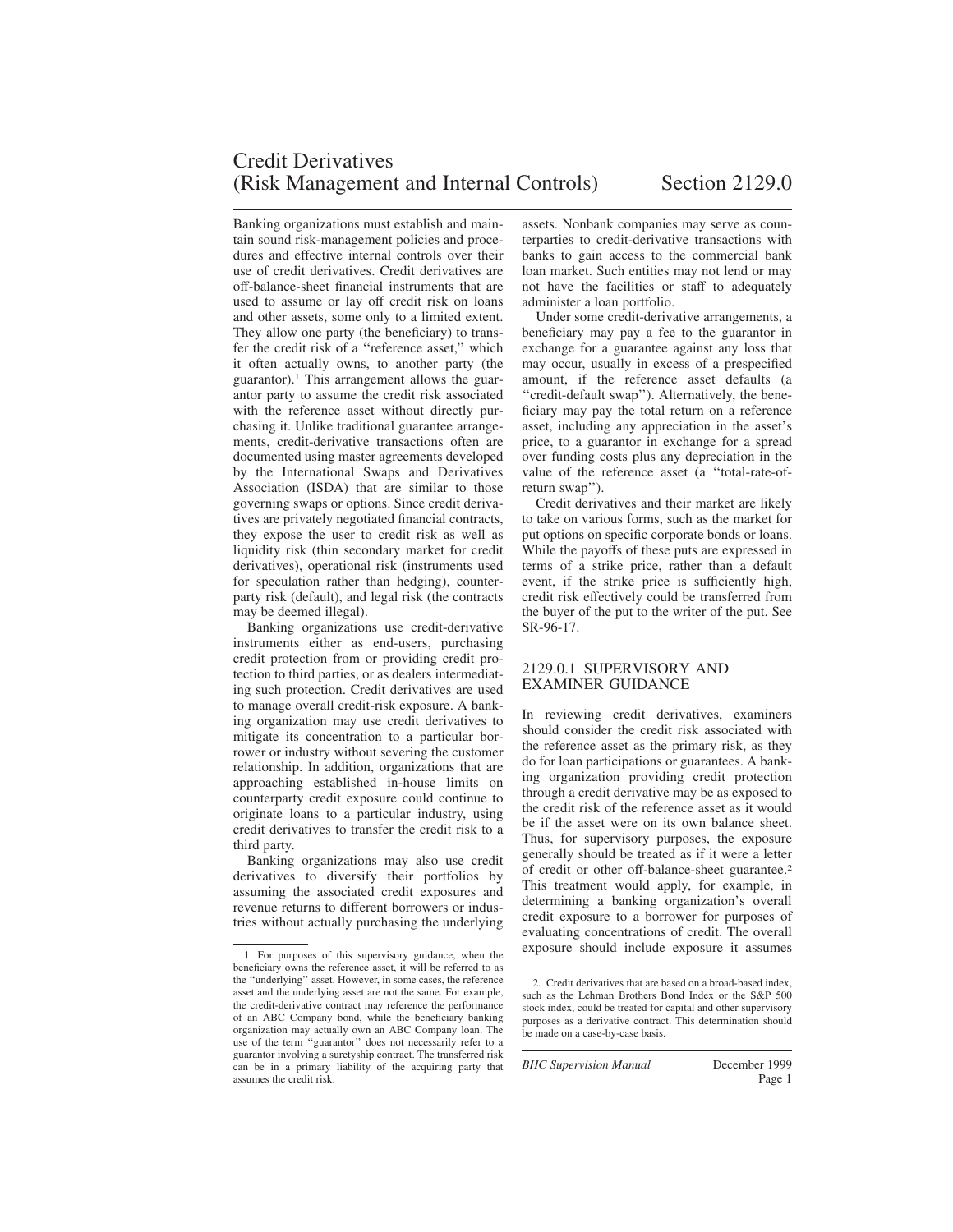by acting as a guarantor in a credit-derivative transaction where the borrower is the obligor of the reference asset.

Banking organizations providing credit protection through a credit derivative should hold capital and reserves against their exposure to the reference asset.<sup>3</sup> This broad principle holds for all credit derivatives, except for creditderivative contracts that incorporate periodic payments for depreciation or appreciation, including most total-rate-of-return swaps. For these transactions, the guarantor can deduct the amount of depreciation paid to the beneficiary from the notional amount of the contract in determining the amount of reference exposure subject to a capital charge.

In some cases (for example, total-rate-ofreturn swaps), the guarantor also is exposed to the credit risk of the counterparty, which for derivative contracts generally is measured as the replacement cost of the credit-derivative transaction plus an add-on for the potential future exposure of the derivative to market price changes. For banking organizations acting as dealers that have matching offsetting positions, the counterparty risk stemming from creditderivative transactions could be the principal risk to which the dealer banks are exposed.

In reviewing a credit derivative entered into by a beneficiary banking organization, the examiner should review the organization's credit exposure to the guarantor, as well as to the reference asset—if the asset is actually owned by the beneficiary. The degree to which a credit derivative, unlike most other creditguarantee arrangements, transfers the credit risk of an underlying asset from the beneficiary to the guarantor may be uncertain or limited. The degree of risk transference depends on the terms of the transaction. For example, some credit derivatives are structured so that a payout only occurs when a predefined event of default or a downgrade below a prespecified credit rating occurs.<sup>4</sup> Others may require a payment only when a defined default event occurs *and* a predetermined materiality (or loss) threshold is exceeded. Default payments themselves may be based on an average of dealer prices for the reference asset during some period of time after default using a prespecified sampling procedure or may be specified in advance as a set percentage of the notional amount of the reference asset. Finally, the term of many credit-derivative transactions is shorter than the maturity of the underlying asset and, thus, provides only temporary credit protection to the beneficiary.

Examiners must ascertain whether the amount of credit protection a beneficiary receives by entering into a credit derivative is sufficient to warrant treatment of the derivative as a guarantee for regulatory capital and other supervisory purposes. Those arrangements that provide virtually complete credit protection to the underlying asset will be considered effective guarantees for purposes of asset classification and riskbased capital calculations. On the other hand, if the amount of credit risk transferred by the beneficiary is severely limited or uncertain, then the limited credit protection provided by the derivative should not be taken into account for these purposes.

In this regard, examiners should carefully review credit-derivative transactions in which the reference asset is not identical to the asset actually owned by the beneficiary banking organization. For the derivative contract to be considered as providing effective credit protection, the examiner must review the arrangement and be satisfied that the reference asset is an appropriate proxy for the loan or other asset, whose credit exposure the banking organization intends to offset. To determine this, examiners should consider, among other factors, whether the reference asset and owned asset have the same obligor and seniority in bankruptcy and whether both contain mutual cross-default provisions.

A banking organization's management should not enter into credit-derivative transactions unless it has the ability to understand and manage the credit and other risks associated with these instruments in a safe and sound manner. Accordingly, examiners should determine the appropriateness of these instruments on an entity-by-entity basis, taking into account management's expertise in evaluating the instruments used; the adequacy of relevant policies, including position limits; and the quality of the banking organization's relevant information systems and internal controls.<sup>5</sup>

<sup>3.</sup> For guidance on risk-based capital treatment of credit derivatives, see section 4060.3.5.3.9.

<sup>4.</sup> It may also be necessary to review the credit documentation of the primary obligor to determine the degree of transferred risk.

<sup>5.</sup> For further guidance on examining the risk-management practices of banking organizations, including guidance on derivatives, that examiners may find helpful in reviewing an organization's management of its credit-derivative activity, see sections 2125.0, 2126.0, 2128.0, and 4070.1. See also the *Commercial Bank Examination Manual* and the *Trading and Capital-Markets Activities Manual*.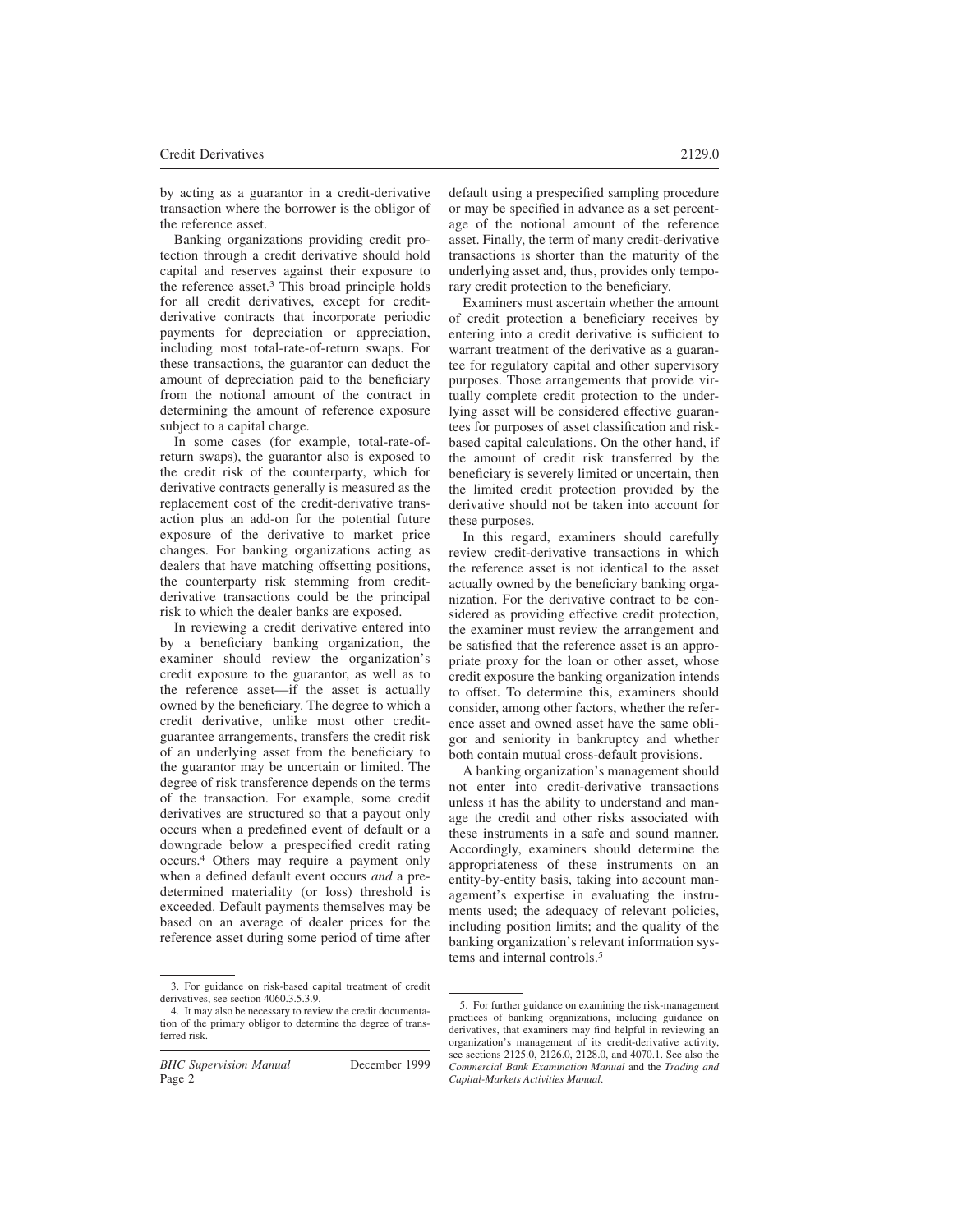#### 2129.0.2 TYPES OF CREDIT **DERIVATIVES**

The most widely used types of credit derivatives are credit-default swaps and total-rate-of-return (TROR) swaps.<sup>6</sup> While the timing and structure of the cash flows associated with credit default and TROR swaps differ, the economic substance of both arrangements is that they seek to transfer the credit risk on the asset(s) referenced in the transaction.

# 2129.0.2.1 Credit-Default Swaps

The purpose of a credit-default swap is to provide protection against credit losses associated with a default on a specified reference asset. The swap purchaser (the beneficiary) ''swaps'' the credit risk with the provider of the swap (the guarantor). The transaction is very similar to a guarantee or financial standby letter of credit.

In a credit-default swap, illustrated in figure 1, the beneficiary (Bank A) agrees to pay to the guarantor (Bank B) a quarterly or annual fee, typically amounting to a certain number of basis points on the par value of the reference asset. In return, the guarantor agrees to pay the beneficiary an agreed-upon, market-based, postdefault amount or a predetermined fixed percentage of the value of the reference asset if there is a default. The guarantor makes no payment until there is a default. A default is strictly defined in the contract to include, for example, bankruptcy, insolvency, or payment default, and the event of default itself must be publicly verifiable. The guarantor may not be obliged to

## Figure 1 Credit-Default Swap Cash-Flow Diagram



<sup>6.</sup> Another less common form of credit derivative is the *credit-linked note*, which is an obligation that is based on a reference asset. Credit-linked notes are similar to structured notes with embedded credit derivatives. If there is a credit event, the repayment of the bond's principal is based on the price of the reference asset. A credit-linked note may be a combination of a regular bond and a credit option. The note can promise to make periodic interest payments and a large lump-sum payment when the bond matures. The credit option on the note may allow the issuer to reduce the note's payments if a primary financial indicator or variable deteriorates. When reviewing these transactions, examiners should consider the purchasing banking organization's exposure to the underlying reference asset as well as the exposure to the issuing entity.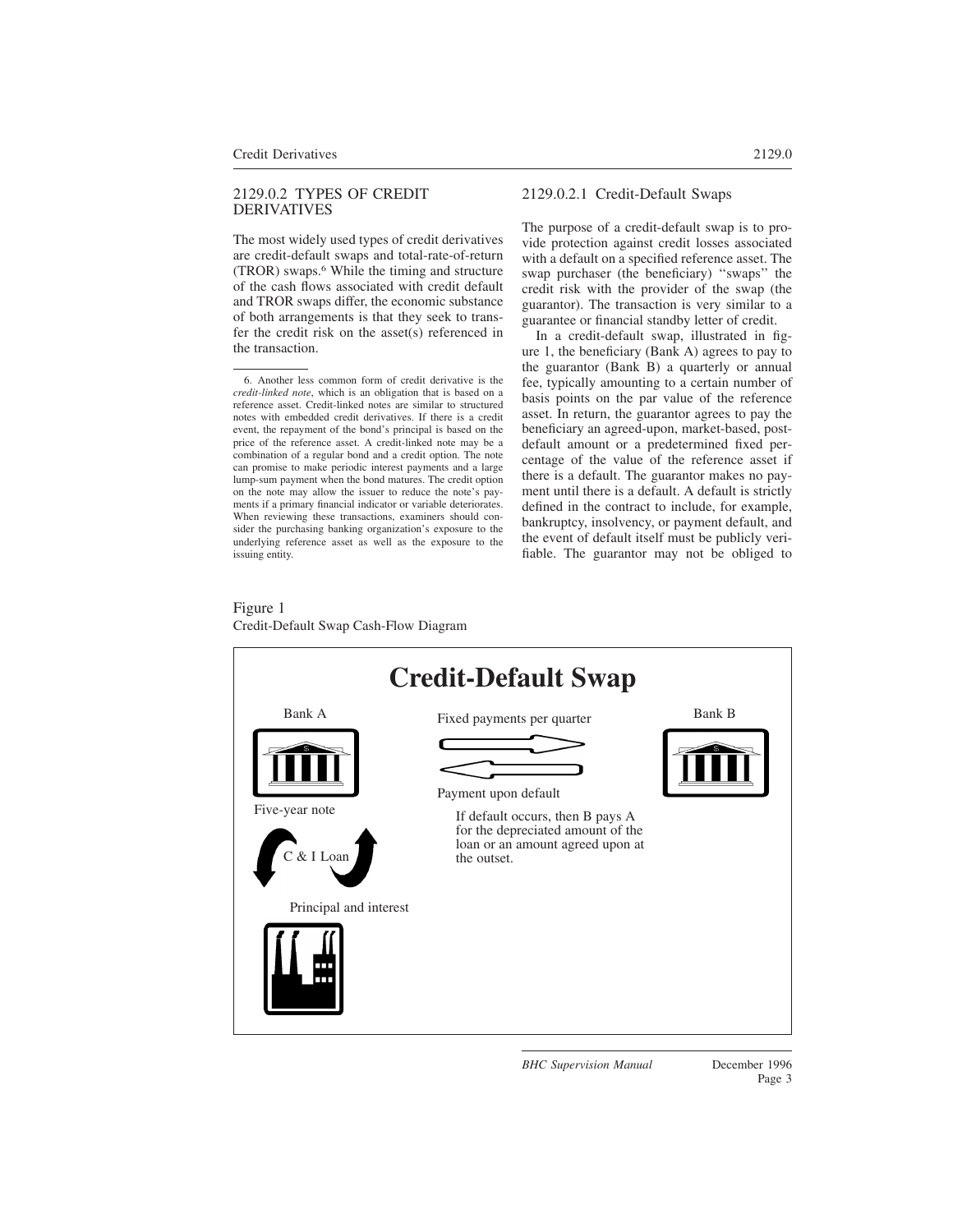make any payments to the beneficiary until a preestablished amount of loss has been exceeded in conjunction with a default event (called a materiality threshold).

The swap is terminated if the reference asset defaults before the maturity of the swap. The amount owed by the guarantor is the difference between the reference asset's initial principal (or notional) amount and the actual market value of the defaulted, reference asset. The methodology for establishing the post-default market value of the reference asset should be set out in the contract. Often, the market value of the defaulted reference asset may be determined by sampling dealer quotes. The guarantor may have the option to purchase the defaulted, underlying asset and pursue a workout with the borrower directly, an action it may take if it believes that the ''true'' value of the reference asset is higher than that determined by the swap-pricing mechanism. Alternatively, the swap may call for a fixed payment in the event of default, such as a percentage of the notional value of the reference asset.

2129.0.2.2 Total-Rate-of-Return Swaps

In a total-rate-of-return (TROR) swap, illustrated in figure 2, the beneficiary (Bank A) agrees to pay the guarantor (Bank B) the ''total return'' on the reference asset, which consists of all contractual payments, as well as any appreciation in the market value of the reference asset. To complete the swap arrangement, the guarantor agrees to pay LIBOR plus a spread and any depreciation to the beneficiary.<sup>7</sup> Since it bears the risks and rewards of ownership over the term of the swap, the guarantor in a TROR swap could be viewed as having synthetic ownership of the reference asset.

At each payment-exchange date (including when the swap matures) or on default, at whichpoint the swap may terminate, any depreciation

#### Figure 2 Total-Rate-of-Return Swap Cash-Flow Diagram



<sup>7.</sup> The reference asset is often a floating-rate instrument, for example, a prime-based loan. Thus, if both sides of a TROR swap are based on floating rates, interest-rate risk is effectively eliminated with the exception of some basis risk.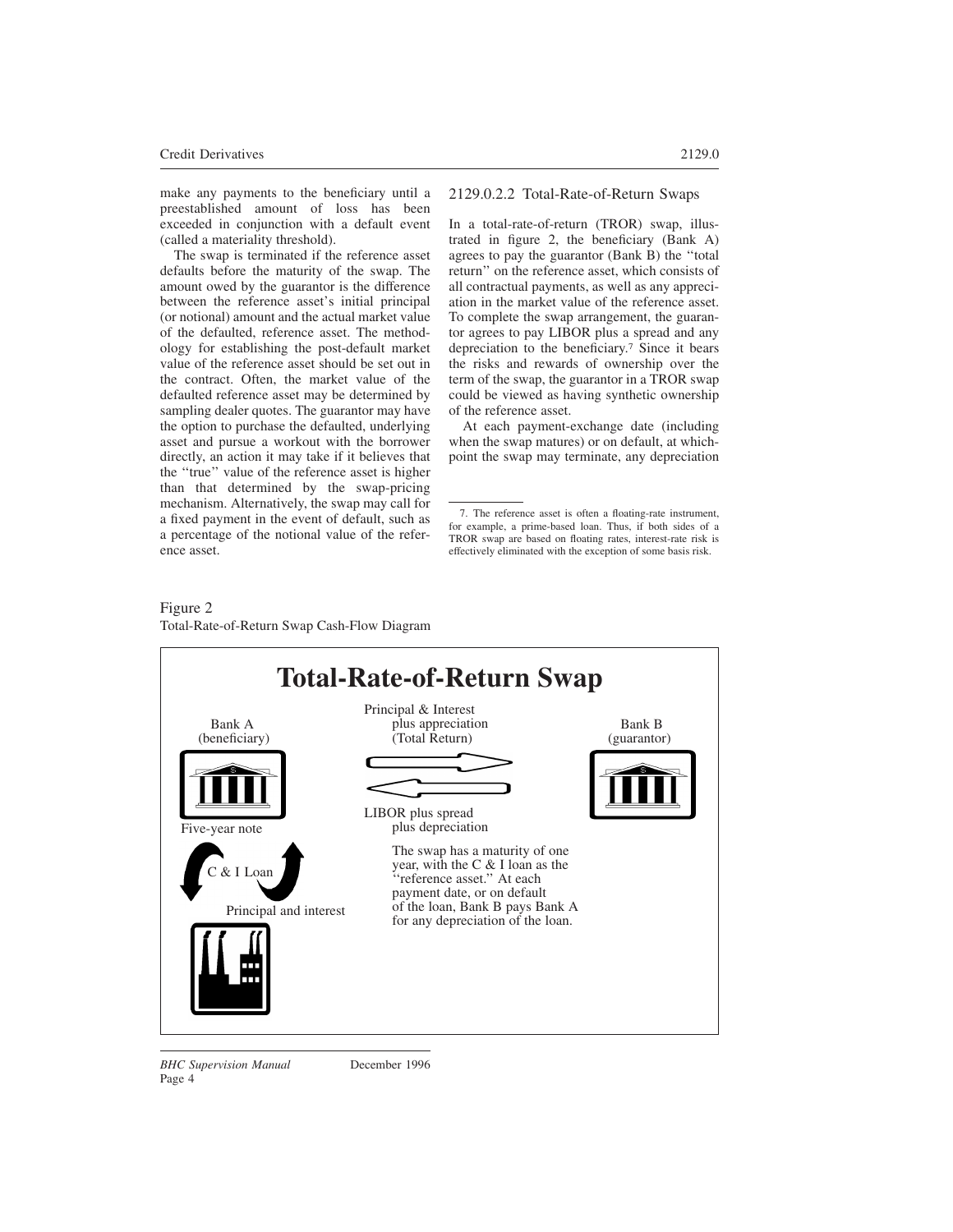or appreciation in the amortized value of the reference asset is calculated as the difference between the notional principal balance of the reference asset and the ''dealer price.''<sup>8</sup> The dealer price is generally determined either by referring to a market quotation source or by polling a group of dealers, and the price reflects changes in the credit profile of the reference obligor and reference asset.

If the dealer price is less than the notional amount of the contract (the hypothetical original price of the reference asset), then the guarantor must pay the difference to the beneficiary, absorbing any loss caused by a decline in the credit quality of the reference asset.<sup>9</sup> Thus, a TROR swap differs from a standard direct credit substitute in that the guarantor is guaranteeing not only against default of the reference obligor, but also against a deterioration in that obligor's credit quality, which can occur even if there is no default.

TROR swaps allow banking organizations to diversify credit risk and at the same time maintain confidentiality of their client's financial records since the borrowing entity's financial records are held by the originating lender. When the loans are sold, the records are transferred to the new acquiring lender. TROR swaps generally involve fewer administrative costs than those involved in a loan-sales transaction. Risk diversification can thus be achieved at a reduced cost.

#### 2129.0.3 OTHER SUPERVISORY ISSUES

The decision to treat credit derivatives as guarantees could have significant supervisory implications for the way examiners treat concentration risk, classified assets, the adequacy of the allowance for loan and lease losses (ALLL),<sup>10</sup> and transactions involving affiliates. Examples of how credit derivatives that effectively transfer credit risk could affect supervisory procedures are discussed below.

## 2129.0.3.1 Credit Exposure

For internal purposes of managing credit risk, banking organizations are encouraged to develop policies to determine how creditderivative activity will be used to manage credit exposures. For example, a banking organization's internal credit policies may set forth situations in which it is appropriate to reduce credit exposure to an underlying obligor through credit-derivative transactions. Such policies need to address when credit exposure is effectively reduced and how all credit exposures will be monitored, including those resulting from credit-derivative activities.

### 2129.0.3.2 Concentrations of Credit

Concentrations of credit may be defined as—

- loans collateralized by a common security;
- loans to one borrower or related group of borrowers;
- loans that depend on a particular agricultural commodity;
- aggregate loans to major employers, their employees, and their major suppliers;
- loans within industry groups;
- out-of-territory loans;
- the aggregate amount of paper purchased from any one source; or
- those loans that often have been included in other homogeneous risk groupings.

Credit concentrations, by their nature, depend on common key factors, and when weaknesses develop, they have an adverse impact on each individual loan making up the concentration.<sup>11</sup> Generally, examiners should not consider a banking organization's asset concentration to a particular borrower reduced because of the existence of a nongovernment guarantee on one of the borrower's loans since the underlying concentration to the borrower still exists. However, examiners should consider how the banking organization manages the concentration, which could include the use of nongovernmental guarantees. Asset concentrations are to be listed in the confidential ''Administrative and Other Matters'' page D of the inspection report to highlight that the ultimate risk to the banking organization stems from these concentrations,

<sup>8.</sup> Depending on contract terms, a TROR swap may not terminate on default of the reference asset. Instead, payments would continue to be made on subsequent payment dates based on the reference asset's post-default prices until the swap's contractual maturity.

<sup>9.</sup> As in a credit-default swap, the guarantor may have the option of purchasing the underlying asset from the beneficiary at the dealer price and trying to collect from the borrower directly.

<sup>10.</sup> See sections 2010.7 and 2065.2.

<sup>11.</sup> See sections 2010.2, 2010.7, and 2065.2.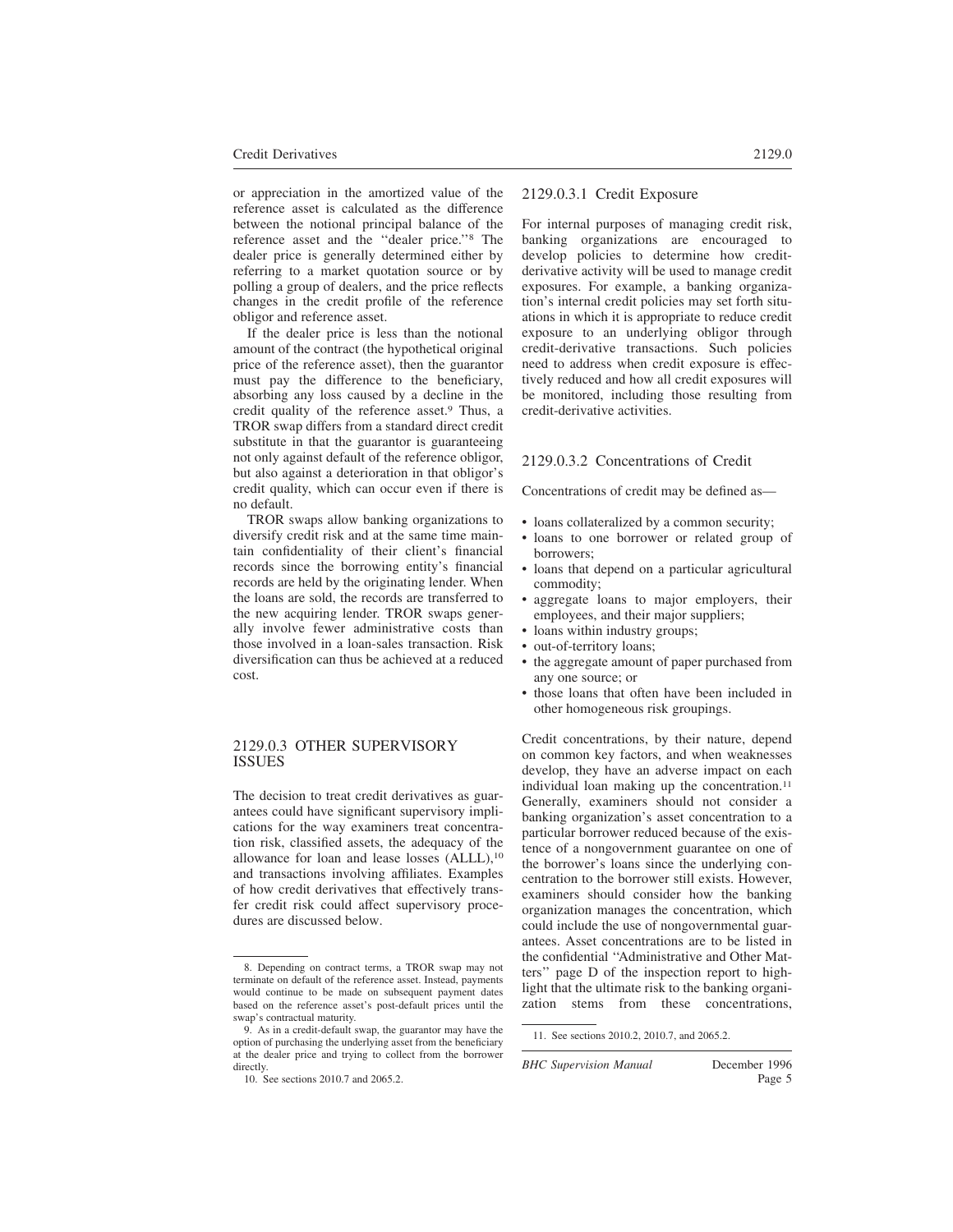although the associated credit risk may be mitigated by the existence of nongovernmental guarantees.

Any nongovernment guarantee will be included with other exposures to the guarantor to determine if there is an asset concentration with respect to the guarantor. Thus, the use of credit derivatives will increase the beneficiary's concentration exposure to the guarantor without reducing the concentration risk of the underlying borrower. Similarly, a guarantor banking organization's exposure to all reference assets will be included in its overall credit exposure to the reference obligor.

#### 2129.0.3.3 Classification of Assets

The criteria used to classify assets are primarily based on their degree of risk and the likelihood of repayment, as well as on the potential effect of the assets on the bank's safety and soundness.<sup>12</sup> When evaluating the quality of a loan, examiners should review the overall financial condition of the borrower; the borrower's credit history; any secondary sources of repayment, such as guarantees; and other factors. The primary focus in the review of a loan's quality is the original source of payment. The assessment of the credit quality of a troubled loan, however, should take into account support provided by a ''financially responsible guarantor.''<sup>13</sup>

The protection that a credit derivative from a financially responsible guarantor provides on an underlying asset may be sufficient to preclude classification of the underlying asset or reduce the severity of classification. Sufficiency *depends on the extent of credit protection that is provided*. To be considered a guarantee for purposes of determining the classification of assets, a credit derivative must transfer the credit risk from the beneficiary to the financially responsible guarantor; the financially responsible guarantor must have *both* the financial capacity and willingness to provide support for the credit; the guarantee (the credit-derivative contract) must be legally enforceable; and the guarantee must provide support for repayment of the indebtedness, in whole or in part, during the remaining term of the underlying asset.

However, credit derivatives tend to have a shorter maturity than the underlying asset being protected. Furthermore, it is uncertain whether the credit derivative will be renewed once it matures. Thus, when determining whether to classify an underlying asset protected by a credit derivative, examiners need to consider the *term* of the credit derivative in relation to the maturity of the protected underlying asset, the probability that the protected underlying asset will default while the guarantee is in force, and whether the credit risk has actually been transferred. In general, the beneficiary banking organization continues to be exposed to the credit risk of the classified underlying asset when the maturity of the credit derivative is shorter than the underlying asset. Thus, in these situations of maturity mismatch, the examiner's presumption may be against a diminution of the severity of the underlying asset's classification.

For guarantor banking organizations, examiners should review the credit quality of individual reference assets in derivative contracts in the same manner as other credit instruments, such as standby letters of credit. Thus, examiners should evaluate a credit derivative in which a banking organization provides credit protection based on the overall financial condition and resources of the reference obligor; the obligor's credit history; and any secondary sources of repayment, such as collateral. As a rule, exposure from providing credit protection through a credit derivative should be classified if the reference asset is classified.<sup>14</sup>

### 2129.0.3.4 Transactions Involving Affiliates

Credit-derivative transactions can involve two or more legal entities (affiliates) within the same banking organization. Thus, transactions between or involving affiliates raise important supervisory issues, especially whether such arrangements are effective guarantees of affiliate obligations or transfers of assets and their related credit exposure between affiliates. Banking organizations should carefully consider existing supervisory guidance on interaffiliate

<sup>12.</sup> Loans that exhibit potential weaknesses are categorized as ''substandard,'' while those with well-defined weaknesses and a distinct possibility of loss are either ''doubtful'' or ''loss.''

<sup>13.</sup> See section 5010.10 of this manual and section 2060.1 of the *Commercial Bank Examination Manual*.

<sup>14.</sup> A guarantor banking organization providing credit protection through the use of a credit derivative on a classified asset of a beneficiary bank may preclude classification of *its derivative contract* by laying off the risk exposure to another financially responsible guarantor. This could be accomplished through the use of a second offsetting credit-derivative transaction.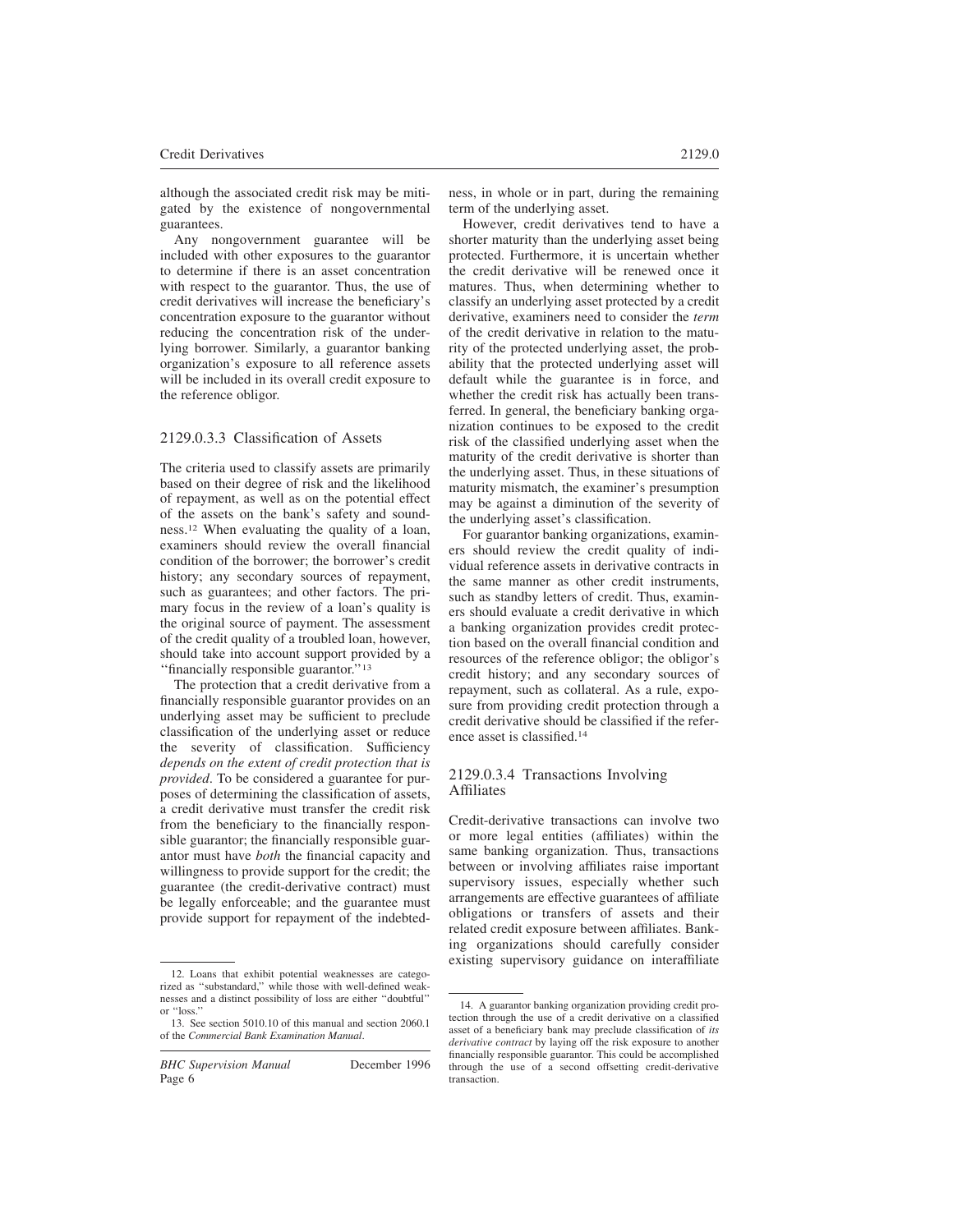transactions before entering into creditderivative arrangements involving affiliates, particularly when substantially the same objectives could be met using traditional guarantee instruments.

## 2129.0.4 INSPECTION OBJECTIVES

1. To determine if the banking organization is providing credit protection through a credit derivative.

2. To ascertain whether the banking organization has and maintains sound riskmanagement policies and procedures and effective internal controls over the use of credit derivatives.

3. To review and evaluate existing risk involving credit-derivative arrangements.

4. To ascertain whether adequate capital and reserves are held against exposures to reference assets, including whether risk-based capital computations have accounted for any additional risk resulting from derivative arrangements.

### 2129.0.5 INSPECTION PROCEDURES

1. Consider credit risk associated with reference assets as primary risks. Determine whether the credit-risk exposure is treated as if it was a letter of credit or other off-balance-sheet guarantee.

2. Review the organization's credit exposure to the guarantor, as well as to the reference asset. Determine if the asset is actually owned by the beneficiary.

3. Ascertain whether the amount of credit protection a beneficiary receives when entering into a credit derivative is sufficient to warrant treatment of the derivative as a guarantee for regulatory capital and other supervisory purposes.

4. Review credit-derivative transactions in which the reference asset is not identical to the asset actually owned by the beneficiary banking organization.

a. Ascertain if the reference asset is an appropriate proxy for loans or other assets whose credit exposure the banking organization intends to offset.

b. Consider whether the reference asset and owned asset have the same obligor and seniority in bankruptcy and whether both contain mutual cross-default provisions.

5. Determine whether management has the ability to understand and manage the credit and other risks associated with credit derivatives in a safe and sound manner. Consider management's expertise in evaluating the instruments; the adequacy of relevant policies, including position limits; and the quality of the banking organization's relevant management information systems and internal controls.

6. Evaluate the management of a banking organization's asset concentration to a particular borrower, which could include the use of nongovernmental guarantees on one or more of the borrower's loans. List the asset concentrations in the confidential ''Administrative and Other Matters'' page D of the inspection report.

7. Review the quality of loans and the overall financial condition of the borrower; the borrower's credit history; any secondary sources of repayment, such as financially responsible guarantors; and other factors.

8. When determining whether to classify an underlying asset protected by a credit derivative, compare the *term* of the credit derivative in relation to the maturity of the protected underlying asset, the probability that the protected underlying asset will default while the guarantee is in force, and whether the credit risk has actually been transferred.

9. For guarantor banking organizations, review the credit quality of individual reference assets in derivative contracts in the same manner as other credit instruments, such as standby letters of credit.

a. Evaluate a credit derivative in which a banking organization provides credit protection based on the overall financial condition and resources of the reference obligor; the obligor's credit history; and any secondary sources of repayment, such as collateral.

b. If the reference asset is classified, classify the exposure from providing credit protection through a credit derivative.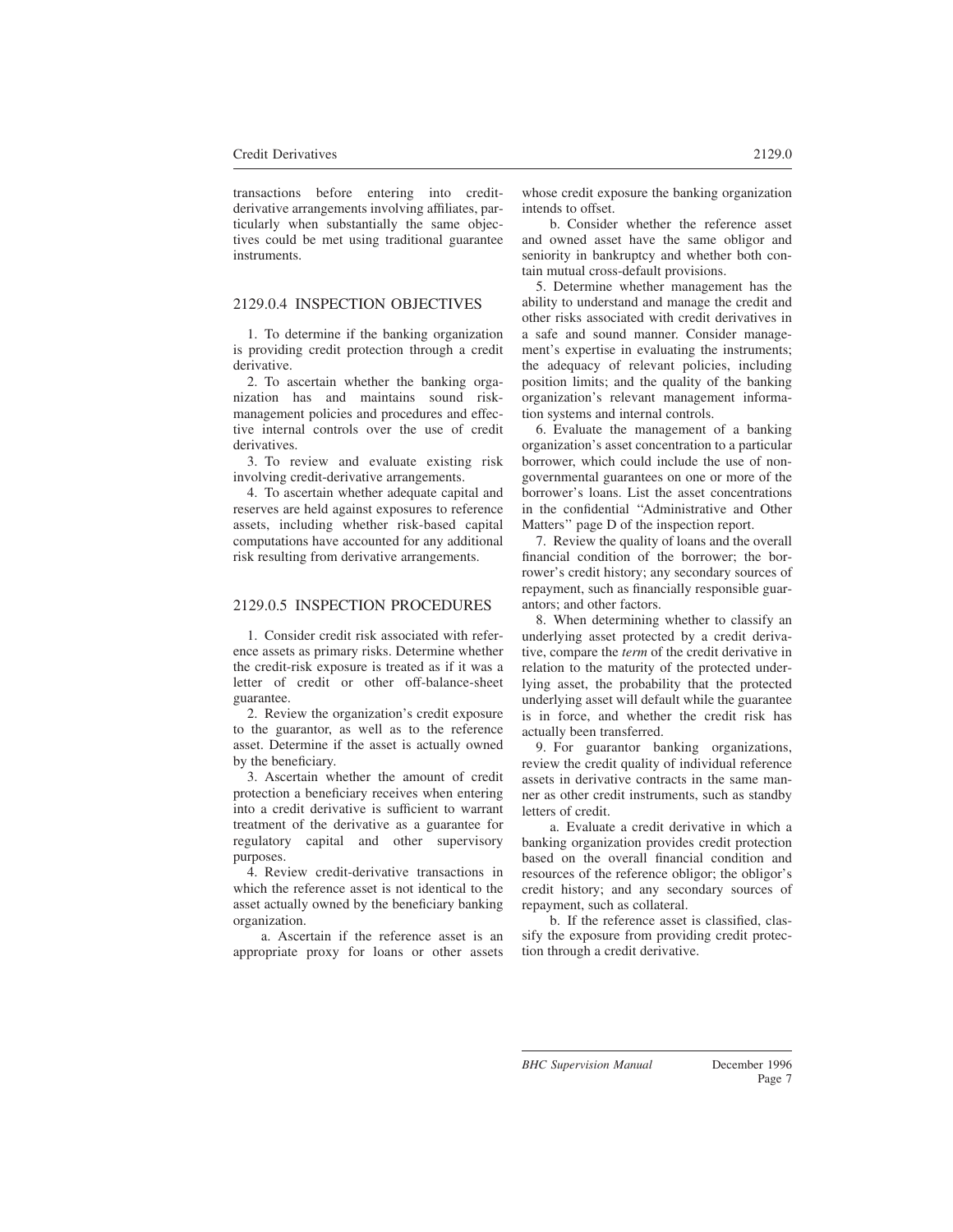#### 2129.05.05 RISK IDENTIFICATION AND RISK MANAGEMENT OF SECONDARY MARKET CREDIT ACTIVITIES

A firm engages secondary-market credit activities, such as loan syndications, loan sales and participations, credit derivatives, and asset securitizations. These activities can enhance both credit availability and a firm's profitability, but managing the risks of these activities poses increasing challenges. The risks involved, while not new to banking, may be less obvious and more complex than the risks of traditional lending activities. Concentrations in certain secondary-market credit activities involve credit, liquidity, operational, legal, and reputational risks that may not be fully recognized by management or adequately incorporated in a firm's risk-management systems. In reviewing these activities, examiners should assess whether a firm fully understands and adequately manages the full range of the risks involved in secondary-market credit activities.

Improvements in technology, greater standardization of lending products, and the use of credit enhancements have helped to increase dramatically the volume of loan syndications, loan sales, loan participations, asset securitizations, and credit guarantees undertaken by commercial banks, affiliates of holding companies, and some U.S. branches and agencies of foreign banks. In addition, credit derivatives permit firms to trade credit risk, manage it in isolation from other types of risk, and maintain credit relationships while transferring the associated credit risk. If appropriately managed, such relationships can improve the availability of credit to businesses and consumers, allow management to better tailor the mix of credit risk within loan and securities portfolios, and improve overall bank profitability.

This section identifies some of the important risks involved in several of the more common types of secondary-market credit activities. Guidance is provided on sound riskmanagement practices, along with special considerations that examiners should consider in assessing the risk-management systems for these activities. A firm's failure to adequately understand the risks inherent in secondary market credit activities and the failure to incorporate such risk within its risk-management systems and internal capital allocations may constitute an unsafe and unsound banking practice.

A firm should incorporate the full range of risks of their secondary-market credit activities into their overall risk-management systems. In particular, examiners should determine whether firms are recognizing the risks of secondarymarket credit activities by

- (1) adequately identifying, quantifying, and monitoring these risks;
- (2) providing sufficient information on the extent and depth of these risks to senior management and the firm's board of directors;
- (3) conducting ongoing stress testing to identify potential losses and liquidity needs under adverse circumstances; and
- (4) setting adequate minimum internal standards for allowances or liabilities for losses, capital, and contingency funding.

Incorporating secondary-market credit activities into a firm's risk-management systems and internal capital adequacy allocations is particularly important.<sup>1</sup>

Certain credit and liquidity enhancements that a firm requires for its secondary-market credit activities can make the evaluation of risks less straightforward than evaluating the risks involved in traditional on-balance-sheet lending activities. These enhancements, or guarantees, generally include recourse provisions; securitization structures that entail credit-linked early amortization and collateral-replacement events; and direct-credit substitutes, such as letters of credit and subordinated interests that, in effect, provide credit support to secondary-market instruments and transactions.<sup>2</sup>

The transactions involving credit and liquidity enhancements tend to be complex and may expose a firm to additional obligations that may not become evident until a transaction has dete-

<sup>1.</sup> For a more general discussion of risk management, see [SR-95-51,](https://www.federalreserve.gov/boarddocs/srletters/1995/sr9551.htm) "Rating the Adequacy of Risk Management Processes and Internal Controls at State Member Banks and Bank Holding Companies" and [SR-98-12,](https://www.federalreserve.gov/boarddocs/srletters/1998/SR9812.HTM) "Investment Securities and End-User Derivatives Activities."

<sup>2.</sup> Examiners should also refer to the Board's regulatory capital rules at 12 CFR part 217 (Regulation Q). In addition, firms have retained the risk of loss, that is, recourse, on sales and securitizations of assets when, in accordance with generally accepted accounting principles, they record on their balance sheets interest-only strips receivables or other assets that serve as credit enhancements. For more information, see the instructions to the Reports of Condition and Income and the FR-Y9 series reports.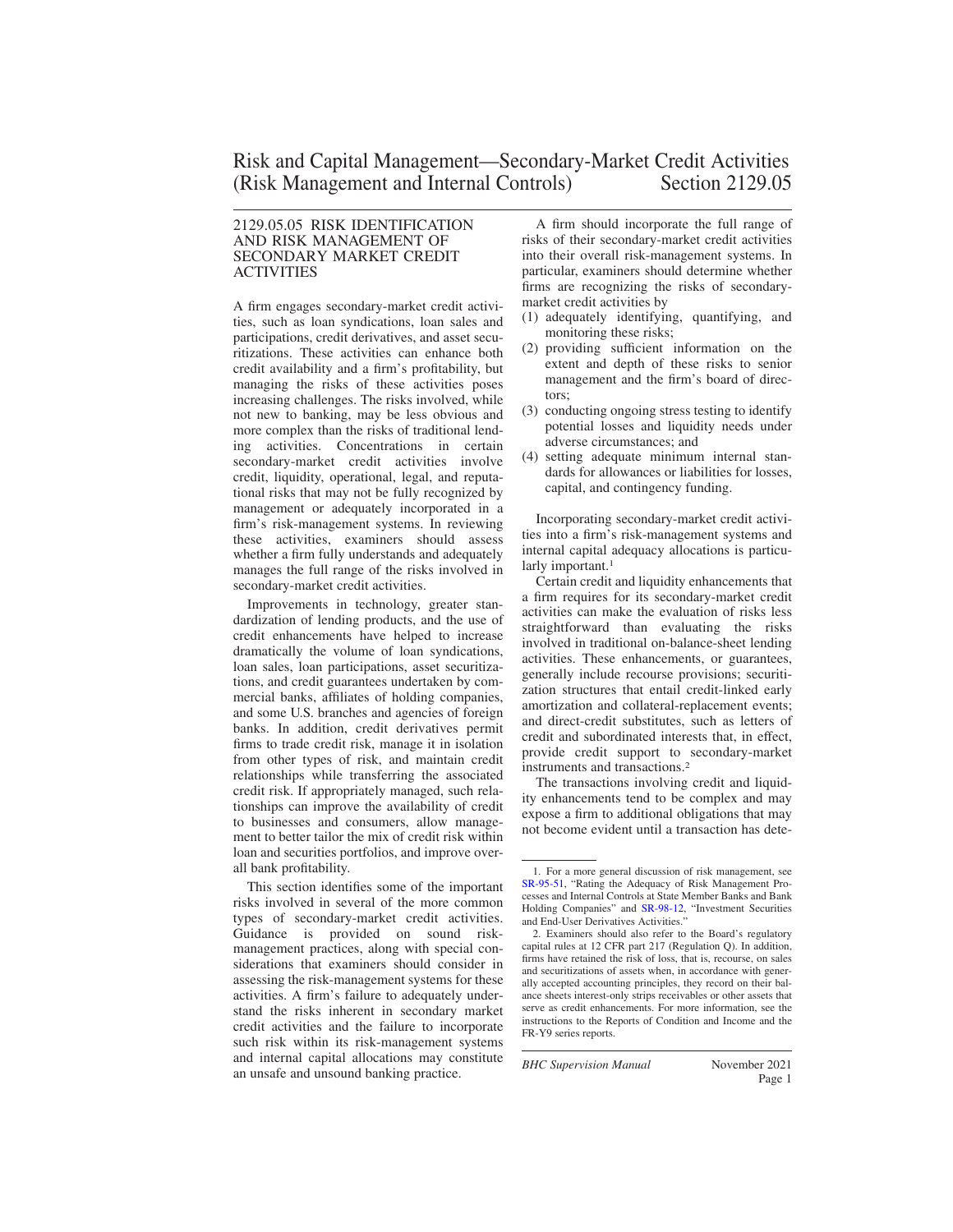riorated. In substance, such activities move the credit risk off the balance sheet by shifting risks associated with traditional on-balance-sheet assets into off-balance-sheet contingent liabilities. Given the potential complexity and, in some cases, the indirect nature of these enhancements, the actual credit-risk exposure can be difficult to assess, especially in the context of traditional credit-risk limit, measurement, and reporting systems.

Moreover, many secondary-market credit activities involve reputational, liquidity, operational, and legal risks that are not readily identifiable and may be difficult to control. For example, recourse provisions and certain assetbacked security structures can give rise to significant reputational- and liquidity-risk exposures, and ongoing management of underlying collateral in securitization transactions can expose a firm to unique operating and legal risks.

For a firm providing credit enhancements in connection with loan sales and securitizations, and a firm involved in credit derivatives and loan syndications, examiners should assess whether the firm's systems and processes adequately identify, measure, monitor, and control the risks involved in the secondary-market credit activities. In particular, the riskmanagement systems employed should include the identification, measurement, and monitoring of these risks, as well as an appropriate methodology for the internal allocation of capital and reserves. The stress testing conducted within the risk-measurement element of the management system should fully incorporate the risk exposures of these activities under various scenarios in order to identify their potential effect on a firm's liquidity, earnings, and capital adequacy. Moreover, senior management should have sufficient information to assess the risks associated with these activities, as well as whether contingency plans are adequate to deal with possible adverse conditions.

#### 2129.05.1 CREDIT RISKS IN SECONDARY-MARKET CREDIT ACTIVITIES

A firm should be aware that the credit risk involved in many secondary-market credit activities may not always be obvious. For certain types of loan sales and securitization transactions, a firm may actually be exposed to essentially the same credit risk that arises from traditional lending activities, even though a particular transaction may, superficially, appear to have isolated the firm from credit risk. For instance, an off-balance-sheet transaction may not result in a commensurate reduction in credit risk. Such transactions include loan sales with recourse; credit derivatives; direct-credit substitutes, such as letters of credit; liquidity facilities extended to securitization programs; and certain asset-securitization structures (for example, securitized credit card receivables).

# 2129.05.1.1 Loan Syndications

A firm should periodically review syndication underwriting standards and pricing practices to verify that they remain consistent over time with (1) the degree of risk associated with the activity and (2) the potential for unexpected economic developments to adversely affect borrower creditworthiness.

A firm may be asked to make a commitment to participate in a loan syndication within a shorter period of time that may limit the time for the firm to conduct its risk assessment. Therefore, examiners will periodically review underwriting standards and consider whether a firm performs an independent credit analysis of the syndicated credit instead of placing undue reliance on the analysis of the lead underwriter or on commercial-loan credit ratings. A firm should avoid making an irrevocable commitment to participate in a syndication until the firm completes its own risk assessment.

# 2129.05.1.2 Credit Derivatives

Credit derivatives are generally off-balancesheet financial instruments that are used by a firm to assume or mitigate the credit risk of loans and other assets. $3$  A firm employs these instruments, either as end-users, purchasing credit protection from—or providing credit protection to—third parties, or as dealers intermediating such protection. In reviewing credit derivatives, supervisors should consider the credit risk associated with the referenced asset, as well as general market risk and the risk of the counterparty to the contract.

With respect to credit-derivative transactions in which a firm is mitigating the credit risk of its assets, examiners will review those situations in which the referenced assets are not identical to

<sup>3.</sup> Credit-linked notes are on-balance-sheet instruments.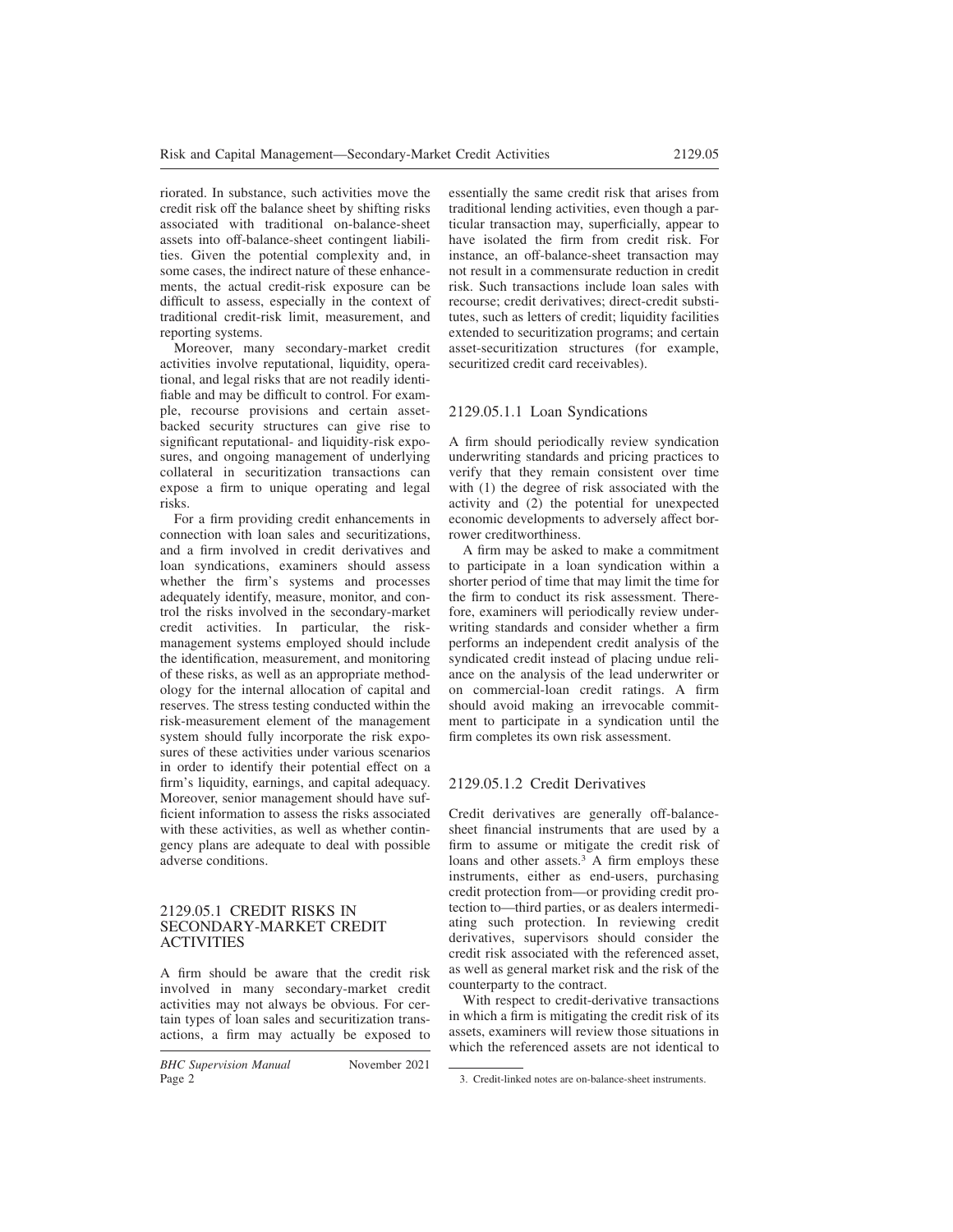the assets actually owned by the firm. Examiners should consider whether the referenced asset is an appropriate proxy for the risks posed by the underlying loan or other assets of the derivative transaction.

2129.05.1.3 Recourse Obligations, Direct-Credit Substitutes, and Liquidity Facilities

#### *2129.05.1.3.1 Recourse Obligations*

Partial, first-loss recourse obligations retained when selling assets, as well as the extension of partial credit enhancements (for example, 10 percent letters of credit), can be a source of concentration credit risk by exposing a firm to the full amount of expected losses on the protected assets. For instance, the credit risk associated with whole loans or a pool of loans that are sold to secondary-market investors can often be concentrated within the partial, first-loss recourse obligations retained by the firm selling and securitizing the assets. In these situations, even though a firm may have reduced its exposure to catastrophic loss on the assets sold, the firm generally retains the same credit-risk exposure as if the firm continued to hold the loans or assets on its balance sheet.

#### *2129.05.1.3.2 Direct-Credit Substitutes*

A firm should consider the level of credit concentration risk that arise from the extension of partial direct-credit substitutes, such as the purchase of subordinated interests and the extension of letters of credit. For example, a firm that sponsors certain asset-backed commercial paper programs, or so-called remote-origination conduits, can be exposed to a high degree of credit risk even though its notional exposure is minimal. In these situations, the sponsoring firm refers an existing corporate customer to the conduit, which becomes the new lender to that customer. The conduit funds this lending activity by issuing commercial paper that, in turn, is guaranteed by the sponsoring firm. The net result is that the sponsoring firm has much the same credit-risk exposure through its guarantee as it would have on a direct loan to that corporate borrower and held on-balance-sheet. However, this credit extension is an off-balancesheet transaction, and the associated risks may not be fully addressed in the firm's riskmanagement system.

#### *2129.05.1.3.3 Liquidity Facilities*

A firm that extends liquidity facilities to securitized transactions, particularly asset-backed commercial paper programs, may be exposed to a high degree of credit risk that may be embedded within a facility's provisions. Liquidity facilities are commitments to extend short-term credit to cover temporary shortfalls in cash flow of an asset-backed commercial paper. While all commitments embody some degree of credit risk, certain commitments extended to assetbacked commercial paper programs to provide liquidity may subject a firm to the credit risk of the underlying asset pool, often trade receivables, or to the credit risk of a specific company using the program for funding. Often the stated purpose of such liquidity facilities is to provide funds to the program to retire maturing commercial paper when a mismatch occurs in the maturities of the underlying receivables and the commercial paper, or when a disruption occurs in the commercial paper market. However, depending on the provisions of the facility such as whether the facility covers dilution of the underlying receivable pool—credit risk can be shifted from the program's explicit credit enhancements to the liquidity facility.<sup>4</sup> Such provisions may enable certain programs to fund riskier assets and yet maintain the credit rating on the program's commercial paper without increasing the program's credit-enhancement levels.

#### 2129.05.1.4 Asset-Securitization **Structures**

The structure of various securitization transactions can result in a firm retaining the underlying credit risk for a pool of assets that the firm securitized. An example of this contingent credit-risk retention is credit card securitizations in which the securitizing organization explicitly sells the credit card receivables to a master trust but, in practice, retains the majority of the economic risk of loss associated with the assets because of the credit protection provided to investors by the excess yield, spread accounts, and structural provisions of the securitization.

<sup>4.</sup> Dilution essentially occurs when the receivables in the underlying asset pool—before collection—are no longer viable financial obligations of the customer. For example, dilution can arise from returns of consumer goods or unsold merchandise by retailers to manufacturers or distributors.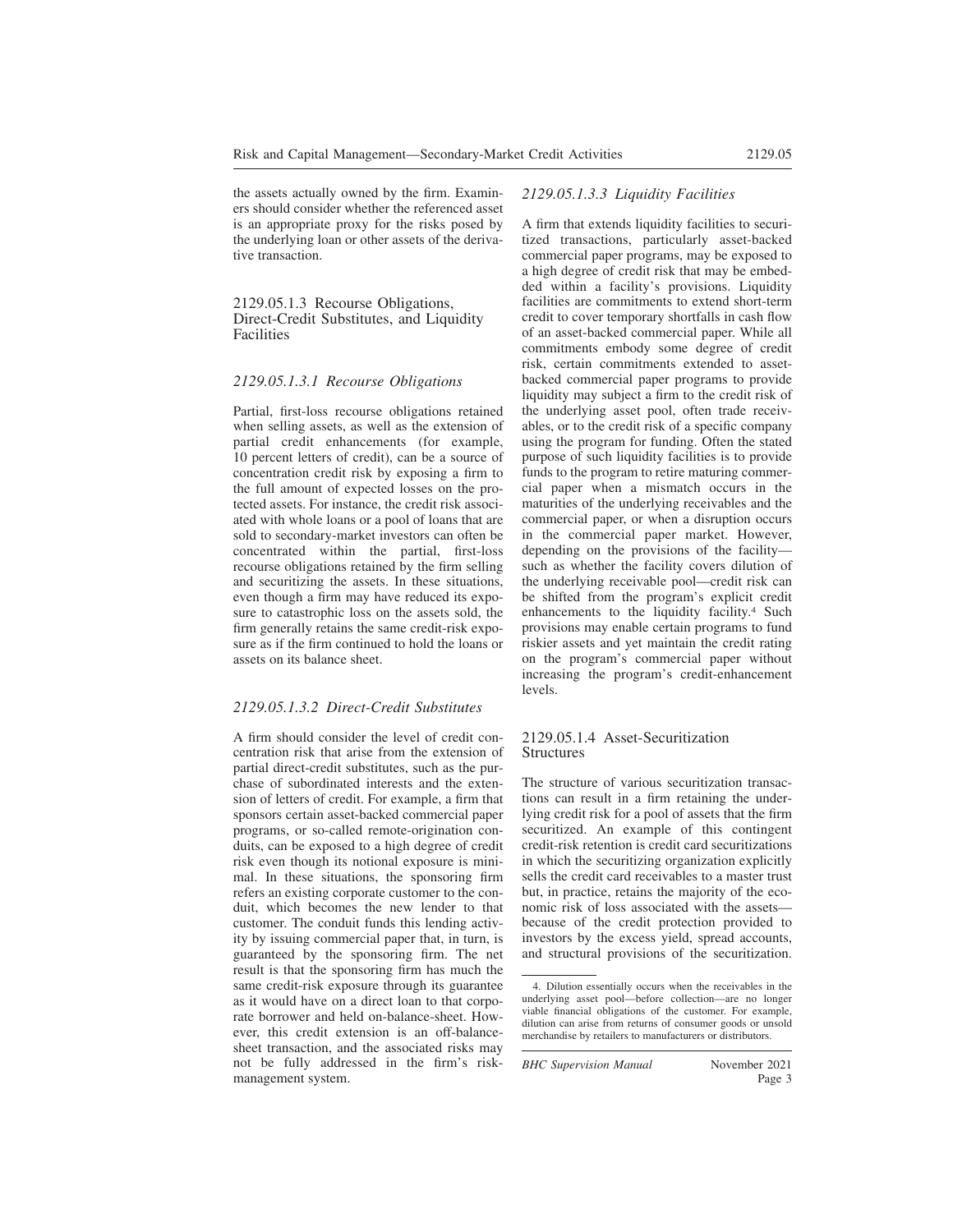Excess yield provides the first level of credit protection that can be drawn upon to cover cash shortfalls between the principal and coupon owed to investors and the investors' pro rata share of the master trust's net cash flows. The excess yield is equal to the difference between the overall yield on the underlying credit card portfolio and the master trust's operating expenses.<sup>5</sup> The second level of credit protection is provided by the spread account, which is essentially a reserve funded initially from the excess yield.

The structural provisions of credit card securitizations generally provide credit protection to investors through the triggering of earlyamortization events. Such an event usually is triggered when the underlying pool of credit card receivables deteriorates beyond a certain point and requires that the outstanding credit card securities begin amortizing early to pay off investors before the prior credit enhancements are exhausted. As the early amortization accelerates the redemption of principal (paydown) on the security, the credit card accounts that were assigned to the master credit card trust return to the securitizing institution more quickly than had originally been anticipated, thus exposing the firm to liquidity pressures and to further credit losses on the returned accounts.

### 2129.05.2 REPUTATIONAL RISKS

A firm's secondary-market credit activities give rise to reputational risks. Loan-syndication underwriting may present significant reputational-risk exposure to lead underwriters because syndicate participants may seek to hold the lead underwriter responsible for actual or perceived inadequacies in the loan's underwriting practices, even though participants are responsible for conducting an independent duediligence in evaluating the credit.

There is the possibility that pressure may be brought to bear on the lead participant to repurchase portions of the syndication if the credit deteriorates in order to protect its reputation in the market, even though the syndication was sold without recourse. In addition, when there is deterioration in the syndicated credit, a participant may pursue legal action against the lead organization. One way to mitigate reputational risk in a syndication is for a firm to determine whether a possible participant in the syndication is able to conduct its own evaluation of the credit risks involved in the transaction.

A firm that sponsors an asset-backed security may also be acting as the servicer, administrator, or liquidity provider in the securitization transaction. Therefore, a firm should assess the potential losses and risk exposure associated with reputational risk arising from these activities. An asset securitization with deterioration of performance may result in a negative market reaction that could increase the spreads on a firm's future issuances. In order to avoid potentially adverse implications on future issuances, a firm may provide support to its securitization transactions by improving the performance of the securitized asset pool. For example, a firm may sell discounted receivables or add higherquality assets to the securitized asset pool. Thus, a firm's voluntary support of its securitization in order to protect the firm's reputation can adversely affect the sponsoring or issuing organization's earnings and capital. A firm may take these actions to avoid either a rating downgrade or an early amortization of the outstanding asset-backed securities.

# 2129.05.3 LIQUIDITY RISKS

The existence of recourse provisions in asset sales, the extension of liquidity facilities to securitization programs, and the early-amortization triggers of certain asset-securitization transactions can involve significant liquidity risk to institutions engaged in these secondary-market credit activities. A firm should consider whether its liquidity contingency plans fully incorporate the potential risk posed by its secondary-market credit activities. With the issuance of new assetbacked securities, the issuing firm should determine the potential effect on its liquidity at the inception of each transaction and throughout the life of the securities to better ascertain its future funding needs.

A firm's contingency plans should consider the need to obtain replacement funding and specify the possible alternative funding sources, addressing the amortization of outstanding asset-backed securities. This is particularly important for securitizations with revolving receivables, such as credit cards, when an early amortization of the asset-backed securities could

<sup>5.</sup> The monthly excess yield is the difference between the overall yield on the underlying credit card portfolio and the master trust's operating expenses. It is calculated by subtracting from the gross portfolio yield the (1) coupon paid to investors; (2) charge-offs for that month; and (3) servicing fee, usually 200 basis points paid to the firm sponsoring the securitization.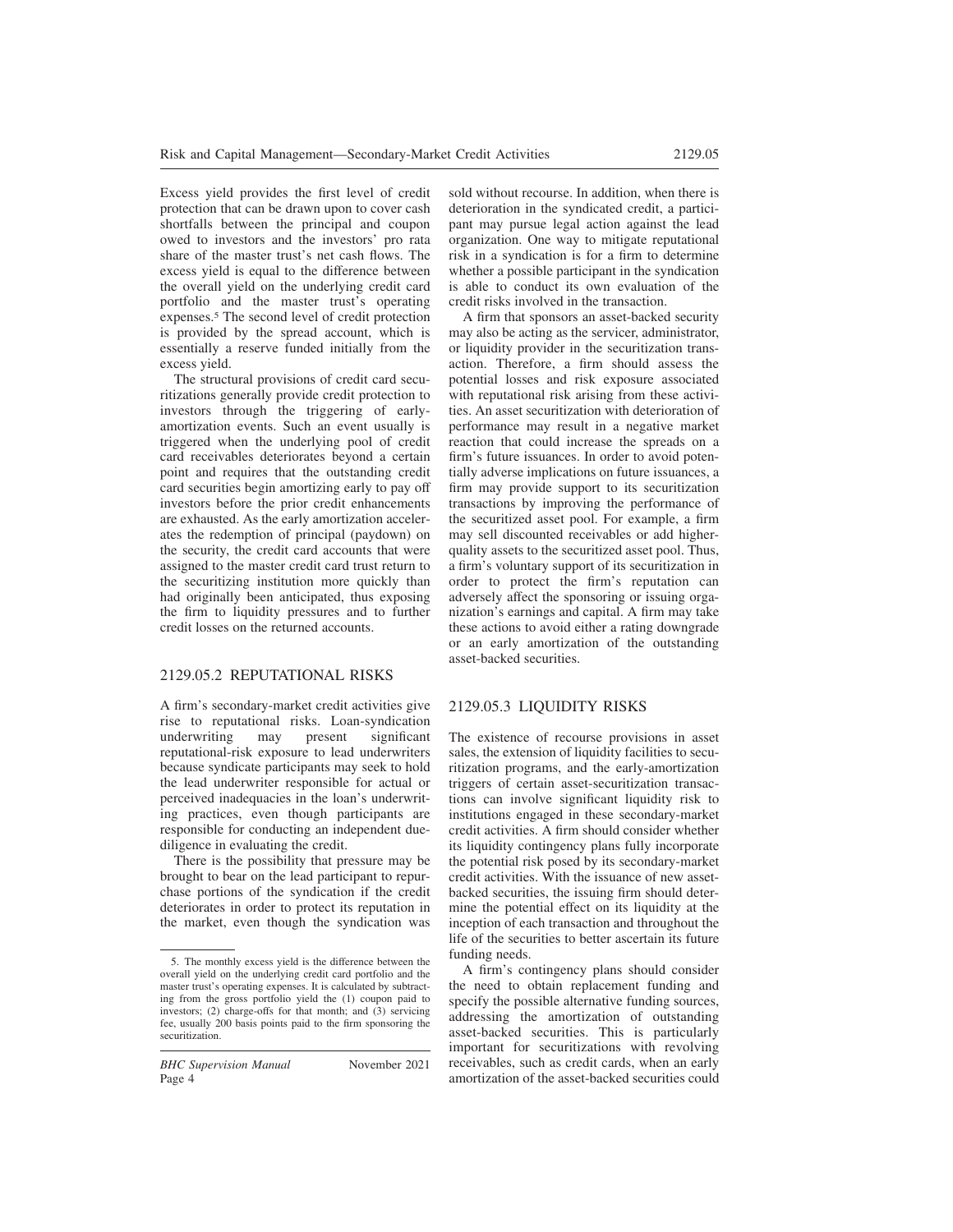unexpectedly return the outstanding balances of the securitized accounts to the issuing firm's balance sheet. An early amortization of a firm's asset-backed securities could impede its ability to fund itself—either through reissuance or other borrowings—since the firm's reputation with investors and lenders may be adversely affected.

#### 2129.05.4 INCORPORATING THE RISKS OF SECONDARY-MARKET CREDIT ACTIVITIES INTO RISK MANAGEMENT

Supervisors should verify that a firm incorporates the risks involved in its secondary-market credit activities in its overall risk-management system. The system should entail

- (1) information on risk exposures for the firm's senior management;
- (2) review, approval, and adoption of appropriate policies, procedures, and guidelines to manage the risks involved;
- (3) appropriate processes to measure and monitor risks; and
- (4) appropriate internal controls to verify the integrity of the management process with respect to these activities.

The formality and sophistication with which the risks of these activities are incorporated into a firm's risk-management system should be commensurate with the nature and volume of its secondary-market credit activities. A firm with significant secondary-market activity should have a more robust risk-management process to monitor and control the risks of this activity.

#### 2129.05.4.1 Role of the Board of **Directors**

The board of directors should consider the capacity of the firm's risk management framework when overseeing aspects of the firm's strategy arising from the firm's secondarymarket credit activities. The board should also review any corresponding risk management or controls enhancements that are necessary to align with the risk appetite. The board should review and approve all significant policies relating to the management of risk arising from secondary-market credit activities based on the firm's strategy, risk appetite, risk-management capacity, and structure.

A firm involved in securitization activities should have appropriate policies, procedures, and controls with respect to underwriting assetbacked securities; funding the possible return of revolving receivables (for example, credit card receivables and home equity lines); and establishing limits on exposures to individual institutions, types of collateral, and geographic and industrial concentrations. A lead firm in a loan syndication should have policies and procedures in place describing the instances when portions of syndications may be repurchased. Furthermore, a firm participating in a loan syndication should not place undue reliance on the credit analysis performed by the lead organization. Rather, the participant should have clearly defined policies and procedures addressing its own due diligence in analyzing the risks inherent in the transaction.

#### 2129.05.4.2 Role of Senior Management

Senior management is responsible for understanding the credit, market, liquidity, operational, legal, and reputational risks arising from the firm's secondary-market credit activities. Senior management is also responsible for implementing a risk-management structure that is commensurate with the level of the organization's activities. Senior management should confirm that the risk exposures are fully incorporated into information provided to the firm's board of directors. Senior management is responsible for ensuring that the risks arising from secondary-market credit activities are adequately managed on both a short-term and long-term basis. Senior management should establish adequate policies and procedures for incorporating the risk of these activities into the overall risk-management process of the institution. Such policies should clarify that the economic substance of the risk exposures generated by these activities is identified, monitored, and controlled. Senior management should provide the institution's board of directors with sufficient, timely, and well-organized information about secondary-market activities so that the board can understand the risks posed by secondary-market credit activities.

#### 2129.05.4.3 Management Information and Risk-Measurement Systems

A firm's management information and riskmeasurement systems should fully incorporate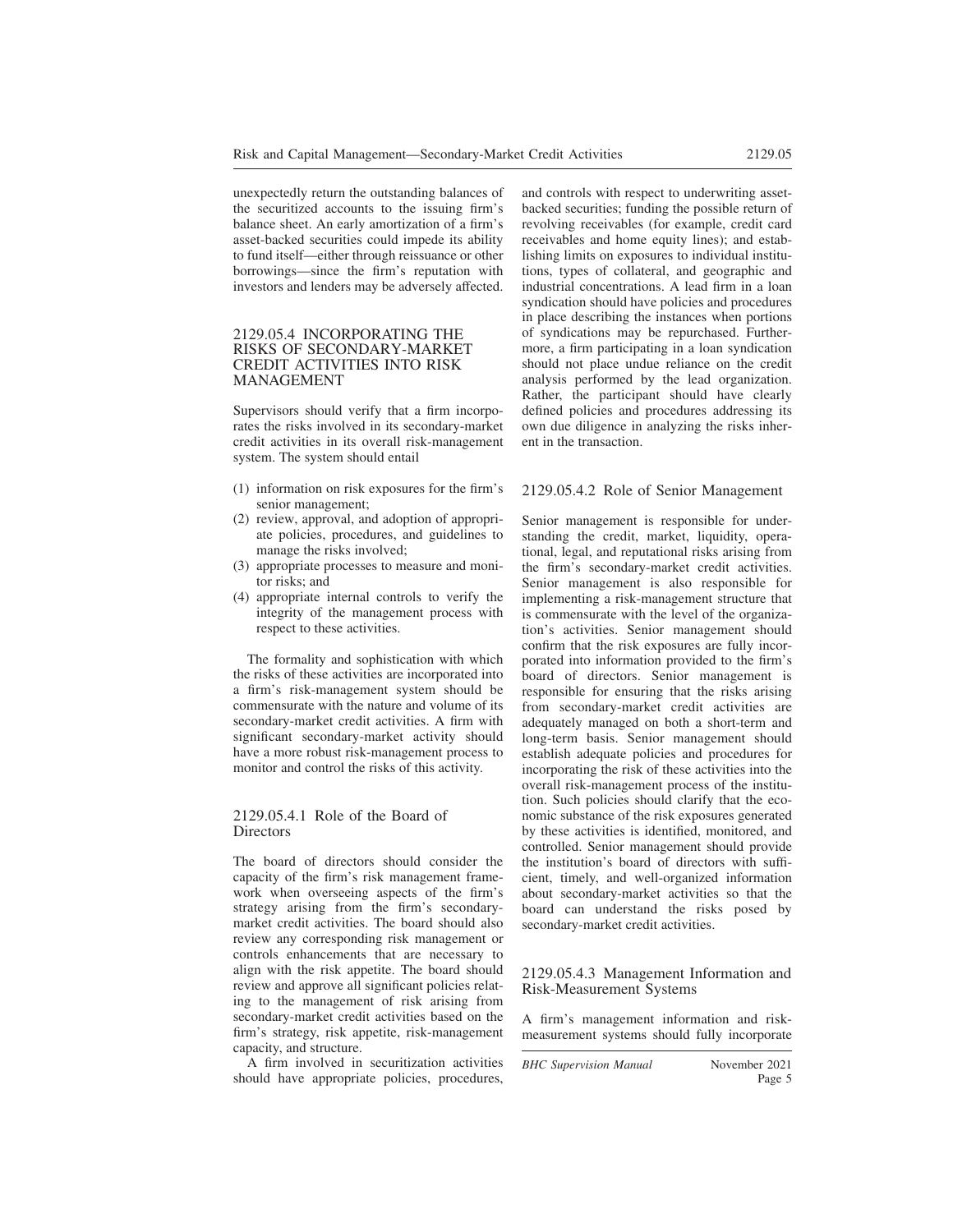the risks involved in its secondary-market credit activities. A firm should be able to identify credit exposures from all secondary-market credit activities and be able to measure, quantify, and control those exposures on a fully consolidated basis. The economic substance of the credit exposures of secondary-market credit activities should be fully incorporated into the firm's efforts to quantify its credit risk, including efforts to establish more formal grading of credits to allow for statistical estimation of lossprobability distributions. Secondary-market credit activities should also be included in any aggregations of credit risk by borrower, industry, or economic sector.

It is particularly important that a firm's information systems can identify and segregate those credit exposures arising from the firm's loansale and securitization activities. Such exposures include the sold portions of participations and syndications, exposures arising from the extension of credit-enhancement and liquidity facilities, the effects of an early-amortization event, and the investment in asset-backed securities. The information that senior management provides to the board of directors should be appropriately tailored in order to enable the board to make sound, well-informed decisions, and consider potential risk.

## 2129.05.4.4 System of Internal Controls

The board oversees and holds senior management accountable for establishing and maintaining an effective system of internal controls that, among other things, enforces the official lines of authority and the appropriate separation of duties in managing the firm's risks. These internal controls should be commensurate with the firm's activities and associated risks. Moreover these internal controls should provide reasonable assurance of reliable financial reporting (in published financial reports and regulatory reports), including adequate allowances or liabilities for expected losses.

## 2129.05.5 STRESS TESTING

The use of stress testing, including consideration of multiple market events that could affect a firm's credit exposures and securitization activities, is another important element of risk management. Stress testing involves identifying possible events or changes in market behavior that could have unfavorable effects on the firm and assessing its ability to withstand them. Stress testing should consider the probability of adverse events, as well as likely worst-case scenarios. Such an analysis should be done on a consolidated basis and consider, for instance, the effect of higher-than-expected levels of delinquencies and defaults, as well as the consequences of early-amortization events with respect to credit card securities that could raise concerns regarding the firm's capital adequacy and its liquidity and funding capabilities. Stresstest analyses should also include contingency plans regarding the actions management might take, given certain situations.

# 2129.05.6 CAPITAL ADEQUACY

A firm should fully support the risk exposures of its secondary-market credit activities with adequate capital. A firm should validate that its capital position is sufficiently strong to support the risks associated with these activities on a fully consolidated basis and should maintain adequate capital in affiliated entities engaged in these activities. The Federal Reserve's Regulation Q (12 CFR part 217) establishes minimum capital ratios, and a firm exposed to high or above-average degrees of risk is therefore expected to operate above the minimum capital standards.

Examiners should review the substance of secondary-market transactions when assessing underlying risk exposures. For example, partial, first-loss direct-credit substitutes providing credit protection to a securitization transaction can, in substance, involve much the same credit risk as that involved in holding the entire asset pool on the firm's balance sheet. Examiners should assess whether banking organizations have appropriately allocated capital against the economic substance of credit exposures arising from early-amortization events and liquidity facilities associated with securitized transactions.<sup>6</sup>

If, in the examiner's judgment, a firm's capital level is not sufficient to absorb potential losses from such credit exposures, examiners should reflect this deficiency in the firm's report of examination and supervisory ratings, as appropriate. Furthermore, examiners should discuss the capital deficiency with the firm's management and, if necessary, its board of directors.

<sup>6.</sup> For further information, refer to the Board's regulatory capital rule at 12 CFR part 217 (Regulation Q).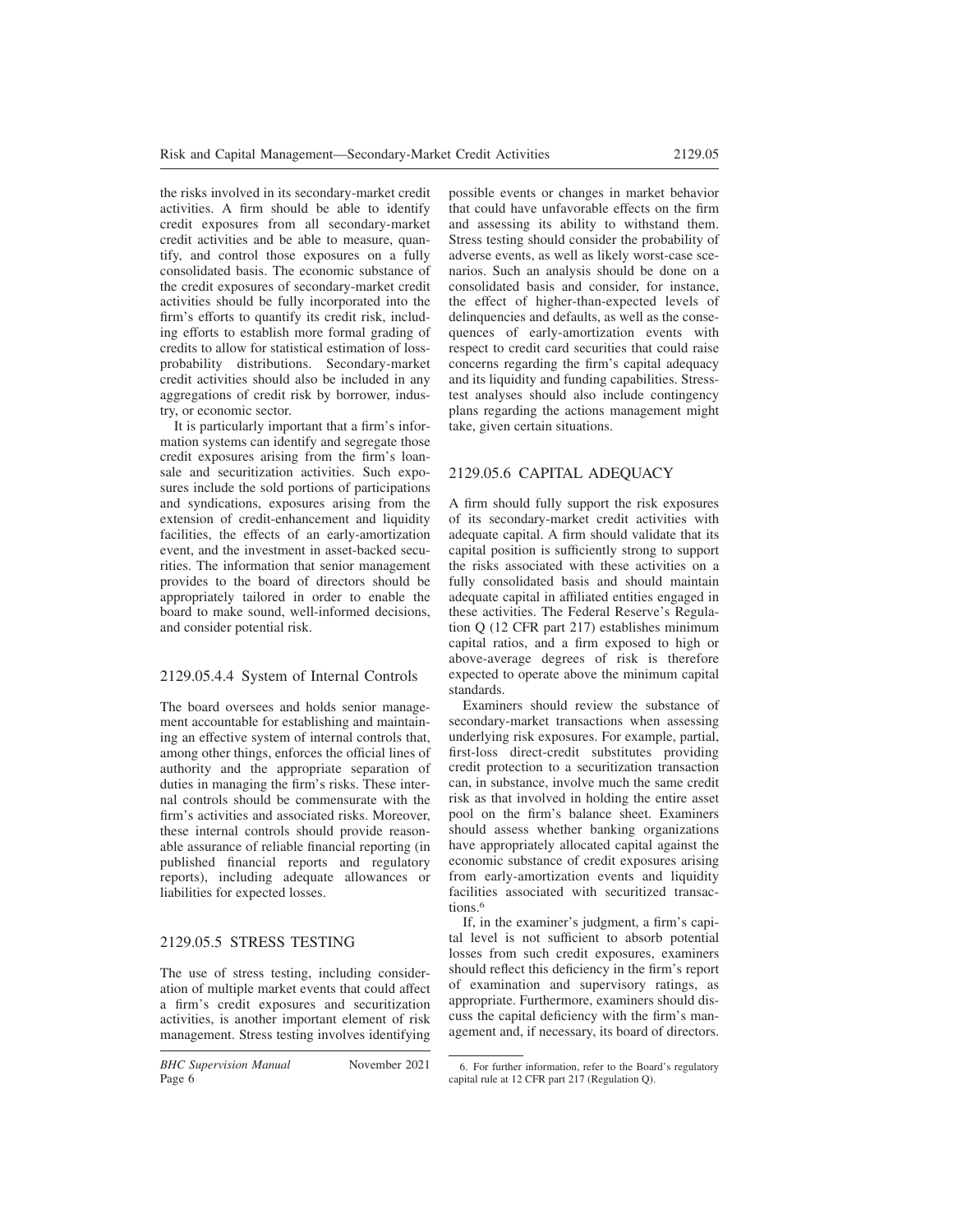In these situations, a firm will be expected to develop and implement a plan for strengthening its overall capital adequacy to levels deemed appropriate given the firm's risk exposure.

### 2129.05.7 INSPECTION OBJECTIVES

- 1. To determine whether a firm's riskmanagement systems accurately identify the risk exposures stemming from secondarymarket activities.
- 2. To determine whether there has been a lowering of credit standards as a result of the firm's secondary-market credit activities.
- 3. To determine whether the firm's management system performs stress testing to evaluate the risk exposures of secondary-market credit activities under various scenarios and to evaluate the potential effect of the activities on the firm's liquidity, earnings, and capital adequacy.
- 4. To assess the effectiveness of any liquidity contingency plans as the plans relate to secondary-market credit activities, including the need to obtain replacement funding.
- 5. To determine whether the board of directors is fully informed of the risks involved in secondary-market activities and whether it approves policies, to mitigate credit, liquidity, operational, legal, reputational, and other risks.
- 6. To determine whether the firm's capital planning and positions support the risks associated with secondary-market credit activities.
- 7. To ascertain whether there is an effective system of internal controls to monitor and contain the risks associated with secondarymarket activities.

#### 2129.05.8 INSPECTION PROCEDURES

- 1. Determine whether the firm's senior management
	- a. adequately identifies, quantifies, and monitors risks involved in secondarymarket credit activities;
	- b. clearly communicates the extent and depth of those risks in discussions, presentations, and inspection reports that are delivered to the board of directors and senior officials of the institution;
	- c. presents to the board of directors, for its approval, all significant policies relating to the risk management of secondarymarket activities;
- d. conducts periodic stress testing to identify potential losses and liquidity needs under adverse and worst-case scenarios; and
- e. has set adequate minimum internal standards for allowances or liabilities for losses, capital, and contingency funding.
- 2. Assess whether the firm's risk-management systems and processes adequately identify, measure, monitor, and control all of the risks involved in the firm's secondary-market credit activities.
- 3. Determine whether the various risks associated with secondary-market activities are incorporated into contingency plans, including replacement funding plans and identified alternative funding sources, to lessen the impact of those risks.
- 4. Assess the appropriateness of loansyndication contract agreements, underwriting documentation, and relevant correspondence with loan-syndication contractual parties to establish whether
	- a. the firm's management has performed adequate credit investigations and evaluations of the syndicate loans, the syndicate participants, and the extent of the firm's credit-risk exposures;
	- b. the syndication customers are in a position to evaluate the credit risks involved in the transaction; and
	- c. undue reliance is placed on the lead underwriter, the participants, or on commercial-loan credit ratings of the participants.
- 5. For credit derivatives
	- a. analyze the credit risk associated with the reference asset, the general market risk, and the counterparty risk; and
	- b. determine, for those reference assets that are not identical assets actually owned, whether the reference asset is an appropriate proxy for the loan or other assets whose credit exposure is to be offset.
- 6. Review the substance of secondary-market transactions, when evaluating and analyzing underlying risk exposures.
- 7. Assess the appropriateness of the firm's methods for internally allocating capital against the economic substance of credit exposures that arise from amortization events and liquidity facilities associated with securitized transactions.

*BHC Supervision Manual* November 2021